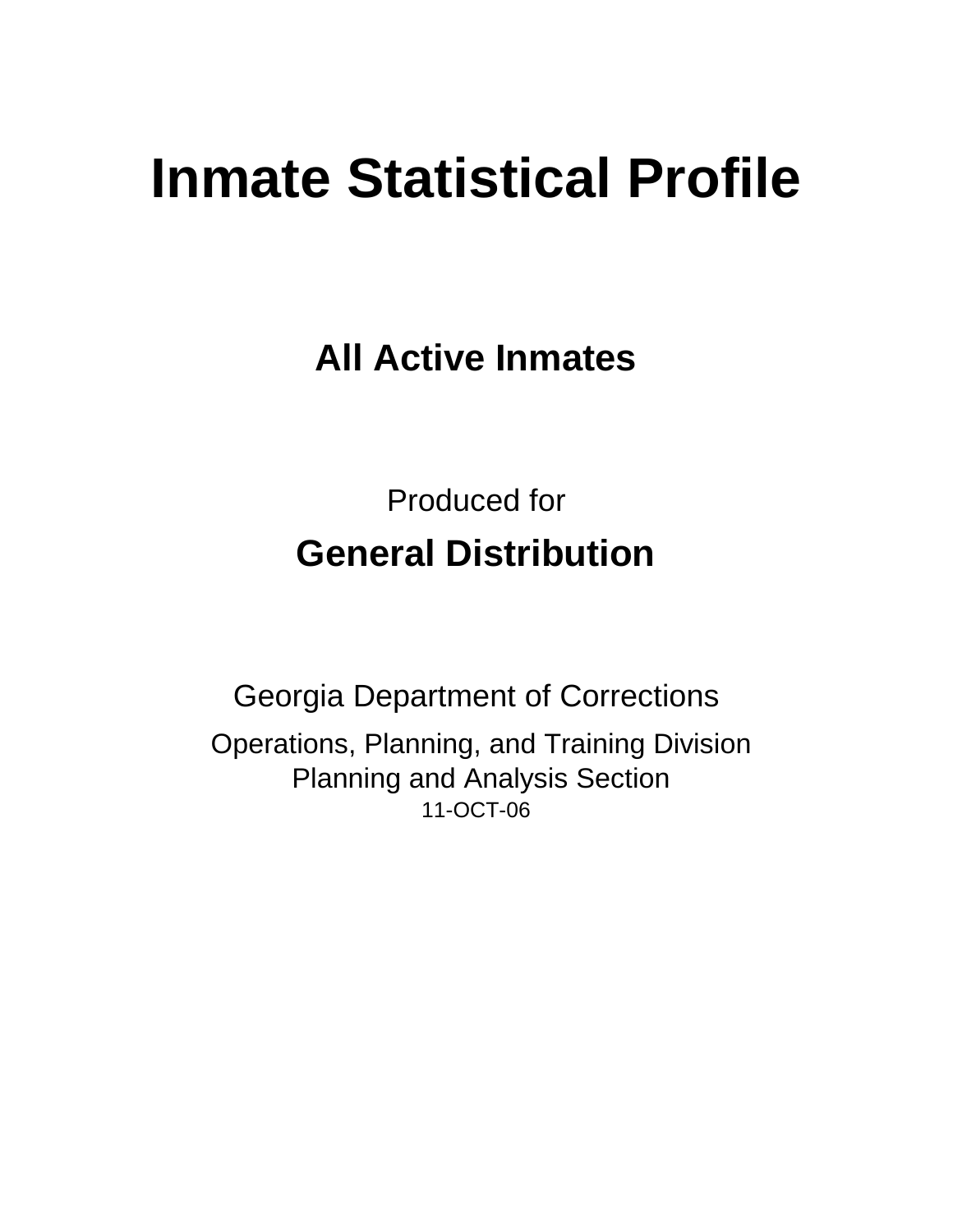**Contents** 

**All Active Inmates**

Produced for **General Distribution**

# Table of Contents

| <b>Demographic information</b>                                 |
|----------------------------------------------------------------|
| 5 Current age, broken out in ten year age groups               |
| 6 Race group                                                   |
| 7 Hispanic Origin                                              |
| 8 Marital status, self-reported at entry to prison             |
| 9 Number of children, self-reported at entry to prison         |
| 10 Religious affiliation, self-reported at entry to prison     |
| 11 Home county - self-reported at entry to prison              |
| 16 Environment to age 16, self-reported at entry to prison     |
| 17 Guardian status to age 16, self-reported at entry to prison |
| 18 Age at admission                                            |
| 20 Age at release                                              |
| 21 Height, measured at entry to prison                         |
| 23 Weight, measured at entry to prison                         |
| <b>Correctional information</b>                                |
| 25 Type of admission to prison                                 |
| 26 Current / last security status                              |
| 27 Current / last institution type                             |
| 28 Institution type - transitional centers                     |
| 29 Institution type - mental hospitals                         |
| 30 Institution type - county prisons                           |
| 31 Institution type - state prisons                            |
| 33 Institution type - private prisons                          |
| 34 Institution type - prison annexes                           |
| 35 Institution type - inmate boot camp                         |
| 36 Number of disciplinary reports                              |
| 37 Number of transfers                                         |
| 38 Number of escapes                                           |
| 39 Probable future release type                                |
| 40 Actual release type                                         |
| 41 Time served in current (or last) institution                |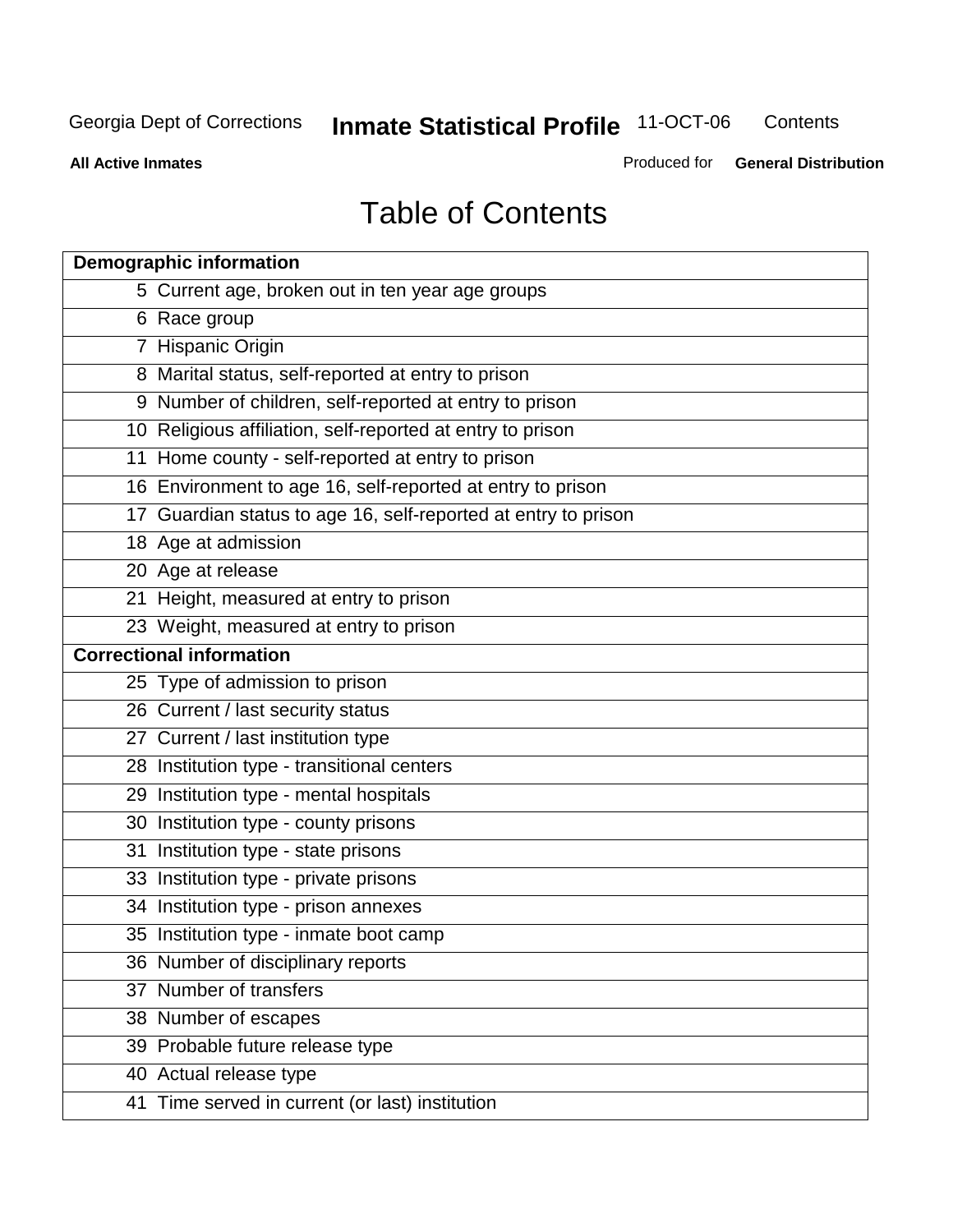**Contents** 

**All Active Inmates**

Produced for **General Distribution**

# Table of Contents

| <b>Educational, psychological and physical information</b>       |
|------------------------------------------------------------------|
| 42 Highest grade level attained                                  |
| 43 Culture fair IQ scores                                        |
| 44 Wide Range Achievement Test (WRAT) reading score              |
| 45 Wide Range Achievement Test (WRAT) math score                 |
| 46 Wide Range Achievement Test (WRAT) spelling score             |
| 47 Scope of substance abuse - summary                            |
| 48 Scope of substance abuse - detail                             |
| 49 Current / last mental health treatment level                  |
| 50 PULHESDWIT medical scale - 'P' overall condition ('P'hysical) |
| 51 PULHESDWIT medical scale - 'U' upper body                     |
| 52 PULHESDWIT medical scale - 'L' lower body                     |
| 53 PULHESDWIT medical scale - 'H' hearing                        |
| 54 PULHESDWIT medical scale - 'E' vision                         |
| 55 PULHESDWIT medical scale -'S' psychiatric                     |
| 56 PULHESDWIT medical scale - 'D' dental                         |
| 57 PULHESDWIT medical scale - 'W' work ability                   |
| 58 PULHESDWIT medical scale - 'I' impairment                     |
| 59 PULHESDWIT medical scale - 'T' transportability               |
| 60 Criminality in family, self-reported                          |
| 61 Alcoholism in family, self-reported                           |
| 62 Drug abuse in family, self-reported                           |
| 63 Subjected to frequent beatings, self-reported                 |
| 64 Father absent during inmate's childhood                       |
| 65 Mother absent during inmate's childhood                       |
| 66 Inmate diagnosed as manipulative                              |
| 67 Inmate diagnosed as assaultive                                |
| <b>Crimes and criminal history information</b>                   |
| 68 Number of prior Georgia incarcerations                        |
| 69 Prison sentence in years                                      |
| 70 Primary offense, broken out into felonies vs misdemeanors     |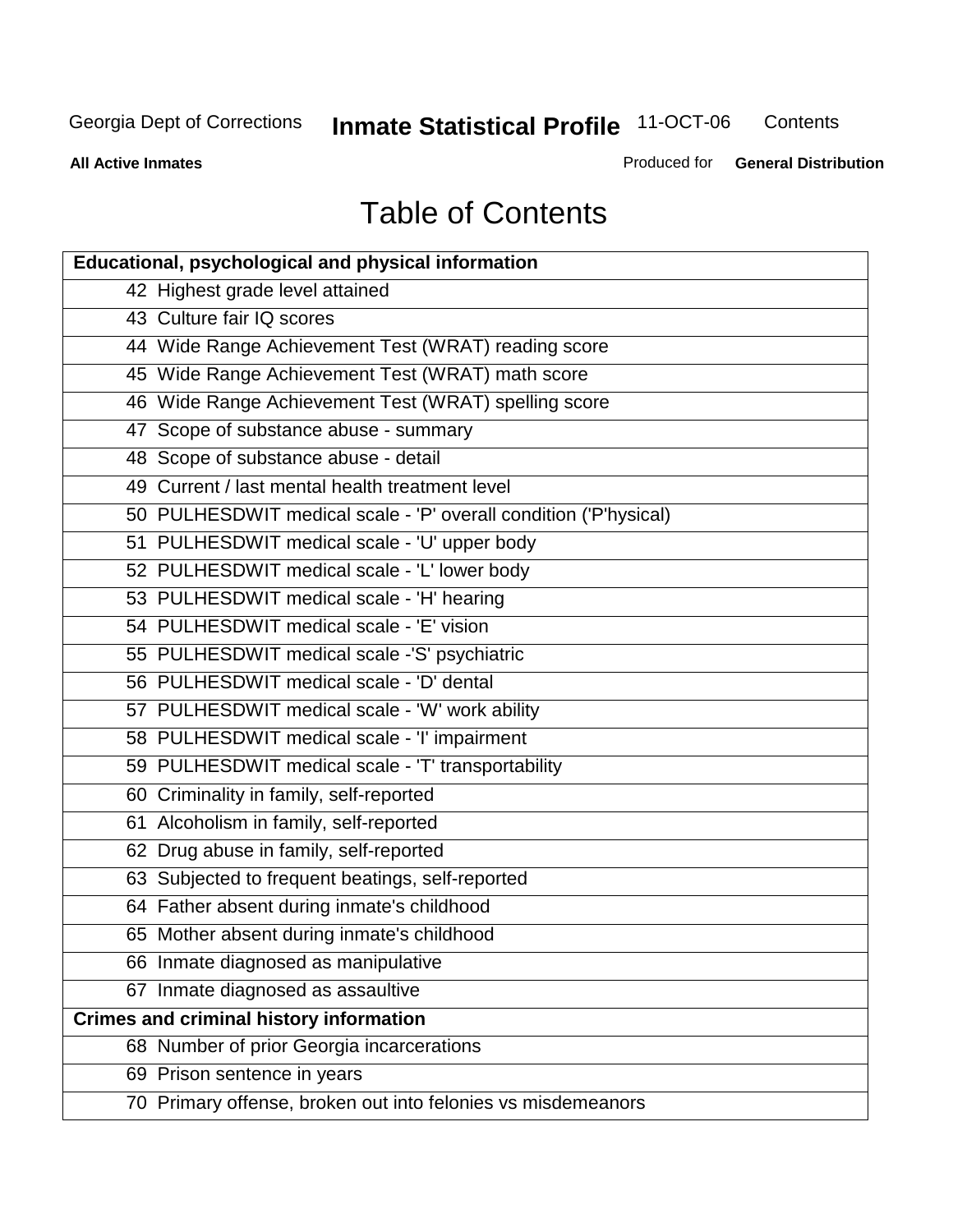**Contents** 

**All Active Inmates**

Produced for **General Distribution**

# Table of Contents

| <b>Crimes and criminal history information</b>                 |
|----------------------------------------------------------------|
| 71 Primary offense, broken out into six broad crime categories |
| 72 Primary offense, detailed offense code                      |
| 79 County of conviction of primary offense                     |
| 84 Circuit of conviction of primary offense                    |
| 86 Years served (jail + prison) in this incarceration          |
| <b>Medical information</b>                                     |
| 87 Results of most recent HIV test                             |
| 88 Results of most recent tuberculosis test                    |
| 89 Results of most recent syphilis test                        |
| 90 Results of most recent Hepatitis-C test                     |
| 91 Results of most recent pregnancy test                       |
| 92 Results of most recent diabetes test                        |
| 93 Results of most recent hypertension test                    |
| 94 Results of most recent asthma test                          |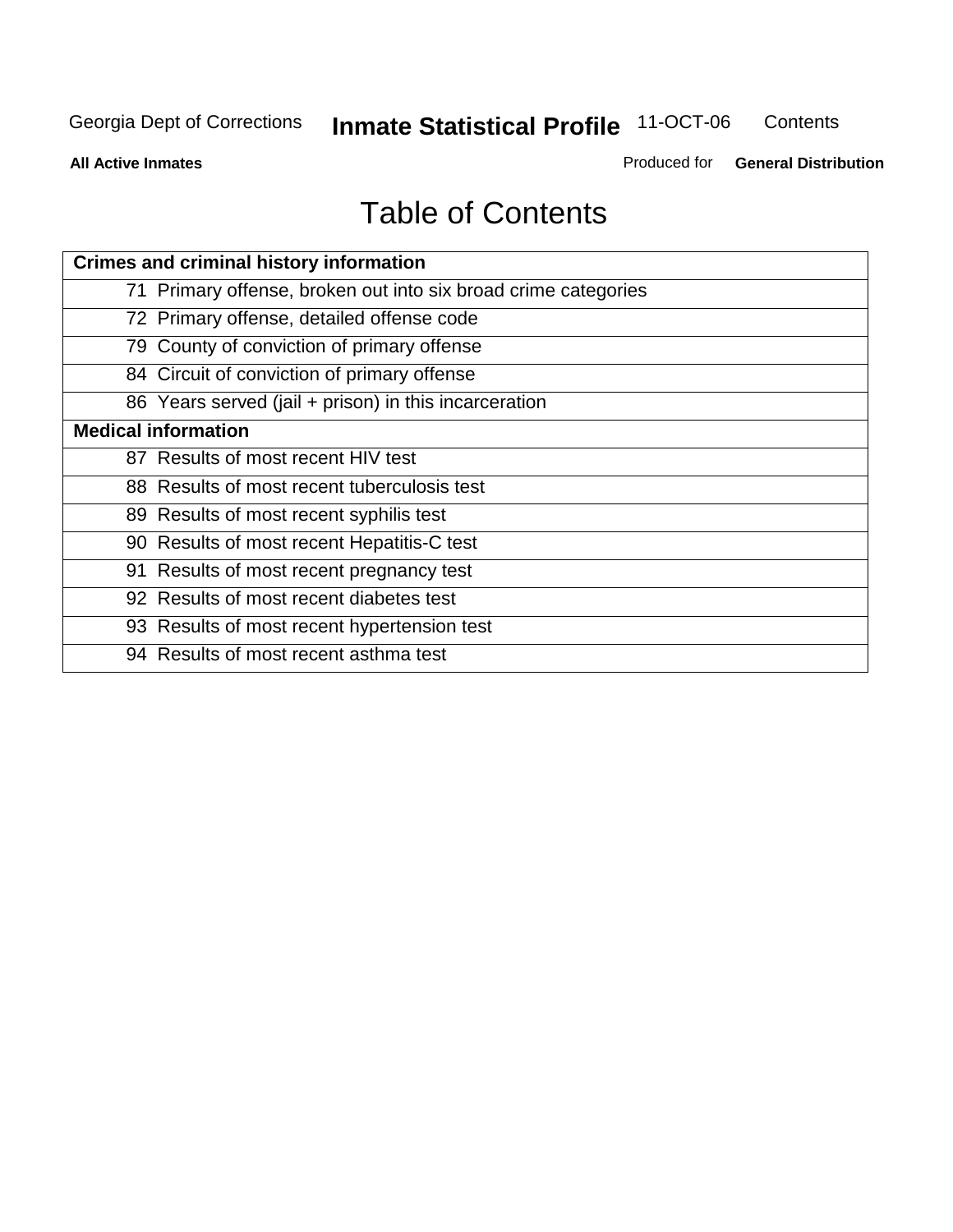#### **All Active Inmates**

#### Produced for **General Distribution**

### Current age, broken out in ten-year age groups

|                       |              | <b>Male</b> |        |              | <b>Female</b> |          | <b>Total</b> |               |
|-----------------------|--------------|-------------|--------|--------------|---------------|----------|--------------|---------------|
| <b>Current Age</b>    | <b>Count</b> | Col %       | Row %  | <b>Count</b> | Col %         | Row %    | <b>Total</b> | Col %         |
| <b>Teens</b>          | 2,988        | 6.11%       | 95.62% | 137          | 3.84%         | 4.38%    | 3,125        | 5.96%         |
| <b>Twenties</b>       | 15,702       | $32.12\%$   | 93.72% | 1,053        | 29.51%        | $6.28\%$ |              | 16,755 31.94% |
| <b>Thirties</b>       | 14,047       | 28.74%      | 92.24% | 1,181        | 33.10%        | 7.76%    |              | 15,228 29.03% |
| <b>Forties</b>        | 11,193       | 22.90%      | 92.28% | 937          | 26.26%        | 7.72%    | 12,130       | 23.13%        |
| <b>Fifties</b>        | 3,928        | $8.04\%$    | 94.65% | 222          | 6.22%         | $5.35\%$ | 4,150        | 7.91%         |
| <b>Sixties</b>        | 869          | 1.78%       | 96.66% | 30           | 0.84%         | 3.34%    | 899          | 1.71%         |
| Seventy +             | 157          | 0.32%       | 95.15% | 8            | 0.22%         | 4.85%    | 165          | 0.31%         |
| <b>Total Reported</b> | 48,884       | 100%        | 93.20% | 3,568        | 100%          | 6.80%    | 52,452       | 100%          |

| <b>Not Reported</b> |        |       |        |
|---------------------|--------|-------|--------|
| <b>Total</b>        | 18,885 | 3,568 | 52,453 |

| <b>Mean</b><br>(average) | 35.82 | 36.06 | 35.84 |
|--------------------------|-------|-------|-------|
| <b>Median (middle)</b>   | 34    | 36    | 35    |
| Mode<br>(most frequent)  | 26    | 26    | 26    |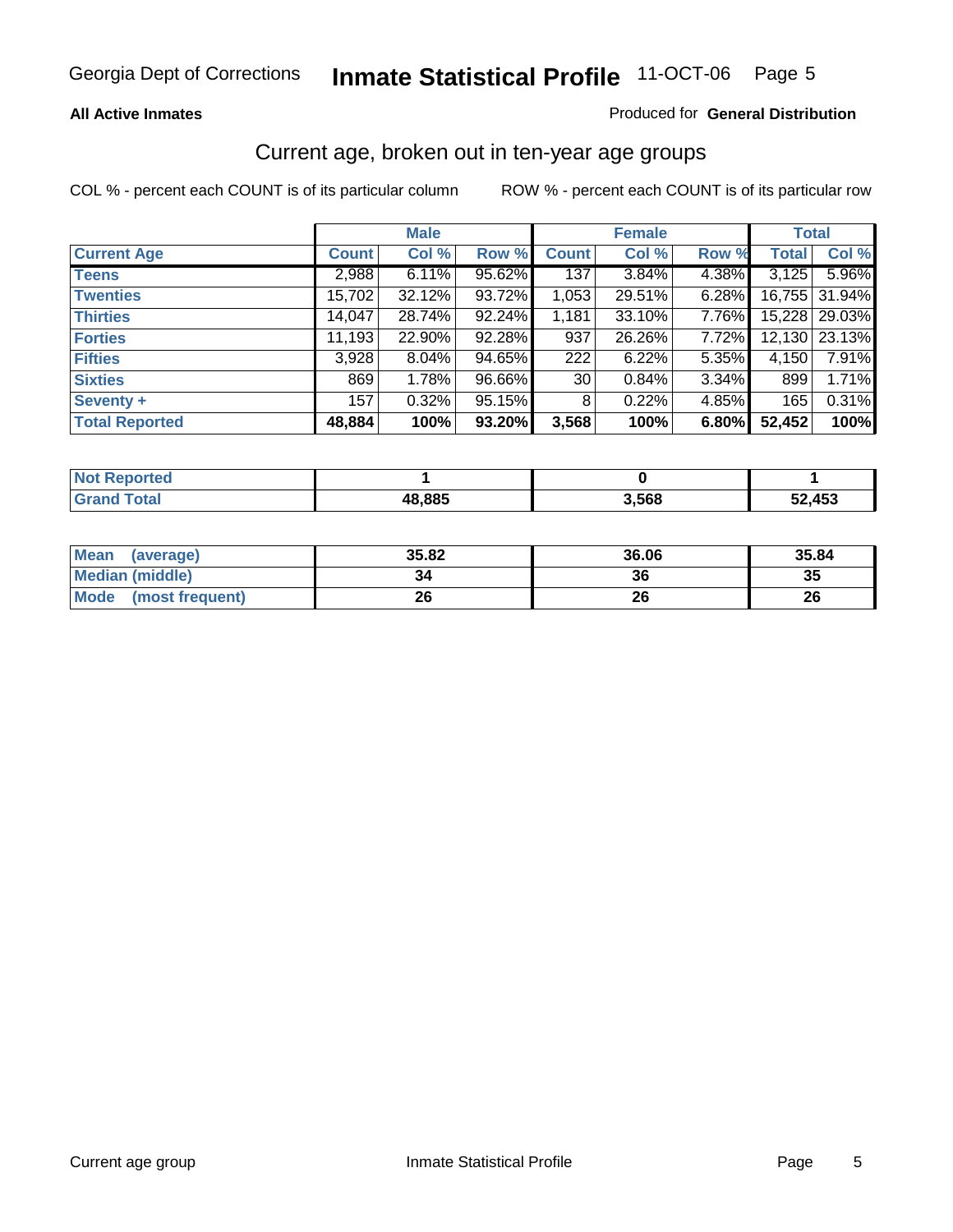**All Active Inmates**

#### Produced for **General Distribution**

### Race group

|                       |              | <b>Male</b> |                    |        | <b>Female</b> |          |        | <b>Total</b> |
|-----------------------|--------------|-------------|--------------------|--------|---------------|----------|--------|--------------|
| <b>Race Group</b>     | <b>Count</b> | Col %       | <b>Row % Count</b> |        | Col %         | Row %    | Total  | Col %        |
| <b>White</b>          | 18,170       | 37.34%      | $90.51\%$          | ا 906. | 53.64%        | 9.49%    | 20,076 | 38.45%       |
| <b>Black</b>          | 30,385       | 62.45%      | 94.88%             | .639   | 46.13%        | $5.12\%$ | 32,024 | 61.34%       |
| <b>Indian</b><br>3    | 60           | $.12\%$     | 93.75%             |        | $.11\%$       | 6.25%    | 64     | .12%         |
| <b>Asian</b>          | 41           | $.08\%$     | 91.11%             |        | $.11\%$       | $8.89\%$ | 45     | .09%         |
| <b>Total Reported</b> | 48,656       | 100%        | 93.19%             | 3,553  | 100%          | 6.81%    | 52,209 | 100%         |

| 229    | . .   | 244 |
|--------|-------|-----|
| $\sim$ | יי    |     |
| 48.885 | 3,568 |     |

|  | $Mc$ | Black | White<br>$ -$ | 21904<br>DIACK |
|--|------|-------|---------------|----------------|
|--|------|-------|---------------|----------------|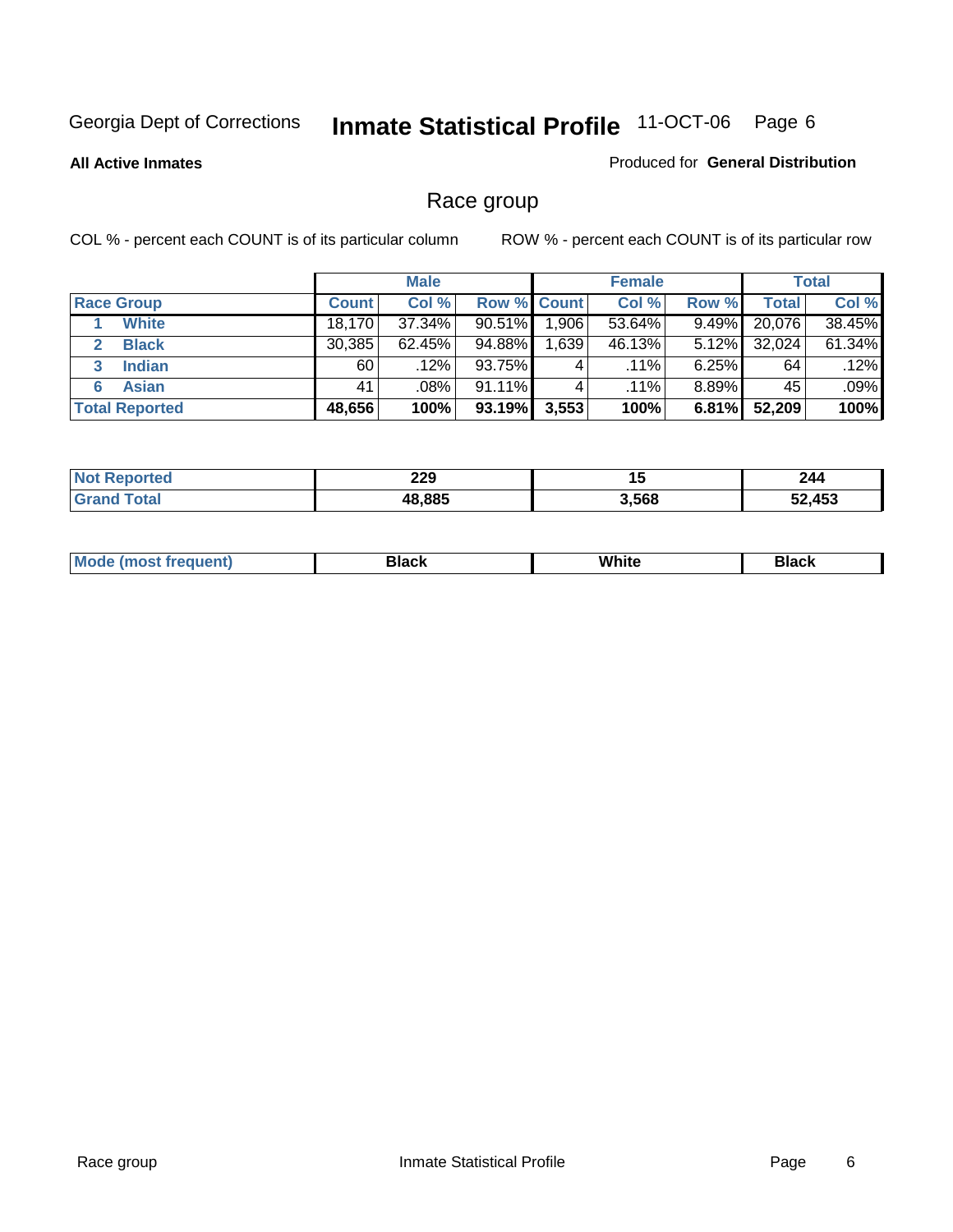**All Active Inmates**

Produced for **General Distribution**

### Hispanic Origin

COL % - percent each COUNT is of its particular column ROW % - percent each COUNT is of its particular row

|                        |              | <b>Male</b> |                    |                | <b>Female</b> |          |              | <b>Total</b> |
|------------------------|--------------|-------------|--------------------|----------------|---------------|----------|--------------|--------------|
| <b>Hispanic Origin</b> | <b>Count</b> | Col %       | <b>Row % Count</b> |                | Col %         | Row %    | <b>Total</b> | Col %        |
| <b>Hispanic</b>        | 1,879        | $3.84\%$    | 95.77%             | 83             | $2.33\%$      | 4.23%    | 1.962        | $3.74\%$     |
| <b>Non Hispanic</b>    | 47,006       | $96.16\%$   | 93.10% 3,485       |                | $97.67\%$     | $6.90\%$ | 50,491       | 96.26%       |
| <b>Total Reported</b>  | 48,885       | 100%        |                    | $93.2\%$ 3,568 | 100%          | $6.8\%$  | 52,453       | 100%         |

**An inmate is counted as Hispanic if** 

**(a) he self-reported as Hispanic during the diagnostic process, or** 

**(b) his primary language is Spanish, or** 

**(c) he claimed birth or citizenship in Spain or a Latin American country, or** 

**(d) he had a common Spanish surname such as Lopez or Garcia**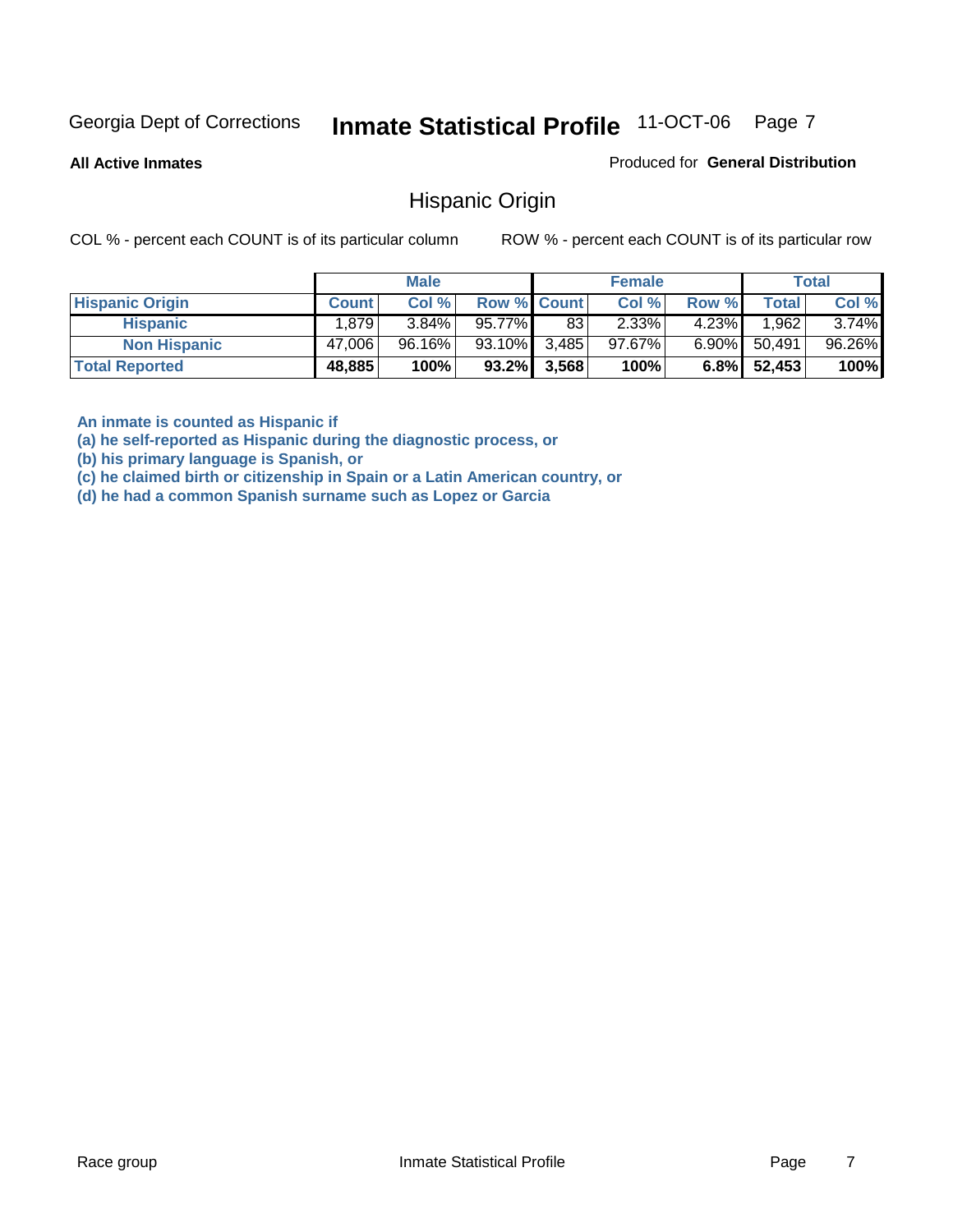**All Active Inmates**

#### Produced for **General Distribution**

### Marital status, self-reported at entry to prison

|                                | <b>Male</b>  |        |        | <b>Female</b> |        |        | <b>Total</b> |        |
|--------------------------------|--------------|--------|--------|---------------|--------|--------|--------------|--------|
| <b>Marital Status</b>          | <b>Count</b> | Col %  | Row %  | <b>Count</b>  | Col %  | Row %  | <b>Total</b> | Col %  |
| <b>Single</b>                  | 28,241       | 60.75% | 94.06% | 1,783         | 52.27% | 5.94%  | 30,024       | 60.17% |
| <b>Married</b><br>$\mathbf{2}$ | 5,866        | 12.62% | 92.09% | 504           | 14.78% | 7.91%  | 6,370        | 12.77% |
| <b>Separated</b><br>3          | 2,452        | 5.27%  | 86.25% | 391           | 11.46% | 13.75% | 2,843        | 5.70%  |
| <b>Divorced</b><br>4           | 5,776        | 12.42% | 92.45% | 472           | 13.84% | 7.55%  | 6,248        | 12.52% |
| <b>Widowed</b><br>5            | 576          | 1.24%  | 81.24% | 133           | 3.90%  | 18.76% | 709          | 1.42%  |
| <b>Common Law</b><br>6.        | 3,577        | 7.69%  | 96.55% | 128           | 3.75%  | 3.45%  | 3,705        | 7.42%  |
| <b>Total Reported</b>          | 46,488       | 100%   | 93.16% | 3,411         | 100%   | 6.84%  | 49,899       | 100%   |

| 2,397  | 157<br>1 J I | 2,554  |
|--------|--------------|--------|
| 18.885 | 3.568        | 52,453 |

|  | Mode (most f<br>freauent) | `ınale |  | `inale |
|--|---------------------------|--------|--|--------|
|--|---------------------------|--------|--|--------|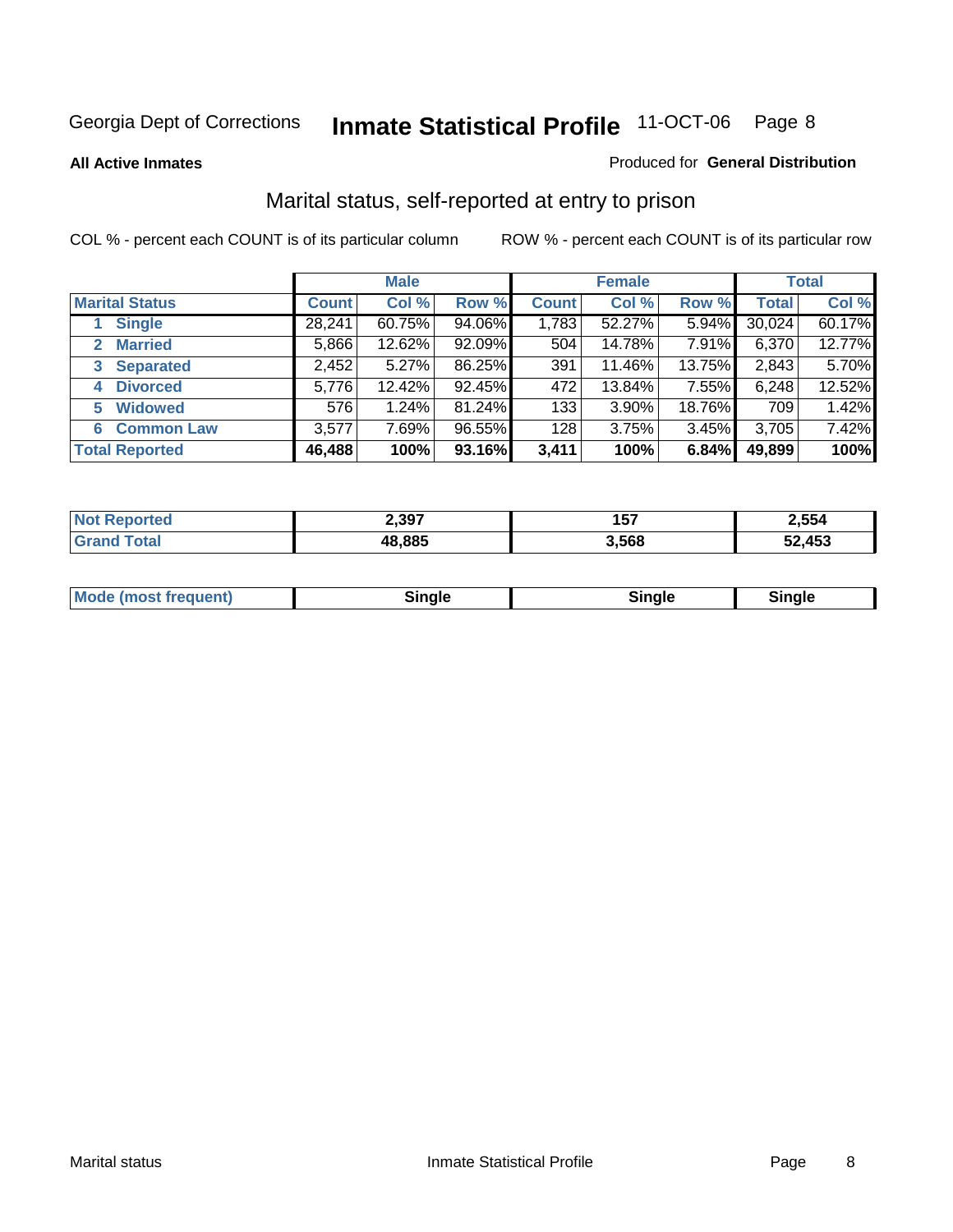#### **All Active Inmates**

#### Produced for **General Distribution**

### Number of children, self reported at entry to prison

|                           |              | <b>Male</b> |         |              | <b>Female</b> |        | <b>Total</b> |        |
|---------------------------|--------------|-------------|---------|--------------|---------------|--------|--------------|--------|
| <b>Number of Children</b> | <b>Count</b> | Col %       | Row %   | <b>Count</b> | Col %         | Row %  | <b>Total</b> | Col %  |
| $\bf{0}$                  | 20,034       | 41.65%      | 95.89%  | 858          | 24.22%        | 4.11%  | 20,892       | 40.45% |
|                           | 10,880       | 22.62%      | 94.65%  | 615          | 17.36%        | 5.35%  | 11,495       | 22.26% |
| $\overline{2}$            | 7,967        | 16.56%      | 90.12%  | 873          | 24.65%        | 9.88%  | 8,840        | 17.12% |
| 3                         | 4,809        | 10.00%      | 88.34%  | 635          | 17.93%        | 11.66% | 5,444        | 10.54% |
| 4                         | 2,276        | 4.73%       | 88.39%  | 299          | 8.44%         | 11.61% | 2,575        | 4.99%  |
| 5                         | 1,188        | 2.47%       | 88.59%  | 153          | 4.32%         | 11.41% | 1,341        | 2.60%  |
| $6\phantom{a}$            | 490          | 1.02%       | 88.61%  | 63           | 1.78%         | 11.39% | 553          | 1.07%  |
| 7                         | 243          | 0.51%       | 89.34%  | 29           | 0.82%         | 10.66% | 272          | 0.53%  |
| 8                         | 101          | 0.21%       | 90.18%  | 11           | 0.31%         | 9.82%  | 112          | 0.22%  |
| 9                         | 45           | 0.09%       | 91.84%  | 4            | 0.11%         | 8.16%  | 49           | 0.09%  |
| 10                        | 19           | 0.04%       | 90.48%  | 2            | 0.06%         | 9.52%  | 21           | 0.04%  |
| Over 10                   | 51           | 0.11%       | 100.00% |              |               |        | 51           | 0.10%  |
| <b>Total Reported</b>     | 48,103       | 100%        | 93.14%  | 3,542        | 100%          | 6.86%  | 51,645       | 100.0% |

| 702<br>1 O Z | - -<br>∼<br>$\sim$ | 808                |
|--------------|--------------------|--------------------|
| 10 OOE<br>റാ | .568               | 2,453<br>-л<br>∍ ا |

| Mean<br>(average)              | - 24<br>ا پ. | 1.96 | 1.36 |
|--------------------------------|--------------|------|------|
| <b>Median (middle)</b>         |              |      |      |
| <b>Mode</b><br>(most frequent) |              |      |      |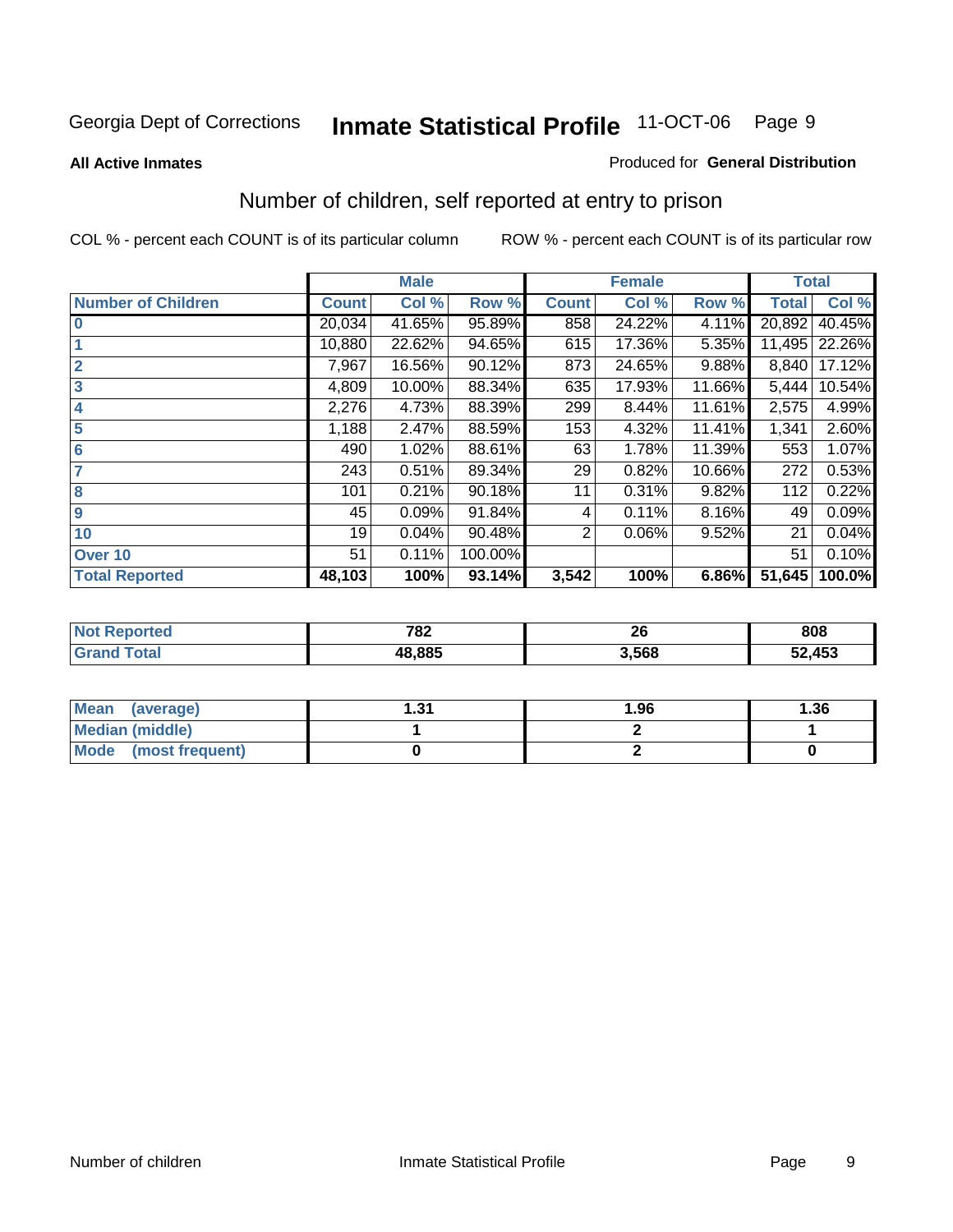#### **All Active Inmates**

#### Produced for **General Distribution**

### Religious affiliation, self-reported at entry to prison

|                  |                              | <b>Male</b>  |        |         |                 | <b>Female</b>             |        | <b>Total</b>    |        |
|------------------|------------------------------|--------------|--------|---------|-----------------|---------------------------|--------|-----------------|--------|
|                  | <b>Religious Affiliation</b> | <b>Count</b> | Col %  | Row %   | <b>Count</b>    | $\overline{\text{Col}}$ % | Row %  | <b>Total</b>    | Col %  |
| 1                | <b>Islam</b>                 | 1,403        | 3.43%  | 98.59%  | $\overline{20}$ | .60%                      | 1.41%  | 1,423           | 3.22%  |
| $\overline{2}$   | <b>Catholic</b>              | 1,993        | 4.87%  | 93.09%  | 148             | 4.45%                     | 6.91%  | 2,141           | 4.84%  |
| 3                | <b>Baptist</b>               | 20,440       | 49.94% | 91.20%  | 1,973           | 59.28%                    | 8.80%  | 22,413          | 50.64% |
| 4                | <b>Methodist</b>             | 895          | 2.19%  | 88.70%  | 114             | 3.43%                     | 11.30% | 1,009           | 2.28%  |
| 5                | <b>EpiscopIn</b>             | 67           | .16%   | 85.90%  | 11              | .33%                      | 14.10% | 78              | .18%   |
| 6                | <b>Presbytrn</b>             | 110          | .27%   | 96.49%  | 4               | .12%                      | 3.51%  | 114             | .26%   |
| 7                | <b>Chc Of God</b>            | 499          | 1.22%  | 88.63%  | 64              | 1.92%                     | 11.37% | 563             | 1.27%  |
| 8                | <b>Holiness</b>              | 1,520        | 3.71%  | 86.96%  | 228             | 6.85%                     | 13.04% | 1,748           | 3.95%  |
| $\boldsymbol{9}$ | <b>Jewish</b>                | 49           | .12%   | 96.08%  | 2               | .06%                      | 3.92%  | 51              | .12%   |
| 10               | <b>Anglican</b>              | 7            | .02%   | 87.50%  | 1               | .03%                      | 12.50% | 8               | .02%   |
| 11               | <b>Grk Orthdx</b>            | 6            | .01%   | 100.00% |                 |                           |        | $\overline{6}$  | .01%   |
| 12               | <b>Hindu</b>                 | 6            | .01%   | 100.00% |                 |                           |        | 6               | .01%   |
| 13               | <b>Buddhist</b>              | 41           | .10%   | 95.35%  | $\overline{2}$  | .06%                      | 4.65%  | $\overline{43}$ | .10%   |
| 14               | <b>Taoist</b>                |              | .01%   | 100.00% |                 |                           |        |                 | .01%   |
| 15               | <b>Shintoist</b>             | 9            | .02%   | 100.00% |                 |                           |        | 9               | .02%   |
| 16               | <b>Seven D Ad</b>            | 129          | .32%   | 96.27%  | 5               | .15%                      | 3.73%  | 134             | .30%   |
| 17               | <b>Jehovah Wt</b>            | 372          | .91%   | 91.40%  | 35              | 1.05%                     | 8.60%  | 407             | .92%   |
| 18               | <b>Latr Day S</b>            | 48           | .12%   | 94.12%  | $\overline{3}$  | .09%                      | 5.88%  | 51              | .12%   |
| 19               | Quaker                       |              | .01%   | 100.00% |                 |                           |        |                 | .01%   |
| 20               | <b>Other Prot</b>            | 6,134        | 14.99% | 91.17%  | 594             | 17.85%                    | 8.83%  | 6,728           | 15.20% |
| 96               | <b>None</b>                  | 7,198        | 17.59% | 98.31%  | 124             | 3.73%                     | 1.69%  | 7,322           | 16.54% |
|                  | <b>Total Reported</b>        | 40,928       | 100%   | 92.48%  | 3,328           | 100%                      | 7.52%  | 44,256          | 100%   |

| orted<br>NO. | 7,957  | 240   | 8,197  |
|--------------|--------|-------|--------|
| <b>otal</b>  | 48,885 | 3,568 | 52,453 |

| <b>Mode</b><br>rouenu<br><b>TION</b> | Rantiet | 3aptist | Baptist |
|--------------------------------------|---------|---------|---------|
|                                      |         |         |         |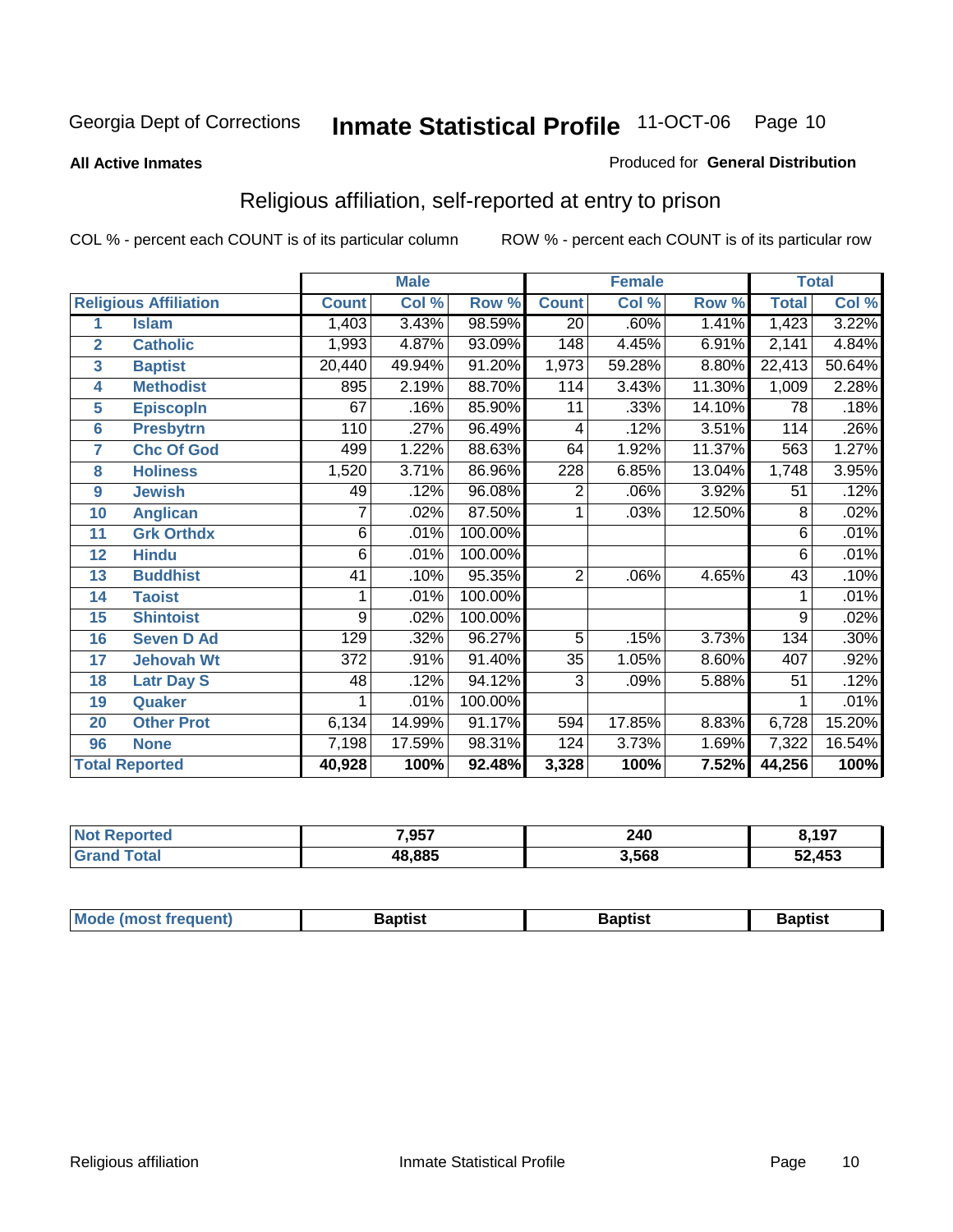#### **All Active Inmates**

#### Produced for **General Distribution**

### Home county, self-reported at entry to prison

|                |                      |                  | <b>Male</b> |         |                  | <b>Female</b> |        |                  | <b>Total</b> |  |  |
|----------------|----------------------|------------------|-------------|---------|------------------|---------------|--------|------------------|--------------|--|--|
|                | <b>Home County</b>   | <b>Count</b>     | Col %       | Row %   | <b>Count</b>     | Col %         | Row %  | <b>Total</b>     | Col %        |  |  |
| 1              | <b>Appling</b>       | 94               | .21%        | 93.07%  | 7                | .20%          | 6.93%  | 101              | .21%         |  |  |
| $\overline{2}$ | <b>Atkinson</b>      | $\overline{32}$  | .07%        | 100.00% |                  |               |        | $\overline{32}$  | .07%         |  |  |
| 3              | <b>Bacon</b>         | 58               | .13%        | 96.67%  | $\overline{2}$   | .06%          | 3.33%  | 60               | .12%         |  |  |
| 4              | <b>Baker</b>         | $\overline{8}$   | .02%        | 88.89%  | $\overline{1}$   | .03%          | 11.11% | 9                | .02%         |  |  |
| 5              | <b>Baldwin</b>       | $\overline{287}$ | .63%        | 95.03%  | $\overline{15}$  | .44%          | 4.97%  | 302              | .62%         |  |  |
| $6\phantom{a}$ | <b>Banks</b>         | $\overline{47}$  | .10%        | 90.38%  | $\overline{5}$   | .15%          | 9.62%  | $\overline{52}$  | .11%         |  |  |
| $\overline{7}$ | <b>Barrow</b>        | 236              | .52%        | 93.28%  | $\overline{17}$  | .50%          | 6.72%  | 253              | .52%         |  |  |
| 8              | <b>Bartow</b>        | 498              | 1.09%       | 87.37%  | $\overline{72}$  | 2.11%         | 12.63% | 570              | 1.16%        |  |  |
| 9              | <b>Ben Hill</b>      | 187              | .41%        | 90.78%  | $\overline{19}$  | .56%          | 9.22%  | $\overline{206}$ | .42%         |  |  |
| 10             | <b>Berrien</b>       | 64               | .14%        | 90.14%  | $\overline{7}$   | .20%          | 9.86%  | $\overline{71}$  | .14%         |  |  |
| 11             | <b>Bibb</b>          | 1,152            | 2.53%       | 94.27%  | 70               | 2.05%         | 5.73%  | 1,222            | 2.50%        |  |  |
| 12             | <b>Bleckley</b>      | $\overline{87}$  | .19%        | 88.78%  | $\overline{11}$  | .32%          | 11.22% | $\overline{98}$  | .20%         |  |  |
| 13             | <b>Brantley</b>      | $\overline{45}$  | .10%        | 93.75%  | $\overline{3}$   | .09%          | 6.25%  | 48               | .10%         |  |  |
| 14             | <b>Brooks</b>        | $\overline{65}$  | .14%        | 98.48%  | $\overline{1}$   | .03%          | 1.52%  | 66               | .13%         |  |  |
| 15             | <b>Bryan</b>         | $\overline{88}$  | .19%        | 94.62%  | $\overline{5}$   | .15%          | 5.38%  | 93               | .19%         |  |  |
| 16             | <b>Bulloch</b>       | 336              | .74%        | 92.82%  | $\overline{26}$  | .76%          | 7.18%  | 362              | .74%         |  |  |
| 17             | <b>Burke</b>         | 169              | .37%        | 95.48%  | $\overline{8}$   | .23%          | 4.52%  | 177              | .36%         |  |  |
| 18             | <b>Butts</b>         | 143              | .31%        | 95.33%  | $\overline{7}$   | .20%          | 4.67%  | 150              | .31%         |  |  |
| 19             | <b>Calhoun</b>       | $\overline{39}$  | .09%        | 97.50%  | 1                | .03%          | 2.50%  | 40               | .08%         |  |  |
| 20             | <b>Camden</b>        | $\overline{93}$  | .20%        | 94.90%  | $\overline{5}$   | .15%          | 5.10%  | $\overline{98}$  | .20%         |  |  |
| 21             | <b>Candler</b>       | $\overline{79}$  | .17%        | 92.94%  | $\overline{6}$   | .18%          | 7.06%  | 85               | .17%         |  |  |
| 22             | <b>Carroll</b>       | $\overline{501}$ | 1.10%       | 90.11%  | $\overline{55}$  | 1.61%         | 9.89%  | 556              | 1.14%        |  |  |
| 23             | <b>Catoosa</b>       | 186              | .41%        | 87.74%  | $\overline{26}$  | .76%          | 12.26% | $\overline{212}$ | .43%         |  |  |
| 24             | <b>Charlton</b>      | $\overline{32}$  | .07%        | 96.97%  | $\mathbf{1}$     | .03%          | 3.03%  | $\overline{33}$  | .07%         |  |  |
| 25             | <b>Chatham</b>       | 2,119            | 4.65%       | 94.35%  | $\overline{127}$ | 3.72%         | 5.65%  | 2,246            | 4.59%        |  |  |
| 26             | <b>Chattahoochee</b> | $\overline{15}$  | .03%        | 93.75%  | 1                | .03%          | 6.25%  | $\overline{16}$  | .03%         |  |  |
| 27             | <b>Chattooga</b>     | $\overline{204}$ | .45%        | 89.08%  | $\overline{25}$  | .73%          | 10.92% | 229              | .47%         |  |  |
| 28             | <b>Cherokee</b>      | 420              | .92%        | 89.17%  | $\overline{51}$  | 1.49%         | 10.83% | 471              | .96%         |  |  |
| 29             | <b>Clarke</b>        | $\overline{507}$ | 1.11%       | 92.69%  | $\overline{40}$  | 1.17%         | 7.31%  | 547              | 1.12%        |  |  |
| 30             | <b>Clay</b>          | $\overline{14}$  | .03%        | 87.50%  | $\overline{2}$   | .06%          | 12.50% | $\overline{16}$  | .03%         |  |  |
| 31             | <b>Clayton</b>       | 1,277            | 2.80%       | 92.94%  | $\overline{97}$  | 2.84%         | 7.06%  | 1,374            | 2.81%        |  |  |
| 32             | <b>Clinch</b>        | 40               | .09%        | 86.96%  | $\overline{6}$   | .18%          | 13.04% | $\overline{46}$  | .09%         |  |  |
| 33             | <b>Cobb</b>          | 1,963            | 4.31%       | 91.26%  | $\overline{188}$ | 5.50%         | 8.74%  | 2,151            | 4.39%        |  |  |
| 34             | <b>Coffee</b>        | 206              | .45%        | 89.57%  | $\overline{24}$  | .70%          | 10.43% | 230              | .47%         |  |  |
| 35             | <b>Colquitt</b>      | $\overline{276}$ | .61%        | 95.83%  | $\overline{12}$  | .35%          | 4.17%  | 288              | .59%         |  |  |
| 36             | <b>Columbia</b>      | 172              | .38%        | 91.01%  | $\overline{17}$  | .50%          | 8.99%  | 189              | .39%         |  |  |
| 37             | <b>Cook</b>          | 107              | .23%        | 93.04%  | 8                | .23%          | 6.96%  | 115              | .23%         |  |  |
| 38             | <b>Coweta</b>        | 431              | .95%        | 91.12%  | 42               | 1.23%         | 8.88%  | 473              | .97%         |  |  |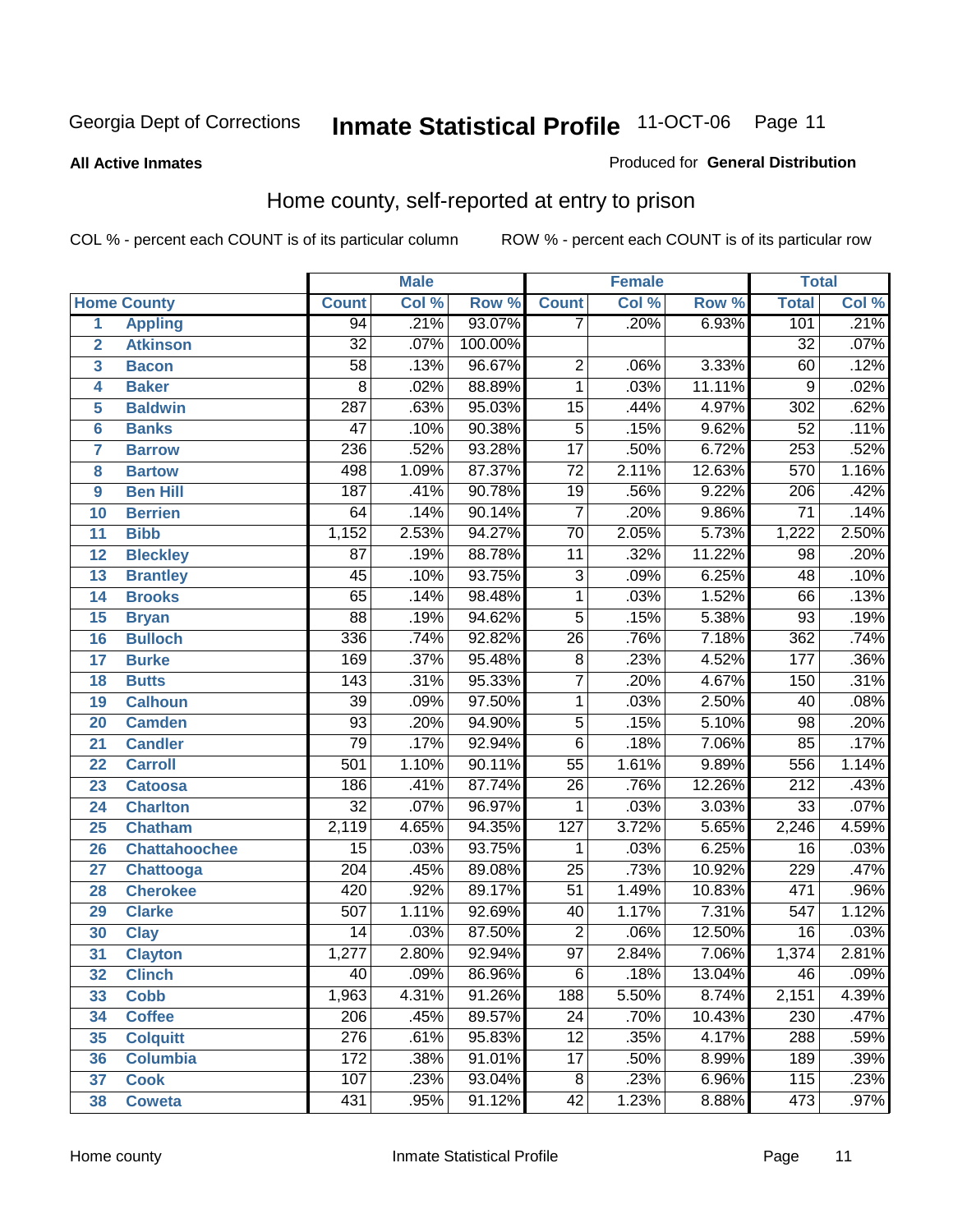#### **All Active Inmates**

#### Produced for **General Distribution**

### Home county, self-reported at entry to prison

|                 |                    | <b>Male</b>      |        |         |                  | <b>Female</b> |        | <b>Total</b>     |        |
|-----------------|--------------------|------------------|--------|---------|------------------|---------------|--------|------------------|--------|
|                 | <b>Home County</b> | <b>Count</b>     | Col %  | Row %   | <b>Count</b>     | Col %         | Row %  | <b>Total</b>     | Col %  |
| 39              | <b>Crawford</b>    | $\overline{24}$  | .05%   | 88.89%  | $\overline{3}$   | .09%          | 11.11% | $\overline{27}$  | .06%   |
| 40              | <b>Crisp</b>       | $\overline{228}$ | .50%   | 91.20%  | $\overline{22}$  | .64%          | 8.80%  | 250              | .51%   |
| 41              | <b>Dade</b>        | $\overline{73}$  | .16%   | 93.59%  | $\overline{5}$   | .15%          | 6.41%  | $\overline{78}$  | .16%   |
| 42              | <b>Dawson</b>      | $\overline{76}$  | .17%   | 89.41%  | $\overline{9}$   | .26%          | 10.59% | 85               | .17%   |
| 43              | <b>Decatur</b>     | $\overline{227}$ | .50%   | 95.78%  | $\overline{10}$  | .29%          | 4.22%  | $\overline{237}$ | .48%   |
| 44              | <b>Dekalb</b>      | 2,480            | 5.44%  | 94.69%  | 139              | 4.07%         | 5.31%  | 2,619            | 5.35%  |
| 45              | <b>Dodge</b>       | 142              | .31%   | 94.67%  | $\overline{8}$   | .23%          | 5.33%  | 150              | .31%   |
| 46              | <b>Dooly</b>       | 77               | .17%   | 96.25%  | 3                | .09%          | 3.75%  | 80               | .16%   |
| 47              | <b>Dougherty</b>   | $\overline{912}$ | 2.00%  | 93.54%  | 63               | 1.84%         | 6.46%  | $\overline{975}$ | 1.99%  |
| 48              | <b>Douglas</b>     | 553              | 1.21%  | 90.36%  | 59               | 1.73%         | 9.64%  | 612              | 1.25%  |
| 49              | <b>Early</b>       | $\overline{62}$  | .14%   | 96.88%  | $\overline{2}$   | .06%          | 3.13%  | 64               | .13%   |
| 50              | <b>Echols</b>      | $\overline{5}$   | .01%   | 100.00% |                  |               |        | 5                | .01%   |
| $\overline{51}$ | <b>Effingham</b>   | 128              | .28%   | 87.67%  | $\overline{18}$  | .53%          | 12.33% | 146              | .30%   |
| 52              | <b>Elbert</b>      | $\overline{148}$ | .32%   | 93.67%  | $\overline{10}$  | .29%          | 6.33%  | 158              | .32%   |
| 53              | <b>Emanuel</b>     | 144              | .32%   | 94.74%  | $\overline{8}$   | .23%          | 5.26%  | 152              | .31%   |
| 54              | <b>Evans</b>       | $\overline{83}$  | .18%   | 96.51%  | $\overline{3}$   | .09%          | 3.49%  | 86               | .18%   |
| 55              | <b>Fannin</b>      | $\overline{95}$  | .21%   | 92.23%  | $\overline{8}$   | .23%          | 7.77%  | 103              | .21%   |
| 56              | <b>Fayette</b>     | 138              | .30%   | 93.24%  | $\overline{10}$  | .29%          | 6.76%  | 148              | .30%   |
| 57              | <b>Floyd</b>       | 695              | 1.53%  | 90.38%  | $\overline{74}$  | 2.17%         | 9.62%  | 769              | 1.57%  |
| 58              | <b>Forsyth</b>     | 177              | .39%   | 93.16%  | $\overline{13}$  | .38%          | 6.84%  | 190              | .39%   |
| 59              | <b>Franklin</b>    | 119              | .26%   | 91.54%  | $\overline{11}$  | .32%          | 8.46%  | 130              | .27%   |
| 60              | <b>Fulton</b>      | 5,660            | 12.43% | 95.41%  | $\overline{272}$ | 7.96%         | 4.59%  | 5,932            | 12.11% |
| 61              | <b>Gilmer</b>      | $\overline{113}$ | .25%   | 91.87%  | $\overline{10}$  | .29%          | 8.13%  | $\overline{123}$ | .25%   |
| 62              | <b>Glascock</b>    | 6                | .01%   | 100.00% |                  |               |        | 6                | .01%   |
| 63              | <b>Glynn</b>       | $\overline{376}$ | .83%   | 95.43%  | $\overline{18}$  | .53%          | 4.57%  | 394              | .80%   |
| 64              | <b>Gordon</b>      | 282              | .62%   | 88.40%  | $\overline{37}$  | 1.08%         | 11.60% | 319              | .65%   |
| 65              | <b>Grady</b>       | 167              | .37%   | 90.27%  | $\overline{18}$  | .53%          | 9.73%  | 185              | .38%   |
| 66              | <b>Greene</b>      | $\overline{73}$  | .16%   | 92.41%  | $\overline{6}$   | .18%          | 7.59%  | 79               | .16%   |
| 67              | <b>Gwinnett</b>    | 1,297            | 2.85%  | 93.24%  | 94               | 2.75%         | 6.76%  | 1,391            | 2.84%  |
| 68              | <b>Habersham</b>   | 124              | .27%   | 91.18%  | $\overline{12}$  | .35%          | 8.82%  | 136              | .28%   |
| 69              | <b>Hall</b>        | 670              | 1.47%  | 92.16%  | $\overline{57}$  | 1.67%         | 7.84%  | $\overline{727}$ | 1.48%  |
| 70              | <b>Hancock</b>     | 68               | .15%   | 97.14%  | 2                | .06%          | 2.86%  | 70               | .14%   |
| 71              | <b>Haralson</b>    | 114              | .25%   | 90.48%  | $\overline{12}$  | .35%          | 9.52%  | 126              | .26%   |
| 72              | <b>Harris</b>      | 76               | .17%   | 92.68%  | $\overline{6}$   | .18%          | 7.32%  | 82               | .17%   |
| 73              | <b>Hart</b>        | $\overline{91}$  | .20%   | 93.81%  | 6                | .18%          | 6.19%  | $\overline{97}$  | .20%   |
| 74              | <b>Heard</b>       | 60               | .13%   | 93.75%  | 4                | .12%          | 6.25%  | 64               | .13%   |
| 75              | <b>Henry</b>       | 467              | 1.03%  | 90.86%  | $\overline{47}$  | 1.38%         | 9.14%  | 514              | 1.05%  |
| 76              | <b>Houston</b>     | 520              | 1.14%  | 92.86%  | 40               | 1.17%         | 7.14%  | 560              | 1.14%  |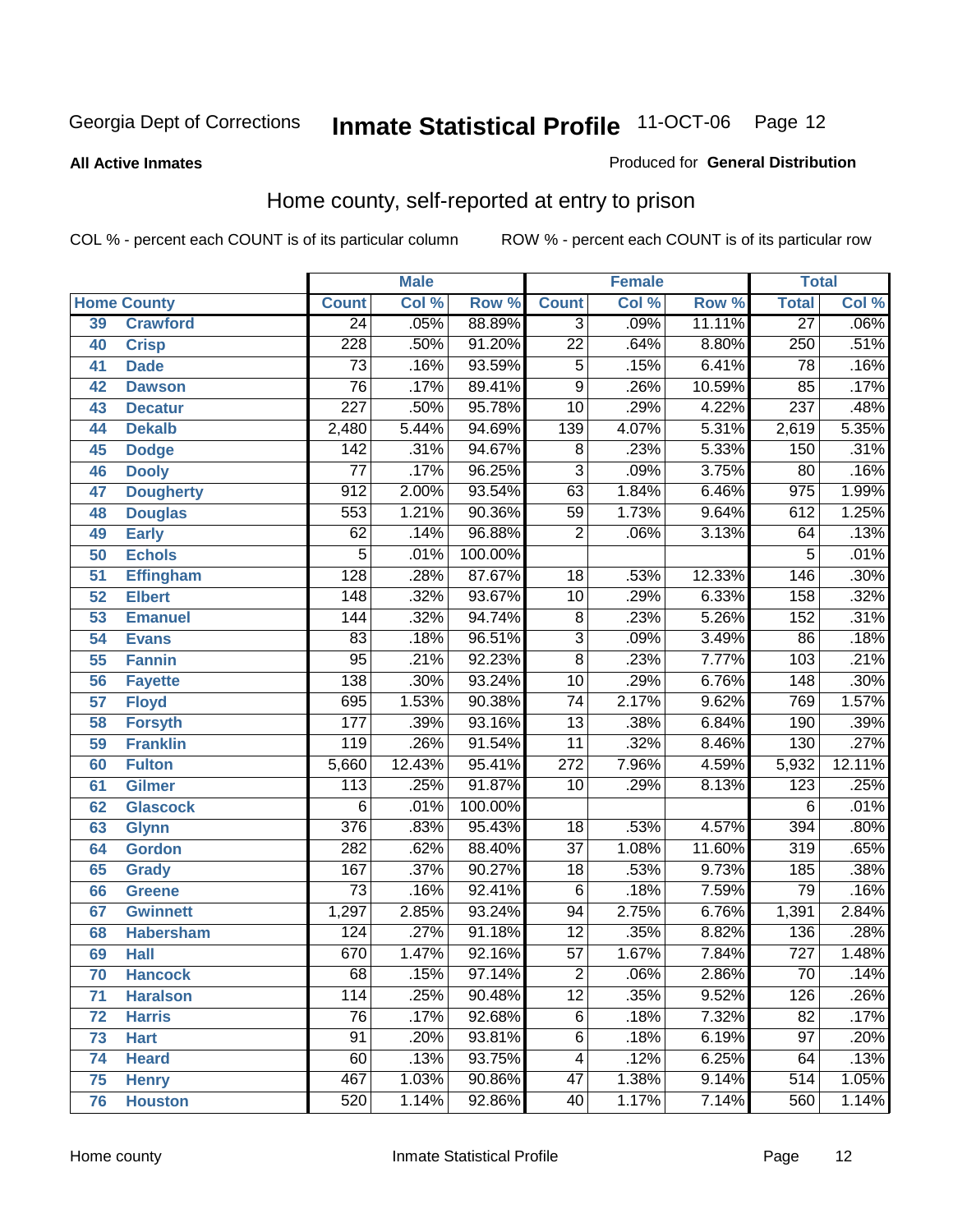#### **All Active Inmates**

#### Produced for **General Distribution**

### Home county, self-reported at entry to prison

|     |                    |                  | <b>Male</b> |         |                  | <b>Female</b> |        | <b>Total</b>     |       |
|-----|--------------------|------------------|-------------|---------|------------------|---------------|--------|------------------|-------|
|     | <b>Home County</b> | <b>Count</b>     | Col %       | Row %   | <b>Count</b>     | Col %         | Row %  | <b>Total</b>     | Col % |
| 77  | <b>Irwin</b>       | $\overline{70}$  | .15%        | 98.59%  | 1                | .03%          | 1.41%  | $\overline{71}$  | .14%  |
| 78  | <b>Jackson</b>     | 191              | .42%        | 92.27%  | $\overline{16}$  | .47%          | 7.73%  | 207              | .42%  |
| 79  | <b>Jasper</b>      | 66               | .14%        | 97.06%  | $\overline{2}$   | .06%          | 2.94%  | 68               | .14%  |
| 80  | <b>Jeff Davis</b>  | 63               | .14%        | 96.92%  | $\overline{2}$   | .06%          | 3.08%  | 65               | .13%  |
| 81  | <b>Jefferson</b>   | 101              | .22%        | 96.19%  | $\overline{4}$   | .12%          | 3.81%  | 105              | .21%  |
| 82  | <b>Jenkins</b>     | 61               | .13%        | 95.31%  | $\overline{3}$   | .09%          | 4.69%  | 64               | .13%  |
| 83  | <b>Johnson</b>     | $\overline{53}$  | .12%        | 94.64%  | $\overline{3}$   | .09%          | 5.36%  | $\overline{56}$  | .11%  |
| 84  | <b>Jones</b>       | 64               | .14%        | 91.43%  | $\overline{6}$   | .18%          | 8.57%  | $\overline{70}$  | .14%  |
| 85  | <b>Lamar</b>       | $\overline{80}$  | .18%        | 95.24%  | 4                | .12%          | 4.76%  | $\overline{84}$  | .17%  |
| 86  | <b>Lanier</b>      | $\overline{32}$  | .07%        | 82.05%  | $\overline{7}$   | .20%          | 17.95% | $\overline{39}$  | .08%  |
| 87  | <b>Laurens</b>     | $\overline{270}$ | .59%        | 93.43%  | $\overline{19}$  | .56%          | 6.57%  | 289              | .59%  |
| 88  | <b>Lee</b>         | $\overline{55}$  | .12%        | 98.21%  | 1                | .03%          | 1.79%  | 56               | .11%  |
| 89  | <b>Liberty</b>     | $\overline{224}$ | .49%        | 92.95%  | $\overline{17}$  | .50%          | 7.05%  | $\overline{241}$ | .49%  |
| 90  | <b>Lincoln</b>     | $\overline{38}$  | .08%        | 100.00% |                  |               |        | 38               | .08%  |
| 91  | Long               | $\overline{32}$  | .07%        | 91.43%  | $\overline{3}$   | .09%          | 8.57%  | $\overline{35}$  | .07%  |
| 92  | <b>Lowndes</b>     | 455              | 1.00%       | 94.59%  | $\overline{26}$  | .76%          | 5.41%  | 481              | .98%  |
| 93  | <b>Lumpkin</b>     | $\overline{82}$  | .18%        | 91.11%  | $\overline{8}$   | .23%          | 8.89%  | $\overline{90}$  | .18%  |
| 94  | <b>Macon</b>       | $\overline{84}$  | .18%        | 95.45%  | 4                | .12%          | 4.55%  | 88               | .18%  |
| 95  | <b>Madison</b>     | 132              | .29%        | 91.03%  | $\overline{13}$  | .38%          | 8.97%  | 145              | .30%  |
| 96  | <b>Marion</b>      | $\overline{39}$  | .09%        | 95.12%  | $\overline{2}$   | .06%          | 4.88%  | 41               | .08%  |
| 97  | <b>Mcduffie</b>    | 113              | .25%        | 94.17%  | $\overline{7}$   | .20%          | 5.83%  | 120              | .25%  |
| 98  | <b>Mcintosh</b>    | 41               | .09%        | 100.00% |                  |               |        | 41               | .08%  |
| 99  | <b>Meriwether</b>  | 185              | .41%        | 93.43%  | $\overline{13}$  | .38%          | 6.57%  | 198              | .40%  |
| 100 | <b>Miller</b>      | $\overline{31}$  | .07%        | 96.88%  | 1                | .03%          | 3.13%  | $\overline{32}$  | .07%  |
| 101 | <b>Mitchell</b>    | $\overline{172}$ | .38%        | 92.47%  | $\overline{14}$  | .41%          | 7.53%  | 186              | .38%  |
| 102 | <b>Monroe</b>      | 125              | .27%        | 89.93%  | $\overline{14}$  | .41%          | 10.07% | 139              | .28%  |
| 103 | <b>Montgomery</b>  | $\overline{41}$  | .09%        | 95.35%  | $\overline{2}$   | .06%          | 4.65%  | $\overline{43}$  | .09%  |
| 104 | <b>Morgan</b>      | $\overline{72}$  | .16%        | 91.14%  | $\overline{7}$   | .20%          | 8.86%  | 79               | .16%  |
| 105 | <b>Murray</b>      | $\overline{210}$ | .46%        | 91.30%  | $\overline{20}$  | .59%          | 8.70%  | 230              | .47%  |
| 106 | <b>Muscogee</b>    | 1,383            | 3.04%       | 92.63%  | $\overline{110}$ | 3.22%         | 7.37%  | 1,493            | 3.05% |
| 107 | <b>Newton</b>      | 447              | .98%        | 91.41%  | $\overline{42}$  | 1.23%         | 8.59%  | 489              | 1.00% |
| 108 | <b>Oconee</b>      | 54               | .12%        | 90.00%  | 6                | .18%          | 10.00% | 60               | .12%  |
| 109 | <b>Oglethorpe</b>  | $\overline{52}$  | .11%        | 92.86%  | 4                | .12%          | 7.14%  | $\overline{56}$  | .11%  |
| 110 | <b>Paulding</b>    | $\overline{241}$ | .53%        | 91.63%  | $\overline{22}$  | .64%          | 8.37%  | 263              | .54%  |
| 111 | <b>Peach</b>       | 104              | .23%        | 95.41%  | $\overline{5}$   | .15%          | 4.59%  | 109              | .22%  |
| 112 | <b>Pickens</b>     | 92               | .20%        | 91.09%  | 9                | .26%          | 8.91%  | 101              | .21%  |
| 113 | <b>Pierce</b>      | 49               | .11%        | 92.45%  | 4                | .12%          | 7.55%  | $\overline{53}$  | .11%  |
| 114 | <b>Pike</b>        | 55               | .12%        | 91.67%  | $\overline{5}$   | .15%          | 8.33%  | 60               | .12%  |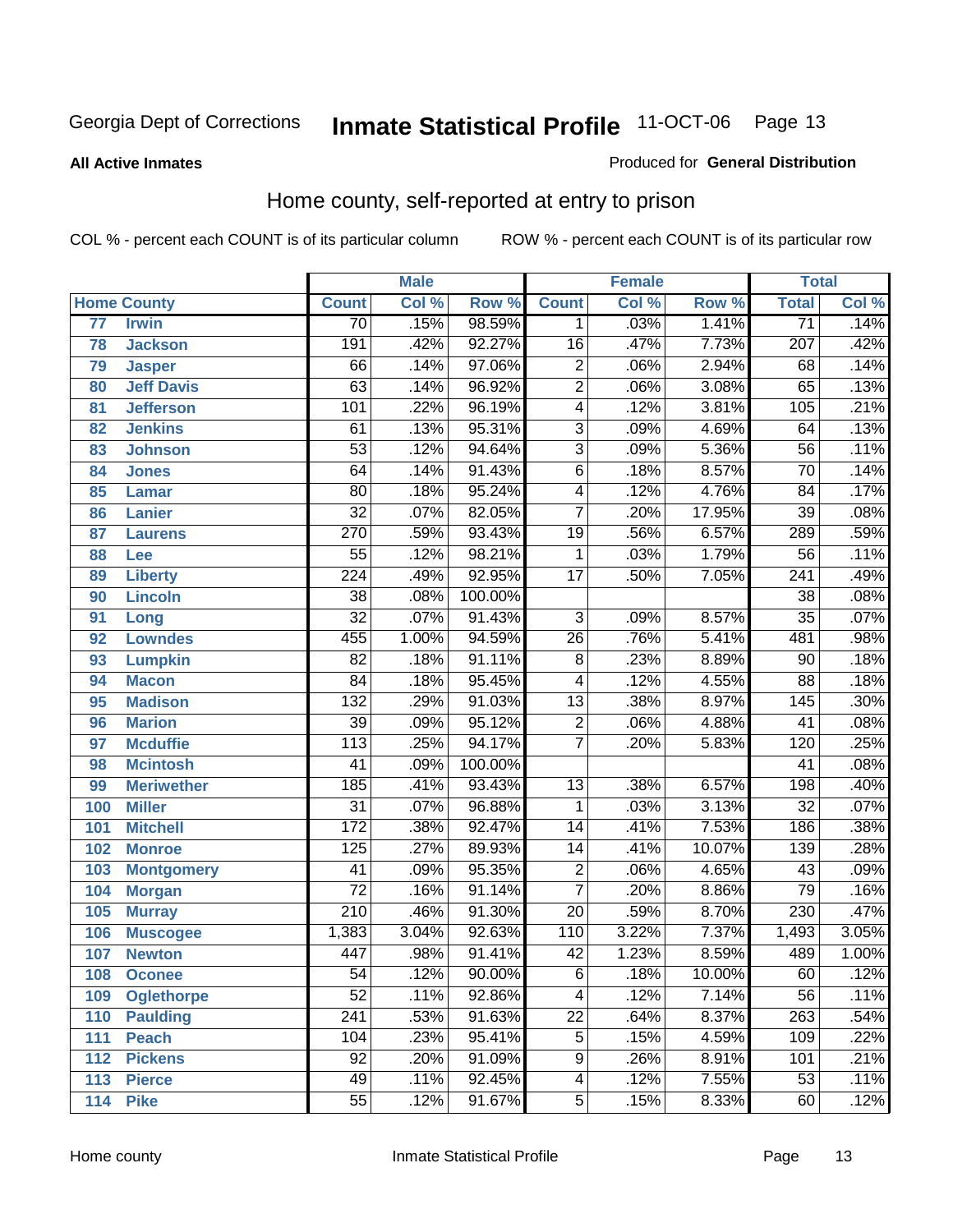#### **All Active Inmates**

#### Produced for **General Distribution**

### Home county, self-reported at entry to prison

|     |                    |                   | <b>Male</b> |         |                 | <b>Female</b> |        | <b>Total</b>     |       |
|-----|--------------------|-------------------|-------------|---------|-----------------|---------------|--------|------------------|-------|
|     | <b>Home County</b> | <b>Count</b>      | Col %       | Row %   | <b>Count</b>    | Col %         | Row %  | <b>Total</b>     | Col % |
| 115 | <b>Polk</b>        | 200               | .44%        | 92.59%  | $\overline{16}$ | .47%          | 7.41%  | 216              | .44%  |
| 116 | <b>Pulaski</b>     | 84                | .18%        | 86.60%  | 13              | .38%          | 13.40% | $\overline{97}$  | .20%  |
| 117 | <b>Putnam</b>      | $\frac{114}{114}$ | .25%        | 95.00%  | $\overline{6}$  | .18%          | 5.00%  | 120              | .25%  |
| 118 | Quitman            | 9                 | .02%        | 100.00% |                 |               |        | 9                | .02%  |
| 119 | <b>Rabun</b>       | 60                | .13%        | 89.55%  | 7               | .20%          | 10.45% | 67               | .14%  |
| 120 | <b>Randolph</b>    | $\overline{58}$   | .13%        | 100.00% |                 |               |        | $\overline{58}$  | .12%  |
| 121 | <b>Richmond</b>    | 1,732             | 3.80%       | 94.18%  | 107             | 3.13%         | 5.82%  | 1,839            | 3.76% |
| 122 | <b>Rockdale</b>    | 275               | .60%        | 91.67%  | 25              | .73%          | 8.33%  | 300              | .61%  |
| 123 | <b>Schley</b>      | $\overline{16}$   | .04%        | 100.00% |                 |               |        | $\overline{16}$  | .03%  |
| 124 | <b>Screven</b>     | 111               | .24%        | 94.87%  | $\,6$           | .18%          | 5.13%  | 117              | .24%  |
| 125 | <b>Seminole</b>    | $\overline{56}$   | .12%        | 91.80%  | $\overline{5}$  | .15%          | 8.20%  | 61               | .12%  |
| 126 | <b>Spalding</b>    | 531               | 1.17%       | 90.77%  | 54              | 1.58%         | 9.23%  | 585              | 1.19% |
| 127 | <b>Stephens</b>    | 175               | .38%        | 93.09%  | $\overline{13}$ | .38%          | 6.91%  | 188              | .38%  |
| 128 | <b>Stewart</b>     | $\overline{36}$   | .08%        | 100.00% |                 |               |        | $\overline{36}$  | .07%  |
| 129 | <b>Sumter</b>      | $\overline{217}$  | .48%        | 92.74%  | $\overline{17}$ | .50%          | 7.26%  | 234              | .48%  |
| 130 | <b>Talbot</b>      | 50                | .11%        | 92.59%  | 4               | .12%          | 7.41%  | 54               | .11%  |
| 131 | <b>Taliaferro</b>  | $\overline{5}$    | .01%        | 100.00% |                 |               |        | 5                | .01%  |
| 132 | <b>Tattnall</b>    | $\overline{148}$  | .32%        | 92.50%  | $\overline{12}$ | .35%          | 7.50%  | 160              | .33%  |
| 133 | <b>Taylor</b>      | $\overline{73}$   | .16%        | 96.05%  | $\overline{3}$  | .09%          | 3.95%  | $\overline{76}$  | .16%  |
| 134 | <b>Telfair</b>     | 125               | .27%        | 89.93%  | 14              | .41%          | 10.07% | 139              | .28%  |
| 135 | <b>Terrell</b>     | $\overline{74}$   | .16%        | 94.87%  | 4               | .12%          | 5.13%  | $\overline{78}$  | .16%  |
| 136 | <b>Thomas</b>      | 282               | .62%        | 96.58%  | $\overline{10}$ | .29%          | 3.42%  | 292              | .60%  |
| 137 | <b>Tift</b>        | 283               | .62%        | 95.61%  | $\overline{13}$ | .38%          | 4.39%  | 296              | .60%  |
| 138 | <b>Toombs</b>      | 226               | .50%        | 93.78%  | 15              | .44%          | 6.22%  | 241              | .49%  |
| 139 | <b>Towns</b>       | $\overline{20}$   | .04%        | 95.24%  | $\mathbf 1$     | .03%          | 4.76%  | $\overline{21}$  | .04%  |
| 140 | <b>Treutlen</b>    | 44                | .10%        | 95.65%  | $\overline{2}$  | .06%          | 4.35%  | 46               | .09%  |
| 141 | <b>Troup</b>       | 596               | 1.31%       | 91.27%  | $\overline{57}$ | 1.67%         | 8.73%  | 653              | 1.33% |
| 142 | <b>Turner</b>      | $\overline{75}$   | .16%        | 94.94%  | 4               | .12%          | 5.06%  | 79               | .16%  |
| 143 | <b>Twiggs</b>      | $\overline{41}$   | .09%        | 97.62%  | $\mathbf{1}$    | .03%          | 2.38%  | $\overline{42}$  | .09%  |
| 144 | <b>Union</b>       | $\overline{53}$   | .12%        | 89.83%  | $\overline{6}$  | .18%          | 10.17% | $\overline{59}$  | .12%  |
| 145 | <b>Upson</b>       | $\overline{222}$  | .49%        | 92.89%  | $\overline{17}$ | .50%          | 7.11%  | 239              | .49%  |
| 146 | <b>Walker</b>      | 313               | .69%        | 92.06%  | 27              | .79%          | 7.94%  | 340              | .69%  |
| 147 | <b>Walton</b>      | 282               | .62%        | 94.95%  | $\overline{15}$ | .44%          | 5.05%  | $\overline{297}$ | .61%  |
| 148 | <b>Ware</b>        | $\overline{275}$  | .60%        | 93.54%  | $\overline{19}$ | .56%          | 6.46%  | 294              | .60%  |
| 149 | <b>Warren</b>      | 46                | .10%        | 93.88%  | $\overline{3}$  | .09%          | 6.12%  | 49               | .10%  |
| 150 | <b>Washington</b>  | $\overline{127}$  | .28%        | 93.38%  | 9               | .26%          | 6.62%  | 136              | .28%  |
| 151 | <b>Wayne</b>       | 149               | .33%        | 88.69%  | 19              | .56%          | 11.31% | 168              | .34%  |
| 152 | <b>Webster</b>     | 11                | .02%        | 91.67%  | $\mathbf{1}$    | .03%          | 8.33%  | 12               | .02%  |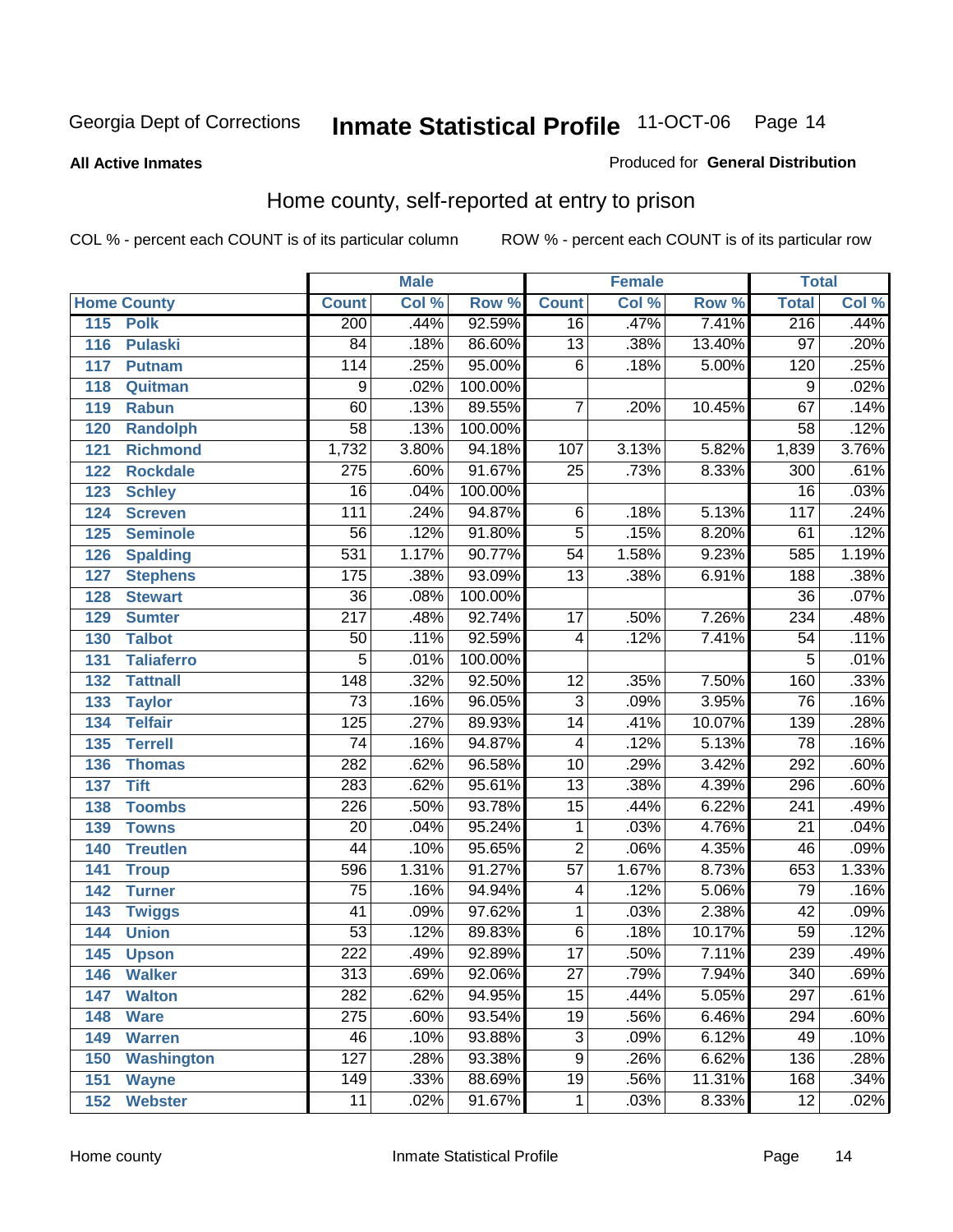**All Active Inmates**

#### Produced for **General Distribution**

### Home county, self-reported at entry to prison

|                         |              | <b>Male</b> |           |              | <b>Female</b> | <b>Total</b> |              |       |
|-------------------------|--------------|-------------|-----------|--------------|---------------|--------------|--------------|-------|
| <b>Home County</b>      | <b>Count</b> | Col %       | Row %     | <b>Count</b> | Col %         | Row %        | <b>Total</b> | Col % |
| <b>Wheeler</b><br>153   | 19           | .04%        | 90.48%    | 2            | .06%          | 9.52%        | 21           | .04%  |
| <b>White</b><br>154     | 72           | .16%        | 88.89%    | 9            | .26%          | 11.11%       | 81           | .17%  |
| <b>Whitfield</b><br>155 | 628          | 1.38%       | $91.01\%$ | 62           | 1.81%         | 8.99%        | 690          | 1.41% |
| <b>Wilcox</b><br>156    | 59           | .13%        | 95.16%    | 3            | .09%          | 4.84%        | 62           | .13%  |
| <b>Wilkes</b><br>157    | 67           | .15%        | 93.06%    | 5            | .15%          | 6.94%        | 72           | .15%  |
| <b>Wilkinson</b><br>158 | 71           | .16%        | 93.42%    | 5            | .15%          | 6.58%        | 76           | .16%  |
| <b>Worth</b><br>159     | 108          | .24%        | 92.31%    | 9            | .26%          | 7.69%        | 117          | .24%  |
| <b>Unknown</b><br>160   | 2,649        | 5.82%       | 91.60%    | 243          | 7.11%         | 8.40%        | 2,892        | 5.91% |
| <b>Total Rported</b>    | 45,553       | 100%        | 93.02%    | 3,418        | 100%          | 6.98%        | 48,971       | 100%  |

| rted<br><b>Not</b> | 3.332  | 150  | 3,482  |
|--------------------|--------|------|--------|
| `otal              | 48.885 | .568 | 52,453 |

| <b>Mode</b> | ---<br>.tor | <b>ulton</b> | . |
|-------------|-------------|--------------|---|
|             |             |              |   |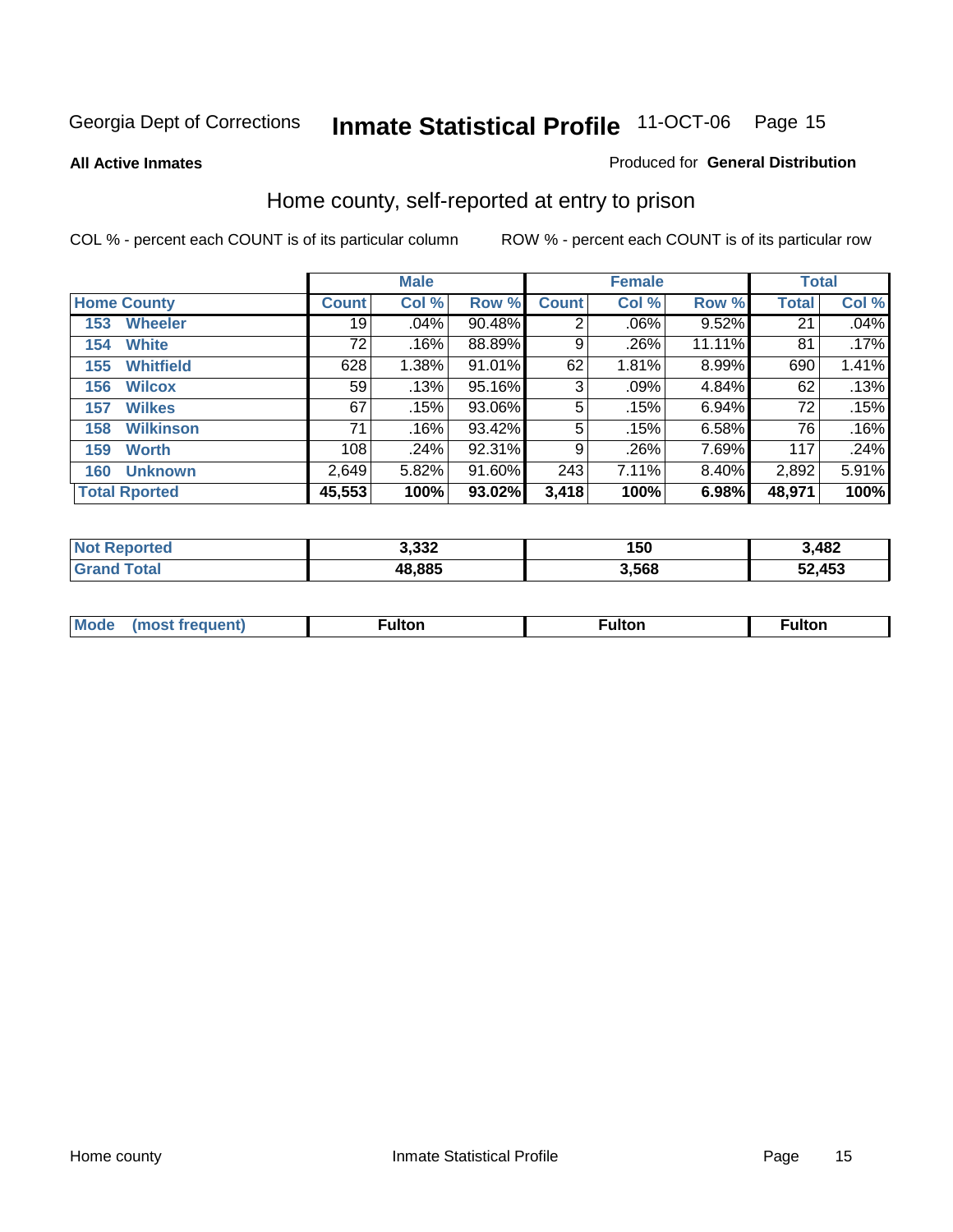#### **All Active Inmates**

#### Produced for **General Distribution**

### Environment to age 16, self-reported at entry to prison

|                              |              | <b>Male</b> |           |              | <b>Female</b> |          |              | <b>Total</b> |
|------------------------------|--------------|-------------|-----------|--------------|---------------|----------|--------------|--------------|
| <b>Environment to age 16</b> | <b>Count</b> | Col %       | Row %     | <b>Count</b> | Col %         | Row %    | <b>Total</b> | Col %        |
| <b>Rural/Farm</b>            | 1,518        | 3.30%       | 90.63%    | 157          | 4.63%         | $9.37\%$ | 1,675        | 3.39%        |
| <b>Rural/Nfarm</b>           | 2,306        | 5.01%       | 86.50%    | 360          | 10.62%        | 13.50%   | 2,666        | 5.39%        |
| <b>S.M.S.A</b>               | 14,988       | 32.56%      | 95.97%    | 629          | 18.55%        | $4.03\%$ | 15,617       | 31.60%       |
| <b>Urban</b><br>4            | 10,543       | 22.90%      | $90.20\%$ | 1,146        | 33.80%        | $9.80\%$ | 11,689       | 23.65%       |
| <b>Small Town</b><br>5       | 16,681       | 36.23%      | 93.82%    | 1,099        | 32.41%        | $6.18\%$ | 17,780       | 35.97%       |
| <b>Total Reported</b>        | 46,036       | 100%        | 93.14%    | 3,391        | 100%          | 6.86%    | 49,427       | 100%         |

| <b>Not Reported</b> | 2,849  | .     | 3,026  |
|---------------------|--------|-------|--------|
| <b>Grand Total</b>  | 48,885 | 3,568 | 52,453 |

| Mo<br>. . | . owr | <u>'''' ''</u><br>roa<br>_____ | .0W <sub>r</sub> |
|-----------|-------|--------------------------------|------------------|
|           |       |                                |                  |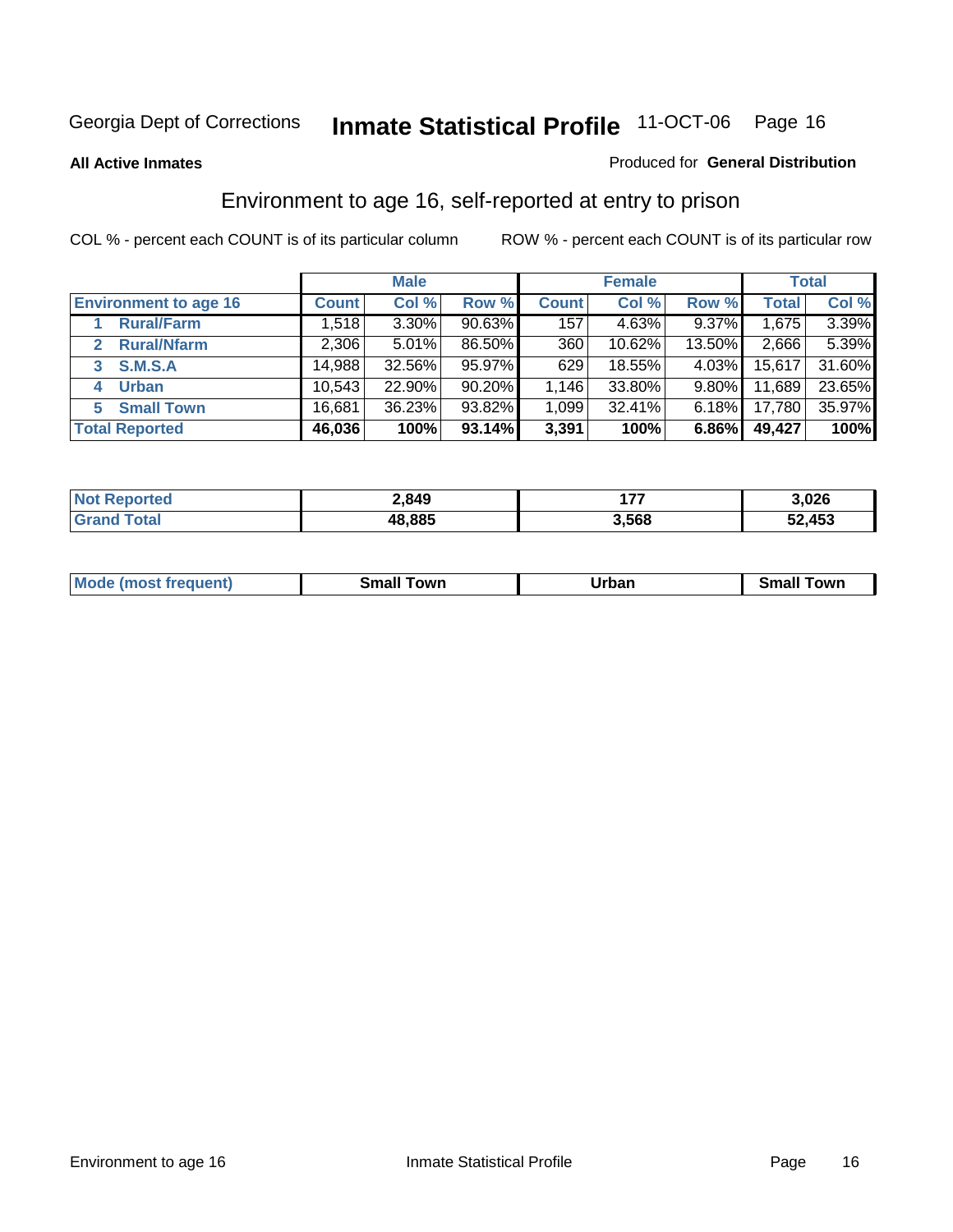#### **All Active Inmates**

#### Produced for **General Distribution**

### Guardian status to age 16, self-reported at entry to prison

|                                  |              | <b>Male</b> |        |              | <b>Female</b> |       |              | <b>Total</b> |
|----------------------------------|--------------|-------------|--------|--------------|---------------|-------|--------------|--------------|
| <b>Guardian Status To Age 16</b> | <b>Count</b> | Col %       | Row %  | <b>Count</b> | Col %         | Row % | <b>Total</b> | Col %        |
| 1 Orphanage                      | 52           | .15%        | 92.86% | 4            | .24%          | 7.14% | 56           | .16%         |
| 2 Father Only                    | 1,005        | 2.92%       | 95.44% | 48           | 2.90%         | 4.56% | 1,053        | 2.92%        |
| 3 Ftr Mtr Hd                     | 2,122        | 6.17%       | 95.20% | 107          | 6.45%         | 4.80% | 2,229        | 6.18%        |
| <b>4 Mother Only</b>             | 14,524       | 42.21%      | 96.55% | 519          | 31.30%        | 3.45% | 15,043       | 41.71%       |
| 5 Mtr Ftr Hd                     | 11,978       | 34.81%      | 94.52% | 695          | 41.92%        | 5.48% | 12,673       | 35.14%       |
| <b>6 Oth Female</b>              | 881          | 2.56%       | 95.66% | 40           | 2.41%         | 4.34% | 921          | 2.55%        |
| <b>7 Oth Male</b>                | 147          | .43%        | 96.71% | 5            | $.30\%$       | 3.29% | 152          | .42%         |
| 8 Step-Parnts                    | 418          | 1.21%       | 99.76% |              | $.06\%$       | .24%  | 419          | 1.16%        |
| <b>9 Foster Home</b>             | 475          | 1.38%       | 93.50% | 33           | 1.99%         | 6.50% | 508          | 1.41%        |
| <b>10 Grand Prnts</b>            | 2,803        | 8.15%       | 93.15% | 206          | 12.42%        | 6.85% | 3,009        | 8.34%        |
| <b>Total Reported</b>            | 34,405       | 100%        | 95.4%  | 1,658        | 100%          | 4.6%  | 36,063       | 100%         |

| <b>Not R</b><br>Reported | 4,480  | 910, ا | 16,390 |
|--------------------------|--------|--------|--------|
| 'otal                    | 48,885 | 3,568  | 52,453 |

| <b>Mou</b> | Mother<br>Onlv | Hд<br>Mtr Ftr | Only<br>lMoth |
|------------|----------------|---------------|---------------|
|            |                |               |               |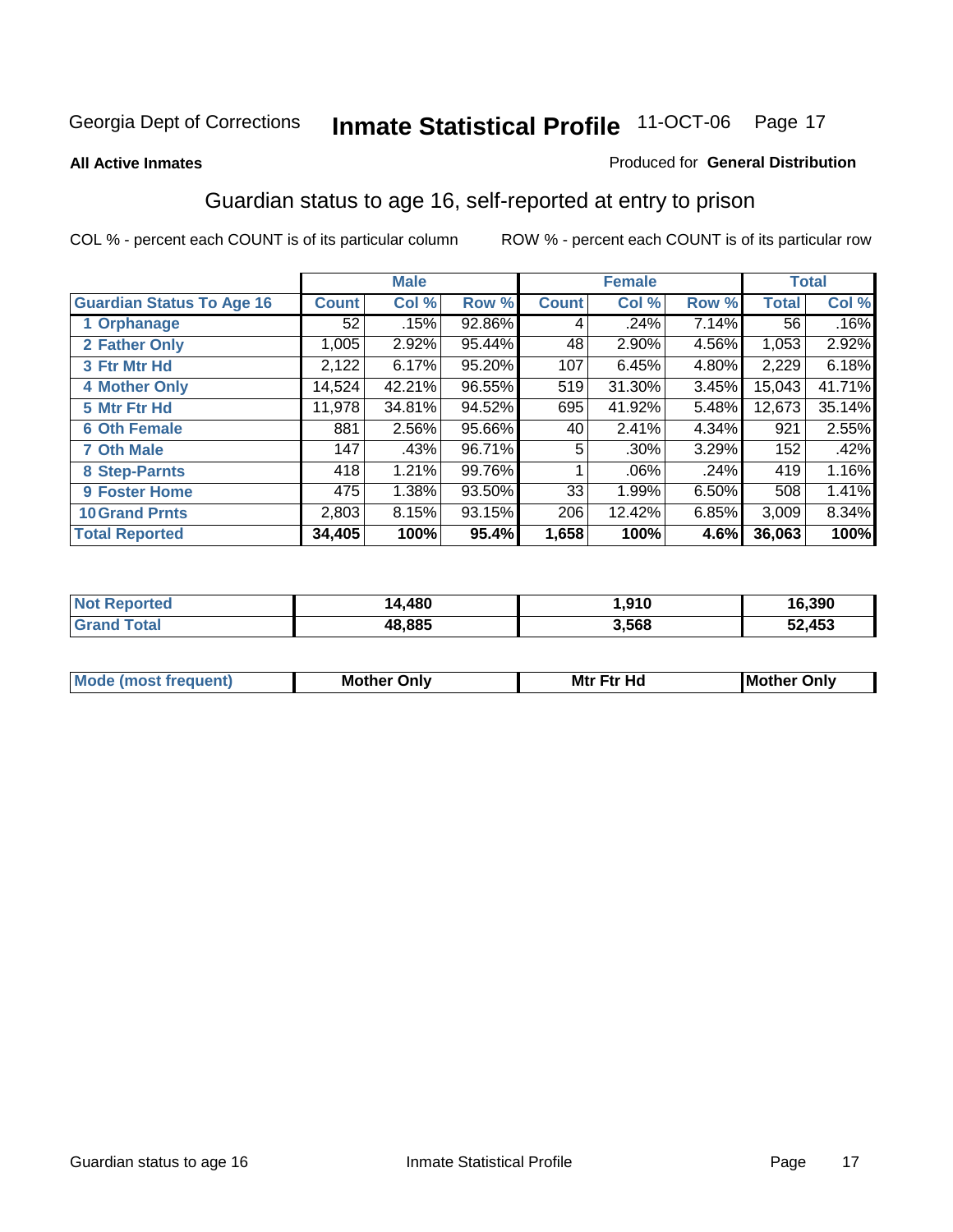#### **All Active Inmates**

Produced for **General Distribution**

### Age at admission

|                         |                 | <b>Male</b> |         |                  | <b>Female</b> |        |                 | <b>Total</b> |
|-------------------------|-----------------|-------------|---------|------------------|---------------|--------|-----------------|--------------|
| <b>Age At Admission</b> | <b>Count</b>    | Col %       | Row %   | <b>Count</b>     | Col %         | Row %  | <b>Total</b>    | Col %        |
| 13                      | $\overline{2}$  | 0.01%       | 100.00% |                  |               |        | 2               | 0.01%        |
| 14                      | $\overline{15}$ | 0.03%       | 93.75%  | 1                | 0.03%         | 6.25%  | $\overline{16}$ | 0.03%        |
| $\overline{15}$         | 63              | 0.13%       | 100.00% |                  |               |        | 63              | 0.12%        |
| 16                      | 177             | 0.36%       | 95.16%  | 9                | 0.25%         | 4.84%  | 186             | 0.35%        |
| $\overline{17}$         | 828             | 1.69%       | 96.28%  | $\overline{32}$  | 0.90%         | 3.72%  | 860             | 1.64%        |
| 18                      | 1,568           | 3.21%       | 97.15%  | 46               | 1.29%         | 2.85%  | 1,614           | 3.08%        |
| 19                      | 2,093           | 4.28%       | 96.90%  | 67               | 1.88%         | 3.10%  | 2,160           | 4.12%        |
| 20                      | 2,192           | 4.48%       | 95.89%  | 94               | 2.63%         | 4.11%  | 2,286           | 4.36%        |
| 21                      | 2,082           | 4.26%       | 95.33%  | 102              | 2.86%         | 4.67%  | 2,184           | 4.16%        |
| 22                      | 2,158           | 4.41%       | 95.91%  | $\overline{92}$  | 2.58%         | 4.09%  | 2,250           | 4.29%        |
| 23                      | 2,021           | 4.13%       | 93.48%  | $\overline{141}$ | 3.95%         | 6.52%  | 2,162           | 4.12%        |
| 24                      | 2,004           | 4.10%       | 92.69%  | 158              | 4.43%         | 7.31%  | 2,162           | 4.12%        |
| $\overline{25}$         | 1,987           | 4.06%       | 93.33%  | $\overline{142}$ | 3.98%         | 6.67%  | 2,129           | 4.06%        |
| 26                      | 1,865           | 3.82%       | 93.30%  | 134              | 3.76%         | 6.70%  | 1,999           | 3.81%        |
| 27                      | 1,762           | 3.60%       | 94.33%  | 106              | 2.97%         | 5.67%  | 1,868           | 3.56%        |
| 28                      | 1,649           | 3.37%       | 93.80%  | 109              | 3.05%         | 6.20%  | 1,758           | 3.35%        |
| 29                      | 1,572           | 3.22%       | 93.46%  | 110              | 3.08%         | 6.54%  | 1,682           | 3.21%        |
| 30                      | 1,510           | 3.09%       | 92.07%  | 130              | 3.64%         | 7.93%  | 1,640           | 3.13%        |
| 31                      | 1,489           | 3.05%       | 93.82%  | 98               | 2.75%         | 6.18%  | 1,587           | 3.03%        |
| 32                      | 1,409           | 2.88%       | 92.27%  | 118              | 3.31%         | 7.73%  | 1,527           | 2.91%        |
| 33                      | 1,403           | 2.87%       | 92.55%  | 113              | 3.17%         | 7.45%  | 1,516           | 2.89%        |
| 34                      | 1,360           | 2.78%       | 91.77%  | 122              | 3.42%         | 8.23%  | 1,482           | 2.83%        |
| 35                      | 1,355           | 2.77%       | 90.76%  | 138              | 3.87%         | 9.24%  | 1,493           | 2.85%        |
| 36                      | 1,362           | 2.79%       | 92.28%  | 114              | 3.20%         | 7.72%  | 1,476           | 2.81%        |
| 37                      | 1,222           | 2.50%       | 91.88%  | 108              | 3.03%         | 8.12%  | 1,330           | 2.54%        |
| 38                      | 1,192           | 2.44%       | 91.13%  | $\overline{116}$ | 3.25%         | 8.87%  | 1,308           | 2.49%        |
| 39                      | 1,208           | 2.47%       | 91.10%  | 118              | 3.31%         | 8.90%  | 1,326           | 2.53%        |
| 40                      | 1,136           | 2.32%       | 90.37%  | 121              | 3.39%         | 9.63%  | 1,257           | 2.40%        |
| 41                      | 1,146           | 2.34%       | 90.31%  | $\overline{123}$ | 3.45%         | 9.69%  | 1,269           | 2.42%        |
| 42                      | 1,014           | 2.07%       | 90.29%  | 109              | 3.05%         | 9.71%  | 1,123           | 2.14%        |
| 43                      | 959             | 1.96%       | 90.39%  | 102              | 2.86%         | 9.61%  | 1,061           | 2.02%        |
| 44                      | 886             | 1.81%       | 89.68%  | 102              | 2.86%         | 10.32% | 988             | 1.88%        |
| 45                      | 875             | 1.79%       | 91.34%  | 83               | 2.33%         | 8.66%  | 958             | 1.83%        |
| 46                      | 714             | 1.46%       | 92.01%  | 62               | 1.74%         | 7.99%  | 776             | 1.48%        |
| 47                      | 665             | 1.36%       | 90.23%  | 72               | 2.02%         | 9.77%  | 737             | 1.41%        |
| 48                      | 597             | 1.22%       | 92.13%  | 51               | 1.43%         | 7.87%  | 648             | 1.24%        |
| 49                      | 484             | 0.99%       | 92.54%  | 39               | 1.09%         | 7.46%  | 523             | 1.00%        |
| 50                      | 453             | 0.93%       | 93.21%  | 33               | 0.92%         | 6.79%  | 486             | 0.93%        |
| 51                      | 397             | 0.81%       | 92.11%  | $\overline{34}$  | 0.95%         | 7.89%  | 431             | 0.82%        |
| 52                      | 354             | 0.72%       | 93.65%  | 24               | 0.67%         | 6.35%  | 378             | 0.72%        |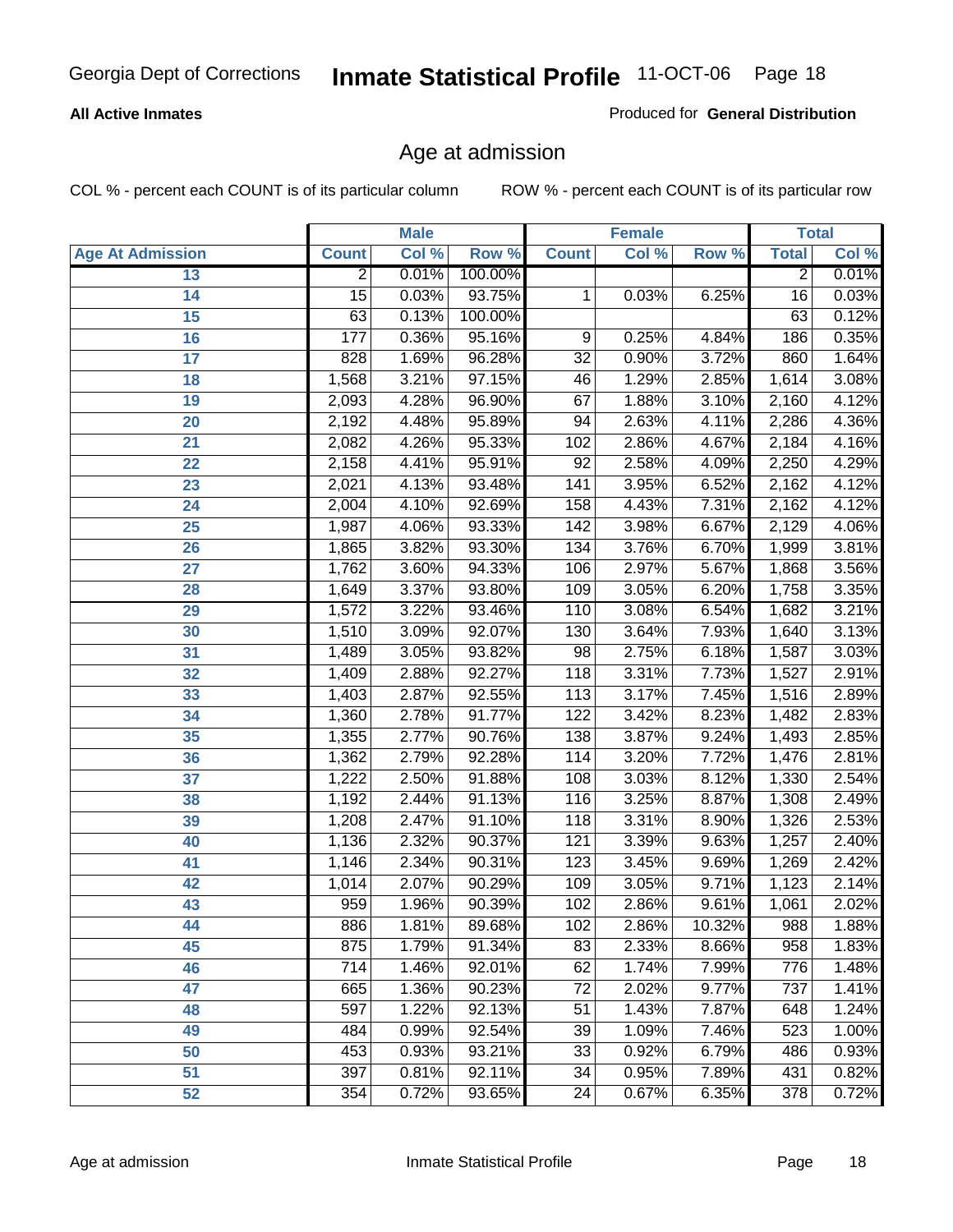#### **All Active Inmates**

Produced for **General Distribution**

### Age at admission

|                         |                  | <b>Male</b> |         |                 | <b>Female</b> |                  |                  | <b>Total</b> |
|-------------------------|------------------|-------------|---------|-----------------|---------------|------------------|------------------|--------------|
| <b>Age At Admission</b> | <b>Count</b>     | Col %       | Row %   | <b>Count</b>    | Col %         | Row <sup>%</sup> | <b>Total</b>     | Col %        |
| 53                      | 276              | 0.56%       | 93.24%  | $\overline{20}$ | 0.56%         | 6.76%            | 296              | 0.56%        |
| 54                      | $\overline{217}$ | 0.44%       | 93.13%  | $\overline{16}$ | 0.45%         | 6.87%            | 233              | 0.44%        |
| $\overline{55}$         | 202              | 0.41%       | 93.52%  | $\overline{14}$ | 0.39%         | 6.48%            | $\overline{216}$ | 0.41%        |
| $\overline{56}$         | 173              | 0.35%       | 93.01%  | $\overline{13}$ | 0.36%         | 6.99%            | 186              | 0.35%        |
| 57                      | 140              | 0.29%       | 95.24%  | 7               | 0.20%         | 4.76%            | 147              | 0.28%        |
| 58                      | $\overline{113}$ | 0.23%       | 94.96%  | 6               | 0.17%         | 5.04%            | 119              | 0.23%        |
| 59                      | 80               | 0.16%       | 95.24%  | 4               | 0.11%         | 4.76%            | $\overline{84}$  | 0.16%        |
| 60                      | $\overline{76}$  | 0.16%       | 95.00%  | $\overline{4}$  | 0.11%         | 5.00%            | $\overline{80}$  | 0.15%        |
| 61                      | $\overline{62}$  | 0.13%       | 96.88%  | $\overline{2}$  | 0.06%         | 3.13%            | 64               | 0.12%        |
| 62                      | $\overline{54}$  | 0.11%       | 100.00% |                 |               |                  | $\overline{54}$  | 0.10%        |
| 63                      | 64               | 0.13%       | 98.46%  | 1               | 0.03%         | 1.54%            | 65               | 0.12%        |
| 64                      | $\overline{35}$  | 0.07%       | 94.59%  | $\overline{2}$  | 0.06%         | 5.41%            | $\overline{37}$  | 0.07%        |
| 65                      | $\overline{30}$  | 0.06%       | 96.77%  | $\overline{1}$  | 0.03%         | 3.23%            | $\overline{31}$  | 0.06%        |
| 66                      | $\overline{23}$  | 0.05%       | 95.83%  | 1               | 0.03%         | 4.17%            | $\overline{24}$  | 0.05%        |
| 67                      | $\overline{21}$  | 0.04%       | 100.00% |                 |               |                  | $\overline{21}$  | 0.04%        |
| 68                      | $\overline{19}$  | 0.04%       | 100.00% |                 |               |                  | $\overline{19}$  | 0.04%        |
| 69                      | $\overline{20}$  | 0.04%       | 100.00% |                 |               |                  | $\overline{20}$  | 0.04%        |
| 70                      | $\overline{6}$   | 0.01%       | 75.00%  | $\overline{2}$  | 0.06%         | 25.00%           | $\overline{8}$   | 0.02%        |
| $\overline{71}$         | $\overline{5}$   | 0.01%       | 100.00% |                 |               |                  | $\overline{5}$   | 0.01%        |
| $\overline{72}$         | $\overline{5}$   | 0.01%       | 100.00% |                 |               |                  | $\overline{5}$   | 0.01%        |
| $\overline{73}$         | $\overline{7}$   | 0.01%       | 100.00% |                 |               |                  | 7                | 0.01%        |
| $\overline{74}$         | $\overline{6}$   | 0.01%       | 85.71%  | 1               | 0.03%         | 14.29%           | $\overline{7}$   | 0.01%        |
| 75                      | 4                | 0.01%       | 100.00% |                 |               |                  | 4                | 0.01%        |
| 76                      | 4                | 0.01%       | 100.00% |                 |               |                  | 4                | 0.01%        |
| 78                      | $\overline{3}$   | 0.01%       | 100.00% |                 |               |                  | $\overline{3}$   | 0.01%        |
| 79                      | 4                | 0.01%       | 80.00%  | 1               | 0.03%         | 20.00%           | $\overline{5}$   | 0.01%        |
| 80                      | $\mathbf{1}$     | 0.01%       | 100.00% |                 |               |                  | 1                | 0.01%        |
| 81                      | $\overline{3}$   | 0.01%       | 100.00% |                 |               |                  | $\overline{3}$   | 0.01%        |
| 82                      | $\mathbf{1}$     | 0.01%       | 100.00% |                 |               |                  | $\overline{1}$   | 0.01%        |
| 83                      | 1                | 0.01%       | 100.00% |                 |               |                  | 1                | 0.01%        |
| 99                      | 1                | 0.01%       | 100.00% |                 |               |                  | 1                | 0.01%        |
| <b>Total Reported</b>   | 48,884           | 100%        | 93.20%  | 3,568           | 100%          | 6.80%            | 52,452           | 100%         |

| <b>Not</b><br><b>orted</b> |        |       |        |
|----------------------------|--------|-------|--------|
| `otal                      | 48.885 | 3,568 | 52,453 |

| <b>Mean</b><br>(average)       | 31.59 | 33.70   | 31.74 |
|--------------------------------|-------|---------|-------|
| <b>Median (middle)</b>         | 30    | ົ<br>vu | 30    |
| <b>Mode</b><br>(most frequent) | ۷۷    |         | 20    |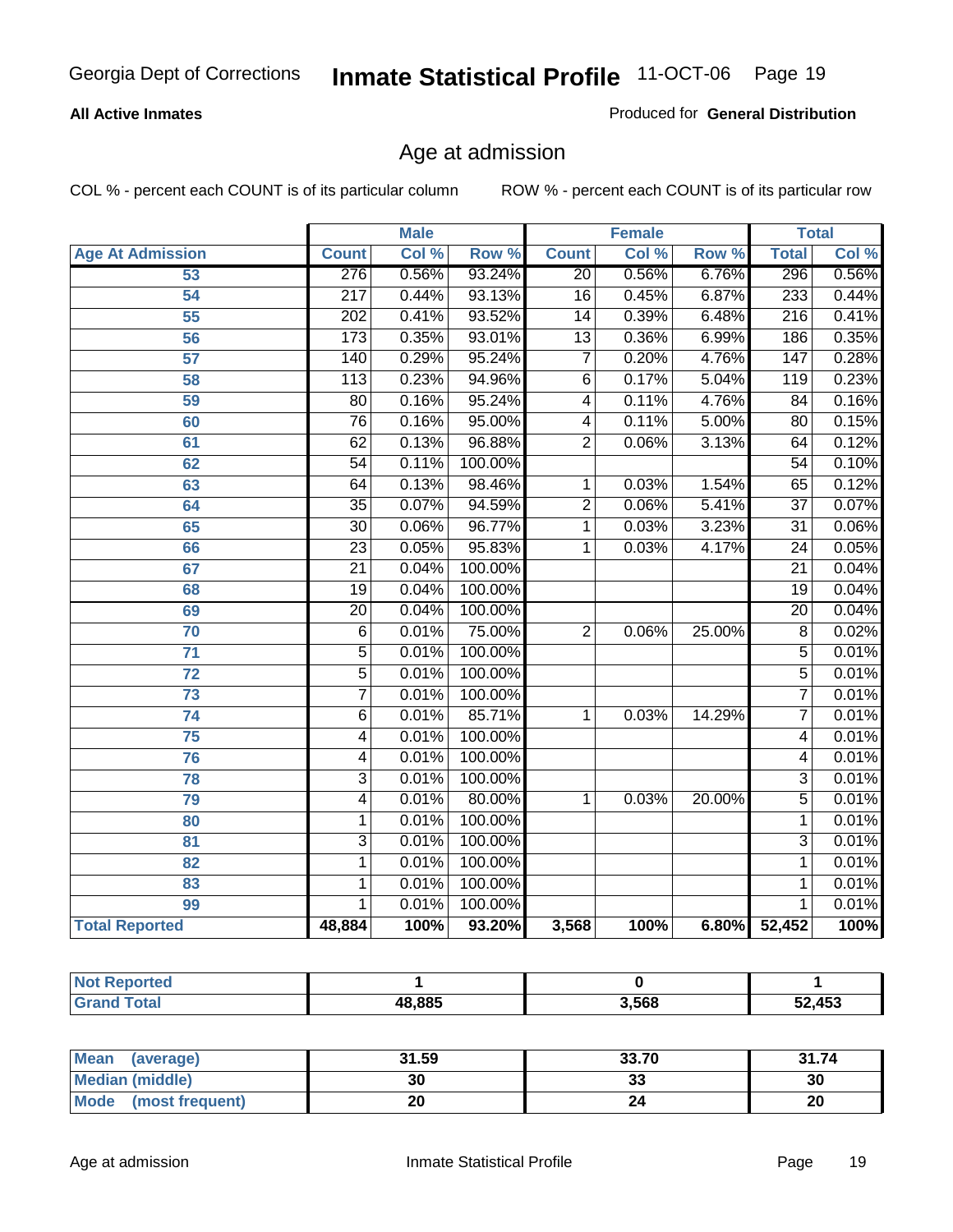#### **All Active Inmates**

Produced for **General Distribution**

### Age at release

|                       |              | <b>Male</b> |       |              | <b>Female</b> |       | <b>Total</b> |       |
|-----------------------|--------------|-------------|-------|--------------|---------------|-------|--------------|-------|
| <b>Age At Release</b> | <b>Count</b> | Col%        | Row % | <b>Count</b> | Col %         | Row % | <b>Total</b> | Col % |
| <b>Total Reported</b> |              |             |       |              |               |       |              |       |

| <b>Still Active</b> | 48,885 | 3,568 | 52,453 |
|---------------------|--------|-------|--------|
| <b>Not Reported</b> |        |       |        |
| <b>Grand Total</b>  | 48,885 | 3,568 | 52,453 |

| Mean (average)       | N/A | N/A | N/A |
|----------------------|-----|-----|-----|
| Median (middle)      | N/A | N/A | N/A |
| Mode (most frequent) | N/A | N/A | N/A |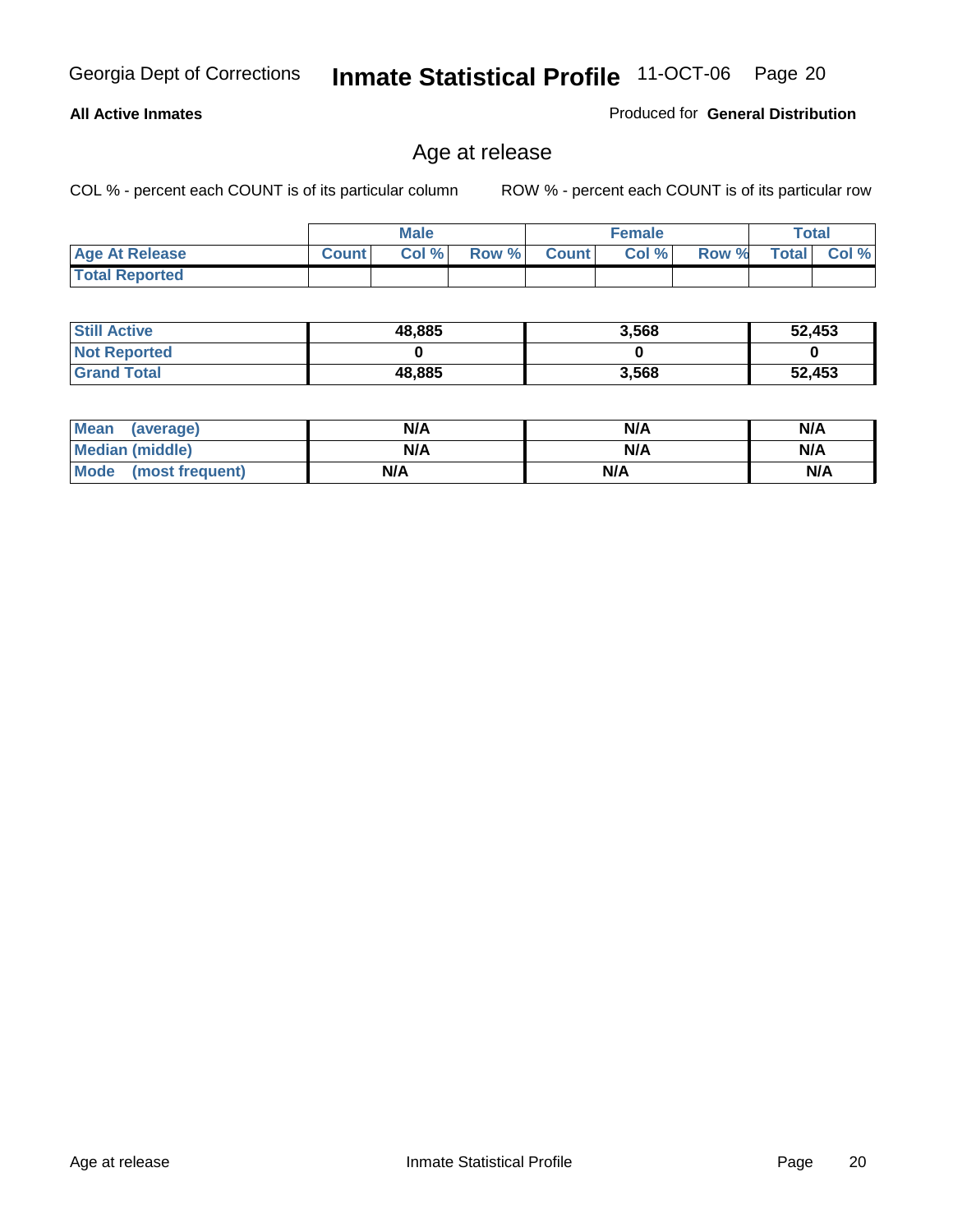#### **All Active Inmates**

#### Produced for **General Distribution**

### Height, measured at entry to prison

|                        |                  | <b>Male</b> |                  |                  | <b>Female</b> |                  | <b>Total</b>     |        |
|------------------------|------------------|-------------|------------------|------------------|---------------|------------------|------------------|--------|
| <b>Height</b>          | <b>Count</b>     | Col %       | Row <sup>%</sup> | <b>Count</b>     | Col %         | Row <sup>%</sup> | <b>Total</b>     | Col %  |
| <b>Under four feet</b> | $\overline{9}$   | 0.02%       | 81.82%           | $\overline{2}$   | 0.06%         | 18.18%           | $\overline{11}$  | 0.02%  |
| 4'01"                  |                  |             |                  | $\overline{4}$   | 0.11%         | 100.00%          | 4                | 0.01%  |
| 4'05"                  | $\mathbf 1$      | 0.01%       | 33.33%           | $\overline{2}$   | 0.06%         | 66.67%           | 3                | 0.01%  |
| 4'06"                  | $\overline{2}$   | 0.01%       | 100.00%          |                  |               |                  | $\overline{2}$   | 0.01%  |
| 4'07"                  | $\overline{2}$   | 0.01%       | 40.00%           | $\overline{3}$   | 0.09%         | 60.00%           | $\overline{5}$   | 0.01%  |
| 4'08"                  |                  |             |                  | $\overline{5}$   | 0.14%         | 100.00%          | 5                | 0.01%  |
| 4'09"                  | $\overline{c}$   | 0.01%       | 20.00%           | $\overline{8}$   | 0.23%         | 80.00%           | 10               | 0.02%  |
| 4'10"                  | 4                | 0.01%       | 36.36%           | $\overline{7}$   | 0.20%         | 63.64%           | $\overline{11}$  | 0.02%  |
| 4'11''                 | 6                | 0.01%       | 7.79%            | $\overline{71}$  | 2.03%         | 92.21%           | $\overline{77}$  | 0.15%  |
| 5'00''                 | $\overline{94}$  | 0.20%       | 40.52%           | $\overline{138}$ | 3.94%         | 59.48%           | 232              | 0.45%  |
| 5'01''                 | $\overline{91}$  | 0.19%       | 30.85%           | $\overline{204}$ | 5.83%         | 69.15%           | $\overline{295}$ | 0.57%  |
| 5'02''                 | $\overline{219}$ | 0.46%       | 38.35%           | 352              | 10.05%        | 61.65%           | $\overline{571}$ | 1.11%  |
| 5'03''                 | $\overline{372}$ | 0.77%       | 48.56%           | 394              | 11.25%        | 51.44%           | 766              | 1.48%  |
| 5'04"                  | $\overline{772}$ | 1.61%       | 58.84%           | 540              | 15.42%        | 41.16%           | 1,312            | 2.54%  |
| 5'05''                 | 1,586            | 3.30%       | 78.75%           | 428              | 12.22%        | 21.25%           | 2,014            | 3.90%  |
| 5'06''                 | 3,142            | 6.53%       | 86.68%           | 483              | 13.79%        | 13.32%           | 3,625            | 7.03%  |
| 5'07''                 | 4,244            | 8.82%       | 92.34%           | 352              | 10.05%        | 7.66%            | 4,596            | 8.91%  |
| 5'08''                 | 5,054            | 10.51%      | 96.16%           | $\overline{202}$ | 5.77%         | 3.84%            | 5,256            | 10.19% |
| 5'09''                 | 5,881            | 12.23%      | 97.69%           | 139              | 3.97%         | 2.31%            | 6,020            | 11.67% |
| 5'10''                 | 5,561            | 11.56%      | 98.70%           | $\overline{73}$  | 2.08%         | 1.30%            | 5,634            | 10.92% |
| 5'11''                 | 5,848            | 12.16%      | 99.07%           | $\overline{55}$  | 1.57%         | 0.93%            | 5,903            | 11.44% |
| 6'00''                 | 5,629            | 11.70%      | 99.68%           | $\overline{18}$  | 0.51%         | 0.32%            | 5,647            | 10.94% |
| 6'01''                 | 3,753            | 7.80%       | 99.65%           | $\overline{13}$  | 0.37%         | 0.35%            | 3,766            | 7.30%  |
| 6'02''                 | 2,801            | 5.82%       | 99.82%           | $\overline{5}$   | 0.14%         | 0.18%            | 2,806            | 5.44%  |
| 6'03''                 | 1,567            | 3.26%       | 99.87%           | $\overline{2}$   | 0.06%         | 0.13%            | 1,569            | 3.04%  |
| 6'04''                 | $\overline{774}$ | 1.61%       | 99.87%           | 1                | 0.03%         | 0.13%            | $\overline{775}$ | 1.50%  |
| 6'05''                 | $\overline{308}$ | 0.64%       | 99.68%           | 1                | 0.03%         | 0.32%            | $\overline{309}$ | 0.60%  |
| 6'06''                 | 147              | 0.31%       | 100.00%          |                  |               |                  | $\overline{147}$ | 0.28%  |
| 6'07''                 | 69               | 0.14%       | 100.00%          |                  |               |                  | 69               | 0.13%  |
| 6'08''                 | $\overline{34}$  | 0.07%       | 100.00%          |                  |               |                  | $\overline{34}$  | 0.07%  |
| 6'09''                 | $\overline{21}$  | 0.04%       | 100.00%          |                  |               |                  | $\overline{21}$  | 0.04%  |
| 6'10''                 | $\overline{22}$  | 0.05%       | 100.00%          |                  |               |                  | $\overline{22}$  | 0.04%  |
| 6'11''                 | $\overline{35}$  | 0.07%       | 100.00%          |                  |               |                  | $\overline{35}$  | 0.07%  |
| Seven feet +           | $\overline{44}$  | 0.09%       | 100.00%          |                  |               |                  | $\overline{44}$  | 0.09%  |
| <b>Total Reported</b>  | 48,094           | 100%        | 93.21%           | 3,502            | 100%          | 6.79%            | 51,596           | 100%   |

| vrted       | 791    | 66    | 0E7<br>oə <i>i</i> |
|-------------|--------|-------|--------------------|
| <b>otal</b> | 48,885 | 3,568 | 52,453             |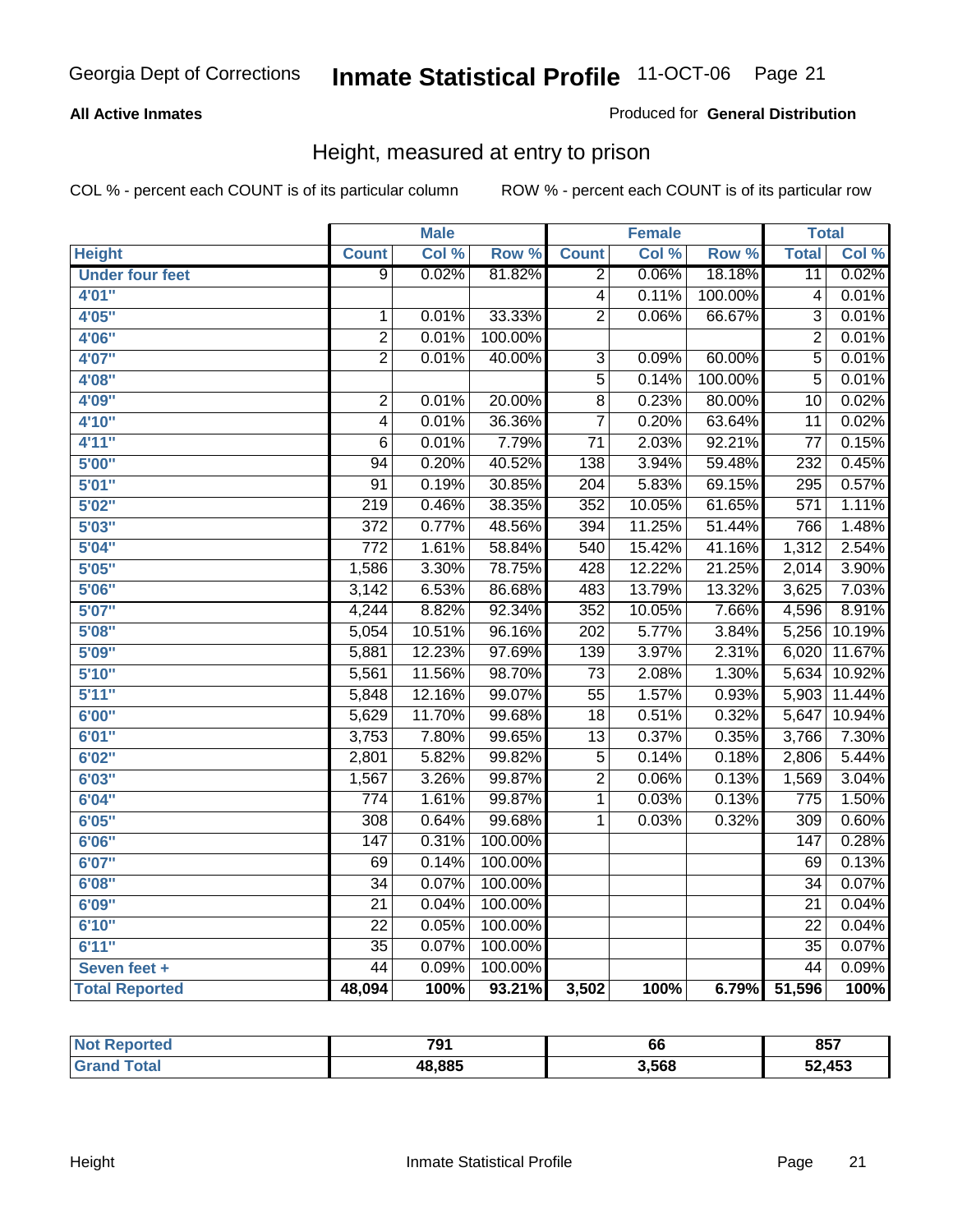#### **All Active Inmates**

#### Produced for **General Distribution**

### Height, measured at entry to prison

|                      | <b>Male</b> | <b>Female</b> | <b>Total</b> |
|----------------------|-------------|---------------|--------------|
| Mean (average)       | 5'10"       | 5'05"         | 5'10''       |
| Median (middle)      | 5'10"       | 5'05"         | 5'10''       |
| Mode (most frequent) | 5'09"       | 5'04"         | 5'09"        |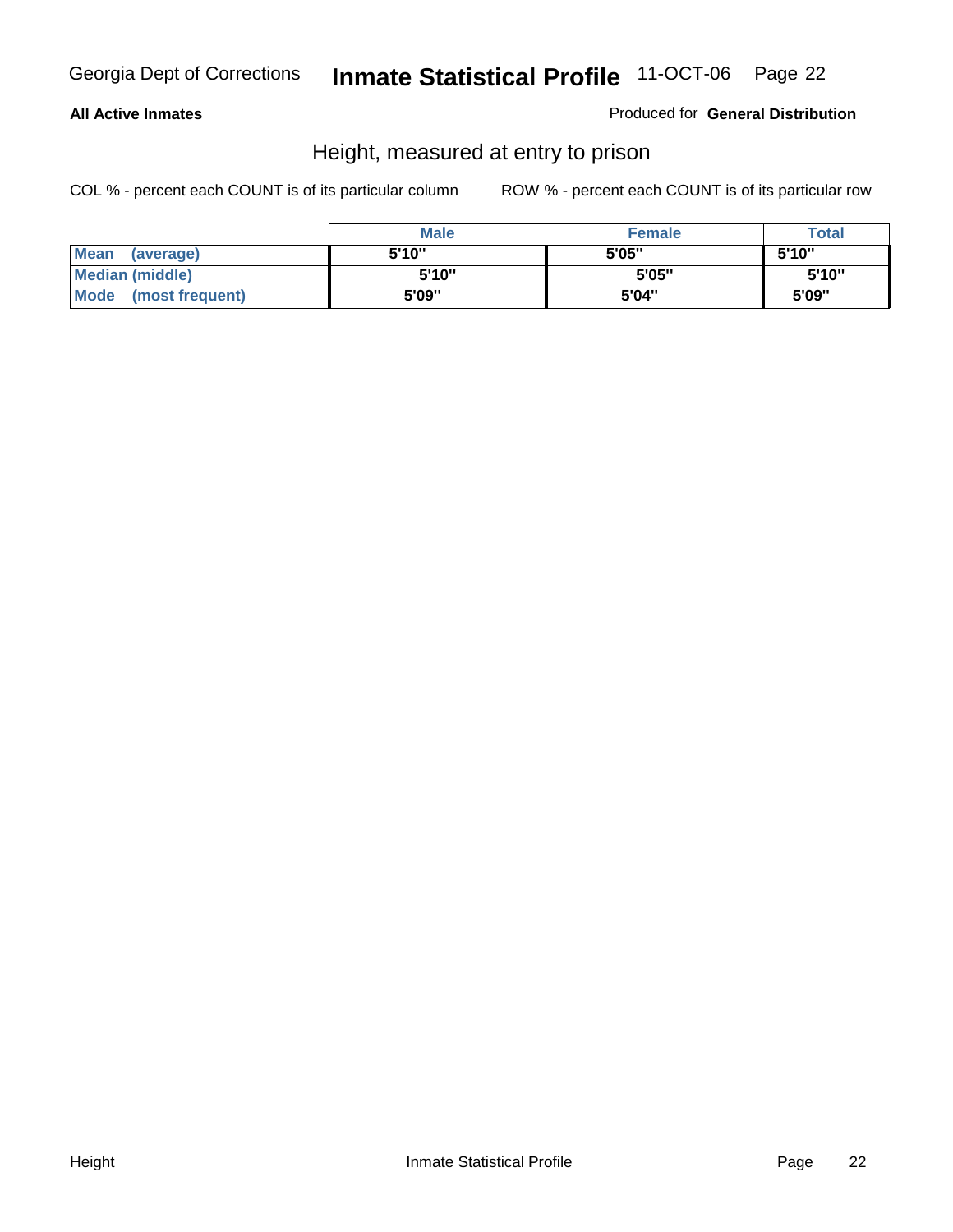#### **All Active Inmates**

#### Produced for **General Distribution**

### Weight, measured at entry to prison

|                        |                         | <b>Male</b> |         |                  | <b>Female</b> |        | <b>Total</b>     |        |
|------------------------|-------------------------|-------------|---------|------------------|---------------|--------|------------------|--------|
| <b>Weight</b>          | <b>Count</b>            | Col %       | Row %   | <b>Count</b>     | Col %         | Row %  | <b>Total</b>     | Col %  |
| <b>Under 80 pounds</b> | $\overline{3}$          | 0.01%       | 100.00% |                  |               |        | $\overline{3}$   | 0.01%  |
| 80 - 89 pounds         | $\overline{4}$          | 0.01%       | 100.00% |                  |               |        | $\overline{4}$   | 0.01%  |
| 90 - 99 pounds         | $\overline{3}$          | 0.01%       | 42.86%  | $\overline{4}$   | 0.11%         | 57.14% | $\overline{7}$   | 0.01%  |
| 100 - 109 pounds       | $\overline{36}$         | 0.07%       | 46.15%  | $\overline{42}$  | 1.20%         | 53.85% | $\overline{78}$  | 0.15%  |
| 110 - 119 pounds       | 139                     | 0.29%       | 56.05%  | 109              | 3.11%         | 43.95% | $\overline{248}$ | 0.48%  |
| 120 - 129 pounds       | 565                     | 1.17%       | 73.86%  | $\overline{200}$ | 5.71%         | 26.14% | 765              | 1.48%  |
| 130 - 139 pounds       | 1,525                   | 3.17%       | 83.93%  | 292              | 8.34%         | 16.07% | 1,817            | 3.52%  |
| 140 - 149 pounds       | 3,257                   | 6.77%       | 89.26%  | $\overline{392}$ | 11.19%        | 10.74% | 3,649            | 7.07%  |
| 150 - 159 pounds       | 4,942                   | 10.28%      | 92.82%  | 382              | 10.91%        | 7.18%  | 5,324            | 10.32% |
| 160 - 169 pounds       | 6,361                   | 13.23%      | 94.49%  | $\overline{371}$ | 10.59%        | 5.51%  | 6,732            | 13.05% |
| 170 - 179 pounds       | 6,290                   | 13.08%      | 95.14%  | $\overline{321}$ | 9.17%         | 4.86%  | 6,611            | 12.81% |
| 180 - 189 pounds       | 6,168                   | 12.82%      | 95.73%  | $\overline{275}$ | 7.85%         | 4.27%  | 6,443            | 12.49% |
| 190 - 199 pounds       | 4,800                   | 9.98%       | 95.87%  | $\overline{207}$ | 5.91%         | 4.13%  | 5,007            | 9.70%  |
| 200 - 209 pounds       | 3,916                   | 8.14%       | 94.36%  | 234              | 6.68%         | 5.64%  | 4,150            | 8.04%  |
| 210 - 219 pounds       | 2,855                   | 5.94%       | 94.51%  | 166              | 4.74%         | 5.49%  | 3,021            | 5.86%  |
| 220 - 229 pounds       | 2,277                   | 4.73%       | 94.91%  | 122              | 3.48%         | 5.09%  | 2,399            | 4.65%  |
| 230 - 239 pounds       | 1,493                   | 3.10%       | 93.49%  | 104              | 2.97%         | 6.51%  | 1,597            | 3.10%  |
| 240 - 249 pounds       | 1,101                   | 2.29%       | 93.86%  | $\overline{72}$  | 2.06%         | 6.14%  | 1,173            | 2.27%  |
| 250 - 259 pounds       | 708                     | 1.47%       | 92.91%  | $\overline{54}$  | 1.54%         | 7.09%  | 762              | 1.48%  |
| 260 - 269 pounds       | 510                     | 1.06%       | 91.89%  | $\overline{45}$  | 1.28%         | 8.11%  | 555              | 1.08%  |
| 270 - 279 pounds       | 337                     | 0.70%       | 93.09%  | $\overline{25}$  | 0.71%         | 6.91%  | 362              | 0.70%  |
| 280 - 289 pounds       | 242                     | 0.50%       | 89.96%  | $\overline{27}$  | 0.77%         | 10.04% | 269              | 0.52%  |
| 290 - 299 pounds       | 183                     | 0.38%       | 90.59%  | $\overline{19}$  | 0.54%         | 9.41%  | $\overline{202}$ | 0.39%  |
| 300 - 309 pounds       | 110                     | 0.23%       | 91.67%  | $\overline{10}$  | 0.29%         | 8.33%  | 120              | 0.23%  |
| 310 - 319 pounds       | $\overline{82}$         | 0.17%       | 90.11%  | $\overline{9}$   | 0.26%         | 9.89%  | 91               | 0.18%  |
| 320 - 329 pounds       | $\overline{57}$         | 0.12%       | 89.06%  | $\overline{7}$   | 0.20%         | 10.94% | 64               | 0.12%  |
| 330 - 339 pounds       | $\overline{22}$         | 0.05%       | 88.00%  | $\overline{3}$   | 0.09%         | 12.00% | $\overline{25}$  | 0.05%  |
| 340 - 349 pounds       | $\overline{26}$         | 0.05%       | 86.67%  | $\overline{4}$   | 0.11%         | 13.33% | $\overline{30}$  | 0.06%  |
| 350 - 359 pounds       | $\overline{34}$         | 0.07%       | 94.44%  | $\overline{2}$   | 0.06%         | 5.56%  | $\overline{36}$  | 0.07%  |
| 360 - 369 pounds       | 14                      | 0.03%       | 82.35%  | $\overline{3}$   | 0.09%         | 17.65% | 17               | 0.03%  |
| 370 - 379 pounds       | 7                       | 0.01%       | 100.00% |                  |               |        | 7                | 0.01%  |
| 380 - 389 pounds       | $\overline{\mathbf{c}}$ | 0.01%       | 100.00% |                  |               |        | $\overline{2}$   | 0.01%  |
| 390 - 399 pounds       | $\overline{4}$          | 0.01%       | 100.00% |                  |               |        | $\overline{4}$   | 0.01%  |
| 400 pounds and over    | $\overline{21}$         | 0.04%       | 95.45%  | 1                | 0.03%         | 4.55%  | $\overline{22}$  | 0.04%  |
| <b>Total Reported</b>  | 48,094                  | 100%        | 93.21%  | 3,502            | 100%          | 6.79%  | 51,596           | 100%   |

| Reported<br>' N∩t | 704    | 66    | 857    |
|-------------------|--------|-------|--------|
| 'otal             | 48.885 | 3,568 | 52,453 |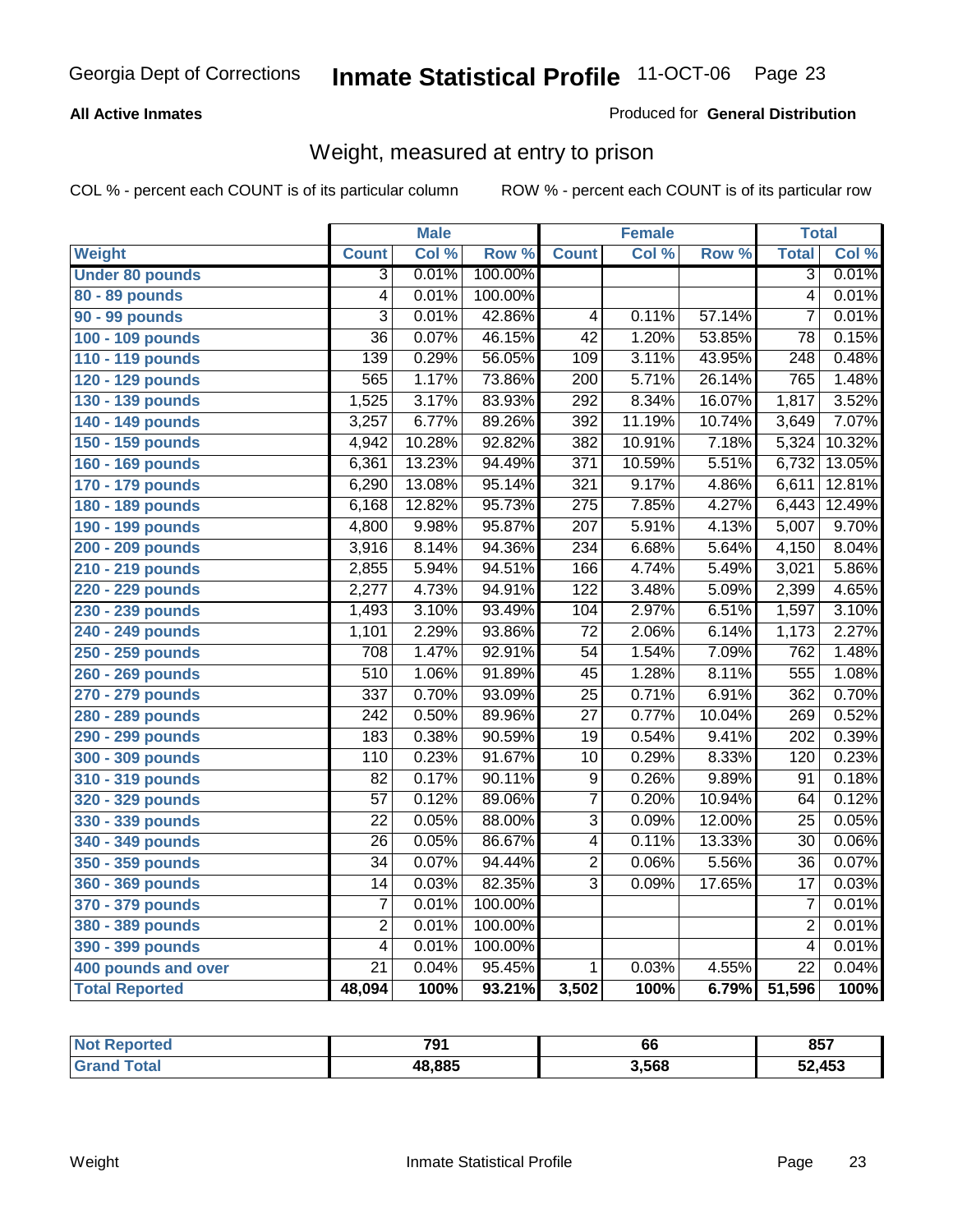#### **All Active Inmates**

#### Produced for **General Distribution**

### Weight, measured at entry to prison

|                                | <b>Male</b> | <b>Female</b> | Total |
|--------------------------------|-------------|---------------|-------|
| <b>Mean</b><br>(average)       | 185         | 175           | 184   |
| <b>Median (middle)</b>         | 180         | 168           | 180   |
| <b>Mode</b><br>(most frequent) | 180         | 140           | 180   |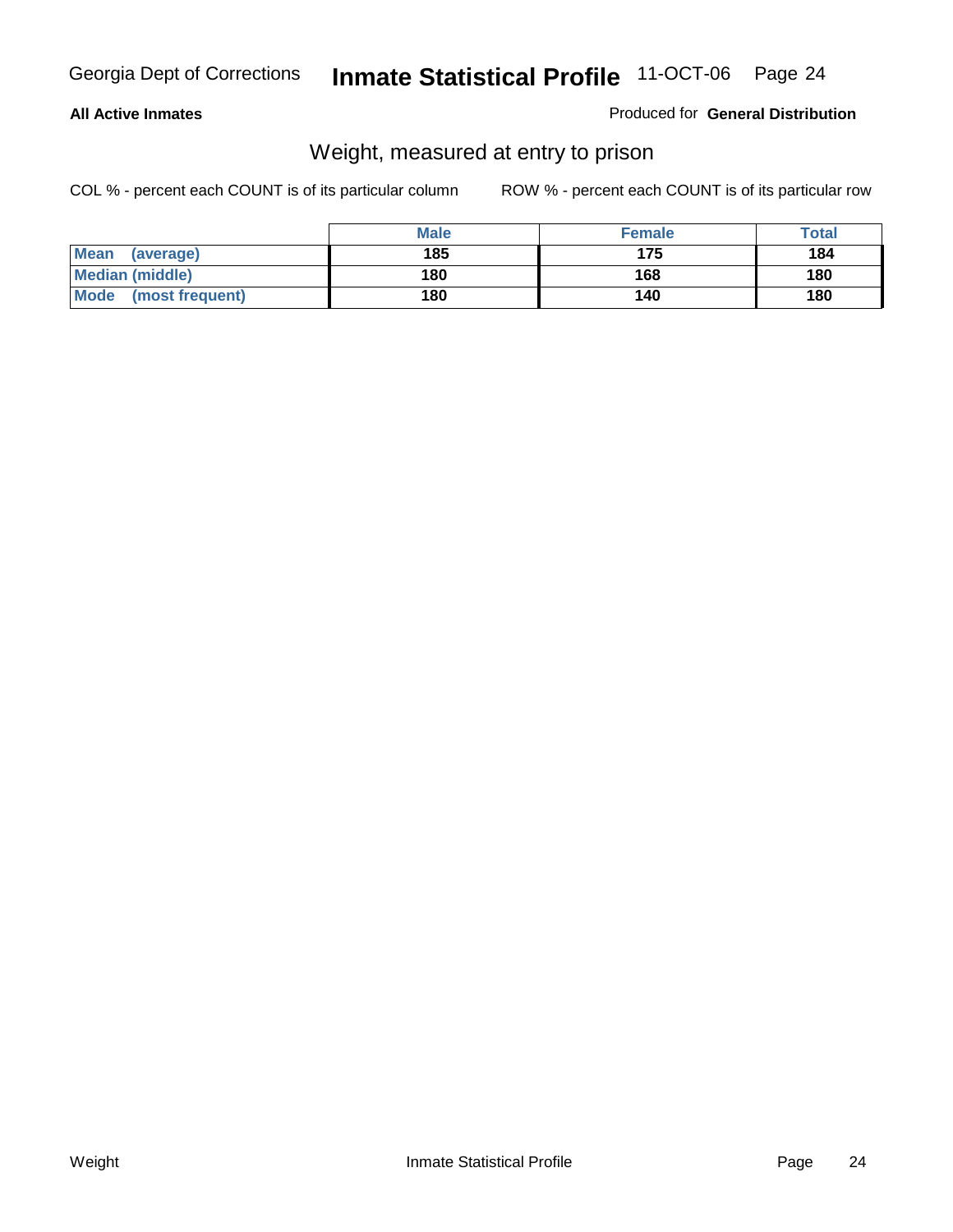**All Active Inmates**

#### Produced for **General Distribution**

### Type of admission to prison

|                          |                             |              | <b>Male</b> |                    |     | <b>Female</b> |        |              | <b>Total</b> |
|--------------------------|-----------------------------|--------------|-------------|--------------------|-----|---------------|--------|--------------|--------------|
| <b>Type of Admission</b> |                             | <b>Count</b> | Col %       | <b>Row % Count</b> |     | Col %         | Row %  | <b>Total</b> | Col %        |
| 1                        | <b>Committed From Court</b> | 33,267       | 69.36%      | 93.52% 2,305       |     | 66.62%        | 6.48%  | 35,572       | 69.17%       |
| $\mathbf{2}$             | <b>Return Appeal/Bond</b>   | 8            | .02%        | 100.00%            |     |               |        | 8            | .02%         |
| 3                        | <b>Parole Rev/New Sent</b>  | 4,868        | 10.15%      | 95.08%             | 252 | 7.28%         | 4.92%  | 5,120        | 9.96%        |
| 4                        | <b>Par Rev/No New Sent</b>  | 1,741        | 3.63%       | 93.65%             | 118 | 3.41%         | 6.35%  | 1,859        | 3.61%        |
| 5                        | <b>Prob Viol/Total Rev</b>  | 2            | .01%        | 100.00%            |     |               |        |              | .01%         |
| 6                        | <b>Prob Viol/Partial</b>    | 2,921        | 6.09%       | 89.35%             | 348 | 10.06%        | 10.65% | 3,269        | 6.36%        |
| 7                        | <b>Admit Fm Other Cust</b>  | 43           | .09%        | 95.56%             | 2   | .06%          | 4.44%  | 45           | .09%         |
| 9                        | <b>Prob Rev/Remainder</b>   | 4,232        | 8.82%       | 91.07%             | 415 | 11.99%        | 8.93%  | 4,647        | 9.04%        |
| 10                       | <b>New Sent/Par Rev Pnd</b> | 38           | .08%        | 88.37%             | 5   | .14%          | 11.63% | 43           | .08%         |
| 11                       | <b>Life W/O Parole</b>      | 269          | .56%        | 98.90%             | 3   | .09%          | 1.10%  | 272          | .53%         |
| 30                       | <b>Par Rev/Rsn Unknown</b>  | 75           | .16%        | 100.00%            |     |               |        | 75           | .15%         |
| 32                       | <b>Pb Parole Rescinded</b>  | 13           | .03%        | 100.00%            |     |               |        | 13           | .03%         |
| 33                       | <b>Prob Revoc/Spec Cond</b> | 146          | .30%        | 92.99%             | 11  | .32%          | 7.01%  | 157          | .31%         |
| 40                       | <b>Par Rev/Revoc Center</b> | 278          | .58%        | 99.64%             |     | .03%          | .36%   | 279          | .54%         |
| 44                       | <b>Whitworth Detention</b>  | 58           | .12%        | 100.00%            |     |               |        | 58           | .11%         |
| 50                       | <b>Dcys At Risk</b>         | 7            | .01%        | 100.00%            |     |               |        |              | .01%         |
| <b>Total Reported</b>    |                             | 47,966       | 100%        | 93.27% 3,460       |     | 100%          | 6.73%  | 51,426       | 100%         |

| Reported<br><b>NOT</b> | п.<br>JIJ | 108   | 1027 |
|------------------------|-----------|-------|------|
|                        | 18.885    | 3.568 | .453 |

| Mo<br>Cmmt<br>Cmmt<br>Court Cmmt<br>:nurt<br>∵∩urt เ<br>most trea |  |  |
|-------------------------------------------------------------------|--|--|
|                                                                   |  |  |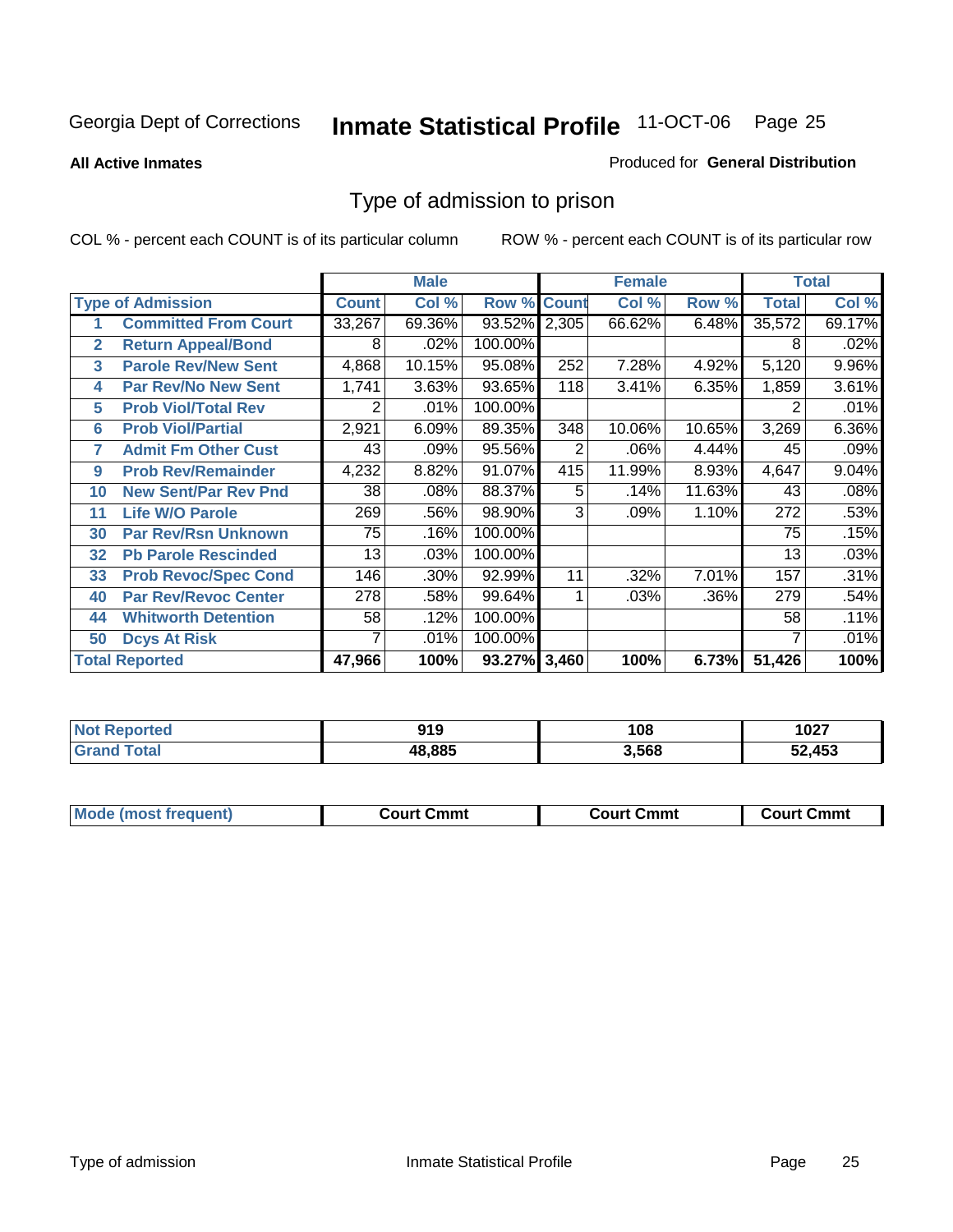**All Active Inmates**

#### Produced for **General Distribution**

### Current / last security status

|                        | <b>Male</b>  |        |                    | <b>Female</b> |        |        | <b>Total</b> |        |
|------------------------|--------------|--------|--------------------|---------------|--------|--------|--------------|--------|
| <b>Security Status</b> | <b>Count</b> | Col %  | <b>Row % Count</b> |               | Col %  | Row %  | <b>Total</b> | Col %  |
| 1 Wrk Releas           | 582          | 1.26%  | 78.65%             | 158           | 4.62%  | 21.35% | 740          | 1.49%  |
| 2 Trusty               | .665         | 3.60%  | 91.23%             | 160           | 4.68%  | 8.77%  | 1,825        | 3.68%  |
| 3 Minimum              | 17,742       | 38.39% | 89.47%             | 2,089         | 61.05% | 10.53% | 19,831       | 39.95% |
| 4 Medium               | 19,297       | 41.76% | 96.08%             | 788           | 23.03% | 3.92%  | 20,085       | 40.47% |
| 5 Close                | 6,316        | 13.67% | 96.59%             | 223           | 6.52%  | 3.41%  | 6,539        | 13.17% |
| 6 Maximum              | 610          | 1.32%  | 99.35%             | 4             | .12%   | .65%   | 614          | 1.24%  |
| <b>Total Reported</b>  | 46,212       | 100%   | 93.11%             | 3,422         | 100%   | 6.89%  | 49,634       | 100%   |

| <b>Still being diagnosed</b> | 2,665  | 146   | 2,811  |
|------------------------------|--------|-------|--------|
| <b>Not Reported</b>          |        |       |        |
| <b>Grand Total</b>           | 48,885 | 3,568 | 52,453 |

| M | <br><br>$  -$ | <br>- -<br>Me |
|---|---------------|---------------|
|   |               |               |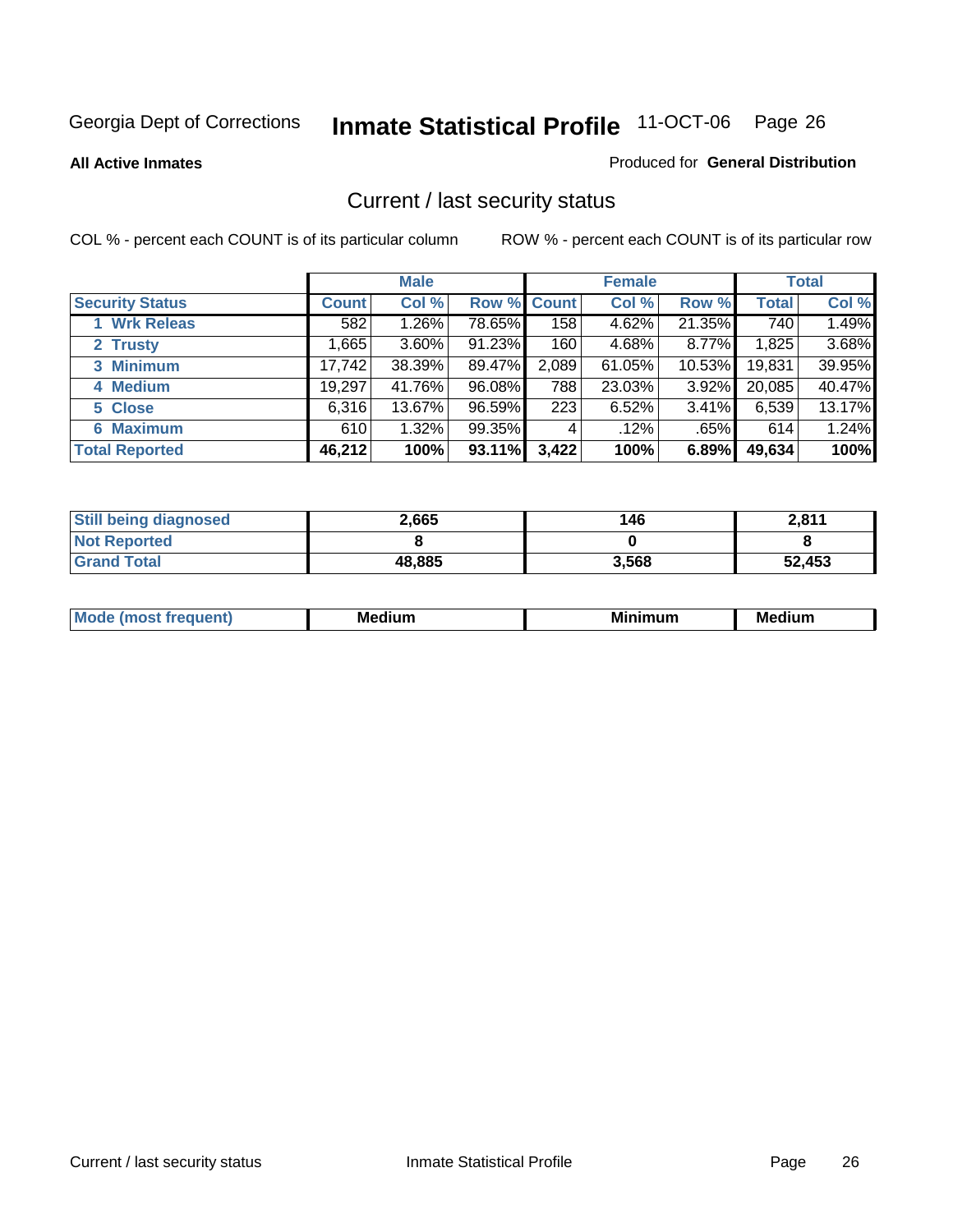**All Active Inmates**

#### Produced for **General Distribution**

### Current / last type of institution

|                            |              | <b>Male</b> |         |             | <b>Female</b> |        |              | <b>Total</b> |
|----------------------------|--------------|-------------|---------|-------------|---------------|--------|--------------|--------------|
| <b>Type of Institution</b> | <b>Count</b> | Col %       |         | Row % Count | Col %         | Row %  | <b>Total</b> | Col %        |
| <b>Transitional Center</b> | 1,617        | $3.31\%$    | 87.64%  | 228         | 6.39%         | 12.36% | 1,845        | 3.52%        |
| <b>State Hospital</b>      |              | .01%        | 100.00% |             |               |        |              | .01%         |
| <b>County Camp</b>         | 5,000        | 10.23%      | 100.00% |             |               |        | 5,000        | 9.53%        |
| <b>State Prison</b>        | 34,168       | 69.89%      | 91.10%  | 3,340       | 93.61%        | 8.90%  | 37,508       | 71.51%       |
| <b>Private Prison</b>      | 5,133        | 10.50%      | 100.00% |             |               |        | 5,133        | 9.79%        |
| <b>Prison Annex</b>        | 1,417        | 2.90%       | 100.00% |             |               |        | 1,417        | 2.70%        |
| <b>Pre Release Center</b>  | 1,276        | 2.61%       | 100.00% |             |               |        | 1,276        | 2.43%        |
| <b>Inmate Boot Camp</b>    | 273          | .56%        | 100.00% |             |               |        | 273          | .52%         |
| <b>Total Rported</b>       | 48,885       | 100%        | 93.2%   | 3,568       | 100%          | 6.8%   | 52,453       | 100%         |

| Reported<br><b>Not</b>    |        |       |        |
|---------------------------|--------|-------|--------|
| Гоtal<br>Gra <sup>r</sup> | 48,885 | 3,568 | 52,453 |

| <b>Mode (most frequent)</b> | State Prison | <b>State Prison</b> | <b>State Prison I</b> |
|-----------------------------|--------------|---------------------|-----------------------|
|                             |              |                     |                       |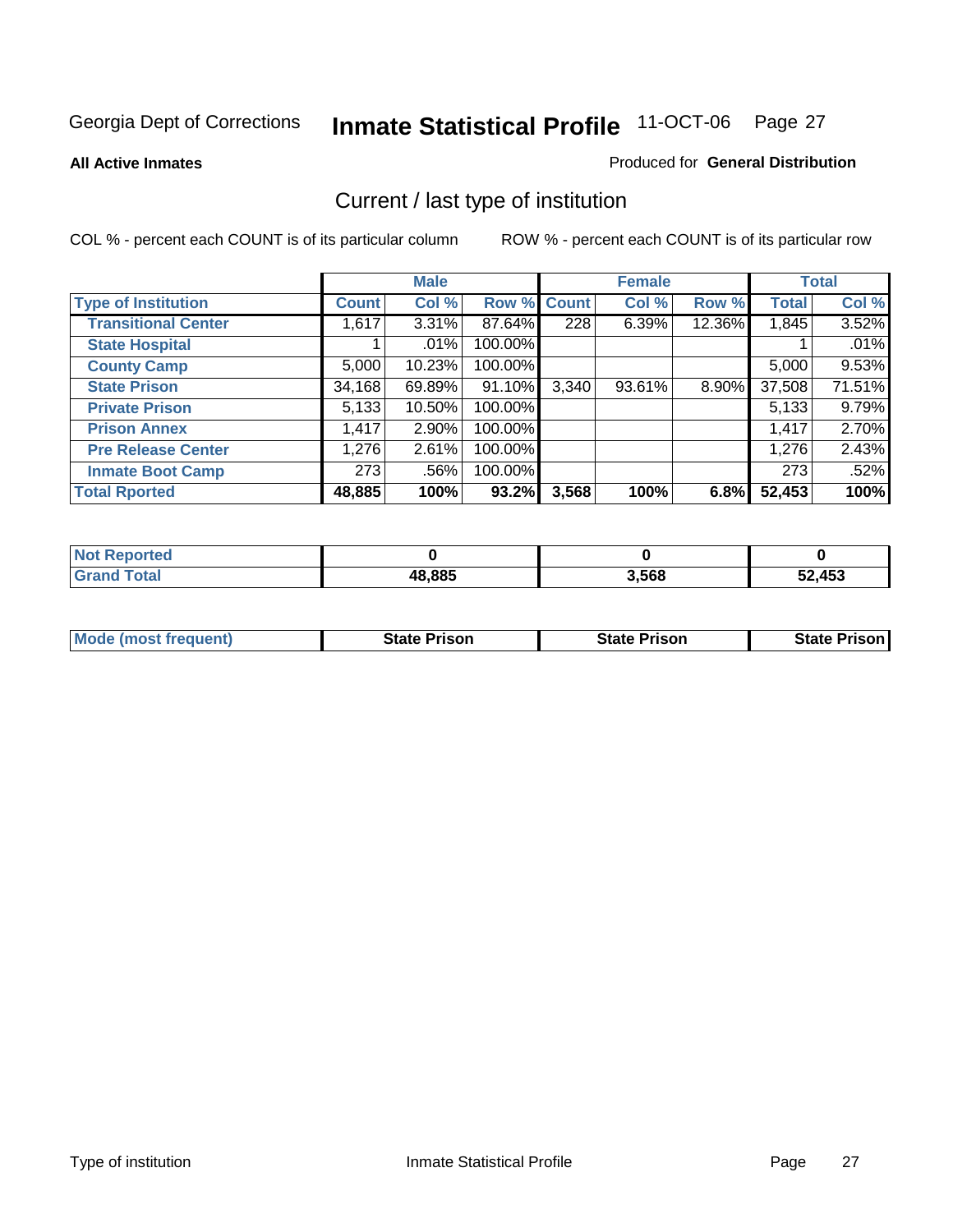**All Active Inmates**

#### Produced for **General Distribution**

### Institution type - transitional centers

|     |                                          |              | <b>Male</b> |             |     | <b>Female</b> |         |              | <b>Total</b> |
|-----|------------------------------------------|--------------|-------------|-------------|-----|---------------|---------|--------------|--------------|
|     | <b>Institution Type - Trans. Centers</b> | <b>Count</b> | Col %       | Row % Count |     | Col %         | Row %   | <b>Total</b> | Col %        |
| 220 | <b>Albany Trans-Ctr</b>                  | 139          | 8.60%       | 100.00%     |     |               |         | 139          | 7.53%        |
| 223 | <b>Atlanta Male Trans-Ctr</b>            | 241          | 14.90%      | 100.00%     |     |               |         | 241          | 13.06%       |
| 246 | <b>Augusta Trans-Ctr</b>                 | 197          | 12.18%      | 100.00%     |     |               |         | 197          | 10.68%       |
| 249 | <b>Clayton Transitional Ctr</b>          | 280          | 17.32%      | 100.00%     |     |               |         | 280          | 15.18%       |
| 247 | <b>Coastal Transitional Ctr</b>          | 245          | 15.15%      | 100.00%     |     |               |         | 245          | 13.28%       |
| 225 | <b>Columbus Trans-Ctr</b>                | 74           | 4.58%       | 100.00%     |     |               |         | 74           | 4.01%        |
| 250 | <b>Helms Trans-Ctr</b>                   | 101          | 6.25%       | 100.00%     |     |               |         | 101          | 5.47%        |
| 248 | <b>Lagrange Trans Ctr</b>                | 153          | 9.46%       | 100.00%     |     |               |         | 153          | 8.29%        |
| 231 | <b>Macon Male Trans-Ctr</b>              | 149          | 9.21%       | 100.00%     |     |               |         | 149          | 8.08%        |
| 235 | <b>Metro Womens Trans-Ctr</b>            |              |             |             | 227 | 99.56%        | 100.00% | 227          | 12.30%       |
| 242 | <b>Savannah Mens Trans-Ctr</b>           | 38           | 2.35%       | 100.00%     |     |               |         | 38           | 2.06%        |
| 245 | <b>Savannah Womens Trans-</b>            |              |             |             |     | .44%          | 100.00% |              | .05%         |
|     | Ctr                                      |              |             |             |     |               |         |              |              |
|     | <b>Total Rported</b>                     | 1,617        | 100%        | 87.64%      | 228 | 100%          | 12.36%  | 1,845        | 100%         |

| Reported<br>NOT             |      |     |        |
|-----------------------------|------|-----|--------|
| <b>Total</b>                | 0.47 | າາດ | 845. ا |
| $\mathbf{v}$ . $\mathbf{u}$ | .    | ZZO |        |

| Mode (most frequent) | [249 Clayton Transitional Ctr] 235 Metro Womens Trans- ) | 249 Clayton             |
|----------------------|----------------------------------------------------------|-------------------------|
|                      |                                                          | <b>Transitional Ctr</b> |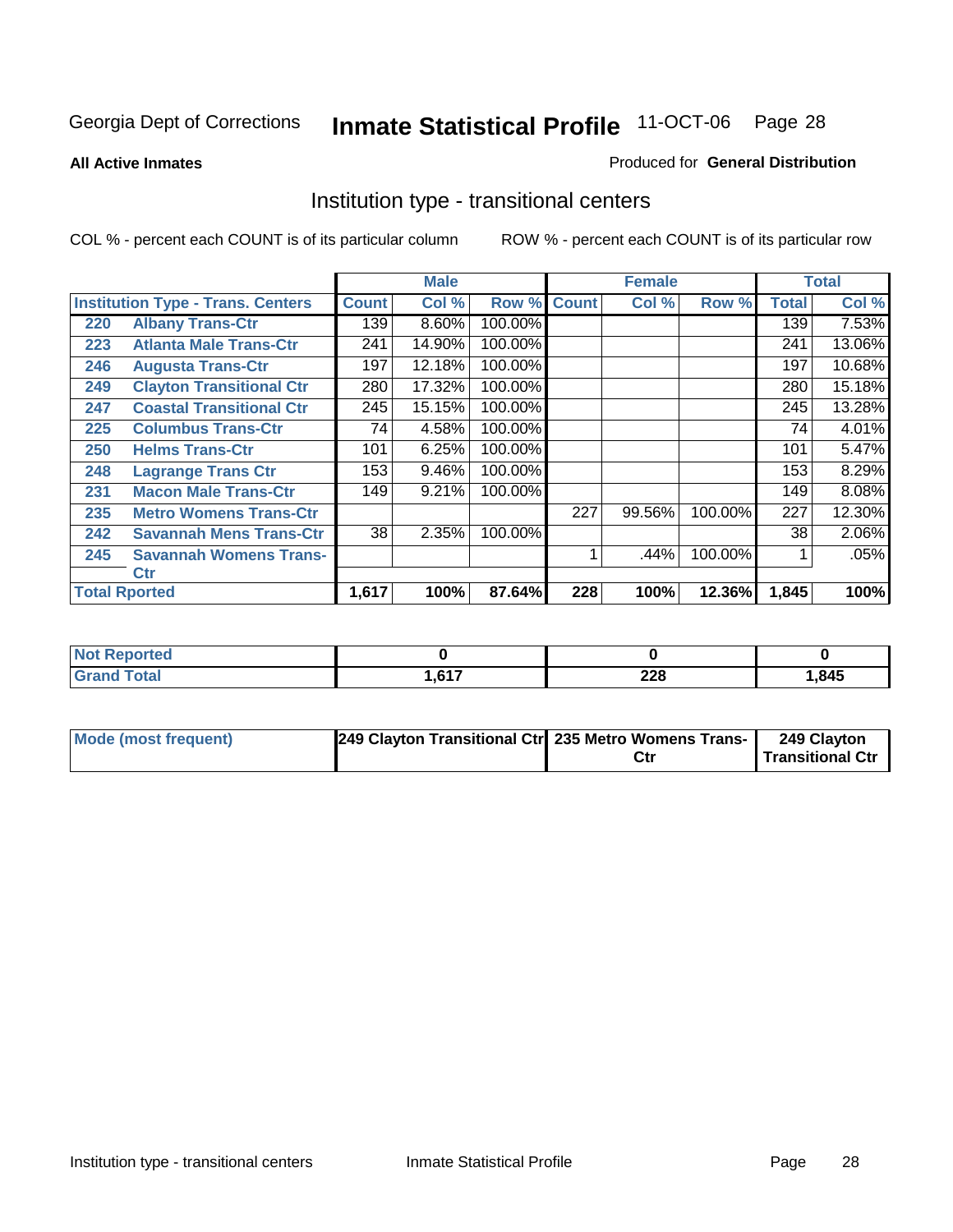**All Active Inmates**

#### Produced for **General Distribution**

### Institution type - mental hospitals

|                                                  | <b>Male</b> |                    | <b>Female</b> |                    | Total   |
|--------------------------------------------------|-------------|--------------------|---------------|--------------------|---------|
| <b>Institution Type - Mental Hospitals Count</b> | Col%        | <b>Row % Count</b> | Col%          | <b>Row % Total</b> | Col %   |
| <b>302 Central State Hospital</b>                | $100.00\%$  | 100.00%            |               |                    | 100.00% |
| <b>Total Rported</b>                             | 100%        | 100%               |               | %                  | 100%    |

| Not Reported |  |  |
|--------------|--|--|
| <b>otal</b>  |  |  |

| Mode (most frequent)<br>302 Central State Hospital | Null | <b>302 Central State</b><br><b>Hospital</b> |
|----------------------------------------------------|------|---------------------------------------------|
|----------------------------------------------------|------|---------------------------------------------|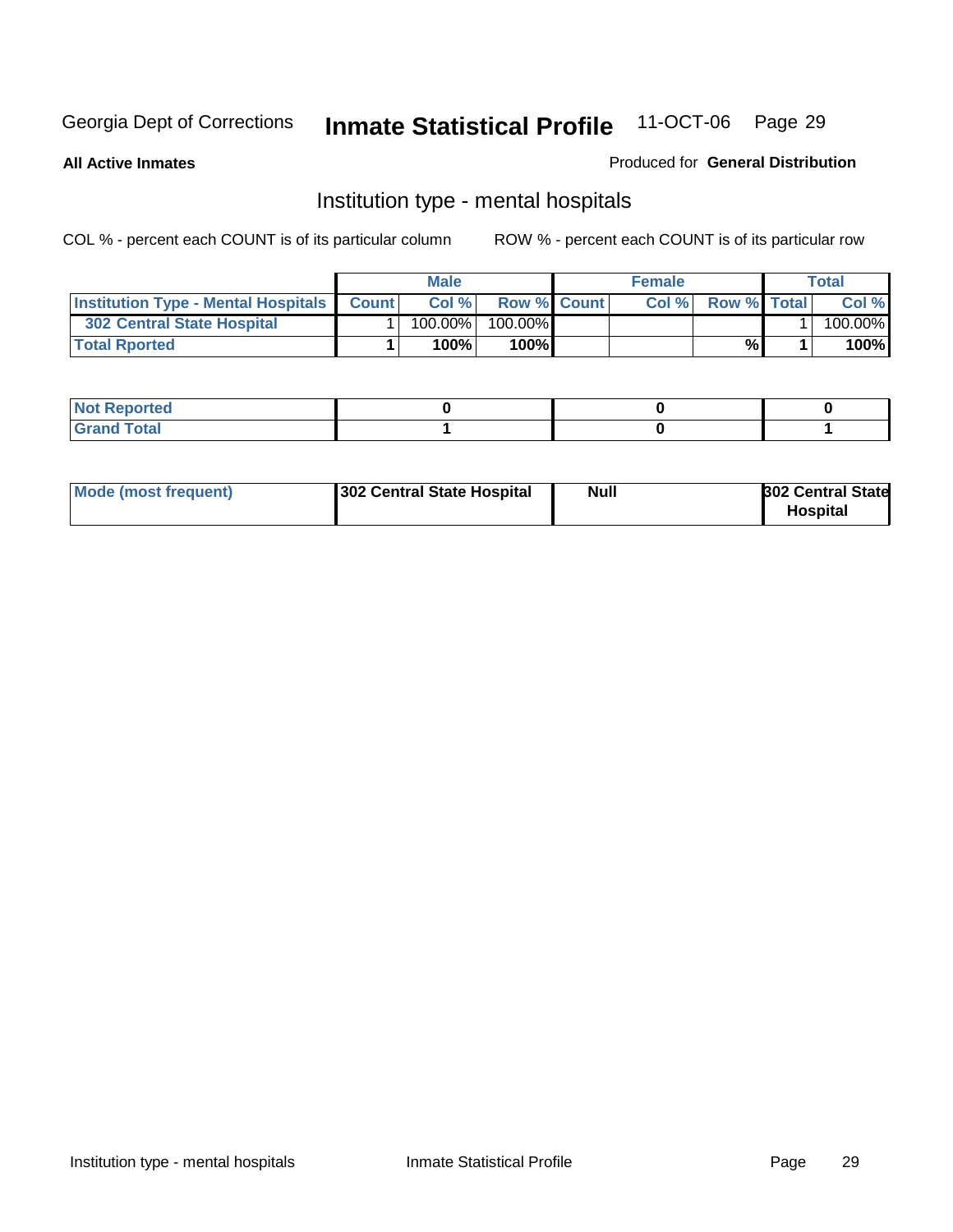#### **All Active Inmates**

#### Produced for **General Distribution**

### Institution type - county prisons

|                                          |                  | <b>Male</b> |         |              | <b>Female</b> |                          |                  | <b>Total</b> |
|------------------------------------------|------------------|-------------|---------|--------------|---------------|--------------------------|------------------|--------------|
| <b>Institution Type - County Prisons</b> | <b>Count</b>     | Col %       | Row %   | <b>Count</b> | Col %         | Row %                    | <b>Total</b>     | Col %        |
| <b>Bulloch County Ci</b><br>402          | 144              | 2.88%       | 100.00% |              |               |                          | 144              | 2.88%        |
| <b>Carroll County Ci</b><br>404          | $\overline{240}$ | 4.80%       | 100.00% |              |               |                          | $\overline{240}$ | 4.80%        |
| <b>Clarke County Ci</b><br>406           | 105              | 2.10%       | 100.00% |              |               |                          | 105              | 2.10%        |
| <b>Clayton County Ci</b><br>456          | 224              | 4.48%       | 100.00% |              |               |                          | 224              | 4.48%        |
| <b>Colquitt County Ci</b><br>407         | 187              | 3.74%       | 100.00% |              |               |                          | 187              | 3.74%        |
| <b>Coweta County Ci</b><br>409           | $\overline{210}$ | 4.20%       | 100.00% |              |               |                          | $\overline{210}$ | 4.20%        |
| <b>Decatur County Ci</b><br>411          | 224              | 4.48%       | 100.00% |              |               |                          | 224              | 4.48%        |
| <b>Effingham County Ci</b><br>413        | 225              | 4.50%       | 100.00% |              |               |                          | 225              | 4.50%        |
| <b>Floyd County Ci</b><br>415            | $\overline{344}$ | 6.88%       | 100.00% |              |               |                          | 344              | 6.88%        |
| <b>Gwinnett County Ci</b><br>419         | 184              | 3.68%       | 100.00% |              |               |                          | 184              | 3.68%        |
| <b>Hall County Ci</b><br>420             | 162              | 3.24%       | 100.00% |              |               |                          | 162              | 3.24%        |
| <b>Harris County Ci</b><br>422           | 104              | 2.08%       | 100.00% |              |               |                          | 104              | 2.08%        |
| Jackson County Ci<br>426                 | 164              | 3.28%       | 100.00% |              |               |                          | 164              | 3.28%        |
| <b>Jefferson County Ci</b><br>428        | 189              | 3.78%       | 100.00% |              |               |                          | 189              | 3.78%        |
| <b>Mitchell County Ci</b><br>433         | 114              | 2.28%       | 100.00% |              |               |                          | 114              | 2.28%        |
| <b>Muscogee County Ci</b><br>435         | 512              | 10.24%      | 100.00% |              |               |                          | 512              | 10.24%       |
| <b>Richmond County Ci</b><br>439         | $\overline{212}$ | 4.24%       | 100.00% |              |               |                          | 212              | 4.24%        |
| <b>Screven County Prison</b><br>440      | $\overline{147}$ | 2.94%       | 100.00% |              |               |                          | $\overline{147}$ | 2.94%        |
| <b>Spalding County Ci</b><br>441         | $\overline{370}$ | 7.40%       | 100.00% |              |               |                          | $\overline{370}$ | 7.40%        |
| <b>Stewart County Ci</b><br>442          | 85               | 1.70%       | 100.00% |              |               |                          | 85               | 1.70%        |
| <b>Sumter County Ci</b><br>443           | 329              | 6.58%       | 100.00% |              |               |                          | 329              | 6.58%        |
| <b>Terrell County Ci</b><br>444          | $\overline{131}$ | 2.62%       | 100.00% |              |               |                          | 131              | 2.62%        |
| <b>Thomas County Ci</b><br>445           | 157              | 3.14%       | 100.00% |              |               |                          | 157              | 3.14%        |
| <b>Troup County Ci</b><br>447            | $\overline{237}$ | 4.74%       | 100.00% |              |               |                          | $\overline{237}$ | 4.74%        |
| <b>Total Rported</b>                     | 5,000            | 100%        | 100%    |              |               | $\overline{\frac{9}{6}}$ | 5,000            | 100%         |

| τeα |       |       |
|-----|-------|-------|
|     | 5.000 | 5,000 |

| Mode (most frequent) | 435 Muscogee County Ci | Null | 435 Muscogee |
|----------------------|------------------------|------|--------------|
|                      |                        |      | County Ci    |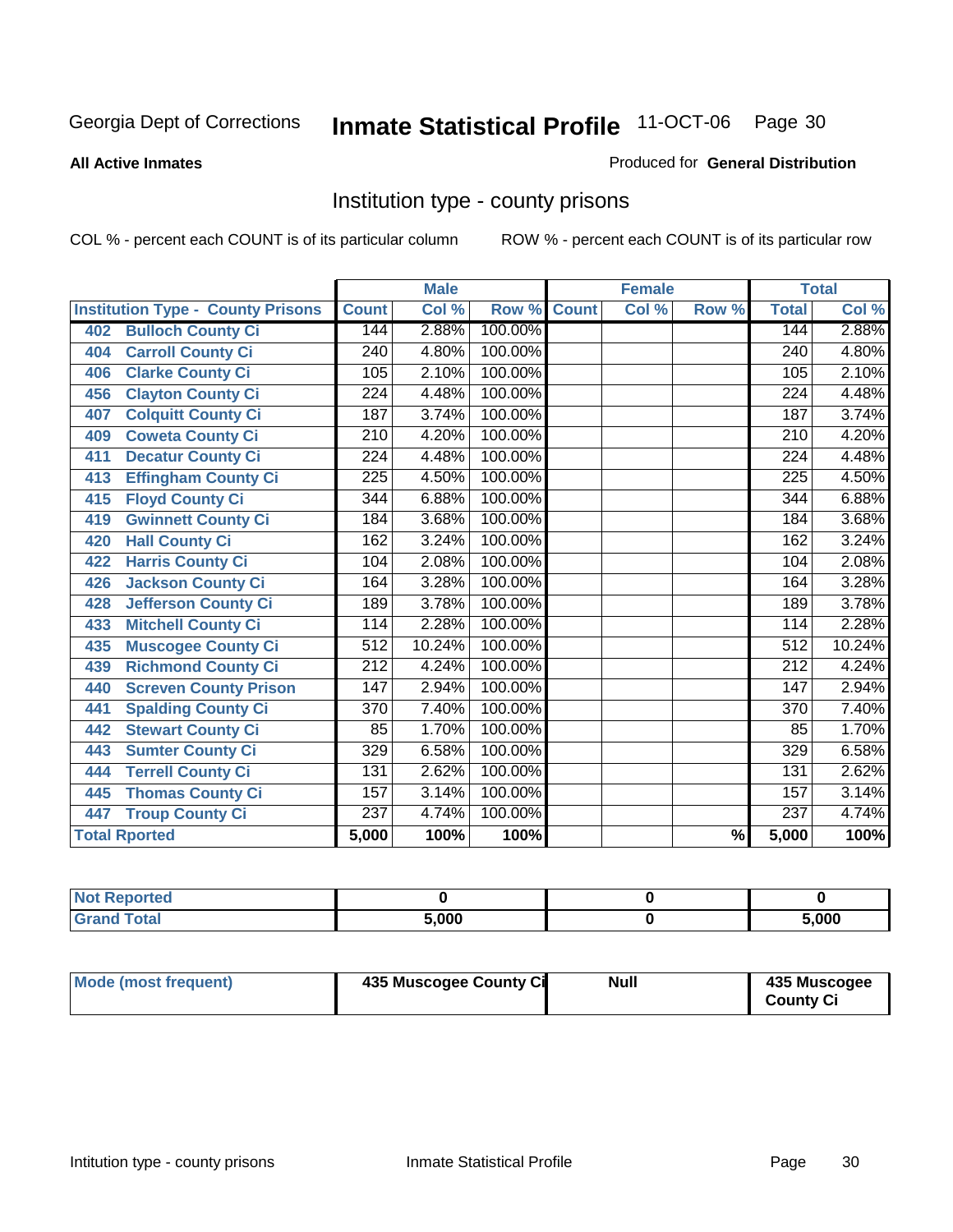#### **All Active Inmates**

#### Produced for **General Distribution**

### Institution type - state prisons

|     |                                                 |                  | <b>Male</b> |         |                | <b>Female</b> |         | <b>Total</b>     |       |
|-----|-------------------------------------------------|------------------|-------------|---------|----------------|---------------|---------|------------------|-------|
|     | <b>Institution Type - State Prisons</b>         | <b>Count</b>     | Col %       | Row %   | <b>Count</b>   | Col %         | Row %   | <b>Total</b>     | Col % |
| 508 | <b>Arrendale State Prison</b>                   |                  |             |         | 1,298          | 38.86%        | 100.00% | 1,298            | 3.44% |
|     | 532 Augusta State Med.<br><b>Prison</b>         | 1,230            | 3.58%       | 99.76%  | 3              | .09%          | .24%    | 1,233            | 3.27% |
| 543 | <b>Autry State Prison</b>                       | 1,543            | 4.49%       | 100.00% |                |               |         | 1,543            | 4.09% |
| 553 | <b>Baldwin State Prison</b>                     | 857              | 2.49%       | 100.00% |                |               |         | 857              | 2.27% |
| 536 | <b>Bostick State Prison</b>                     | 696              | 2.03%       | 100.00% |                |               |         | 696              | 1.85% |
| 534 | <b>Burrus Corr Trn Cntr</b>                     | 302              | .88%        | 100.00% |                |               |         | 302              | .80%  |
| 547 | <b>Calhoun State Prison</b>                     | 1,345            | 3.91%       | 100.00% |                |               |         | 1,345            | 3.57% |
| 531 | <b>Central State Prison</b>                     | 806              | 2.35%       | 100.00% |                |               |         | 806              | 2.14% |
| 523 | <b>Coastal State Prison</b>                     | 1,465            | 4.26%       | 100.00% |                |               |         | 1,465            | 3.89% |
| 503 | <b>Dodge State Prison</b>                       | 1,213            | 3.53%       | 100.00% |                |               |         | 1,213            | 3.22% |
| 548 | <b>Dooly State Prison</b>                       | 1,314            | 3.82%       | 100.00% |                |               |         | 1,314            | 3.48% |
| 521 | <b>Ga Diag &amp; Class Pris</b>                 | 1,654            | 4.81%       | 100.00% |                |               |         | 1,654            | 4.39% |
| 522 | <b>Ga Diag &amp; Class Pris-</b><br><b>Perm</b> | $\overline{317}$ | .92%        | 100.00% |                |               |         | $\overline{317}$ | .84%  |
| 517 | <b>Ga State Prison</b>                          | 1,174            | 3.42%       | 99.91%  | 1 <sup>1</sup> | .03%          | .09%    | 1,175            | 3.12% |
| 541 | <b>Hancock State Prison</b>                     | 1,290            | 3.75%       | 100.00% |                |               |         | 1,290            | 3.42% |
| 540 | <b>Hays State Prison</b>                        | 882              | 2.57%       | 100.00% |                |               |         | 882              | 2.34% |
| 551 | <b>Homerville State Prison</b>                  | 189              | .55%        | 100.00% |                |               |         | 189              | .50%  |
| 545 | <b>Johnson State Prison</b>                     | 1,087            | 3.16%       | 100.00% |                |               |         | 1,087            | 2.88% |
| 510 | <b>Lee State Prison</b>                         | 756              | 2.20%       | 100.00% |                |               |         | 756              | 2.00% |
| 502 | <b>Lowndes State Prison</b>                     | 292              | .85%        | 100.00% |                |               |         | 292              | .77%  |
| 549 | <b>Macon State Prison</b>                       | 1,464            | 4.26%       | 100.00% |                |               |         | 1,464            | 3.88% |
| 519 | <b>Men'S State Prison</b>                       | 654              | 1.90%       | 100.00% |                |               |         | 654              | 1.73% |
| 554 | <b>Metro State Prison (W)</b>                   |                  |             |         | 919            | 27.51%        | 100.00% | 919              | 2.44% |
| 561 | <b>Milan State Prison</b>                       | 254              | .74%        | 100.00% |                |               |         | 254              | .67%  |
| 509 | <b>Montgomery State Prison</b>                  | 407              | 1.18%       | 100.00% |                |               |         | 407              | 1.08% |
| 505 | <b>Phillips State Prison</b>                    | 838              | 2.44%       | 100.00% |                |               |         | 838              | 2.22% |
| 557 | <b>Pulaski State Prison (W)</b>                 | 1                | .01%        | .09%    | 1,119          | 33.50%        | 99.91%  | 1,120            | 2.97% |
| 529 | <b>Rivers State Prison</b>                      | 1,131            | 3.29%       | 100.00% |                |               |         | 1,131            | 3.00% |
| 533 | <b>Rogers State Prison</b>                      | 1,337            | 3.89%       | 100.00% |                |               |         | 1,337            | 3.55% |
| 530 | <b>Rutledge State Prison</b>                    | 583              | 1.70%       | 100.00% |                |               |         | 583              | 1.55% |
| 525 | <b>Scott State Prison</b>                       | 1,248            | 3.63%       | 100.00% |                |               |         | 1,248            | 3.31% |
| 550 | <b>Smith State Prison</b>                       | 1,222            | 3.56%       | 100.00% |                |               |         | 1,222            | 3.24% |
| 542 | <b>Telfair State Prison</b>                     | 1,191            | 3.47%       | 100.00% |                |               |         | 1,191            | 3.16% |
| 537 | <b>Valdosta State Prison</b>                    | 849              | 2.47%       | 100.00% |                |               |         | 849              | 2.25% |
| 506 | <b>Walker State Prison</b>                      | 608              | 1.77%       | 100.00% |                |               |         | 608              | 1.61% |
| 501 | <b>Ware State Prison</b>                        | 1,099            | 3.20%       | 100.00% |                |               |         | 1,099            | 2.91% |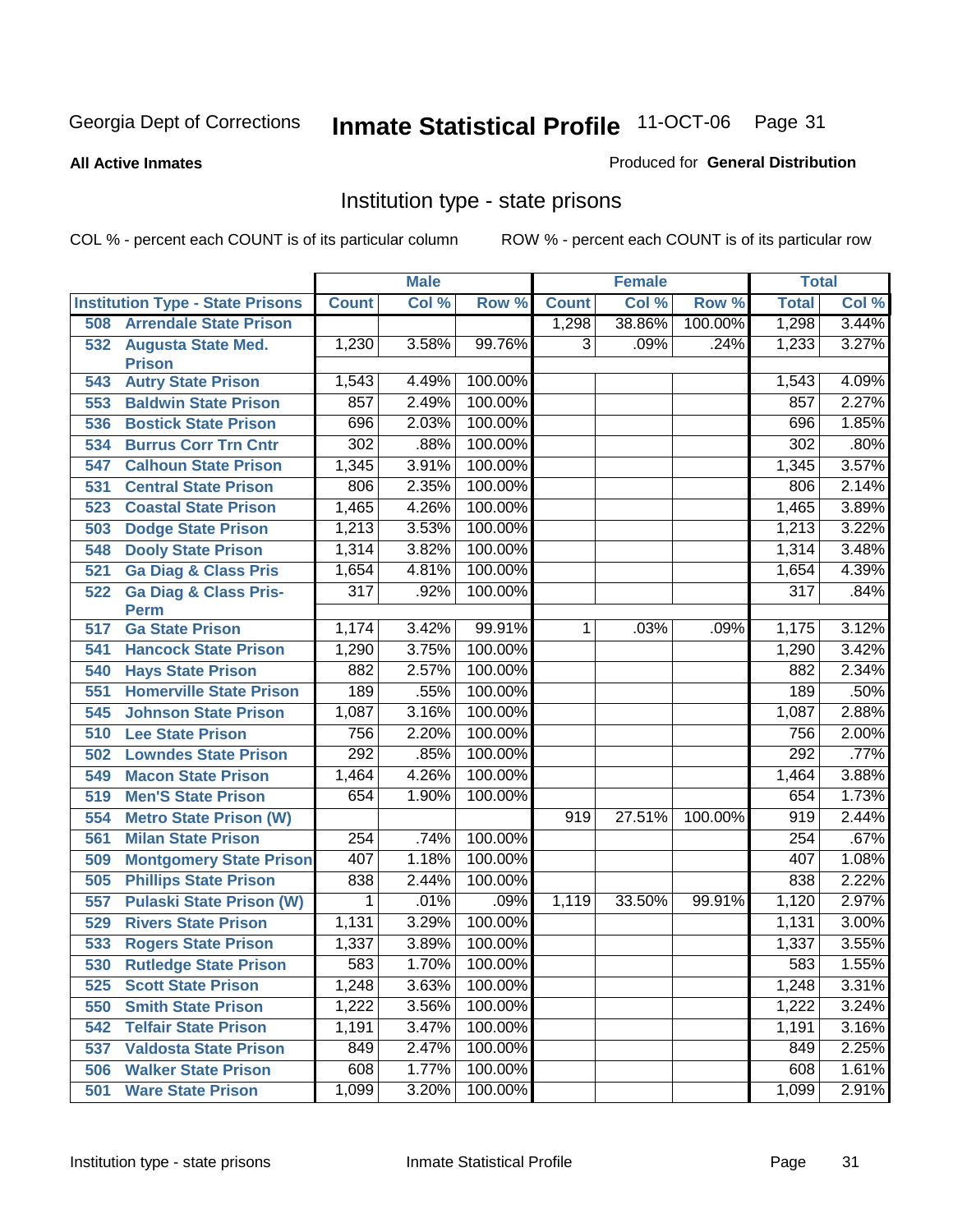**All Active Inmates**

#### Produced for **General Distribution**

### Institution type - state prisons

|                                         |                                  | <b>Male</b> |            |              | <b>Female</b> |       | <b>Total</b> |       |
|-----------------------------------------|----------------------------------|-------------|------------|--------------|---------------|-------|--------------|-------|
| <b>Institution Type - State Prisons</b> | <b>Count</b>                     | Col %       | Row %      | <b>Count</b> | Col %         | Row % | <b>Total</b> | Col % |
| <b>Washington Sp</b><br>552             | $.159$ <sup><math>+</math></sup> | $3.37\%$    | $100.00\%$ |              |               |       | 1.159        | 3.07% |
| <b>Wayne State Prison</b><br>507        | 196                              | $.57\%$     | $100.00\%$ |              |               |       | 196          | .52%  |
| <b>Western Pre-Release</b><br>556       | 200                              | $.58\%$     | $100.00\%$ |              |               |       | 200          | .53%  |
| Cntr                                    |                                  |             |            |              |               |       |              |       |
| <b>Wilcox State Prison</b><br>546       | 1,515                            | 4.41%       | $100.00\%$ |              |               |       | 1.515        | 4.02% |
| <b>Total Rported</b>                    | 34,368                           | 100%        | 91.14%     | 3,340        | 100%          | 8.86% | 37,708       | 100%  |

| *ted        |        |       |      |
|-------------|--------|-------|------|
| <b>otal</b> | 34,368 | 3,340 | ,708 |

| Mode (most frequent) | <b>521 Ga Diag &amp; Class Pris</b> | 508 Arrendale State Prison | 521 Ga Diag &<br><b>Class Pris</b> |
|----------------------|-------------------------------------|----------------------------|------------------------------------|
|----------------------|-------------------------------------|----------------------------|------------------------------------|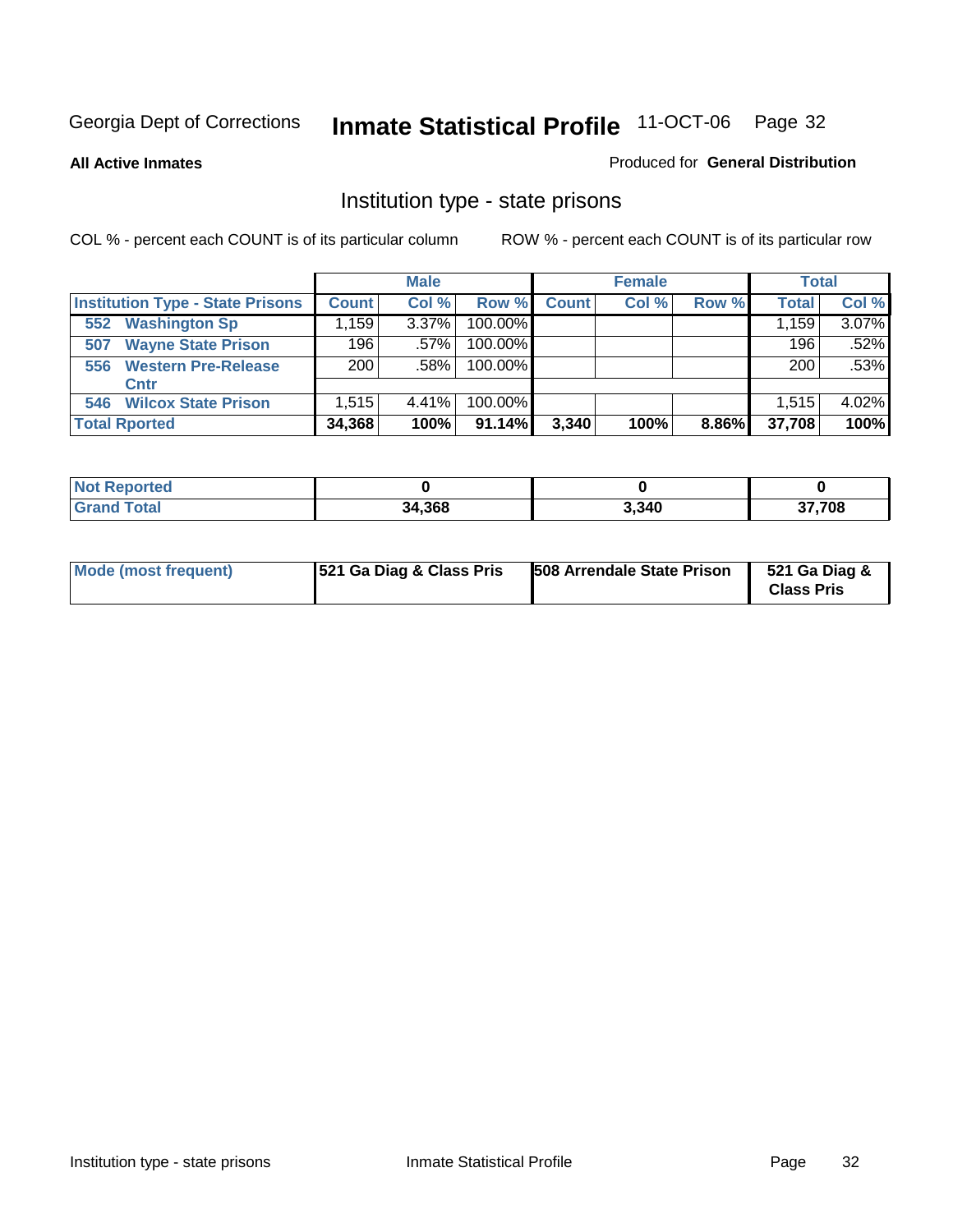**All Active Inmates**

#### Produced for **General Distribution**

### Institution type - private prisons

|                                           |                   | <b>Male</b> |             | <b>Female</b> |       |              | <b>Total</b> |
|-------------------------------------------|-------------------|-------------|-------------|---------------|-------|--------------|--------------|
| <b>Institution Type - Private Prisons</b> | <b>Count</b>      | Col %       | Row % Count | Col %         | Row % | <b>Total</b> | Col %        |
| <b>Coffee Corr Facility</b><br>569        | .6691             | $32.52\%$   | 100.00%     |               |       | ∃669، ،      | 32.52%       |
| 567 D Ray James Corr Fac                  | .805 <sub>1</sub> | 35.16%      | 100.00%     |               |       | 1.805        | 35.16%       |
| <b>Wheeler Corr Facility</b><br>571       | .659 <sub>1</sub> | 32.32%      | 100.00%     |               |       | 1,659        | 32.32%       |
| <b>Total Rported</b>                      | 5,133             | 100%        | 100%        |               | %Ⅰ    | 5,133        | 100%         |

| Reported           |                             |               |
|--------------------|-----------------------------|---------------|
| <b>Total</b><br>-- | <b>E 499</b><br>∣ ၁၁<br>- - | - 199<br>دد ا |

| Mode (most frequent) | 567 D Ray James Corr Fac | <b>Null</b> | <b>567 D Ray James</b><br><b>Corr Fac</b> |
|----------------------|--------------------------|-------------|-------------------------------------------|
|----------------------|--------------------------|-------------|-------------------------------------------|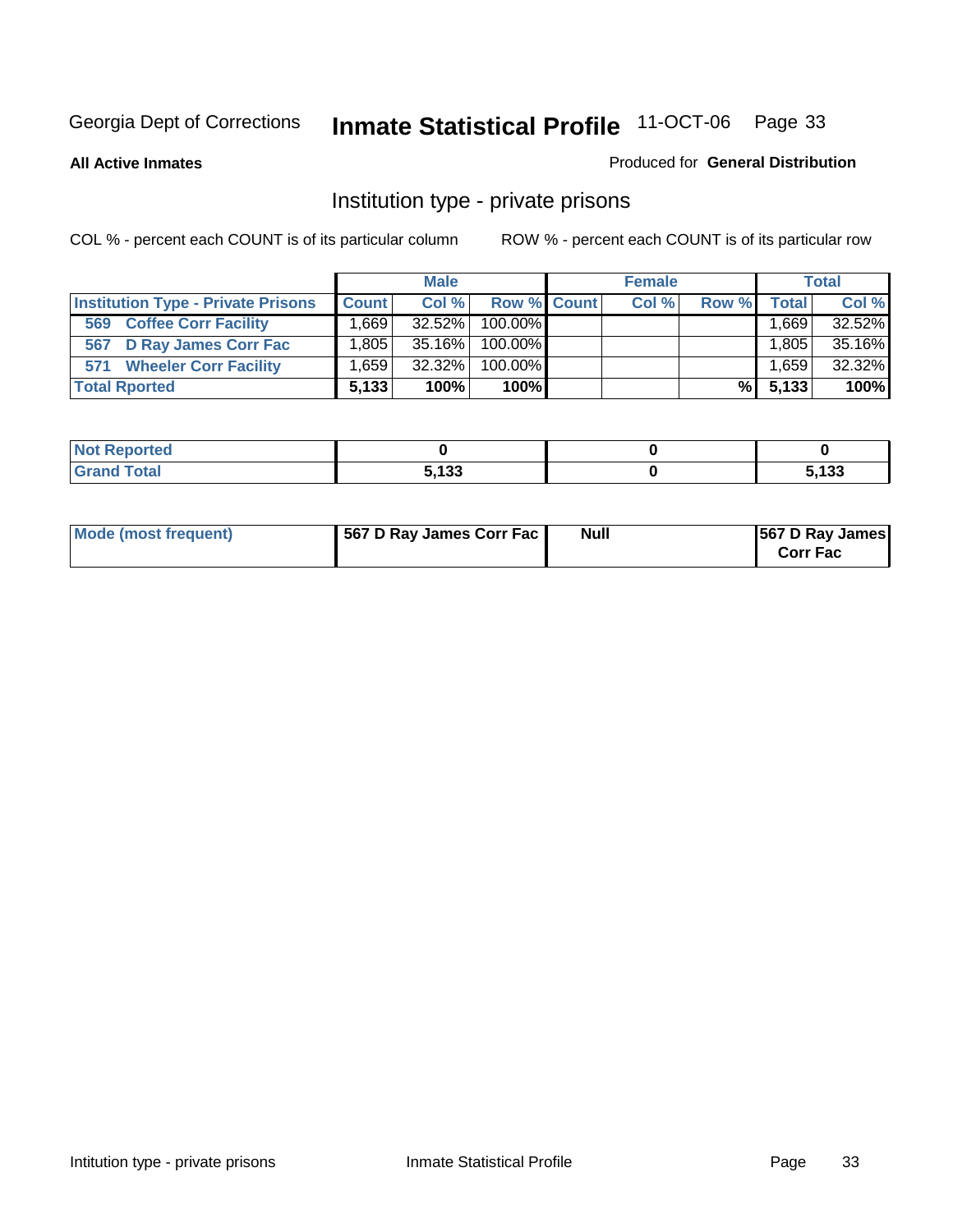#### **All Active Inmates**

#### Produced for **General Distribution**

### Institution type - prison annexes

|                                                |       | <b>Male</b> |         |              | <b>Female</b> |       |              | <b>Total</b> |
|------------------------------------------------|-------|-------------|---------|--------------|---------------|-------|--------------|--------------|
| <b>Institution Type - Prison Annexes Count</b> |       | Col %       | Row %   | <b>Count</b> | Col %         | Row % | <b>Total</b> | Col %        |
| 7507 Appling Pre-Release Ctr                   | 183   | 7.34%       | 100.00% |              |               |       | 183          | 7.34%        |
| <b>7541 Hancock Annex</b>                      | 198   | 7.94%       | 100.00% |              |               |       | 198          | 7.94%        |
| 7540 Hays Annex                                | 583   | 23.39%      | 100.00% |              |               |       | 583          | 23.39%       |
| 7521 Lamar Pre-Release Center                  | 186   | 7.46%       | 100.00% |              |               |       | 186          | 7.46%        |
| 7550 Long Pre-Release Center                   | 179   | 7.18%       | 100.00% |              |               |       | 179          | 7.18%        |
| <b>7543 Pelham Pre-Release</b>                 | 158   | 6.34%       | 100.00% |              |               |       | 158          | 6.34%        |
| <b>Center</b>                                  |       |             |         |              |               |       |              |              |
| <b>7505 Phillips Annex</b>                     | 226   | 9.07%       | 100.00% |              |               |       | 226          | 9.07%        |
| <b>7546 Turner Pre-Release Center</b>          | 187   | 7.50%       | 100.00% |              |               |       | 187          | 7.50%        |
| 7501 Ware Annex                                | 213   | 8.54%       | 100.00% |              |               |       | 213          | 8.54%        |
| <b>7552 Washington Sp Annex</b>                | 197   | 7.90%       | 100.00% |              |               |       | 197          | 7.90%        |
| 7572 Wilkes Pre-Release Center                 | 183   | 7.34%       | 100.00% |              |               |       | 183          | 7.34%        |
| <b>Total Rported</b>                           | 2,493 | 100%        | 100%    |              |               | %     | 2,493        | 100%         |

| Not Reported          |       |       |
|-----------------------|-------|-------|
| <b>Total</b><br>Grand | 2,493 | 2,493 |

| Mode (most frequent) | 7540 Hays Annex | <b>Null</b> | 7540 Hays Annex |
|----------------------|-----------------|-------------|-----------------|
|----------------------|-----------------|-------------|-----------------|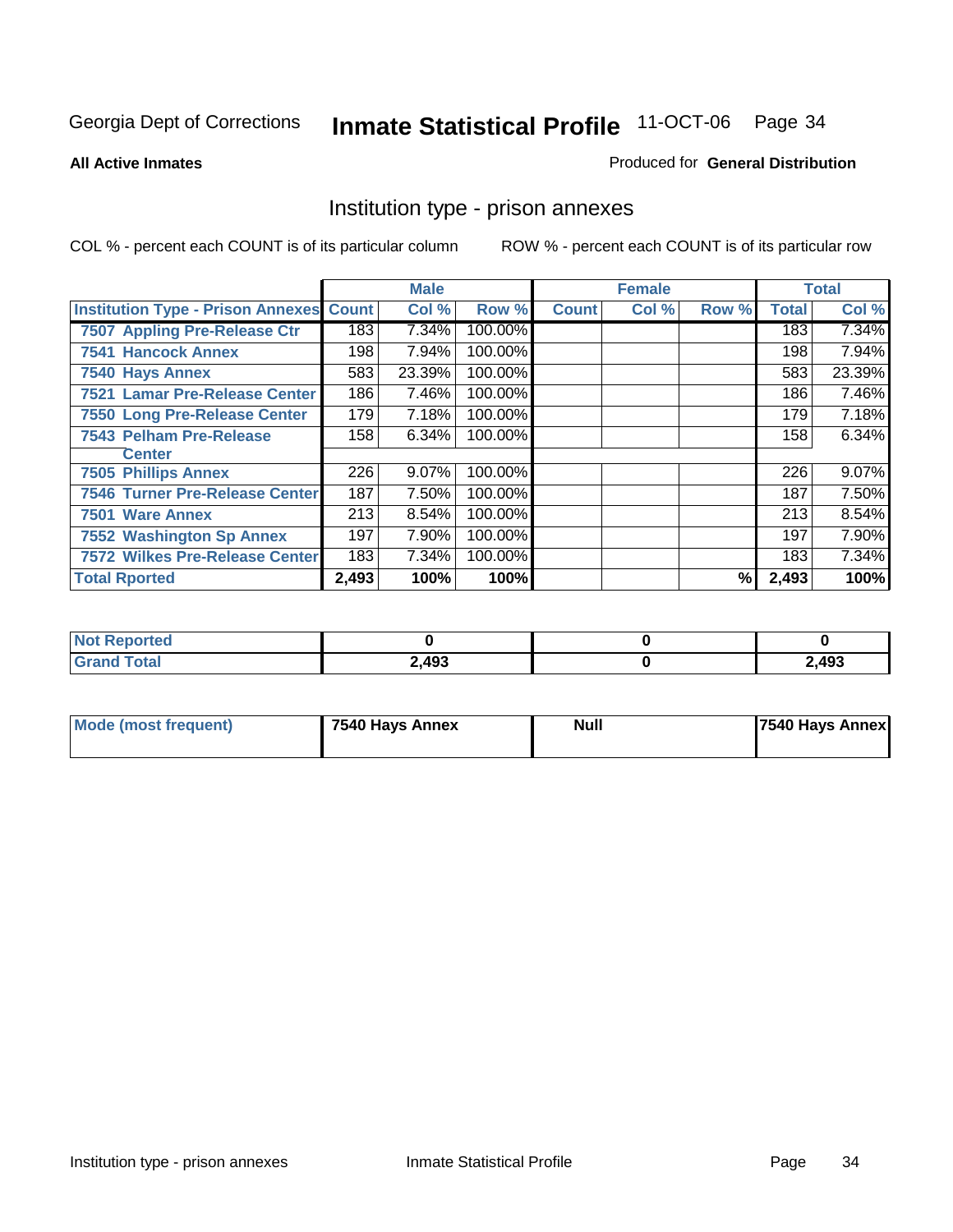**All Active Inmates**

#### Produced for **General Distribution**

### Institution type - inmate boot camp

|                                      |              | <b>Male</b> |            |              | <b>Female</b> |       |       | <b>Total</b> |
|--------------------------------------|--------------|-------------|------------|--------------|---------------|-------|-------|--------------|
| <b>Institution Type - Boot Camps</b> | <b>Count</b> | Col %       | Row %      | <b>Count</b> | Col %         | Row % | Total | Col %        |
| 9553 Baldwin Diag Ibc                | 79.          | $28.94\%$   | $100.00\%$ |              |               |       | 79    | 28.94%       |
| 9566 Baldwin Inm Boot Camp           | 37           | $13.55\%$   | 100.00%    |              |               |       | 37    | 13.55%       |
| 9534 Burruss Inm Boot Camp           | 157          | $57.51\%$   | $100.00\%$ |              |               |       | 157   | 57.51%       |
| <b>Total Rported</b>                 | 273          | 100%        | 100%       |              |               | %     | 273   | 100%         |

| . Reported<br><b>NOT</b><br>$\sim$ |             |              |
|------------------------------------|-------------|--------------|
| <b>ctal</b>                        | ヘラヘ<br>21 J | 0.70<br>21 J |

| <b>Mode (most frequent)</b> | 9534 Burruss Inm Boot<br>Camp | <b>Null</b> | 9534 Burruss Inm<br><b>Boot Camp</b> |
|-----------------------------|-------------------------------|-------------|--------------------------------------|
|-----------------------------|-------------------------------|-------------|--------------------------------------|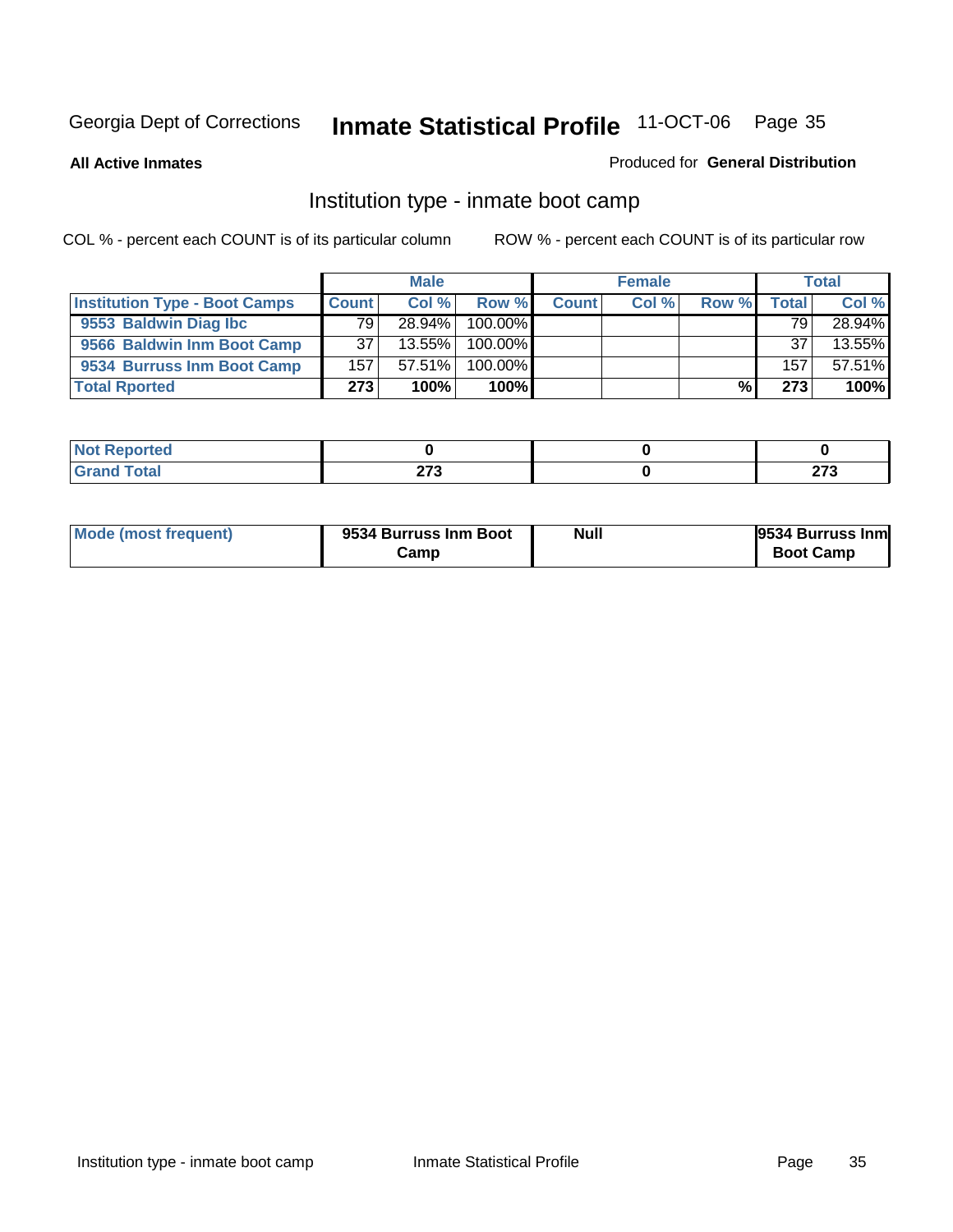#### **All Active Inmates**

#### Produced for **General Distribution**

### Number of disciplinary reports

|                                       |              | <b>Male</b> |        |       | <b>Female</b> |       |              | <b>Total</b> |
|---------------------------------------|--------------|-------------|--------|-------|---------------|-------|--------------|--------------|
| <b>Number of Disciplinary Reports</b> | <b>Count</b> | Col %       | Row %  | Count | Col %         | Row % | <b>Total</b> | Col %        |
|                                       | 20,984       | 42.93%      | 90.42% | 2,222 | 62.28%        | 9.58% | 23,206       | 44.24%       |
|                                       | 6,690        | 13.69%      | 93.12% | 494   | 13.85%        | 6.88% | 7,184        | 13.70%       |
|                                       | 3,822        | 7.82%       | 95.17% | 194   | 5.44%         | 4.83% | 4,016        | 7.66%        |
| 3                                     | 2,565        | 5.25%       | 95.04% | 134   | 3.76%         | 4.96% | 2,699        | 5.15%        |
|                                       | .869         | $3.82\%$    | 95.70% | 84    | 2.35%         | 4.30% | 1,953        | 3.72%        |
| 5                                     | ,492         | 3.05%       | 96.44% | 55    | 1.54%         | 3.56% | 1,547        | 2.95%        |
| <b>More Than 5</b>                    | 11,463       | 23.45%      | 96.75% | 385   | 10.79%        | 3.25% | 11,848       | 22.59%       |
| <b>Total Reported</b>                 | 48,885       | 100%        | 93.20% | 3,568 | 100.0%        | 6.80% | 52,453       | 100.0%       |

| N         |        |       |     |
|-----------|--------|-------|-----|
| $\sim$ 10 | AO OOF | 3.568 | ハドタ |
|           | ,,,    |       | --  |

| Mean (average)       | 5.22 | 2.38 | 5.03 |
|----------------------|------|------|------|
| Median (middle)      |      |      |      |
| Mode (most frequent) |      |      |      |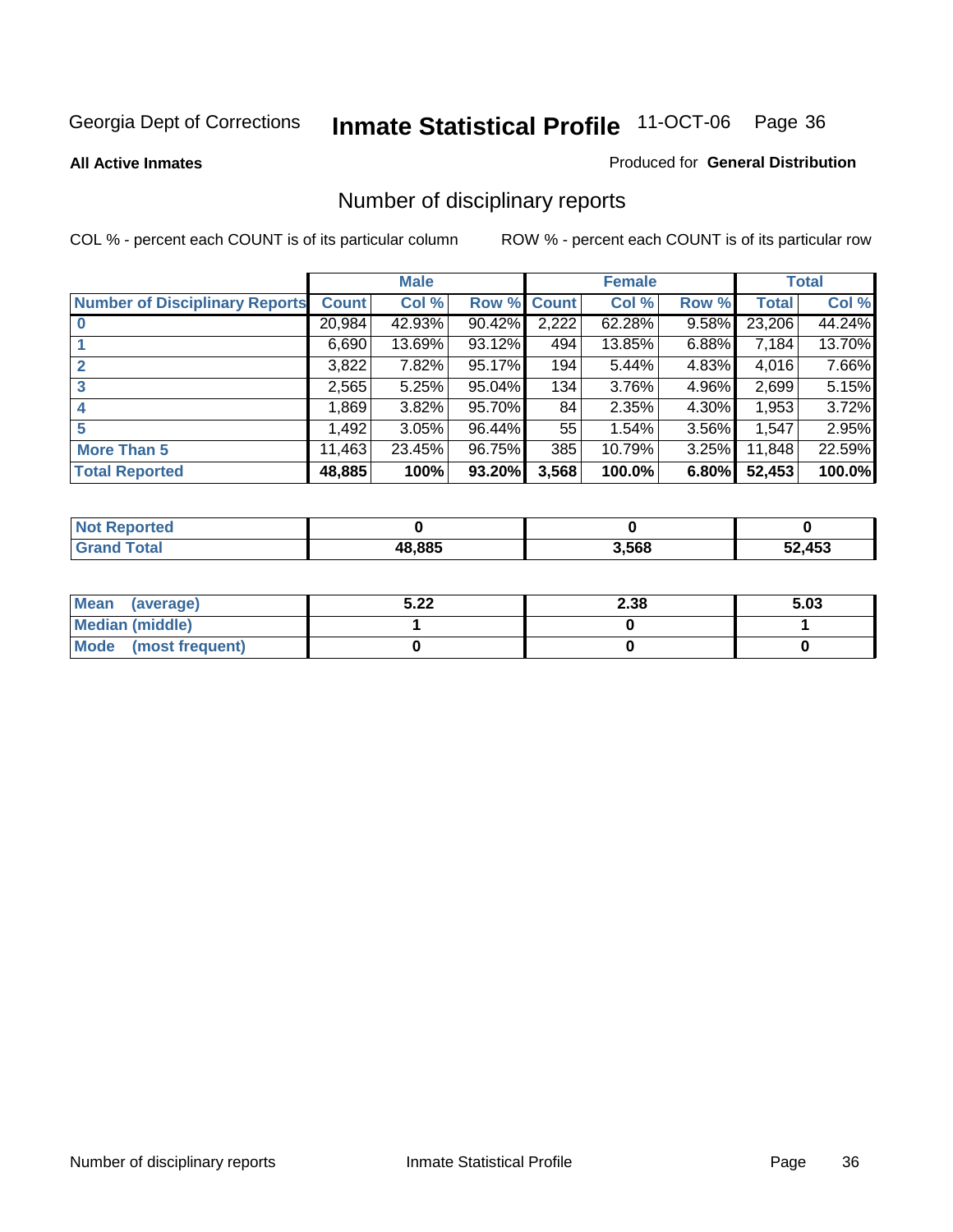#### **All Active Inmates**

#### Produced for **General Distribution**

## Number of transfers

|                            |         | <b>Male</b> |        |              | <b>Female</b> |          |              | <b>Total</b> |
|----------------------------|---------|-------------|--------|--------------|---------------|----------|--------------|--------------|
| <b>Number of Transfers</b> | Count l | Col %       | Row %  | <b>Count</b> | Col %         | Row %    | <b>Total</b> | Col %        |
|                            | 3,462   | $7.08\%$    | 83.76% | 671          | 18.81%        | 16.24%   | 4,133        | 7.88%        |
|                            | 20,229  | 41.38%      | 91.55% | .867         | 52.33%        | $8.45\%$ | 22,096       | 42.13%       |
|                            | 9,890   | 20.23%      | 93.98% | 633          | 17.74%        | $6.02\%$ | 10,523       | 20.06%       |
| 3                          | 5,572   | 11.40%      | 96.28% | 215          | 6.03%         | $3.72\%$ | 5,787        | 11.03%       |
|                            | 3,383   | 6.92%       | 97.35% | 92           | 2.58%         | $2.65\%$ | 3.475        | 6.62%        |
| 5                          | 2,059   | 4.21%       | 98.38% | 34           | 0.95%         | 1.62%    | 2,093        | 3.99%        |
| <b>More Than 5</b>         | 4,290   | 8.78%       | 98.71% | 56           | 1.57%         | 1.29%    | 4,346        | 8.29%        |
| <b>Total Reported</b>      | 48,885  | 100%        | 93.20% | 3,568        | 100.0%        | 6.80%    | 52,453       | 100%         |

| N         |        |       |     |
|-----------|--------|-------|-----|
| $\sim$ 10 | AO OOF | 3.568 | ハドタ |
|           | ,,,    |       | --  |

| Mean (average)       | 2.40 | 1.32 | 2.33 |
|----------------------|------|------|------|
| Median (middle)      |      |      |      |
| Mode (most frequent) |      |      |      |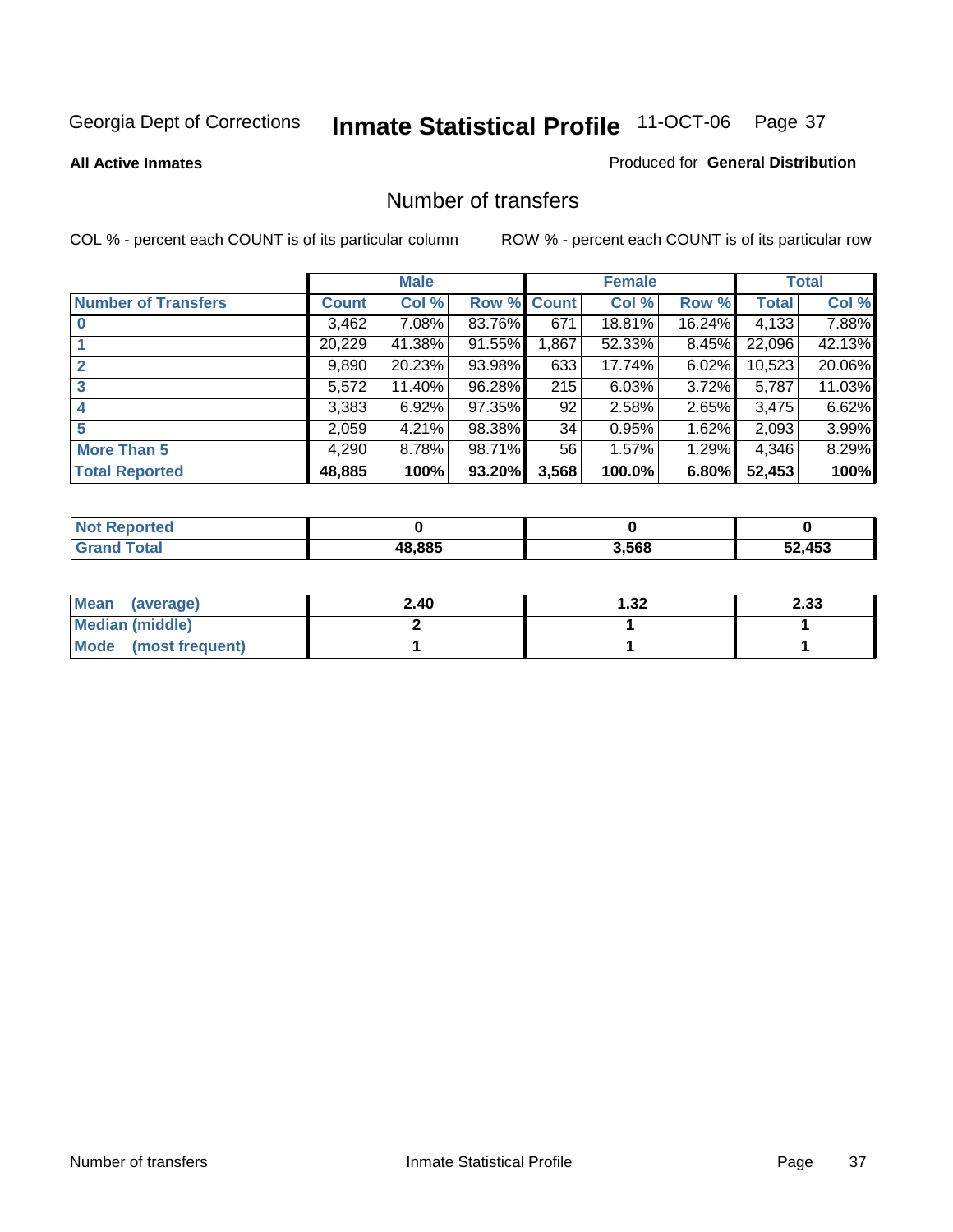**All Active Inmates**

#### Produced for **General Distribution**

# Number of escapes

|                          |              | <b>Male</b> |                    |       | <b>Female</b> |       |        | <b>Total</b> |
|--------------------------|--------------|-------------|--------------------|-------|---------------|-------|--------|--------------|
| <b>Number of Escapes</b> | <b>Count</b> | Col %       | <b>Row % Count</b> |       | Col %         | Row % | Total  | Col %        |
|                          | 48,572       | 99.36%      | 93.17%             | 3,560 | 99.78%        | 6.83% | 52,132 | 99.39%       |
|                          | 288          | 0.59%       | 97.30%             | 8     | 0.22%         | 2.70% | 296    | 0.56%        |
|                          | 19           | 0.04%       | 100.00%            |       |               |       | 19     | 0.04%        |
|                          | 5            | 0.01%       | 100.00%            |       |               |       | 5      | 0.01%        |
|                          |              | 0.01%       | $100.00\%$         |       |               |       |        | 0.01%        |
| <b>Total Reported</b>    | 48,885       | 100%        | 93.20%             | 3,568 | 100%          | 6.80% | 52,453 | 100.0%       |

| rted               |        |       |        |
|--------------------|--------|-------|--------|
| T <sub>of</sub> ol | 48.885 | 3,568 | 2.453ء |

| Mean (average)       |  | .01 |
|----------------------|--|-----|
| Median (middle)      |  |     |
| Mode (most frequent) |  |     |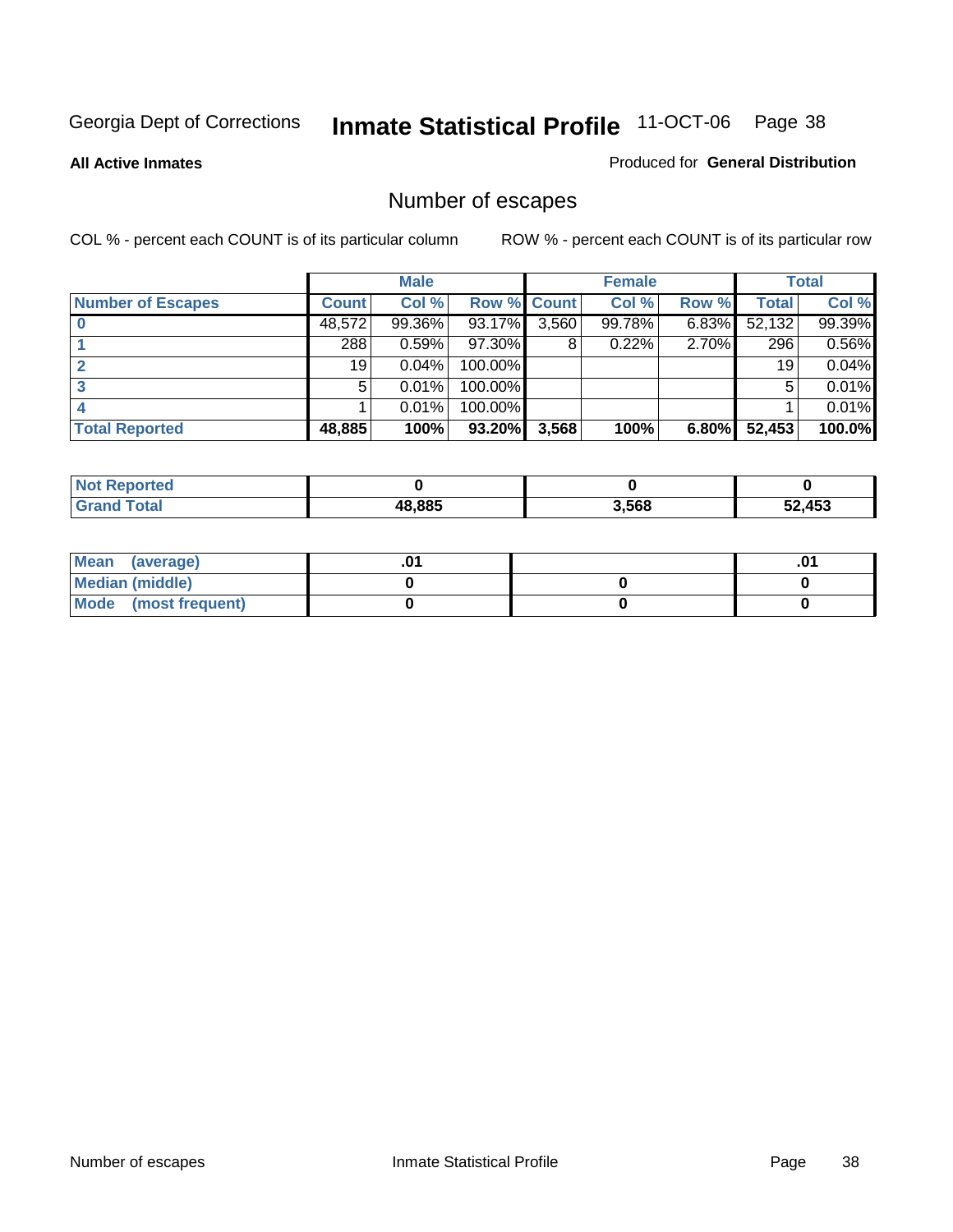**All Active Inmates**

#### Produced for **General Distribution**

# Probable future release type

|                                         |              | <b>Male</b> |                    |                | <b>Female</b> |          | <b>Total</b> |        |
|-----------------------------------------|--------------|-------------|--------------------|----------------|---------------|----------|--------------|--------|
| <b>Probable Future Release Type</b>     | <b>Count</b> | Col %       | <b>Row % Count</b> |                | Col %         | Row %    | <b>Total</b> | Col %  |
| <b>Paroled with probation to follow</b> | 7,201        | 14.73%      | 92.46%             | 587            | 16.45%        | 7.54%    | 7,788        | 14.85% |
| Paroled w/o probation to follow         | 8.114        | 16.60%      | 93.55%             | 559            | 15.67%        | $6.45\%$ | 8,673        | 16.53% |
| <b>Maxout with probation to follow</b>  | 13,328       | 27.26%      | 92.64%             | .059           | 29.68%        | 7.36%    | 14,387       | 27.43% |
| <b>Maxout w/o probation to follow</b>   | 12,657       | 25.89%      | 92.94%             | 962            | 26.96%        | 7.06%    | 13,619       | 25.96% |
| Life, LWOP or death sentence            | 7,585        | 15.52%      | 94.98%             | 401            | 11.24%        | $5.02\%$ | 7,986        | 15.23% |
| <b>Total Reported</b>                   | 48,885       | 100%        |                    | $93.2\%$ 3,568 | 100%          | 6.8%     | 52,453       | 100%   |

| <b>Not</b><br>Reported |        |        |        |
|------------------------|--------|--------|--------|
| Total<br><b>Grand</b>  | 48,885 | 48,885 | 52,453 |

| Mode (most frequent) | Maxout with PROB follow   Maxout with PROB follow   Maxout with PROB |        |
|----------------------|----------------------------------------------------------------------|--------|
|                      |                                                                      | follow |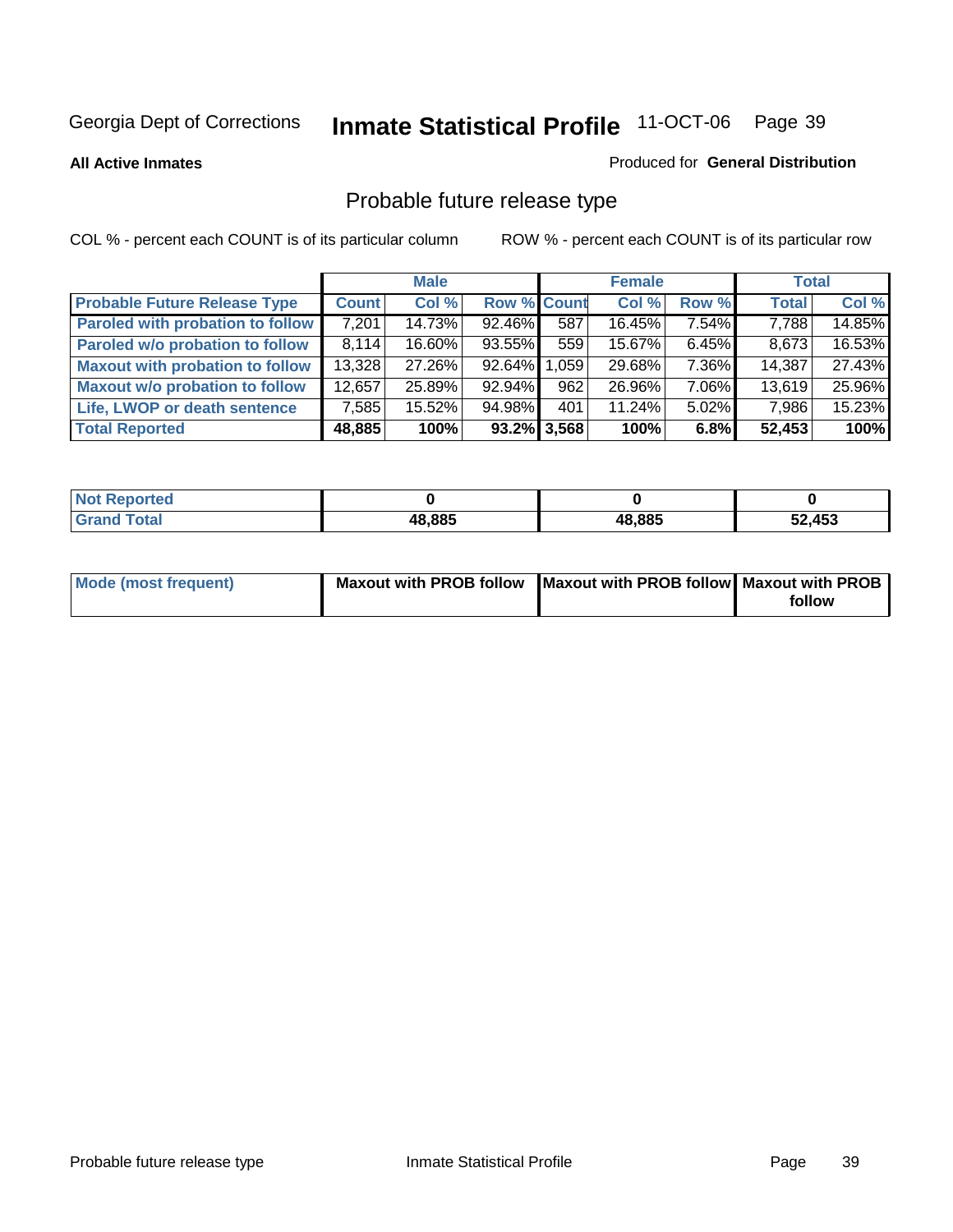**All Active Inmates**

Produced for **General Distribution**

## Actual release type

|                            |              | <b>Male</b> |                    | <b>Female</b> |        |       | $\tau$ otal |
|----------------------------|--------------|-------------|--------------------|---------------|--------|-------|-------------|
| <b>Actual Release Type</b> | <b>Count</b> | Col %       | <b>Row % Count</b> | Col %         | Row %I | Total | Col %       |
| <b>Total Reported</b>      |              | $\%$        | %                  | %             | %      |       | %           |

| <b>Still Active</b> | 48,885 | 3,568 | 52,453 |
|---------------------|--------|-------|--------|
| <b>Not Reported</b> |        |       |        |
| <b>Grand Total</b>  | 48,885 | 3,568 | 52,453 |

| īМ | м.<br>$-$ - $-$ - $-$ - $-$ | Null | $\cdots$ |
|----|-----------------------------|------|----------|
|    |                             |      |          |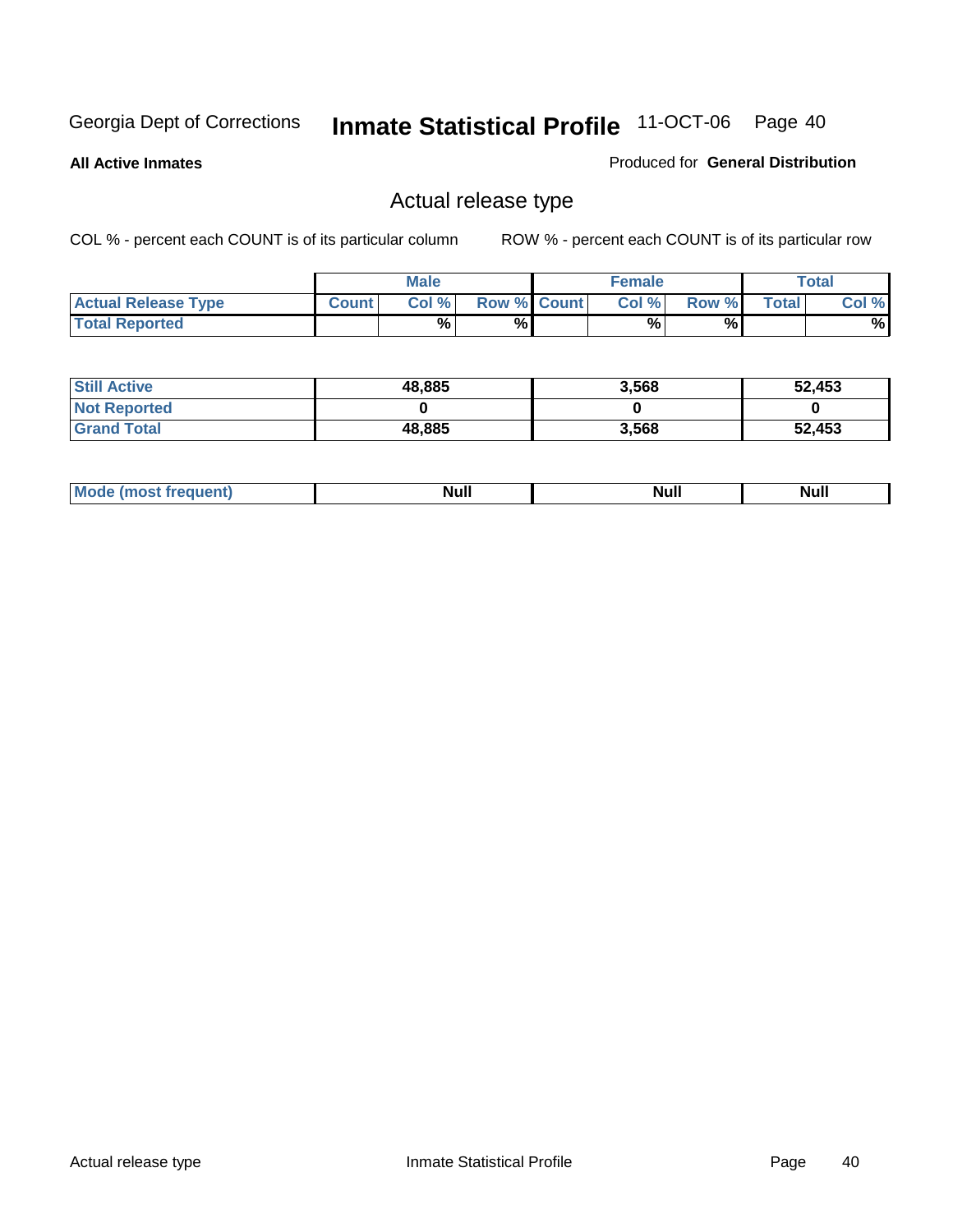## **All Active Inmates**

## Produced for **General Distribution**

## Time served in current (or last) institution

|                            |              | <b>Male</b> |        |              | <b>Female</b> |       |              | <b>Total</b> |
|----------------------------|--------------|-------------|--------|--------------|---------------|-------|--------------|--------------|
| <b>Time In Institution</b> | <b>Count</b> | Col %       | Row %  | <b>Count</b> | Col %         | Row % | <b>Total</b> | Col %        |
| 0 to 3 months              | 11,659       | 23.85%      | 91.85% | 1,034        | 28.98%        | 8.15% | 12,693       | 24.20%       |
| 3.01 to 6 months           | 7,917        | 16.20%      | 91.93% | 695          | 19.48%        | 8.07% | 8,612        | 16.42%       |
| 6.01 to 9 months           | 6,240        | 12.76%      | 91.97% | 545          | 15.27%        | 8.03% | 6,785        | 12.94%       |
| 9.01 to 12 months          | 3,822        | 7.82%       | 94.67% | 215          | 6.03%         | 5.33% | 4,037        | 7.70%        |
| <b>12.01 to 18 months</b>  | 5,516        | 11.28%      | 91.54% | 510          | 14.29%        | 8.46% | 6,026        | 11.49%       |
| <b>18.01 to 24 months</b>  | 2,827        | 5.78%       | 94.90% | 152          | 4.26%         | 5.10% | 2,979        | 5.68%        |
| $2.01$ to 3 years          | 3,738        | 7.65%       | 96.29% | 144          | 4.04%         | 3.71% | 3,882        | 7.40%        |
| 3.01 to 4 years            | 1,986        | 4.06%       | 96.83% | 65           | 1.82%         | 3.17% | 2,051        | 3.91%        |
| 4.01 to 5 years            | 1,423        | 2.91%       | 96.47% | 52           | 1.46%         | 3.53% | 1,475        | 2.81%        |
| 5.01 to 6 years            | 991          | 2.03%       | 94.92% | 53           | 1.49%         | 5.08% | 1,044        | 1.99%        |
| 6.01 to 7 years            | 670          | 1.37%       | 95.85% | 29           | 0.81%         | 4.15% | 699          | 1.33%        |
| 7.01 to 8 years            | 665          | 1.36%       | 97.79% | 15           | 0.42%         | 2.21% | 680          | 1.30%        |
| 8.01 to 9 years            | 433          | 0.89%       | 94.75% | 24           | 0.67%         | 5.25% | 457          | 0.87%        |
| 9.01 to 10 years           | 253          | 0.52%       | 96.56% | 9            | 0.25%         | 3.44% | 262          | 0.50%        |
| Over 10 years              | 745          | 1.52%       | 96.63% | 26           | 0.73%         | 3.37% | 771          | 1.47%        |
| <b>Total Reported</b>      | 48,885       | 100%        | 93.20% | 3,568        | 100%          | 6.80% | 52,453       | 100.0%       |

| <b>Not Reported</b> |        |      |        |
|---------------------|--------|------|--------|
| <b>Total</b>        | 48,885 | ,568 | 52.453 |

| Mean<br>(average)       | 19 months | 13 months | 18 months |  |
|-------------------------|-----------|-----------|-----------|--|
| Median (middle)         | 8 months  | 6 months  | 8 months  |  |
| Mode<br>(most frequent) | 0 months  | 1 months  | months    |  |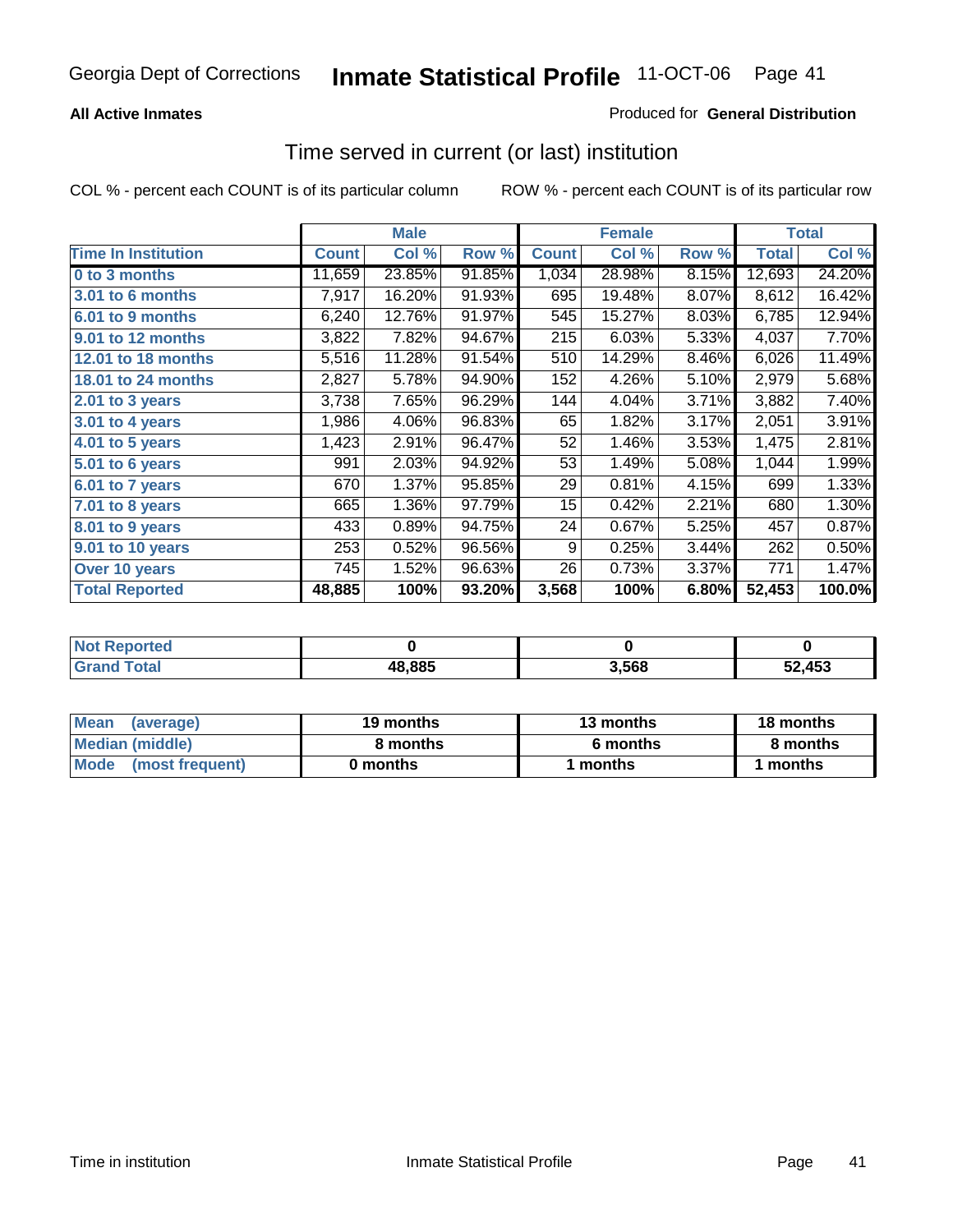**All Active Inmates**

#### Produced for **General Distribution**

## Highest grade level attained

|                              |                  | <b>Male</b> |         |                 | <b>Female</b> |        |                 | <b>Total</b> |
|------------------------------|------------------|-------------|---------|-----------------|---------------|--------|-----------------|--------------|
| <b>Grade Level</b>           | <b>Count</b>     | Col %       | Row %   | <b>Count</b>    | Col %         | Row %  | <b>Total</b>    | Col %        |
| No school at all             | 51               | 0.11%       | 96.23%  | $\overline{2}$  | 0.06%         | 3.77%  | $\overline{53}$ | 0.11%        |
| <b>Grade 1</b>               | 44               | 0.09%       | 100.00% |                 |               |        | $\overline{44}$ | 0.09%        |
| <b>Grade 2</b>               | $\overline{59}$  | 0.13%       | 98.33%  | 1               | 0.03%         | 1.67%  | 60              | 0.12%        |
| <b>Grade 3</b>               | 131              | 0.28%       | 96.32%  | 5               | 0.15%         | 3.68%  | 136             | 0.27%        |
| <b>Grade 4</b>               | 129              | 0.28%       | 97.73%  | $\overline{3}$  | 0.09%         | 2.27%  | 132             | 0.27%        |
| Grade 5                      | $\overline{223}$ | 0.48%       | 95.30%  | $\overline{11}$ | 0.33%         | 4.70%  | 234             | 0.47%        |
| Grade 6                      | 789              | 1.70%       | 94.15%  | 49              | 1.47%         | 5.85%  | 838             | 1.68%        |
| <b>Grade 7</b>               | 1,258            | 2.71%       | 93.32%  | $\overline{90}$ | 2.71%         | 6.68%  | 1,348           | 2.71%        |
| <b>Grade 8</b>               | 4,335            | 9.33%       | 93.71%  | 291             | 8.75%         | 6.29%  | 4,626           | 9.29%        |
| Grade 9                      | 7,315            | 15.74%      | 94.52%  | 424             | 12.74%        | 5.48%  | 7,739           | 15.54%       |
| Grade 10                     | 9,709            | 20.89%      | 94.83%  | 529             | 15.90%        | 5.17%  | 10,238          | 20.56%       |
| Grade 11                     | 8,590            | 18.48%      | 94.84%  | 467             | 14.04%        | 5.16%  | 9,057           | 18.19%       |
| <b>Grade 12 or GED</b>       | 8,702            | 18.72%      | 93.91%  | 564             | 16.95%        | 6.09%  | 9,266           | 18.61%       |
| <b>Some tech school</b>      | 461              | 0.99%       | 73.06%  | 170             | 5.11%         | 26.94% | 631             | 1.27%        |
| <b>Completed tech school</b> | 818              | 1.76%       | 73.30%  | 298             | 8.96%         | 26.70% | 1,116           | 2.24%        |
| College, 1 year              | 1,136            | 2.44%       | 91.47%  | 106             | 3.19%         | 8.53%  | 1,242           | 2.49%        |
| College, 2 year              | 1,551            | 3.34%       | 89.91%  | 174             | 5.23%         | 10.09% | 1,725           | 3.46%        |
| College, 3 year              | 460              | 0.99%       | 90.02%  | 51              | 1.53%         | 9.98%  | 511             | 1.03%        |
| <b>Bachelor's degree</b>     | 569              | 1.22%       | 88.35%  | $\overline{75}$ | 2.25%         | 11.65% | 644             | 1.29%        |
| <b>Master's degree</b>       | 81               | 0.17%       | 88.04%  | 11              | 0.33%         | 11.96% | 92              | 0.18%        |
| Ph.D. degree                 | $\overline{30}$  | 0.06%       | 88.24%  | 4               | 0.12%         | 11.76% | 34              | 0.07%        |
| Law degree                   | $\overline{16}$  | 0.03%       | 88.89%  | $\overline{2}$  | 0.06%         | 11.11% | $\overline{18}$ | 0.04%        |
| <b>Some medical school</b>   | 8                | 0.02%       | 100.00% |                 |               |        | 8               | 0.02%        |
| <b>Medical degree</b>        | $\overline{10}$  | 0.02%       | 100.00% |                 |               |        | 10              | 0.02%        |
| <b>Total Reported</b>        | 46,475           | 100%        | 93.32%  | 3,327           | 100%          | 6.68%  | 49,802          | 100.0%       |

| 0 A 1 N | 241   | C G51<br>v., |
|---------|-------|--------------|
| 48.885  | 3.568 | A52          |

| <b>Mean</b><br>(average)       | 10.43    | 11.07           | 10.48    |
|--------------------------------|----------|-----------------|----------|
| Median (middle)                | Grade 10 | Grade 11        | Grade 10 |
| <b>Mode</b><br>(most frequent) | Grade 10 | Grade 12 or GED | Grade 10 |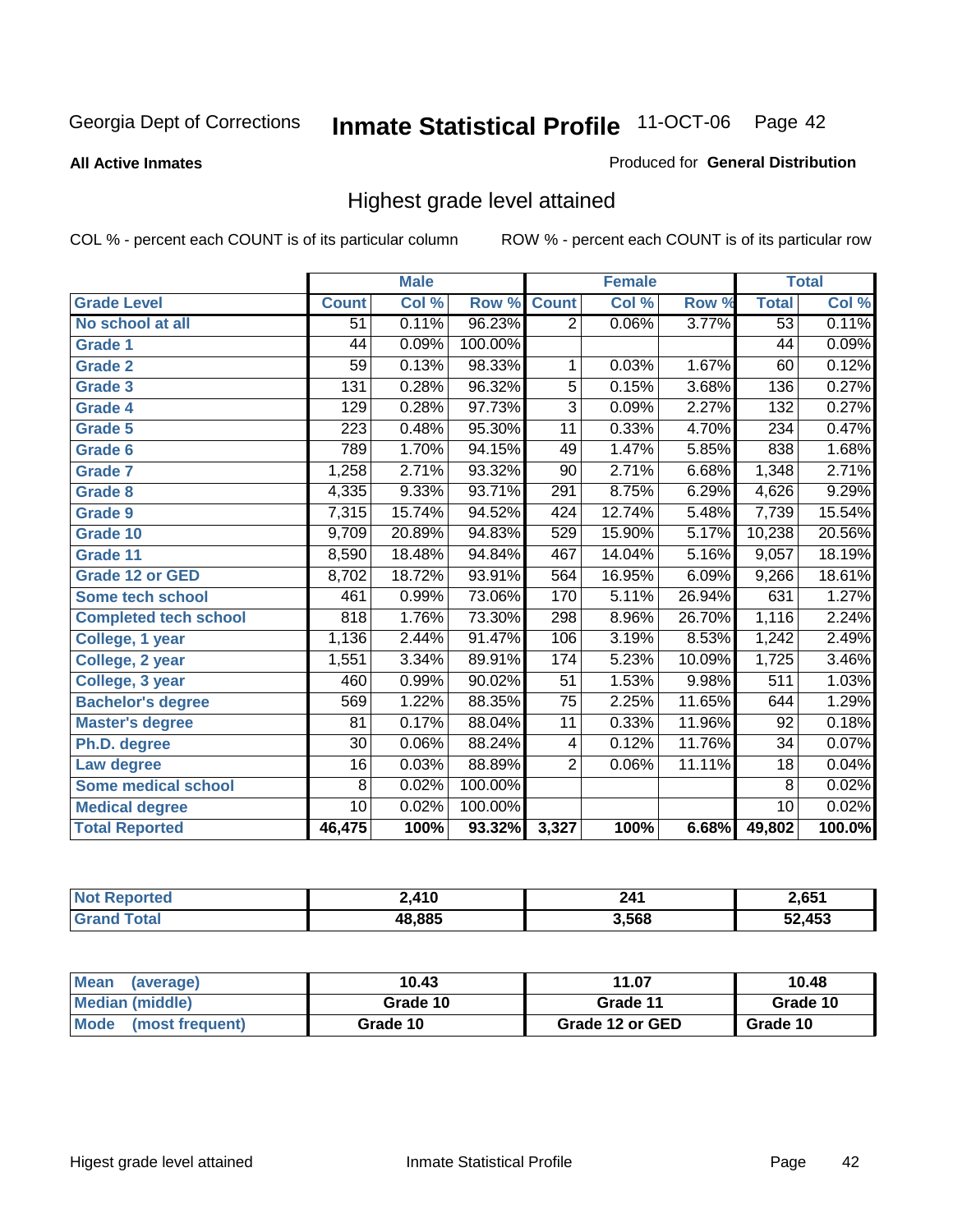**All Active Inmates**

#### Produced for **General Distribution**

## Culture fair IQ scores

|                       |              | <b>Male</b> |             |       | <b>Female</b> |        |              | <b>Total</b> |
|-----------------------|--------------|-------------|-------------|-------|---------------|--------|--------------|--------------|
| <b>IQ Scores</b>      | <b>Count</b> | Col %       | Row % Count |       | Col %         | Row %  | <b>Total</b> | Col %        |
| $60 - 69$             | 1,372        | 3.01%       | 95.48%      | 65    | 2.53%         | 4.52%  | 1,437        | 2.99%        |
| $70 - 79$             | 3,555        | 7.81%       | 94.27%      | 216   | 8.39%         | 5.73%  | 3,771        | 7.84%        |
| $80 - 89$             | 6,661        | 14.64%      | 91.88%      | 589   | 22.89%        | 8.12%  | 7,250        | 15.08%       |
| $90 - 99$             | 11,073       | 24.33%      | 92.58%      | 887   | 34.47%        | 7.42%  | 11,960       | 24.87%       |
| $100 - 109$           | 11,922       | 26.19%      | 96.84%      | 389   | 15.12%        | 3.16%  | 12,311       | 25.60%       |
| $110 - 119$           | 8,538        | 18.76%      | 97.67%      | 204   | 7.93%         | 2.33%  | 8,742        | 18.18%       |
| $120 - 129$           | 2,274        | 5.00%       | 94.87%      | 123   | 4.78%         | 5.13%  | 2,397        | 4.98%        |
| $130 - 139$           | 93           | 0.20%       | 58.49%      | 66    | 2.57%         | 41.51% | 159          | 0.33%        |
| 140 & Up              | 25           | 0.05%       | 42.37%      | 34    | 1.32%         | 57.63% | 59           | 0.12%        |
| <b>Total Reported</b> | 45,513       | 100%        | 94.65%      | 2,573 | 100%          | 5.35%  | 48,086       | 100%         |

| <b>Not Reported</b>  | 2,846  | 733   | 3,579  |
|----------------------|--------|-------|--------|
| Not Valid (under 60) | 526    | 262   | 788    |
| <b>Grand Total</b>   | 48,885 | 3,568 | 52,453 |

| <b>Mean</b><br>(average) | 99  | 97 | 98 |
|--------------------------|-----|----|----|
| Median (middle)          | 100 | 96 | 99 |
| Mode (most frequent)     | 99  | 99 | 99 |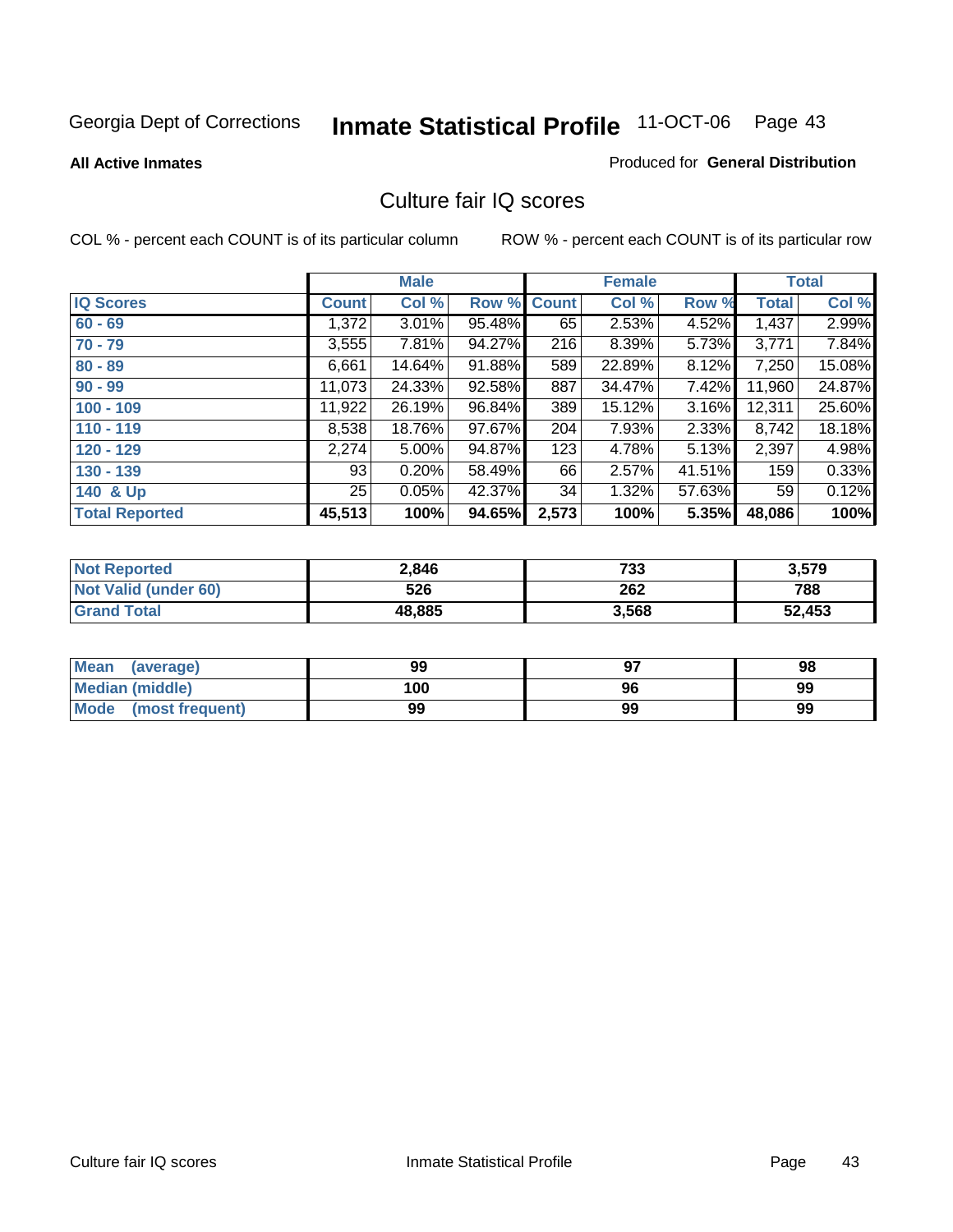#### **All Active Inmates**

#### Produced for **General Distribution**

# Wide Range Achievement Test (WRAT) reading score

|                           |              | <b>Male</b> |        |              | <b>Female</b> |        |              | <b>Total</b> |
|---------------------------|--------------|-------------|--------|--------------|---------------|--------|--------------|--------------|
| <b>WRAT Reading Score</b> | <b>Count</b> | Col %       | Row %  | <b>Count</b> | Col %         | Row %  | <b>Total</b> | Col %        |
| Less than 1               | 863          | 1.87%       | 98.97% | 9            | 0.32%         | 1.03%  | 872          | 1.78%        |
| 1.1 to 1.9                | 1,131        | 2.45%       | 97.00% | 35           | 1.23%         | 3.00%  | 1,166        | 2.38%        |
| 2.1 to 2.9                | 2,322        | 5.02%       | 95.91% | 99           | 3.49%         | 4.09%  | 2,421        | 4.93%        |
| 3.1 to 3.9                | 3,464        | 7.49%       | 96.65% | 120          | 4.23%         | 3.35%  | 3,584        | 7.30%        |
| 4.1 to 4.9                | 4,260        | 9.21%       | 96.03% | 176          | 6.21%         | 3.97%  | 4,436        | 9.04%        |
| 5.1 to 5.9                | 3,839        | 8.30%       | 94.93% | 205          | 7.23%         | 5.07%  | 4,044        | 8.24%        |
| 6.1 to 6.9                | 3,685        | 7.97%       | 94.61% | 210          | 7.41%         | 5.39%  | 3,895        | 7.94%        |
| 7.1 to 7.9                | 2,006        | 4.34%       | 94.80% | 110          | 3.88%         | 5.20%  | 2,116        | 4.31%        |
| 8.1 to 8.9                | 4,360        | 9.43%       | 94.97% | 231          | 8.15%         | 5.03%  | 4,591        | 9.35%        |
| 9.1 to 9.9                | 4,130        | 8.93%       | 94.62% | 235          | 8.29%         | 5.38%  | 4,365        | 8.89%        |
| 10.1 to 10.9              | 2,100        | 4.54%       | 93.67% | 142          | 5.01%         | 6.33%  | 2,242        | 4.57%        |
| 11.1 to 11.9              | 2,050        | 4.43%       | 93.69% | 138          | 4.87%         | 6.31%  | 2,188        | 4.46%        |
| 12.1 to 12.9              | 7,956        | 17.20%      | 96.75% | 267          | 9.42%         | 3.25%  | 8,223        | 16.75%       |
| 13                        | 4,079        | 8.82%       | 82.62% | 858          | 30.26%        | 17.38% | 4,937        | 10.06%       |
| <b>Total Reported</b>     | 46,245       | 100%        | 94.22% | 2,835        | 100%          | 5.78%  | 49,080       | 100%         |

| orted           | 2,640  | 723   | יים י   |
|-----------------|--------|-------|---------|
| NO <sub>1</sub> |        | دد ،  | ა.ა / ა |
| <b>otal</b>     | 18.885 | 3,568 | 52,453  |

| <b>Mean</b><br>(average) | 8.07          | 9.33 | 8.14 |
|--------------------------|---------------|------|------|
| Median (middle)          | י ה<br>0.Z    | ຩ.   | o.z  |
| Mode<br>(most frequent)  | 19 Q<br>I 4.0 | . .  | 12.8 |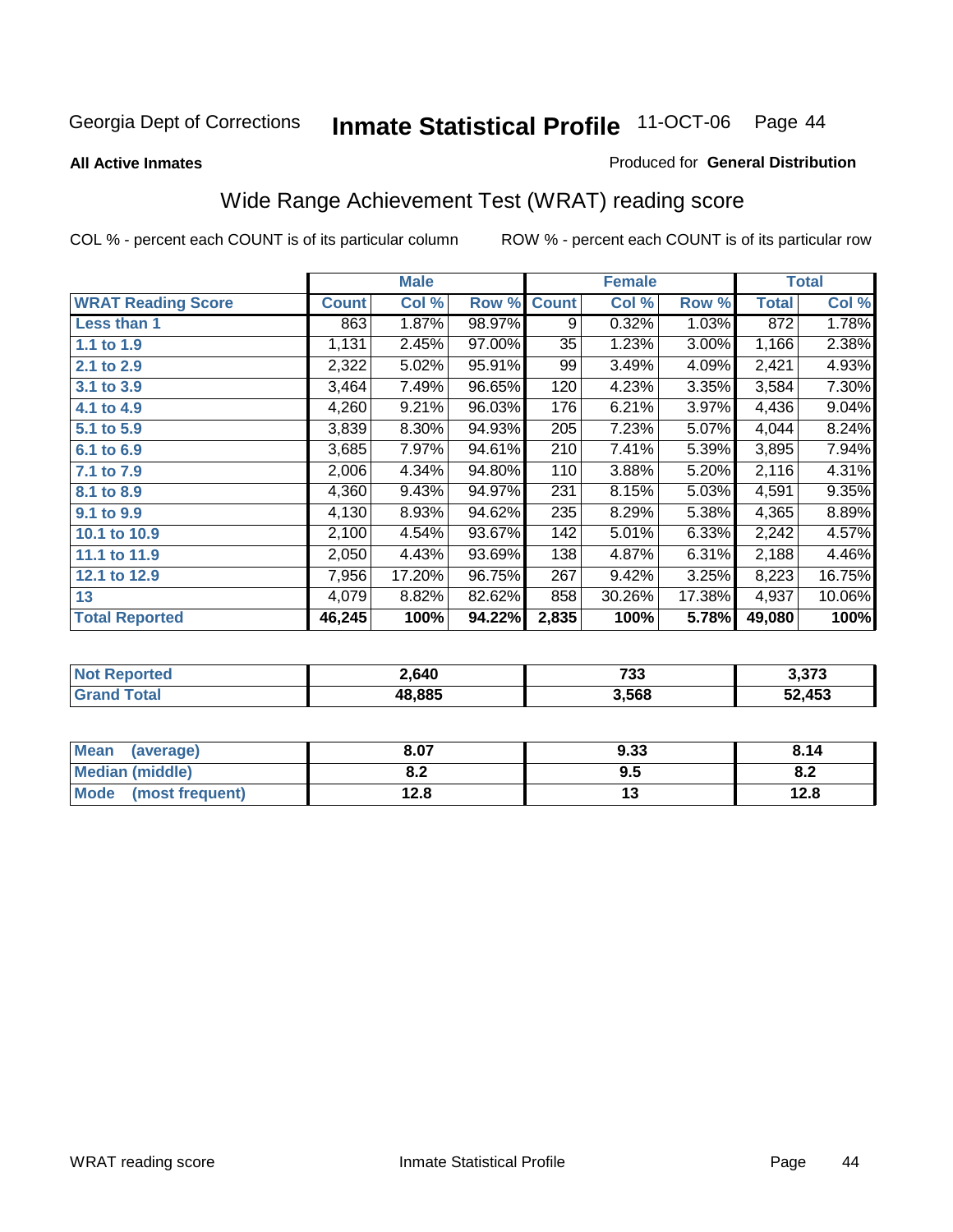#### **All Active Inmates**

#### Produced for **General Distribution**

# Wide Range Achievement Test (WRAT) math score

|                              |              | <b>Male</b> |         |              | <b>Female</b> |        |              | <b>Total</b> |
|------------------------------|--------------|-------------|---------|--------------|---------------|--------|--------------|--------------|
| <b>WRAT Mathematic Score</b> | <b>Count</b> | Col %       | Row %   | <b>Count</b> | Col %         | Row %  | <b>Total</b> | Col %        |
| Less than 1                  | 71           | 0.15%       | 100.00% |              |               |        | 71           | 0.14%        |
| 1.1 to 1.9                   | 249          | 0.54%       | 95.77%  | 11           | 0.39%         | 4.23%  | 260          | 0.53%        |
| 2.1 to 2.9                   | 1,149        | 2.48%       | 93.49%  | 80           | 2.82%         | 6.51%  | 1,229        | 2.50%        |
| 3.1 to 3.9                   | 2,888        | 6.24%       | 95.91%  | 123          | 4.34%         | 4.09%  | 3,011        | 6.13%        |
| 4.1 to 4.9                   | 4,763        | 10.30%      | 95.64%  | 217          | 7.65%         | 4.36%  | 4,980        | 10.15%       |
| 5.1 to 5.9                   | 5,893        | 12.74%      | 95.39%  | 285          | 10.05%        | 4.61%  | 6,178        | 12.59%       |
| 6.1 to 6.9                   | 11,201       | 24.22%      | 94.91%  | 601          | 21.19%        | 5.09%  | 11,802       | 24.04%       |
| 7.1 to 7.9                   | 7,122        | 15.40%      | 93.59%  | 488          | 17.21%        | 6.41%  | 7,610        | 15.50%       |
| 8.1 to 8.9                   | 3,050        | 6.59%       | 93.13%  | 225          | 7.93%         | 6.87%  | 3,275        | 6.67%        |
| 9.1 to 9.9                   | 4,165        | 9.01%       | 92.33%  | 346          | 12.20%        | 7.67%  | 4,511        | 9.19%        |
| 10.1 to 10.9                 | 2,619        | 5.66%       | 92.81%  | 203          | 7.16%         | 7.19%  | 2,822        | 5.75%        |
| 11 to 11.9                   | 1,576        | 3.41%       | 92.76%  | 123          | 4.34%         | 7.24%  | 1,699        | 3.46%        |
| 12 to 12.9                   | 1,063        | 2.30%       | 96.37%  | 40           | 1.41%         | 3.63%  | 1,103        | 2.25%        |
| 13                           | 442          | 0.96%       | 82.46%  | 94           | 3.31%         | 17.54% | 536          | 1.09%        |
| <b>Total Reported</b>        | 46,251       | 100%        | 94.22%  | 2,836        | 100%          | 5.78%  | 49,087       | 100%         |

| orted<br>NO1 | 2.634  | 723<br>ے ر | 3,366  |
|--------------|--------|------------|--------|
| <b>ota</b>   | 18.885 | 3,568      | 52,453 |

| Mean<br>(average)              | 7.02 | 7.49 | 7.05 |
|--------------------------------|------|------|------|
| Median (middle)                | 6.9  |      | 6.9  |
| <b>Mode</b><br>(most frequent) | 6.9  | 7.4  | 6.9  |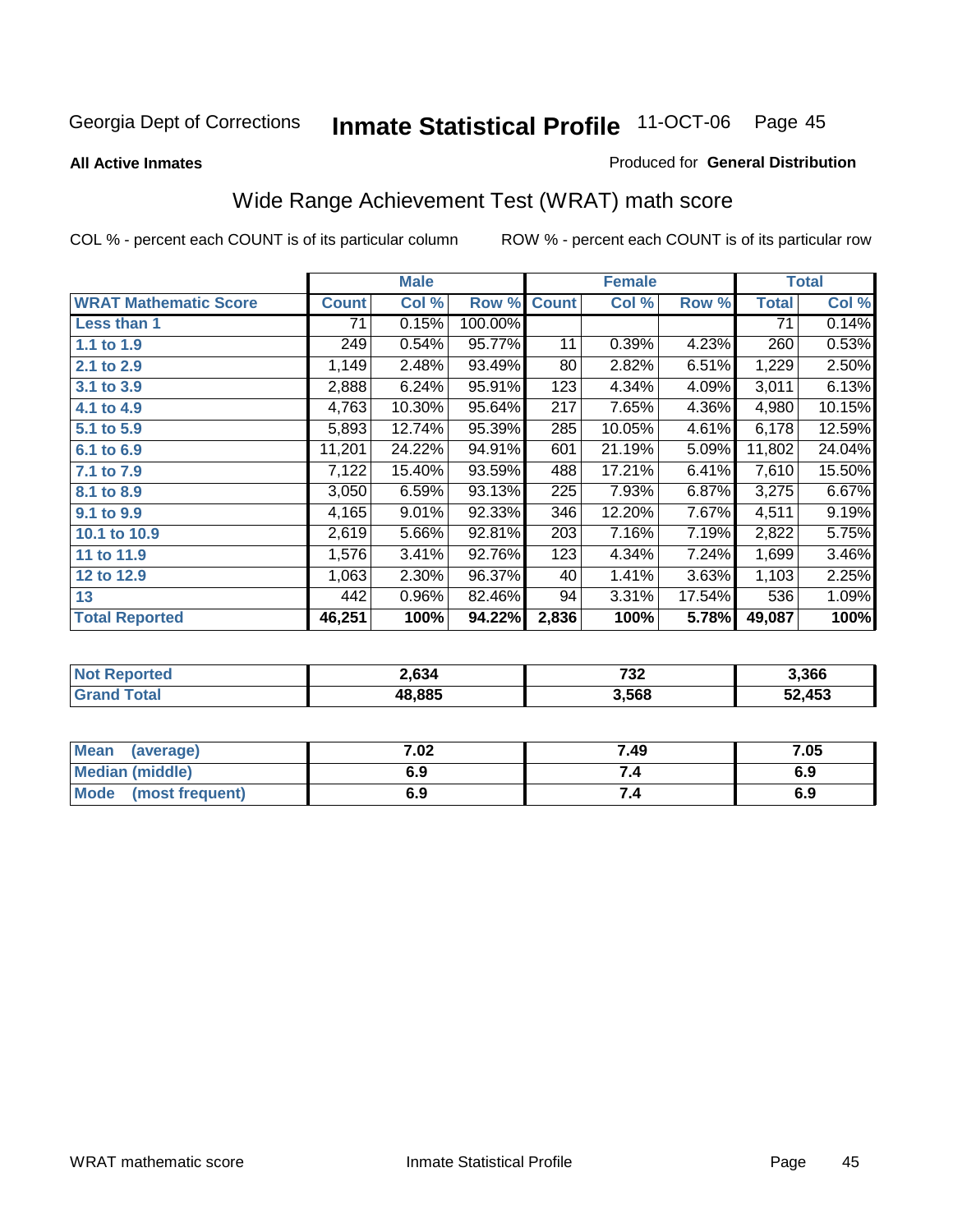**All Active Inmates**

#### Produced for **General Distribution**

## Wide Range Achievement Test (WRAT) spelling score

|                            |              | <b>Male</b> |        |                 | <b>Female</b> |        |              | <b>Total</b> |
|----------------------------|--------------|-------------|--------|-----------------|---------------|--------|--------------|--------------|
| <b>WRAT Spelling Score</b> | <b>Count</b> | Col %       | Row %  | <b>Count</b>    | Col %         | Row %  | <b>Total</b> | Col %        |
| Less than 1                | 744          | 1.61%       | 98.41% | $\overline{12}$ | 0.42%         | 1.59%  | 756          | 1.54%        |
| 1.1 to 1.9                 | 2,157        | 4.66%       | 98.05% | 43              | 1.52%         | 1.95%  | 2,200        | 4.48%        |
| 2.1 to 2.9                 | 3,576        | 7.73%       | 98.03% | 72              | 2.54%         | 1.97%  | 3,648        | 7.43%        |
| 3.1 to 3.9                 | 3,340        | 7.22%       | 97.52% | 85              | 3.00%         | 2.48%  | 3,425        | 6.98%        |
| 4.1 to 4.9                 | 4,504        | 9.74%       | 96.65% | 156             | 5.50%         | 3.35%  | 4,660        | 9.49%        |
| 5.1 to 5.9                 | 5,477        | 11.84%      | 96.16% | 219             | 7.72%         | 3.84%  | 5,696        | 11.61%       |
| 6.1 to 6.9                 | 5,788        | 12.52%      | 94.75% | 321             | 11.32%        | 5.25%  | 6,109        | 12.45%       |
| 7.1 to 7.9                 | 3,788        | 8.19%       | 93.05% | 283             | 9.98%         | 6.95%  | 4,071        | 8.29%        |
| 8.1 to 8.9                 | 3,542        | 7.66%       | 93.58% | 243             | 8.57%         | 6.42%  | 3,785        | 7.71%        |
| 9.1 to 9.9                 | 3,422        | 7.40%       | 92.04% | 296             | 10.44%        | 7.96%  | 3,718        | 7.58%        |
| 10.1 to 10.9               | 3,299        | 7.13%       | 91.64% | 301             | 10.61%        | 8.36%  | 3,600        | 7.33%        |
| 11.1 to 11.9               | 1,615        | 3.49%       | 89.77% | 184             | 6.49%         | 10.23% | 1,799        | 3.67%        |
| 12.1 to 12.9               | 3,289        | 7.11%       | 95.64% | 150             | 5.29%         | 4.36%  | 3,439        | 7.01%        |
| 13                         | 1,703        | 3.68%       | 78.33% | 471             | 16.61%        | 21.67% | 2,174        | 4.43%        |
| <b>Total Reported</b>      | 46,244       | 100%        | 94.22% | 2,836           | 100.0%        | 5.78%  | 49,080       | 100%         |

| 2,641  | 723<br>ےد ו<br>$\sim$ $\sim$ | cדc c<br>د ، د.د |
|--------|------------------------------|------------------|
| 18.885 | 3,568                        | 52,453           |

| <b>Mean</b><br>(average)       | 6.89       | 8.70 | 7.00       |
|--------------------------------|------------|------|------------|
| Median (middle)                | v.z        | Ծ. : | o.4        |
| <b>Mode</b><br>(most frequent) | . .<br>◡.∠ | ں ،  | . .<br>0.Z |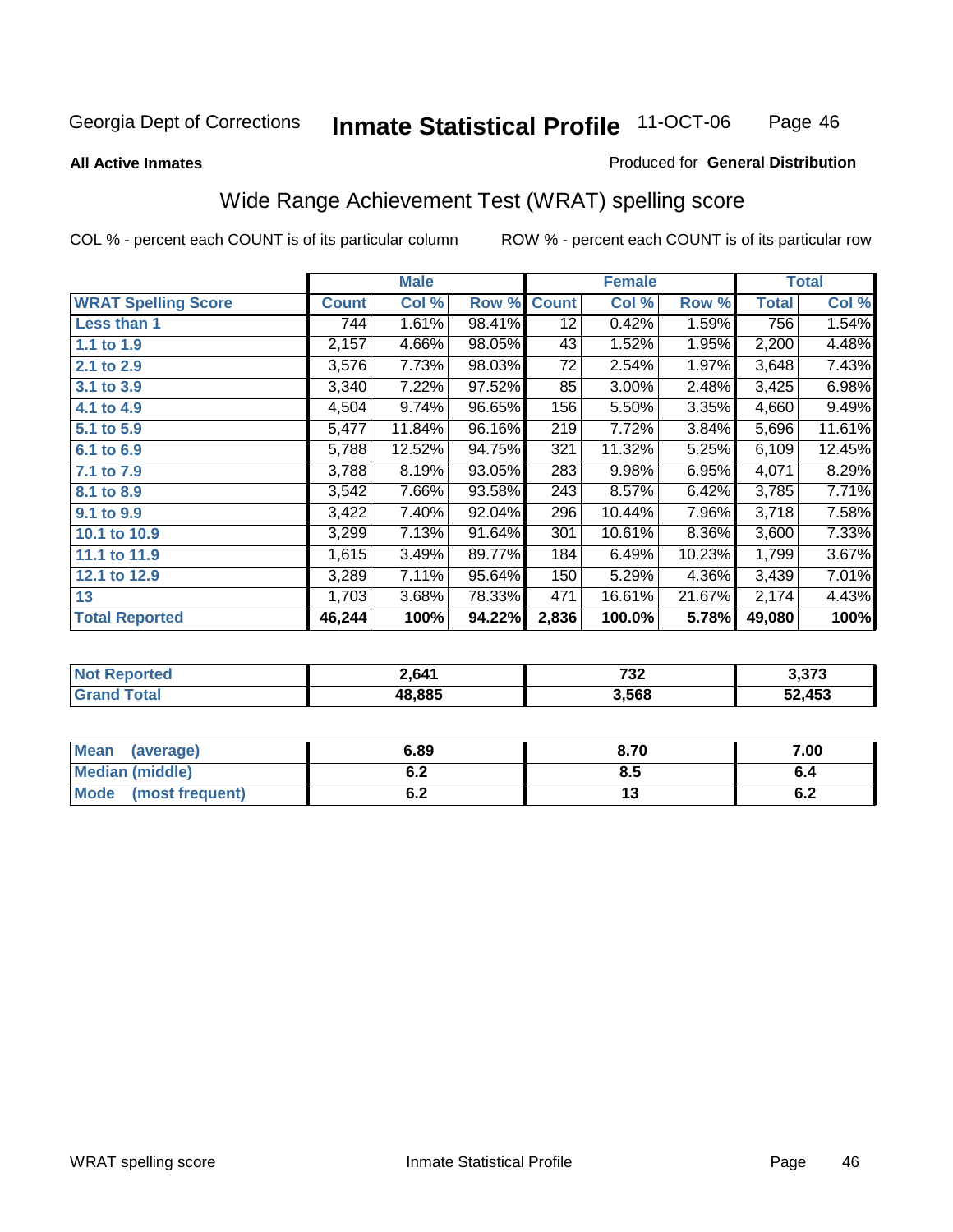#### **All Active Inmates**

## Produced for **General Distribution**

## Scope of substance abuse - summary

|                        |        | <b>Male</b> |        |              | <b>Female</b> |          |              | <b>Total</b> |
|------------------------|--------|-------------|--------|--------------|---------------|----------|--------------|--------------|
| <b>Substance Abuse</b> | Count  | Col %       | Row %  | <b>Count</b> | Col %         | Row %    | <b>Total</b> | Col %        |
| <b>None</b>            | 14,988 | $30.66\%$   | 92.71% | 1.179        | 33.04%        | $7.29\%$ | 16, 167      | 30.82%       |
| Drugs only             | 18.240 | 37.31%      | 90.55% | 1,903        | 53.34%        | $9.45\%$ | 20,143       | 38.40%       |
| <b>Alcohol only</b>    | 3,413  | 6.98%       | 96.93% | 108          | $3.03\%$      | $3.07\%$ | 3,521        | 6.71%        |
| Drugs and alcohol      | 12,244 | 25.05%      | 97.01% | 378          | 10.59%        | $2.99\%$ | 12,622       | 24.06%       |
| <b>Total Reported</b>  | 48,885 | 100%        | 93.20% | 3,568        | 100%          | 6.80%    | 52,453       | 100%         |

| <b>Not Reported</b> |        |       |        |
|---------------------|--------|-------|--------|
| Grand Total         | 48.885 | 3,568 | 52,453 |

| Drugs only | Mode<br>(most frequent) | Drugs only | Drugs only |
|------------|-------------------------|------------|------------|
|------------|-------------------------|------------|------------|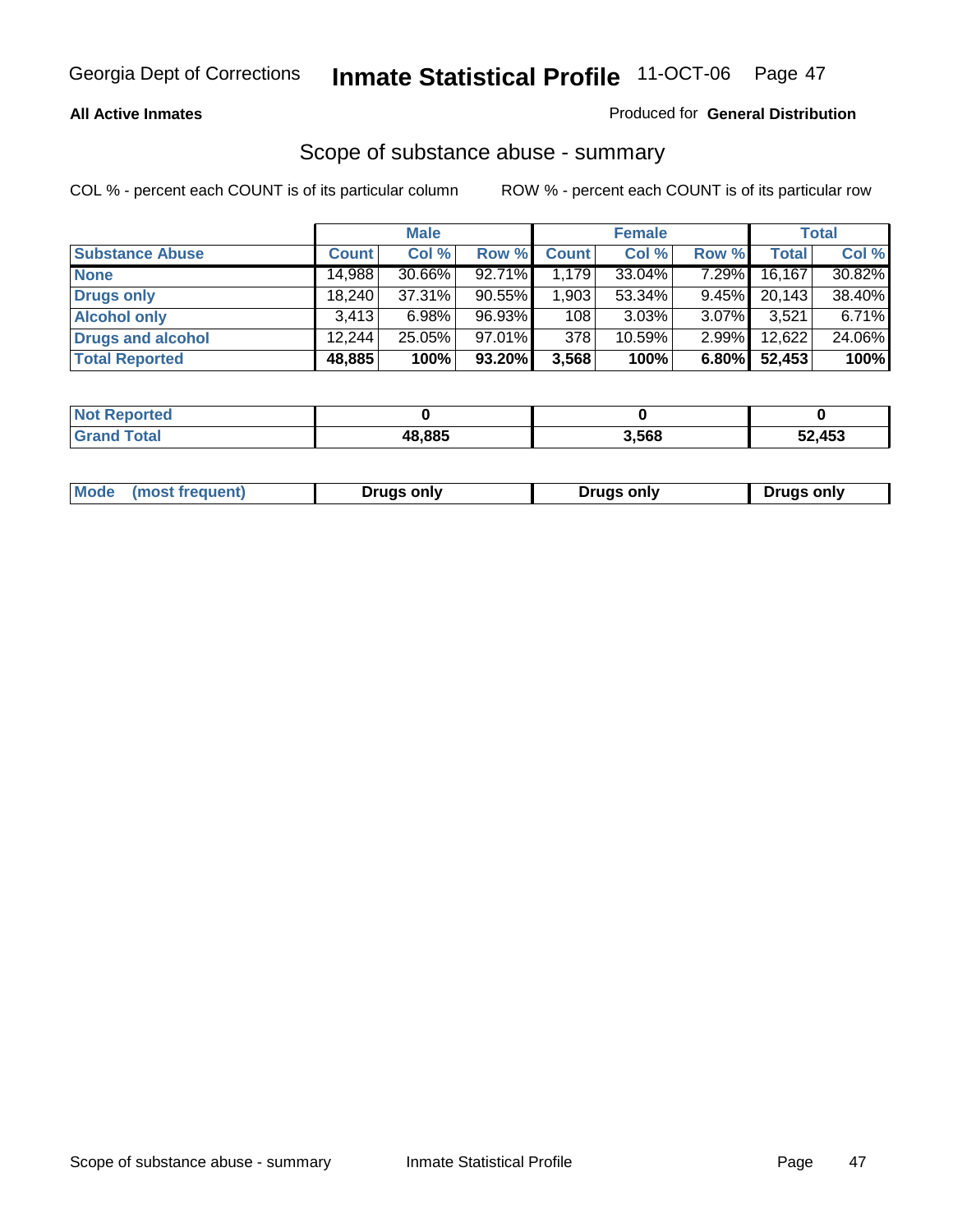## **All Active Inmates**

## Produced for **General Distribution**

## Scope of substance abuse - detail

|                                      |              | <b>Male</b> |        |              | <b>Female</b> |        |              | Total  |
|--------------------------------------|--------------|-------------|--------|--------------|---------------|--------|--------------|--------|
| <b>Substance Abuse</b>               | <b>Count</b> | Col %       | Row %  | <b>Count</b> | Col %         | Row %  | <b>Total</b> | Col %  |
| No drug or alcohol problems          | 14,988       | 30.66%      | 92.71% | 1,179        | 33.04%        | 7.29%  | 16,167       | 30.82% |
| Drug addiction but no alcohol        | 440          | 0.90%       | 88.35% | 58           | 1.63%         | 11.65% | 498          | 0.95%  |
| <b>Drug addiction and alcohol</b>    | 231          | 0.47%       | 98.72% | 3            | 0.08%         | 1.28%  | 234          | 0.45%  |
| <b>labuse</b>                        |              |             |        |              |               |        |              |        |
| <b>Drug addiction and alcoholism</b> | 96           | 0.20%       | 96.97% | 3            | 0.08%         | 3.03%  | 99           | 0.19%  |
| No drug problem but alcohol          | 2,762        | 5.65%       | 98.05% | 55           | 1.54%         | 1.95%  | 2,817        | 5.37%  |
| <b>labuse</b>                        |              |             |        |              |               |        |              |        |
| No drug problem but alcoholism       | 651          | 1.33%       | 92.47% | 53           | 1.49%         | 7.53%  | 704          | 1.34%  |
| Drug experiment but no alcohol       | 8,755        | 17.91%      | 94.61% | 499          | 13.99%        | 5.39%  | 9,254        | 17.64% |
| <b>Drug experiment &amp; alcohol</b> | 1,978        | 4.05%       | 98.41% | 32           | 0.90%         | 1.59%  | 2,010        | 3.83%  |
| <b>labuse</b>                        |              |             |        |              |               |        |              |        |
| Drug experiment & alcoholism         | 740          | 1.51%       | 97.24% | 21           | 0.59%         | 2.76%  | 761          | 1.45%  |
| Drug abuse but no alcohol            | 9,045        | 18.50%      | 87.05% | 1,346        | 37.72%        | 12.95% | 10,391       | 19.81% |
| Drug abuse and alcohol abuse         | 7,864        | 16.09%      | 98.20% | 144          | 4.04%         | 1.80%  | 8,008        | 15.27% |
| <b>Drug abuse and alcoholism</b>     | 1,335        | 2.73%       | 88.41% | 175          | 4.90%         | 11.59% | 1,510        | 2.88%  |
| <b>Total Reported</b>                | 48,885       | 100%        | 93.20% | 3,568        | 100%          | 6.80%  | 52,453       | 100%   |

| <b>Not Reported</b> |        |       |        |
|---------------------|--------|-------|--------|
| <b>cotal</b>        | 18.885 | 3.568 | 52.453 |

| Mode (most frequent) | No drug or alcohol problems Drug abuse but no alcohol No drug or alcohol |          |
|----------------------|--------------------------------------------------------------------------|----------|
|                      |                                                                          | problems |
|                      |                                                                          |          |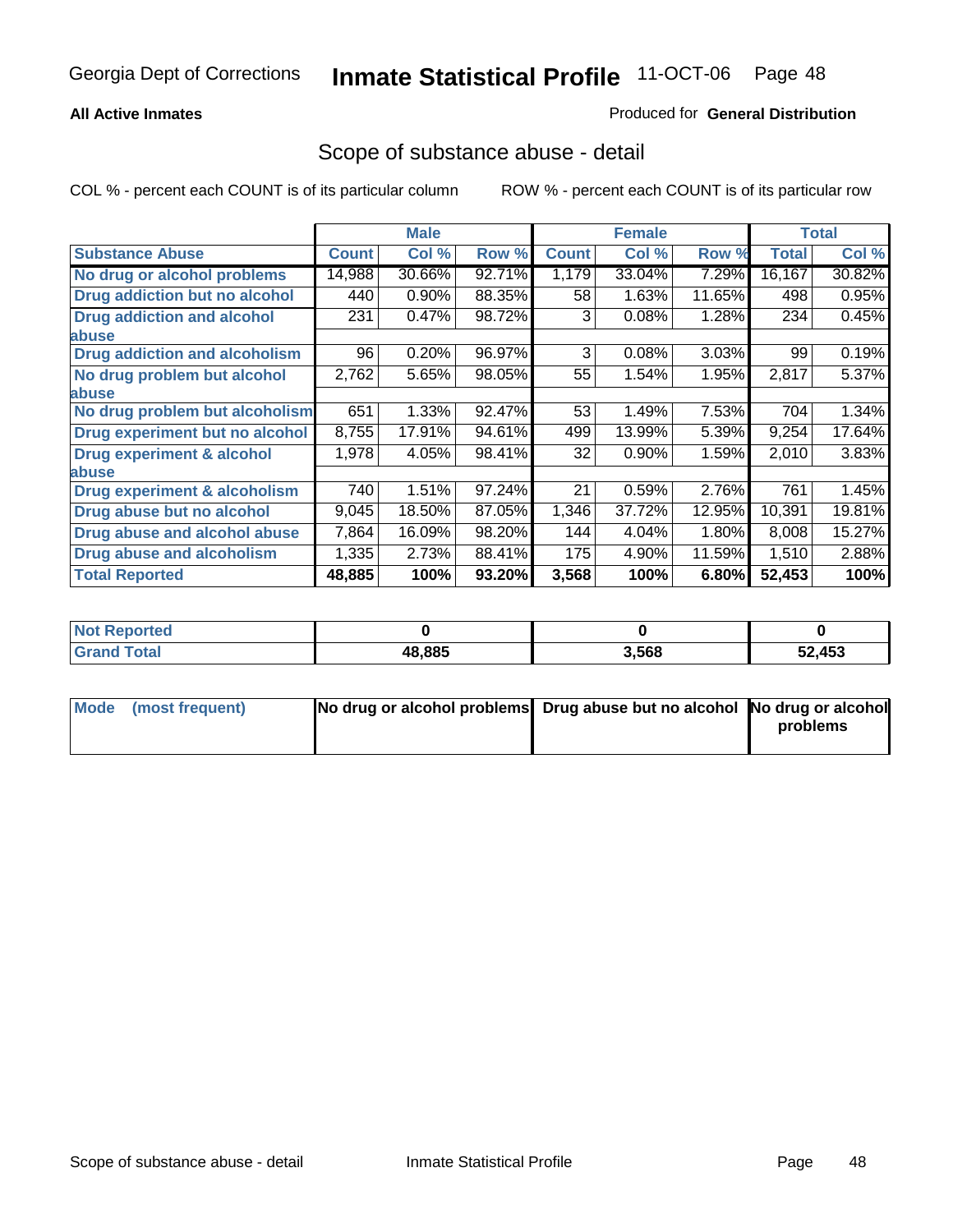#### **All Active Inmates**

#### Produced for **General Distribution**

## Current / last mental health treatment level

|                                    |              | <b>Male</b> |         |                | <b>Female</b> |          |              | <b>Total</b> |
|------------------------------------|--------------|-------------|---------|----------------|---------------|----------|--------------|--------------|
| <b>Mental Health Treatment Lev</b> | <b>Count</b> | Col %       | Row %   | <b>Count</b>   | Col %         | Row %    | <b>Total</b> | Col %        |
| 1 No problem at current time       | 6,241        | 48.44%      | 93.08%  | 464            | 20.76%        | $6.92\%$ | 6,705        | 44.35%       |
| 2 Receiving outpatient             | 4,863        | 37.74%      | 74.36%  | 1,677          | 75.03%        | 25.64%   | 6,540        | 43.26%       |
| treatment                          |              |             |         |                |               |          |              |              |
| 3 Inpatient, moderate              | 1,437        | 11.15%      | 95.36%  | 70             | 3.13%         | 4.64%    | 1,507        | 9.97%        |
| treatment                          |              |             |         |                |               |          |              |              |
| 4 Inpatient, intensive             | 336          | 2.61%       | 93.85%  | 22             | 0.98%         | 6.15%    | 358          | 2.37%        |
| treatment                          |              |             |         |                |               |          |              |              |
| <b>5 Undergoing crisis</b>         | 5            | 0.04%       | 100.00% |                |               |          | 5            | 0.03%        |
| stabilization                      |              |             |         |                |               |          |              |              |
| <b>6 Hospital for criminally</b>   | 2            | 0.02%       | 50.00%  | $\overline{2}$ | 0.09%         | 50.00%   | 4            | 0.03%        |
| insane                             |              |             |         |                |               |          |              |              |
| <b>Total Evaluated</b>             | 12,884       | 100%        | 85.22%  | 2,235          | 100%          | 14.78%   | 15,119       | 100.0%       |

| Never had MH evaluation | 36,001 | 1,333 | 37,334 |
|-------------------------|--------|-------|--------|
| <b>Grand Total</b>      | 48,885 | 3,568 | 52,453 |

| Median (middle) | <b>Receiving outpatient</b><br>treatment | <b>Receiving outpatient</b><br>treatment | <b>Receiving</b><br>outpatient<br>treatment |
|-----------------|------------------------------------------|------------------------------------------|---------------------------------------------|
| Mode            | No problem at current time               | <b>Receiving outpatient</b>              | No problem at                               |
| (most frequent) |                                          | treatment                                | current time                                |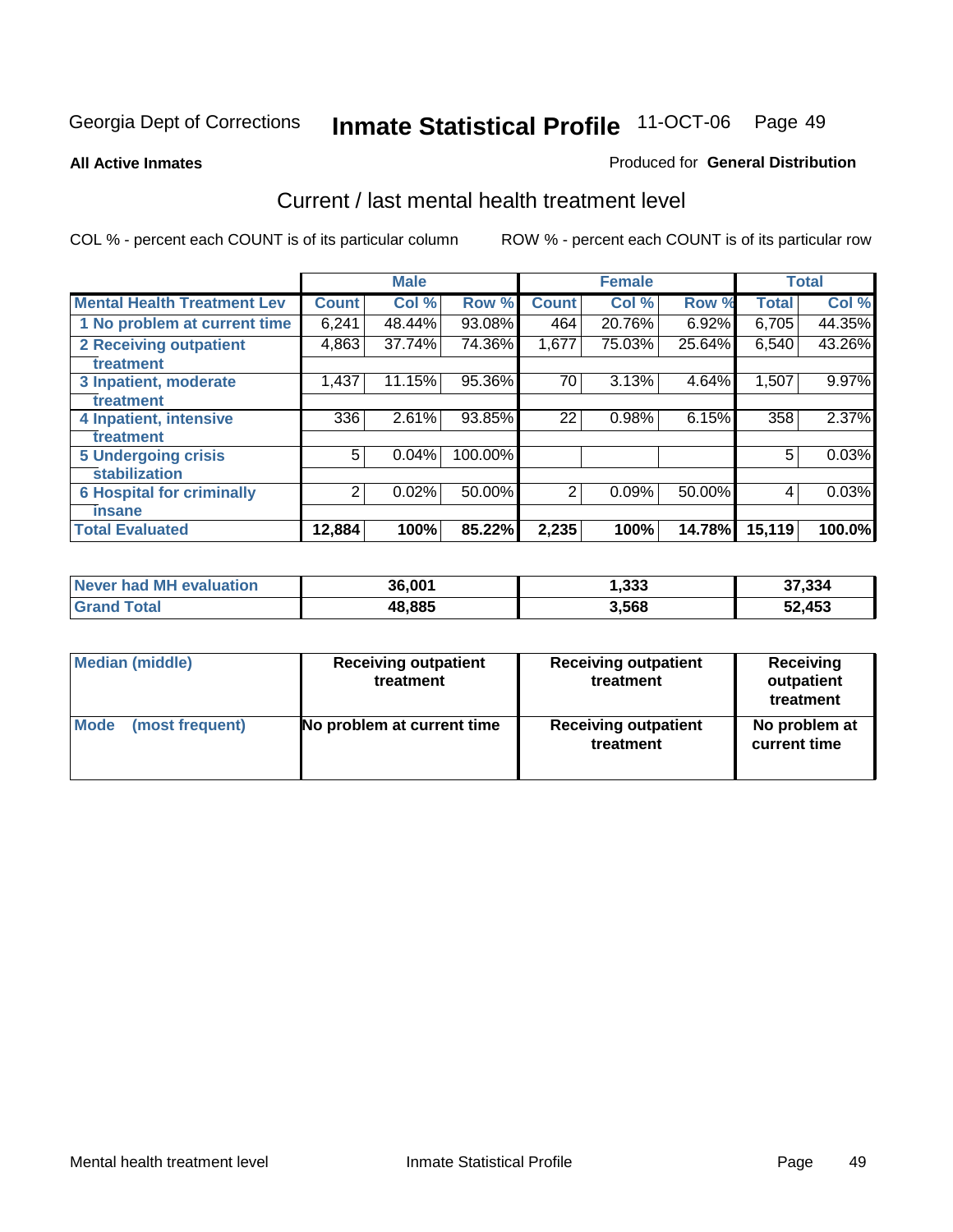## **All Active Inmates**

## Produced for **General Distribution**

## PULHESDWIT medical scale - 'P' overall condition ('P'hysical)

|                                   |              | <b>Male</b> |        |              | <b>Female</b> |         |              | <b>Total</b> |
|-----------------------------------|--------------|-------------|--------|--------------|---------------|---------|--------------|--------------|
| 'P' Overall Condition             | <b>Count</b> | Col %       | Row %  | <b>Count</b> | Col %         | Row %   | <b>Total</b> | Col %        |
| 1 No medical illness              | 36,085       | 75.52%      | 94.75% | 2,001        | 57.57%        | 5.25%   | 38,086       | 74.30%       |
| 2 Well-controlled chronic illness | 8,723        | 18.26%      | 87.23% | 1,277        | 36.74%        | 12.77%  | 10,000       | 19.51%       |
| 3 Poorly-controlled chronic       | 2,882        | 6.03%       | 96.52% | 104          | 2.99%         | 3.48%   | 2,986        | 5.83%        |
| <b>illness</b>                    |              |             |        |              |               |         |              |              |
| 4 Significant problems requiring  | 84           | 0.18%       | 93.33% | 6            | 0.17%         | 6.67%   | 90           | 0.18%        |
| special housing                   |              |             |        |              |               |         |              |              |
| 5 Terminal illness, < 6 months    | 7            | 0.01%       | 77.78% | 2            | 0.06%         | 22.22%  | 9            | 0.02%        |
| to live                           |              |             |        |              |               |         |              |              |
| Inmate is pregnant<br>6           |              |             |        | 86           | 2.47%         | 100.00% | 86           | 0.17%        |
| <b>Total Reported</b>             | 47,781       | 100%        | 93.22% | 3,476        | 100%          | 6.78%   | 51,257       | 100.0%       |

| <b>Not Reported</b> | .104   | 94    | ,196   |
|---------------------|--------|-------|--------|
| <b>Grand Total</b>  | 48,885 | 3.568 | 52,453 |

| Mode (most frequent) | 1 No medical illness | 1 No medical illness | 1 No medical |
|----------------------|----------------------|----------------------|--------------|
|                      |                      |                      | illness      |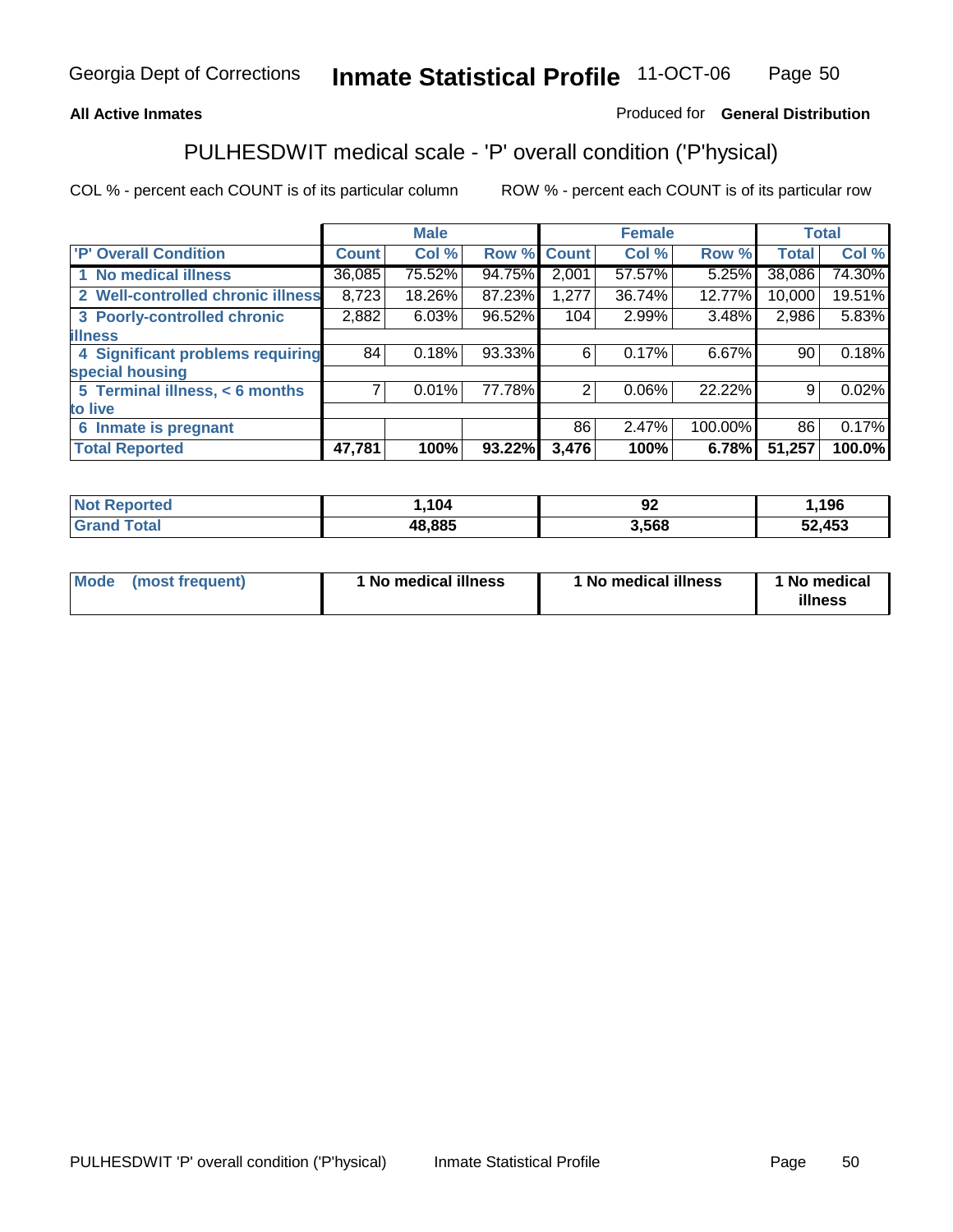#### **All Active Inmates**

#### Produced for **General Distribution**

## PULHESDWIT medical scale - 'U' upper body

|                              |              | <b>Male</b> |         |              | <b>Female</b> |       |              | <b>Total</b> |
|------------------------------|--------------|-------------|---------|--------------|---------------|-------|--------------|--------------|
| <b>U' Upper Body</b>         | <b>Count</b> | Col %       | Row %   | <b>Count</b> | Col %         | Row % | <b>Total</b> | Col %        |
| 1 Upper bones, joints,       | 46,185       | 96.66%      | 93.22%  | 3,360        | 96.66%        | 6.78% | 49,545       | 96.66%       |
| muscles all OK               |              |             |         |              |               |       |              |              |
| 2 One or both arms minimally | 1,319        | 2.76%       | 92.43%  | 108          | 3.11%         | 7.57% | 1,427        | 2.78%        |
| limited                      |              |             |         |              |               |       |              |              |
| 3 One or both arms           | 224          | 0.47%       | 97.39%  | 6            | 0.17%         | 2.61% | 230          | 0.45%        |
| moderately limited           |              |             |         |              |               |       |              |              |
| 4 One arm disabled,          | 49           | 0.10%       | 96.08%  | 2            | 0.06%         | 3.92% | 51           | 0.10%        |
| paralyzed, or amputated      |              |             |         |              |               |       |              |              |
| 5 Both arms disabled,        | 4            | 0.01%       | 100.00% |              |               |       | 4            | 0.01%        |
| paralyzed, or amputated      |              |             |         |              |               |       |              |              |
| <b>Total Reported</b>        | 47,781       | 100%        | 93.22%  | 3,476        | 100%          | 6.78% | 51,257       | 100%         |

| <b>Not Reported</b> | 104,   | ୬∠    | ,196   |
|---------------------|--------|-------|--------|
| Total<br>' Grand    | 48,885 | 3,568 | 52,453 |

| <b>Mode</b> | (most frequent) | 1 Upper bones, joints,<br>muscles all OK | 1 Upper bones, joints,<br>muscles all OK | 1 Upper bones,<br>joints, muscles all<br>ΟK |
|-------------|-----------------|------------------------------------------|------------------------------------------|---------------------------------------------|
|-------------|-----------------|------------------------------------------|------------------------------------------|---------------------------------------------|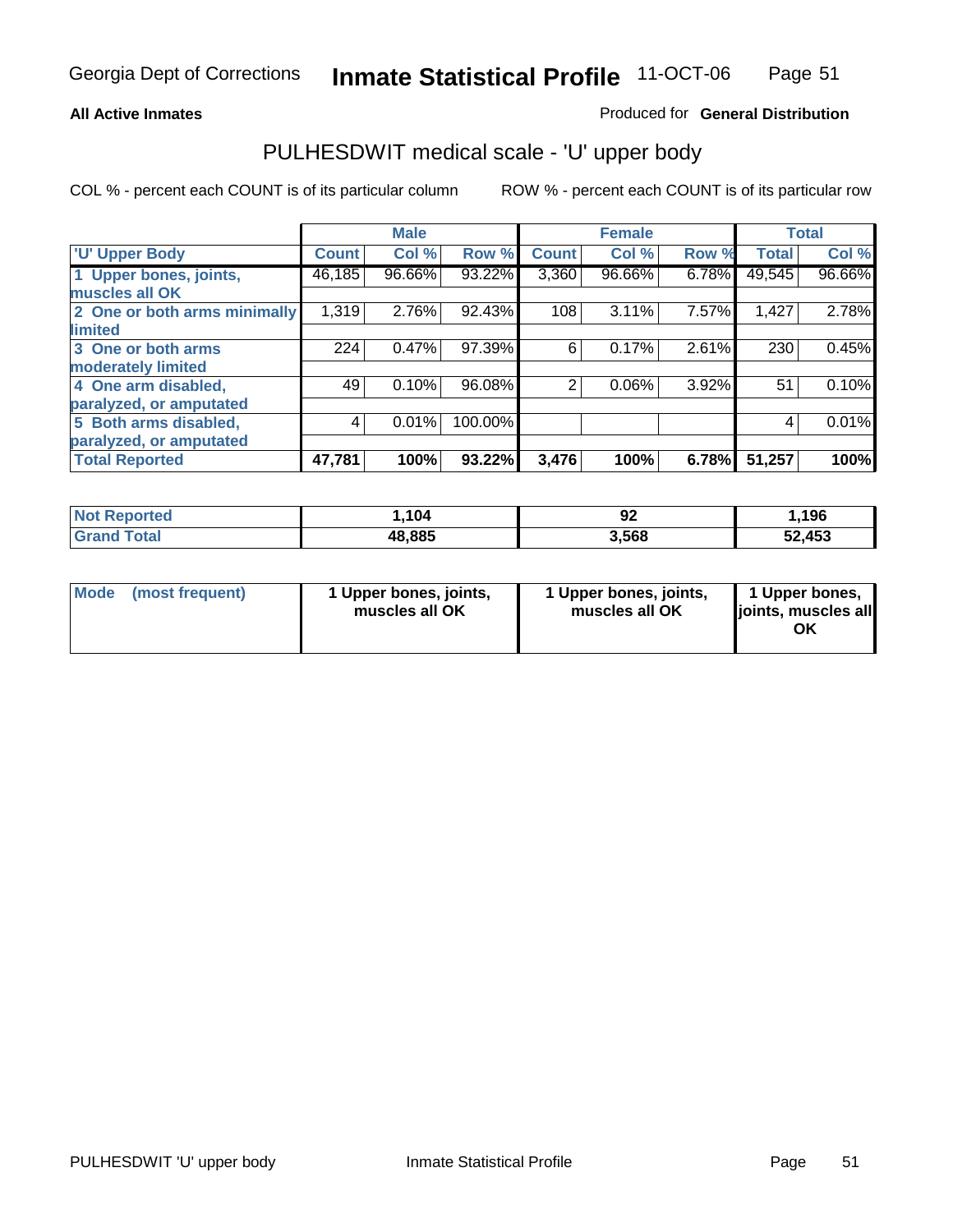#### **All Active Inmates**

## Produced for **General Distribution**

## PULHESDWIT medical scale - 'L' lower body

|                                |                 | <b>Male</b> |         |              | <b>Female</b> |       |              | <b>Total</b> |
|--------------------------------|-----------------|-------------|---------|--------------|---------------|-------|--------------|--------------|
| 'L' Lower Body                 | <b>Count</b>    | Col %       | Row %   | <b>Count</b> | Col %         | Row % | <b>Total</b> | Col %        |
| 1 Lower bones, joints,         | 44,183          | 92.47%      | 93.30%  | 3,173        | 91.28%        | 6.70% | 47,356       | 92.39%       |
| muscles all OK                 |                 |             |         |              |               |       |              |              |
| 2 One or both legs minimally   | 2,970           | 6.22%       | 91.19%  | 287          | 8.26%         | 8.81% | 3,257        | 6.35%        |
| limited                        |                 |             |         |              |               |       |              |              |
| 3 One or both legs             | 512             | 1.07%       | 97.52%  | 13           | 0.37%         | 2.48% | 525          | 1.02%        |
| moderately limited             |                 |             |         |              |               |       |              |              |
| 4 One leg disabled, paralyzed, | 96              | 0.20%       | 96.97%  | 3            | 0.09%         | 3.03% | 99           | 0.19%        |
| or amputated                   |                 |             |         |              |               |       |              |              |
| 5 Both legs disabled,          | 20 <sub>1</sub> | 0.04%       | 100.00% |              |               |       | 20           | 0.04%        |
| paralyzed, or amputated        |                 |             |         |              |               |       |              |              |
| <b>Total Reported</b>          | 47,781          | 100%        | 93.22%  | 3,476        | 100%          | 6.78% | 51,257       | 100%         |

| <b>Not Reported</b>    | 104,   | n۹<br>94 | ,196   |
|------------------------|--------|----------|--------|
| $\tau$ otal<br>' Grand | 48,885 | 3,568    | 52,453 |

|  | Mode (most frequent) | 1 Lower bones, joints,<br>muscles all OK | 1 Lower bones, joints,<br>muscles all OK | 1 Lower bones,<br>joints, muscles all<br>OK |
|--|----------------------|------------------------------------------|------------------------------------------|---------------------------------------------|
|--|----------------------|------------------------------------------|------------------------------------------|---------------------------------------------|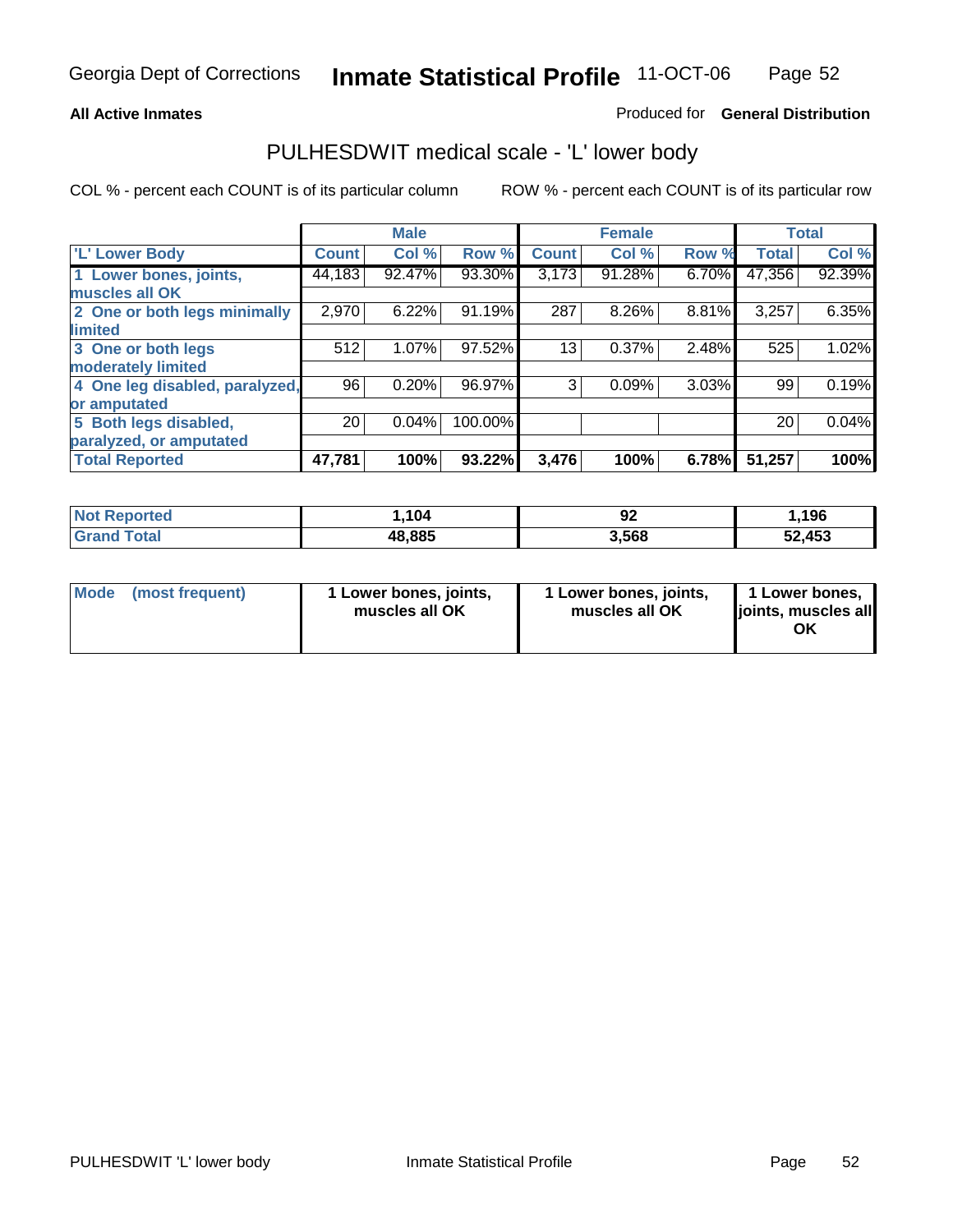#### **All Active Inmates**

## Produced for **General Distribution**

## PULHESDWIT medical scale - 'H' hearing

|                                |                 | <b>Male</b> |             |       | <b>Female</b> |       | <b>Total</b> |        |
|--------------------------------|-----------------|-------------|-------------|-------|---------------|-------|--------------|--------|
| <b>H'</b> Hearing              | <b>Count</b>    | Col %       | Row % Count |       | Col %         | Row % | <b>Total</b> | Col %  |
| 1 Normal hearing both ears     | 47,393          | 99.19%      | 93.19%      | 3,463 | 99.63%        | 6.81% | 50,856       | 99.22% |
| 2 Some loss in one ear with    | 302             | 0.63%       | 97.42%      | 8     | 0.23%         | 2.58% | 310          | 0.60%  |
| other OK, or mild loss in both |                 |             |             |       |               |       |              |        |
| 3 Total loss in one ear with   | 61              | 0.13%       | 93.85%      | 4     | 0.12%         | 6.15% | 65           | 0.13%  |
| mild loss in other             |                 |             |             |       |               |       |              |        |
| 4 Severe loss in both ears     | 13              | 0.03%       | 100.00%     |       |               |       | 13           | 0.03%  |
| 5 Total loss in both ears,     | 12 <sub>1</sub> | 0.03%       | 92.31%      |       | 0.03%         | 7.69% | 13           | 0.03%  |
| requiring special housing      |                 |             |             |       |               |       |              |        |
| <b>Total Reported</b>          | 47,781          | 100%        | 93.22%      | 3,476 | 100%          | 6.78% | 51,257       | 100.0% |

| orted     | 104    | ^^<br>JZ | ,196             |
|-----------|--------|----------|------------------|
| $\sim$ 40 | 48.885 | 3,568    | ,453<br>-0<br>JZ |

| Mode (most frequent) | 1 Normal hearing both ears   1 Normal hearing both ears   1 Normal hearing |           |
|----------------------|----------------------------------------------------------------------------|-----------|
|                      |                                                                            | both ears |
|                      |                                                                            |           |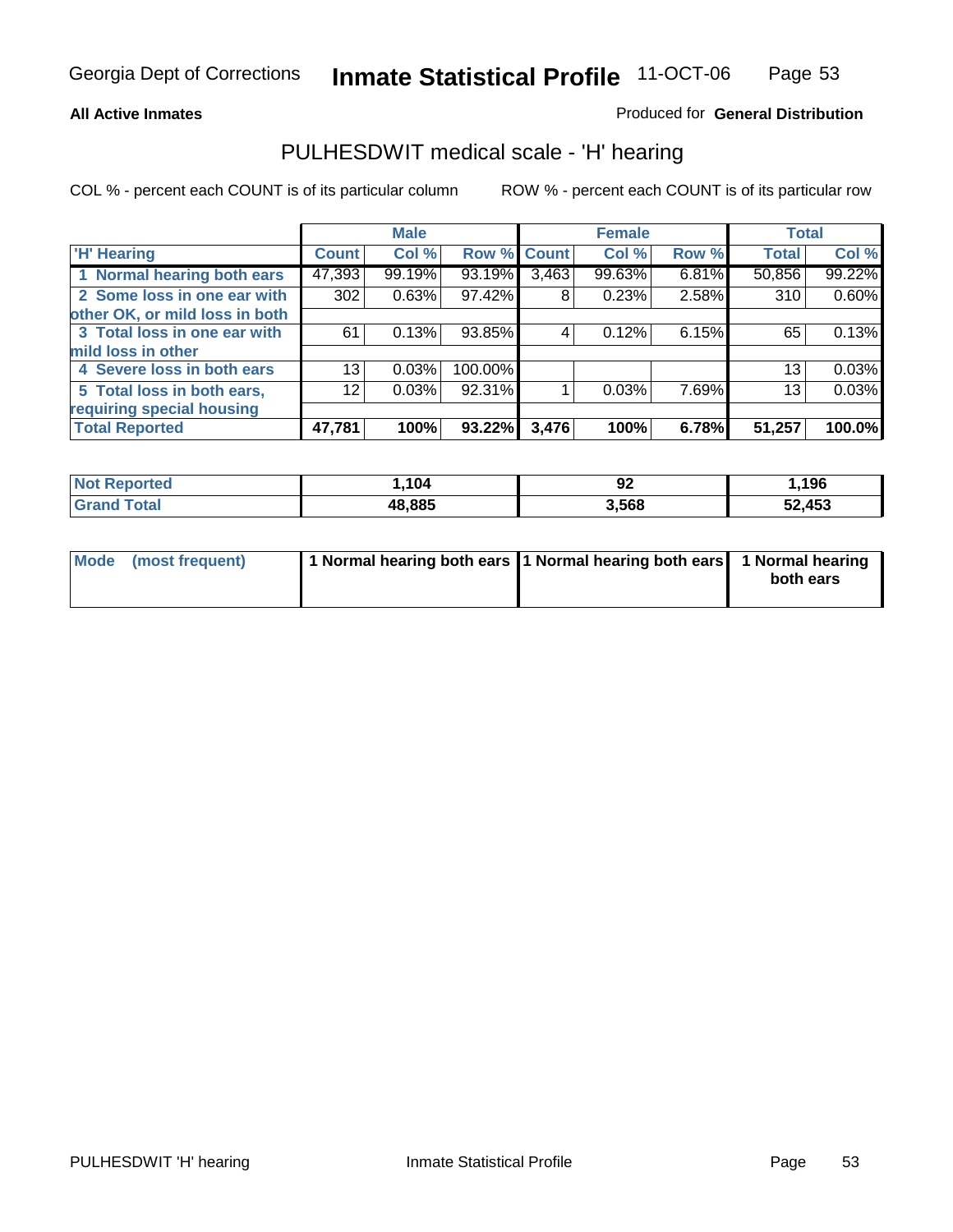## **All Active Inmates**

## Produced for **General Distribution**

## PULHESDWIT medical scale - 'E' vision

|                                 |              | <b>Male</b> |             |       | <b>Female</b> |        |              | <b>Total</b> |
|---------------------------------|--------------|-------------|-------------|-------|---------------|--------|--------------|--------------|
| 'E' Vision                      | <b>Count</b> | Col %       | Row % Count |       | Col %         | Row %  | <b>Total</b> | Col %        |
| 1 Correctable to 20/40 in both  | 42,229       | 88.38%      | 94.66%      | 2,380 | 68.47%        | 5.34%  | 44,609       | 87.03%       |
| eyes                            |              |             |             |       |               |        |              |              |
| 2 Correctable to 20/70 in one   | 4,869        | 10.19%      | 82.43%      | 1,038 | 29.86%        | 17.57% | 5,907        | 11.52%       |
| eye, may be blind in other      |              |             |             |       |               |        |              |              |
| 3 Correctable to 20/200 in one  | 585          | 1.22%       | 91.26%      | 56    | 1.61%         | 8.74%  | 641          | 1.25%        |
| eye, may be blind in other      |              |             |             |       |               |        |              |              |
| 4 One eye not correctable to    | 84           | 0.18%       | 97.67%      | 2     | 0.06%         | 2.33%  | 86           | 0.17%        |
| 20/200, other may be blind      |              |             |             |       |               |        |              |              |
| 5 Blind in both eyes, requiring | 14           | 0.03%       | 100.00%     |       |               |        | 14           | 0.03%        |
| special housing                 |              |             |             |       |               |        |              |              |
| <b>Total Reported</b>           | 47,781       | 100%        | 93.22%      | 3,476 | 100%          | 6.78%  | 51,257       | 100%         |

| <b>Not Reported</b>         | .104   | ∩″<br>ჟ∠ | ,196   |
|-----------------------------|--------|----------|--------|
| $\mathsf{Total}$<br>' Grand | 48,885 | 3,568    | 52,453 |

|  | Mode (most frequent) | 1 Correctable to 20/40 in<br>both eves | 1 Correctable to 20/40 in   1 Correctable to<br>both eves | 20/40 in both eyes |
|--|----------------------|----------------------------------------|-----------------------------------------------------------|--------------------|
|--|----------------------|----------------------------------------|-----------------------------------------------------------|--------------------|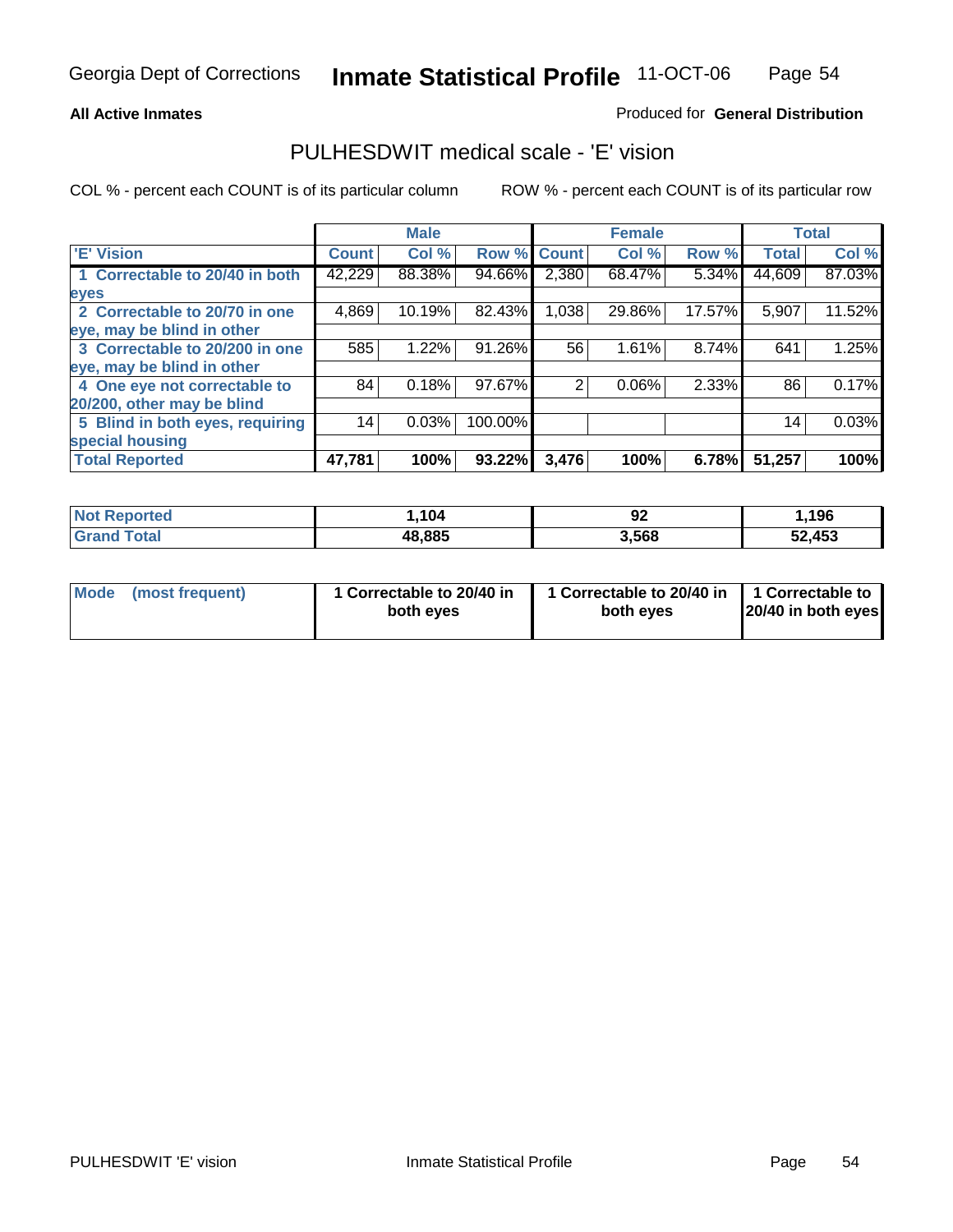#### **All Active Inmates**

#### Produced for **General Distribution**

## PULHESDWIT medical scale - 'S' pSychiatric

|                                        |              | <b>Male</b> |             |       | <b>Female</b> |          |              | <b>Total</b> |
|----------------------------------------|--------------|-------------|-------------|-------|---------------|----------|--------------|--------------|
| 'S' pSychiatric                        | <b>Count</b> | Col %       | Row % Count |       | Col %         | Row %    | <b>Total</b> | Col %        |
| 1 No impairment or disorders           | 41,541       | 88.23%      | 94.96%      | 2,203 | 63.47%        | $5.04\%$ | 43,744       | 86.53%       |
| 2 Stable, or in remission, or          | 4,433        | 9.41%       | 78.70%      | 1,200 | 34.57%        | 21.30%   | 5,633        | 11.14%       |
| mild impairment or retardation         |              |             |             |       |               |          |              |              |
| 3 Requires moderate inpatient          | 1,041        | 2.21%       | 94.81%      | 57    | 1.64%         | 5.19%    | 1,098        | 2.17%        |
| treatment                              |              |             |             |       |               |          |              |              |
| 4 Requires intensive inpatient         | 62           | 0.13%       | 84.93%      | 11    | 0.32%         | 15.07%   | 73           | 0.14%        |
| treatment                              |              |             |             |       |               |          |              |              |
| <b>5 Requires Crisis Stabilization</b> | 8            | 0.02%       | 100.00%     |       |               |          | 8            | 0.02%        |
| Unit (CSU) inpatient care              |              |             |             |       |               |          |              |              |
| <b>Total Reported</b>                  | 47,085       | 100%        | 93.13%      | 3,471 | 100%          | 6.87%    | 50,556       | 100%         |

| <b>Not Reported</b>                       | ,800   | 97    | ,897   |
|-------------------------------------------|--------|-------|--------|
| $\mathop{\mathsf{Total}}$<br><b>Grand</b> | 48,885 | 3,568 | 52,453 |

| Mode (most frequent) | <b>1</b> No impairment or disorders | 1 No impairment or<br>disorders | 1 No impairment or<br>disorders |
|----------------------|-------------------------------------|---------------------------------|---------------------------------|
|                      |                                     |                                 |                                 |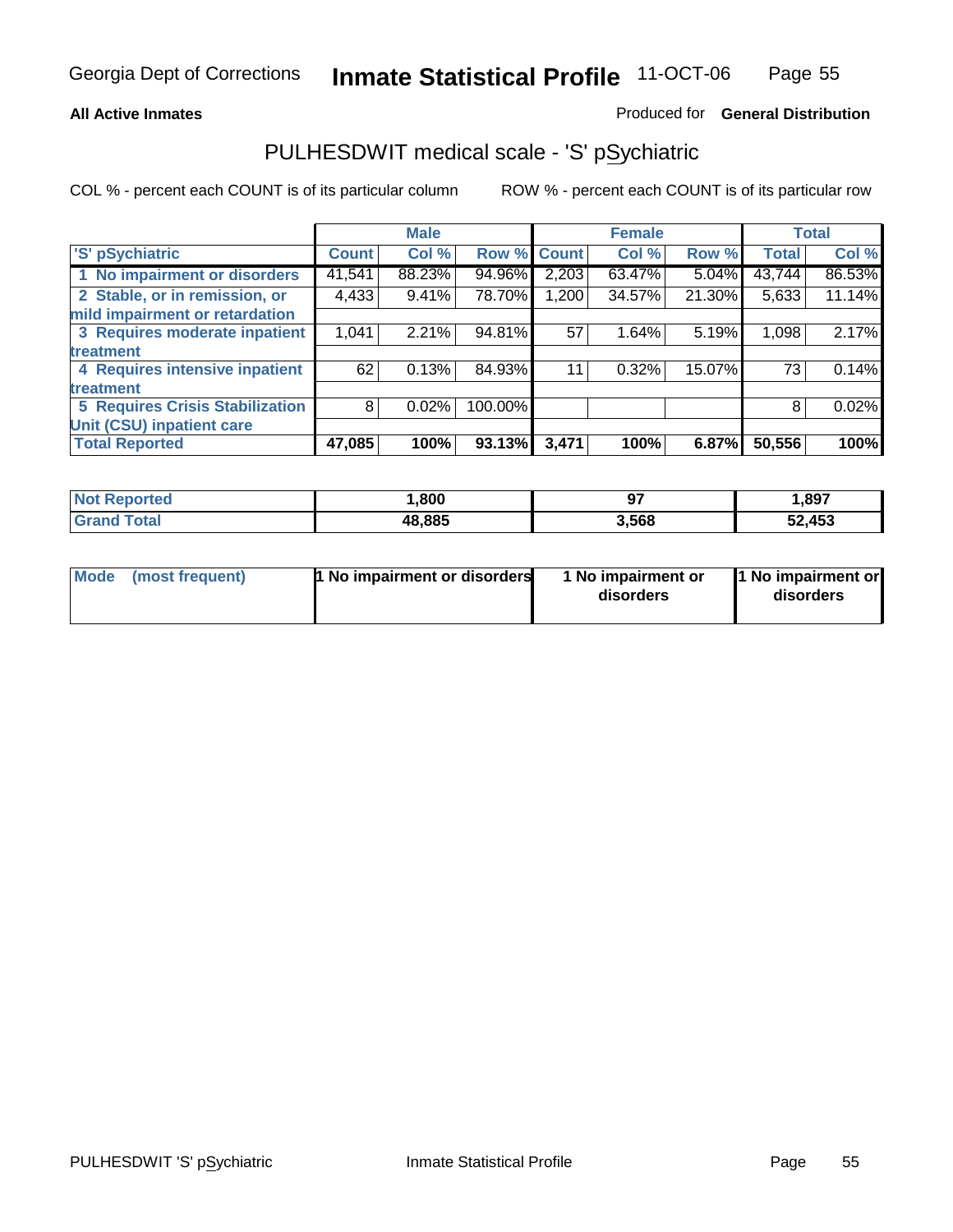#### **All Active Inmates**

## Produced for **General Distribution**

## PULHESDWIT medical scale - 'D' dental

|                                 |              | <b>Male</b> |             |       | <b>Female</b> |         |              | <b>Total</b> |
|---------------------------------|--------------|-------------|-------------|-------|---------------|---------|--------------|--------------|
| 'D' Dental                      | <b>Count</b> | Col %       | Row % Count |       | Col %         | Row %   | <b>Total</b> | Col %        |
| 1 Minimal routine dental health | 17,910       | 38.28%      | 87.45%      | 2,571 | 74.07%        | 12.55%  | 20,481       | 40.76%       |
| <b>needs</b>                    |              |             |             |       |               |         |              |              |
| 2 Moderate cavities and/or      | 23,627       | 50.51%      | 97.44%      | 620   | 17.86%        | 2.56%   | 24,247       | 48.25%       |
| gum disease                     |              |             |             |       |               |         |              |              |
| 3 Extensive gum disease         | 5,236        | 11.19%      | 94.94%      | 279   | 8.04%         | 5.06%   | 5,515        | 10.97%       |
| and/or widespread decay         |              |             |             |       |               |         |              |              |
| 4 Urgent need for dental        | 8            | 0.02%       | 100.00%     |       |               |         | 8            | 0.02%        |
| <b>services</b>                 |              |             |             |       |               |         |              |              |
| 5 Life-threatening disease or   |              |             |             |       | 0.03%         | 100.00% |              | 0.01%        |
| extreme pain or infection       |              |             |             |       |               |         |              |              |
| <b>Total Reported</b>           | 46,781       | 100%        | 93.09%      | 3,471 | 100%          | 6.91%   | 50,252       | 100.0%       |

| <b>Not Reported</b> | 2,104  | כח<br>J. | 2,201  |
|---------------------|--------|----------|--------|
| Total<br>Grand      | 48,885 | 3,568    | 52,453 |

| <b>Mode</b> | (most frequent) | 2 Moderate cavities and/or<br>qum disease | 1 Minimal routine dental<br>health needs | 2 Moderate<br>cavities and/or |
|-------------|-----------------|-------------------------------------------|------------------------------------------|-------------------------------|
|             |                 |                                           |                                          | aum disease                   |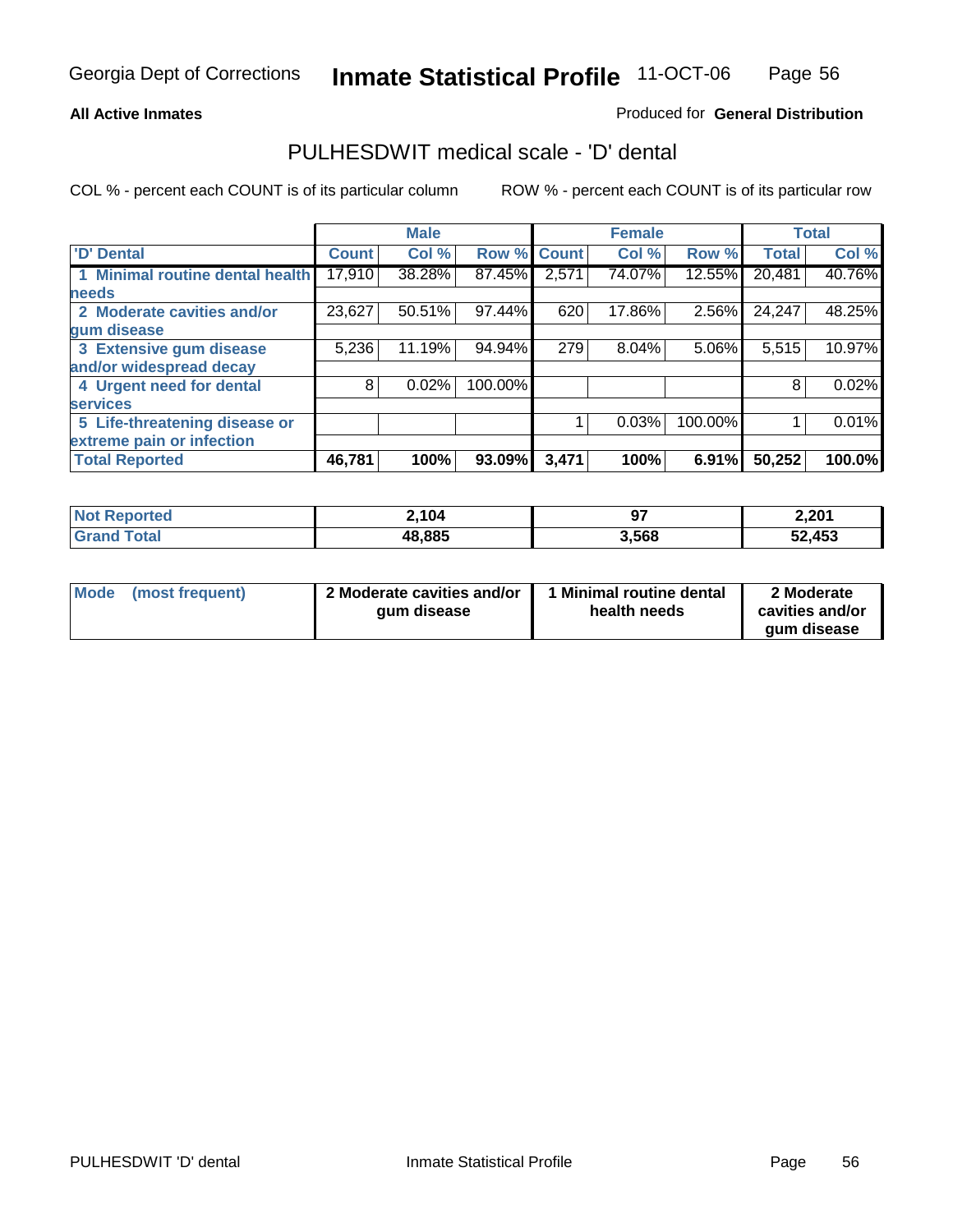#### **All Active Inmates**

#### Produced for **General Distribution**

## PULHESDWIT medical scale - 'W' work ability

|                                 |              | <b>Male</b> |        |              | <b>Female</b> |        |              | <b>Total</b> |
|---------------------------------|--------------|-------------|--------|--------------|---------------|--------|--------------|--------------|
| W' work ability                 | <b>Count</b> | Col %       | Row %  | <b>Count</b> | Col %         | Row %  | <b>Total</b> | Col %        |
| 1 Unrestricted work or activity | 40,852       | 85.50%      | 92.93% | 3,110        | 89.47%        | 7.07%  | 43,962       | 85.77%       |
| 2 Minor restrictions on type of | 5,332        | 11.16%      | 95.40% | 257          | 7.39%         | 4.60%  | 5,589        | 10.90%       |
| <b>work</b>                     |              |             |        |              |               |        |              |              |
| 3 Moderate restrictions on type | 1,262        | 2.64%       | 98.44% | 20           | 0.58%         | 1.56%  | 1,282        | 2.50%        |
| of work                         |              |             |        |              |               |        |              |              |
| 4 Major restrictions on type of | 274          | 0.57%       | 76.75% | 83           | 2.39%         | 23.25% | 357          | 0.70%        |
| <b>work</b>                     |              |             |        |              |               |        |              |              |
| 5 Cannot work under any         | 61           | 0.13%       | 91.04% | 6            | 0.17%         | 8.96%  | 67           | 0.13%        |
| <b>circumstances</b>            |              |             |        |              |               |        |              |              |
| <b>Total Reported</b>           | 47,781       | 100%        | 93.22% | 3,476        | 100%          | 6.78%  | 51,257       | 100%         |

| <b>Not Reported</b> | .104   | 92    | ,196   |
|---------------------|--------|-------|--------|
| <b>Grand Total</b>  | 48,885 | 3,568 | 52,453 |

| Mode            | 1 Unrestricted work or | 1 Unrestricted work or | 1 Unrestricted   |
|-----------------|------------------------|------------------------|------------------|
| (most frequent) | activity               | activity               | work or activity |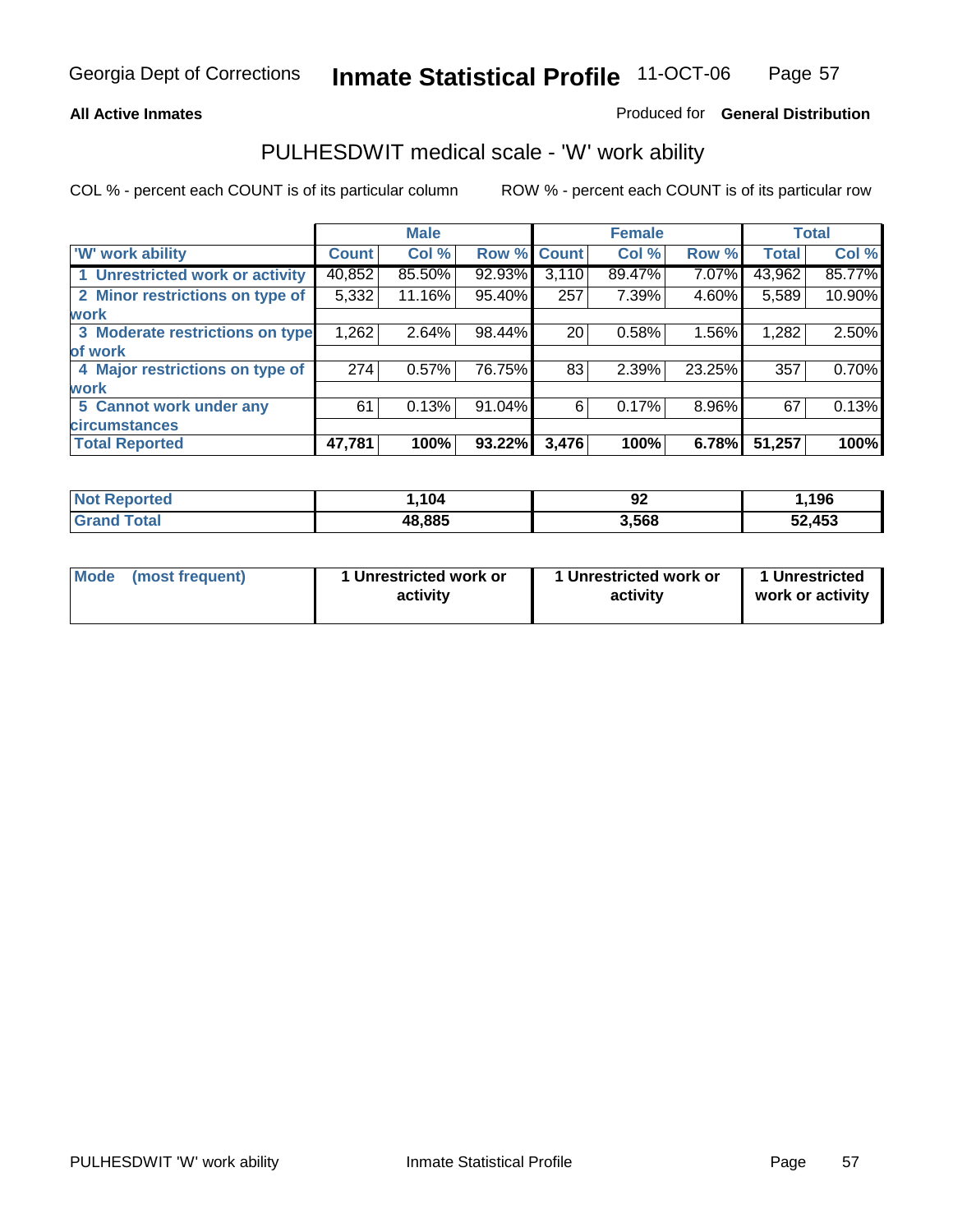## **All Active Inmates**

## Produced for **General Distribution**

## PULHESDWIT medical scale - 'I' impairment

|                                   |              | <b>Male</b> |             |       | <b>Female</b> |       | <b>Total</b> |        |
|-----------------------------------|--------------|-------------|-------------|-------|---------------|-------|--------------|--------|
| <b>T' Impairment</b>              | <b>Count</b> | Col %       | Row % Count |       | Col %         | Row % | <b>Total</b> | Col %  |
| 1 No impairments or               | 47,448       | 99.30%      | 93.18%      | 3,473 | 99.91%        | 6.82% | 50,921       | 99.34% |
| disabilities                      |              |             |             |       |               |       |              |        |
| 2 Wheelchair-bound but            | 45'          | 0.09%       | 100.00%     |       |               |       | 45           | 0.09%  |
| otherwise OK                      |              |             |             |       |               |       |              |        |
| <b>3 Needs low-level Assisted</b> | 23           | 0.05%       | 95.83%      |       | 0.03%         | 4.17% | 24           | 0.05%  |
| Living (level I)                  |              |             |             |       |               |       |              |        |
| 4 Needs moderate Assisted         | 8            | 0.02%       | 100.00%     |       |               |       | 8            | 0.02%  |
| <b>Living (level II)</b>          |              |             |             |       |               |       |              |        |
| <b>5 Needs maximal Assisted</b>   | 257          | 0.54%       | 99.23%      | 2     | 0.06%         | 0.77% | 259          | 0.51%  |
| <b>Living (level III)</b>         |              |             |             |       |               |       |              |        |
| <b>Total Reported</b>             | 47,781       | 100%        | 93.22%      | 3,476 | 100%          | 6.78% | 51,257       | 100.0% |

| oorted<br>NO. | ,104   | ^^<br>94 | ,196   |
|---------------|--------|----------|--------|
| otal          | 48,885 | .568     | 52,453 |

| Mode | (most frequent) | 1 No impairments or<br>disabilities | 1 No impairments or<br>disabilities | 1 No impairments<br>or disabilities |
|------|-----------------|-------------------------------------|-------------------------------------|-------------------------------------|
|------|-----------------|-------------------------------------|-------------------------------------|-------------------------------------|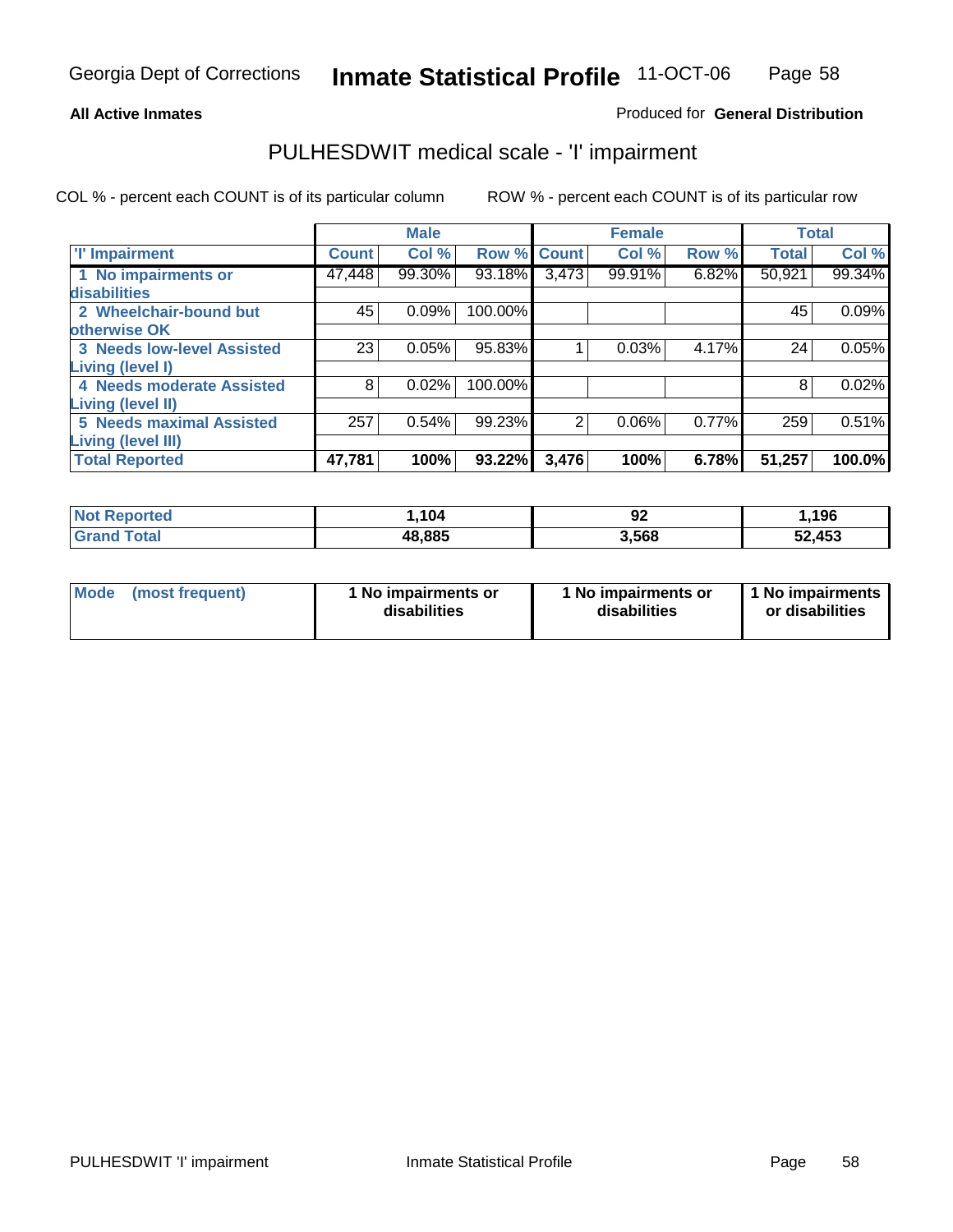#### **Inmate Statistical Profile** 11-OCT-06 Page Page 59

## **All Active Inmates Allowski** Produced fo **General Distribution**

## PULHESDWIT medical scale - 'T' transportability

|                              |              | <b>Male</b> |             |       | <b>Female</b> |       |              | <b>Total</b> |
|------------------------------|--------------|-------------|-------------|-------|---------------|-------|--------------|--------------|
| <b>'T' Transportability</b>  | <b>Count</b> | Col %       | Row % Count |       | Col %         | Row % | <b>Total</b> | Col %        |
| 1 Can be transported in any  | 47,682       | 99.79%      | 93.21%      | 3,475 | 99.97%        | 6.79% | 51,157       | 99.80%       |
| ordinary approved vehicle    |              |             |             |       |               |       |              |              |
| 2 Wheelchair-bound, not      | 31           | 0.06%       | 100.00%     |       |               |       | 31           | $0.06\%$     |
| needing special vehicle      |              |             |             |       |               |       |              |              |
| 3 Wheelchair-bound, requires | 15           | 0.03%       | 93.75%      |       | 0.03%         | 6.25% | 16           | 0.03%        |
| special vehicle              |              |             |             |       |               |       |              |              |
| 4 Needs specially-equipped   | 4            | 0.01%       | 100.00%     |       |               |       |              | 0.01%        |
| medical vehicle              |              |             |             |       |               |       |              |              |
| <b>5 Requires ambulance</b>  | 49           | 0.10%       | 100.00%     |       |               |       | 49           | 0.10%        |
| transport                    |              |             |             |       |               |       |              |              |
| <b>Total Reported</b>        | 47,781       | 100%        | 93.22%      | 3,476 | 100%          | 6.78% | 51,257       | 100%l        |

| <b>Not Reported</b>   | .104   | ^^<br>94 | 1,196  |
|-----------------------|--------|----------|--------|
| Total<br><b>Grand</b> | 48,885 | 3,568    | 52,453 |

| Mode (most frequent) | 1 Can be transported in any 1 Can be transported in any | ordinary approved vehicle   ordinary approved vehicle   transported in any | 1 Can be<br>  ordinary approved  <br>vehicle |
|----------------------|---------------------------------------------------------|----------------------------------------------------------------------------|----------------------------------------------|
|                      |                                                         |                                                                            |                                              |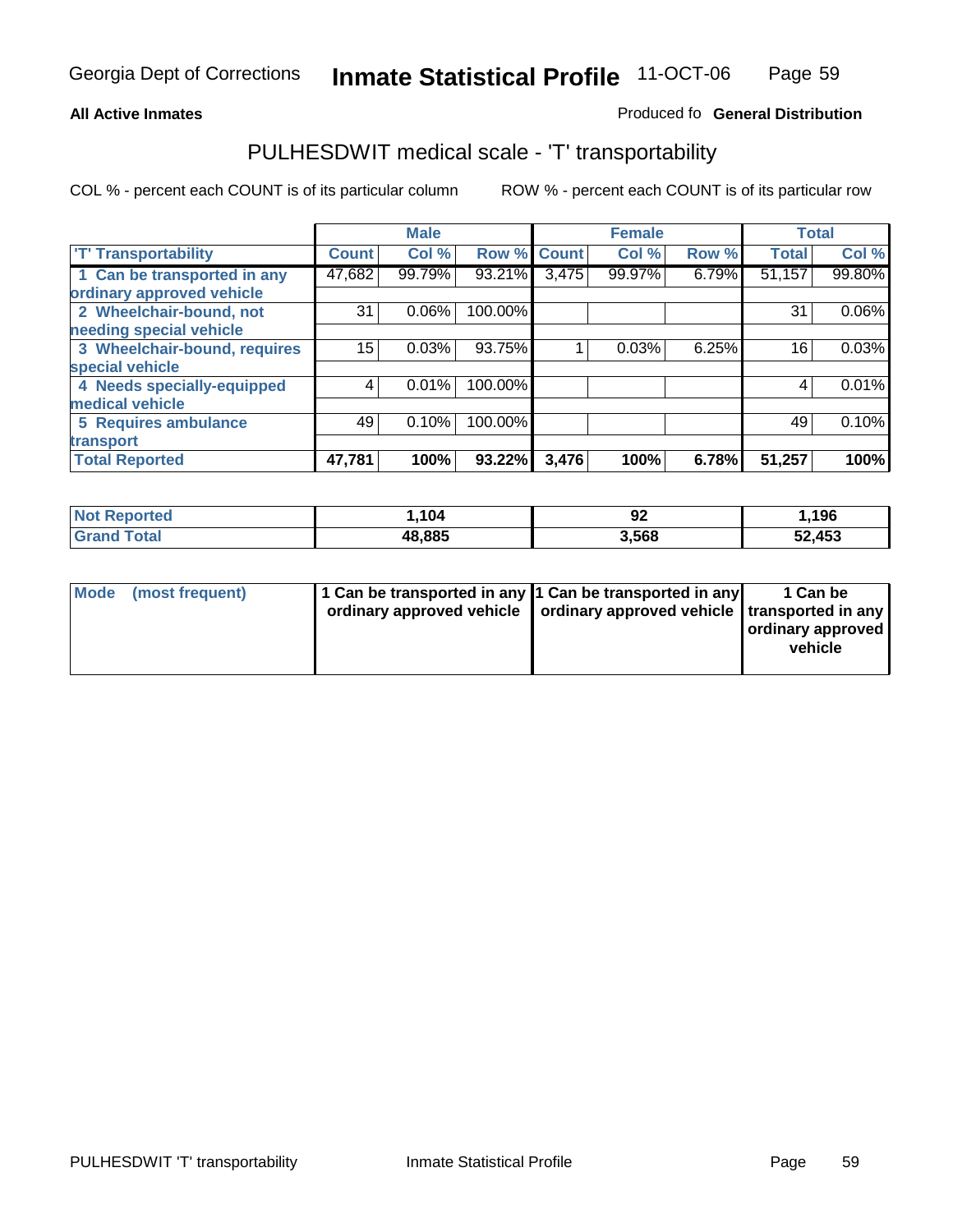#### **All Active Inmates**

## Produced for **General Distribution**

## Criminality in family, self-reported

|                              |              | <b>Male</b> |           |              | <b>Female</b> |       |                 | <b>Total</b> |
|------------------------------|--------------|-------------|-----------|--------------|---------------|-------|-----------------|--------------|
| <b>Criminality In Family</b> | <b>Count</b> | Col %       | Row %     | <b>Count</b> | Col %         | Row % | <b>Total</b>    | Col %        |
| Yes, criminality in family   | 12,702       | $27.21\%$   | $90.92\%$ | 1,268        | 37.02%        |       | $9.08\%$ 13,970 | 27.88%       |
| No criminality in family     | 33,982       | 72.79%      | 94.03%    | 2,157        | 62.98%        |       | 5.97% 36,139    | 72.12%       |
| <b>Total Reported</b>        | 46,684       | 100%        | 93.16%    | 3,425        | 100%          |       | 6.84% 50,109    | 100%         |

| <b>Not Reported</b> | 2,201  | 143   | 2,344  |
|---------------------|--------|-------|--------|
| <b>Grand Total</b>  | 48,885 | 3.568 | 52,453 |

|  | Mode (most frequent) | No criminality in family | No criminality in family | No criminality in<br>family |
|--|----------------------|--------------------------|--------------------------|-----------------------------|
|--|----------------------|--------------------------|--------------------------|-----------------------------|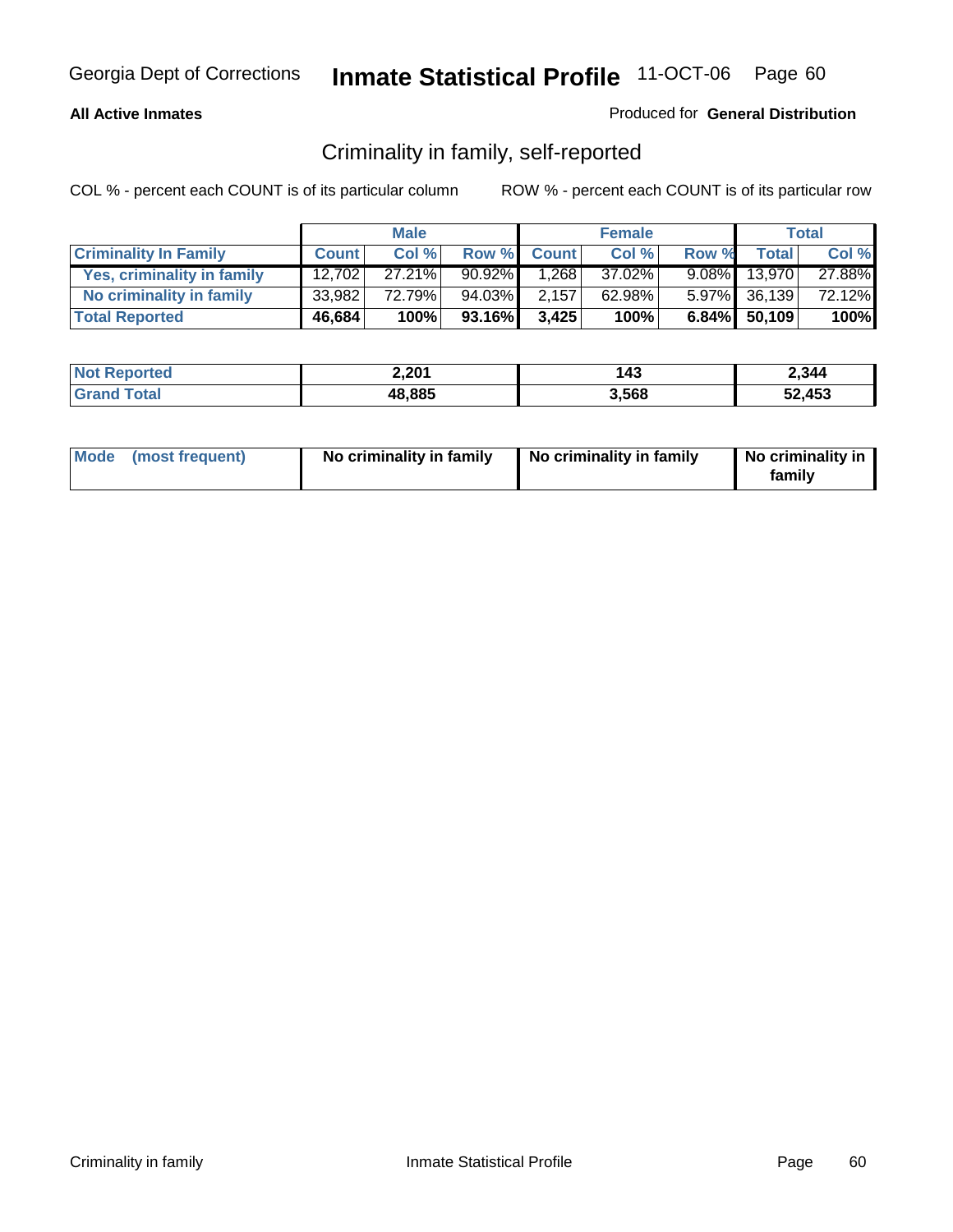## **All Active Inmates**

## Produced for **General Distribution**

## Alcoholism in family, self-reported

|                             |              | <b>Male</b> |        |              | <b>Female</b> |          |                 | <b>Total</b> |
|-----------------------------|--------------|-------------|--------|--------------|---------------|----------|-----------------|--------------|
| <b>Alcoholism In Family</b> | <b>Count</b> | Col %       | Row %  | <b>Count</b> | Col %         | Row %    | <b>Total</b>    | Col %        |
| Yes, alcoholism in family   | 8.168        | 17.50%      | 90.78% | 830          | 24.23%        | $9.22\%$ | 8.998           | 17.96%       |
| No alcoholism in family     | 38,516       | 82.50%      | 93.69% | 2,595        | 75.77%」       |          | $6.31\%$ 41,111 | 82.04%       |
| <b>Total Reported</b>       | 46,684       | 100%        | 93.16% | 3,425        | 100%          |          | 6.84% 50,109    | 100%         |

| <b>Not Reported</b> | 2,201  | 143   | 2,344  |
|---------------------|--------|-------|--------|
| <b>Grand Total</b>  | 48,885 | 3.568 | 52,453 |

|  | Mode (most frequent) | No alcoholism in family | No alcoholism in family | No alcoholism in<br>family |
|--|----------------------|-------------------------|-------------------------|----------------------------|
|--|----------------------|-------------------------|-------------------------|----------------------------|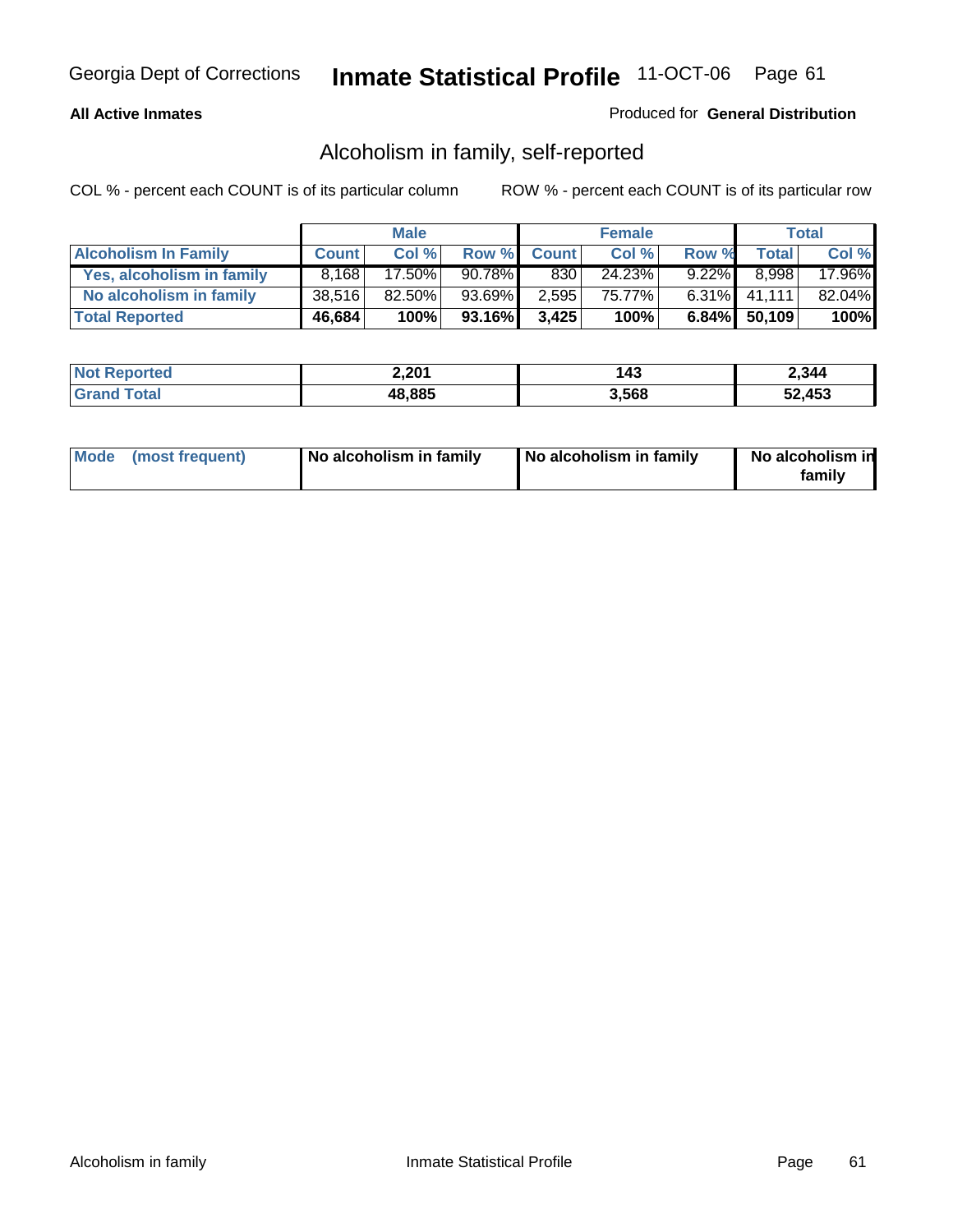## **All Active Inmates**

#### Produced for **General Distribution**

## Drug abuse in family, self-reported

|                           |              | <b>Male</b> |        |              | <b>Female</b> |           |              | Total  |
|---------------------------|--------------|-------------|--------|--------------|---------------|-----------|--------------|--------|
| Drug Abuse In Family      | <b>Count</b> | Col %       | Row %  | <b>Count</b> | Col %         | Row %     | Total        | Col %  |
| Yes, drug abuse in family | 4,623        | $9.90\%$    | 86.44% | 725          | 21.17%        | $13.56\%$ | 5.348        | 10.67% |
| No drug abuse in family   | 42,061       | $90.10\%$   | 93.97% | 2,700        | 78.83%        | $6.03\%$  | 44,761       | 89.33% |
| <b>Total Reported</b>     | 46,684       | 100%        | 93.16% | 3,425        | 100%          |           | 6.84% 50,109 | 100%   |

| <b>Not Reported</b> | 2,201  | 143   | 2,344  |
|---------------------|--------|-------|--------|
| Cotal               | 48,885 | 3,568 | 52,453 |

|  | Mode (most frequent) | No drug abuse in family | No drug abuse in family | No drug abuse in<br>family |
|--|----------------------|-------------------------|-------------------------|----------------------------|
|--|----------------------|-------------------------|-------------------------|----------------------------|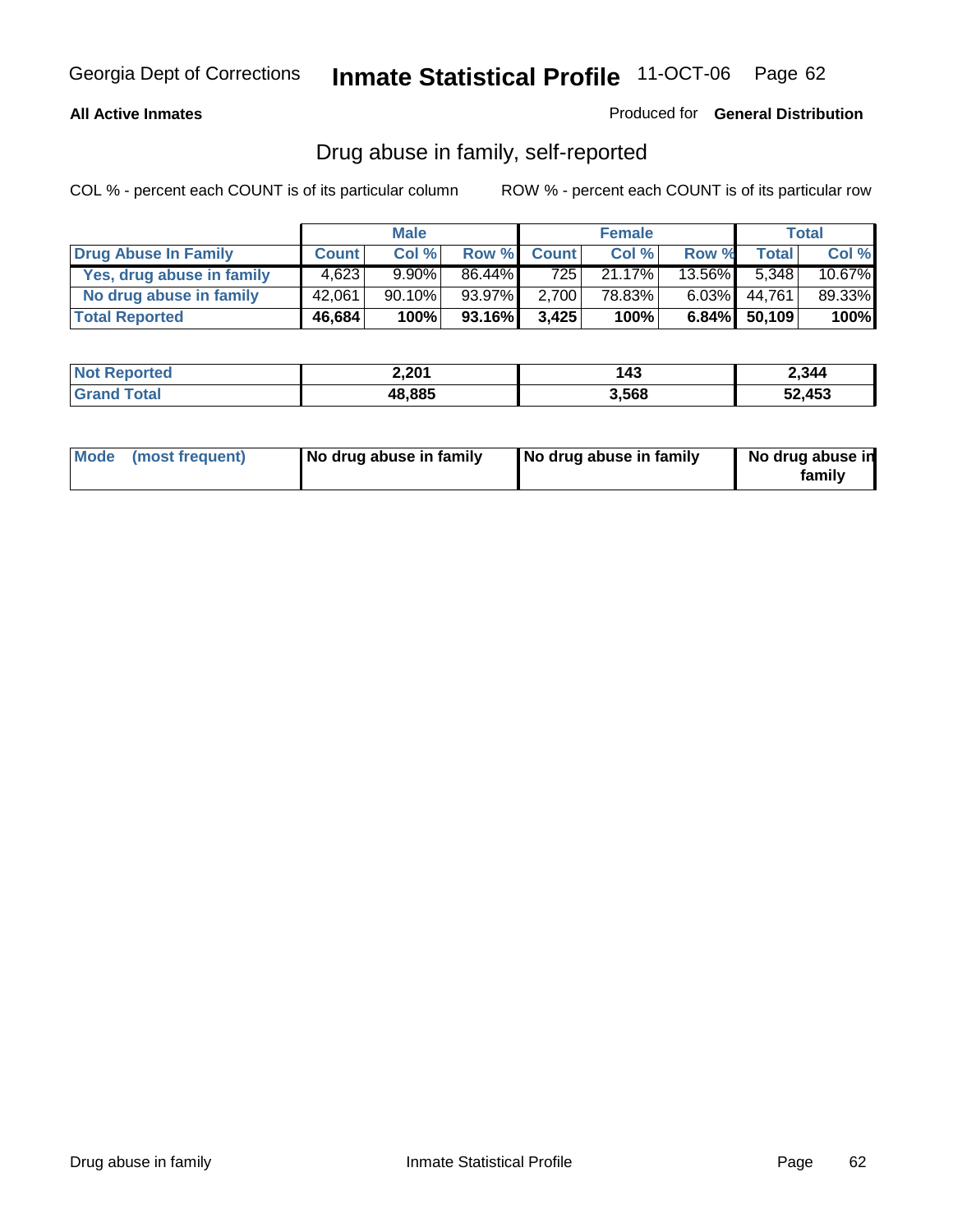#### **All Active Inmates**

## Produced for **General Distribution**

## Subjected to frequent beatings, self-reported

|                                   |              | <b>Male</b> |        |              | <b>Female</b> |          |        | Total  |
|-----------------------------------|--------------|-------------|--------|--------------|---------------|----------|--------|--------|
| <b>Frequent beatings</b>          | <b>Count</b> | Col %       | Row %  | <b>Count</b> | Col %         | Row %    | Total  | Col %  |
| <b>Yes, subjected to frequent</b> | 1,783        | $3.82\%$    | 79.60% | 457          | 13.34%        | 20.40%   | 2,240  | 4.47%  |
| <b>beatings</b>                   |              |             |        |              |               |          |        |        |
| Not subjected to frequent         | 44,901       | 96.18%      | 93.80% | 2,968        | 86.66%        | $6.20\%$ | 47,869 | 95.53% |
| <b>beatings</b>                   |              |             |        |              |               |          |        |        |
| <b>Total Reported</b>             | 46,684       | 100%        | 93.16% | 3,425        | 100%          | 6.84%    | 50,109 | 100%   |

| <b>Not Reported</b> | 2,201  | 143   | 2,344  |
|---------------------|--------|-------|--------|
| $\mathsf{Total}$    | 48,885 | 3,568 | 52,453 |

| <b>Mode</b> | (most frequent) | Not subjected to frequent<br>beatings | Not subjected to frequent<br>beatings | Not subjected to<br>frequent beatings |
|-------------|-----------------|---------------------------------------|---------------------------------------|---------------------------------------|
|             |                 |                                       |                                       |                                       |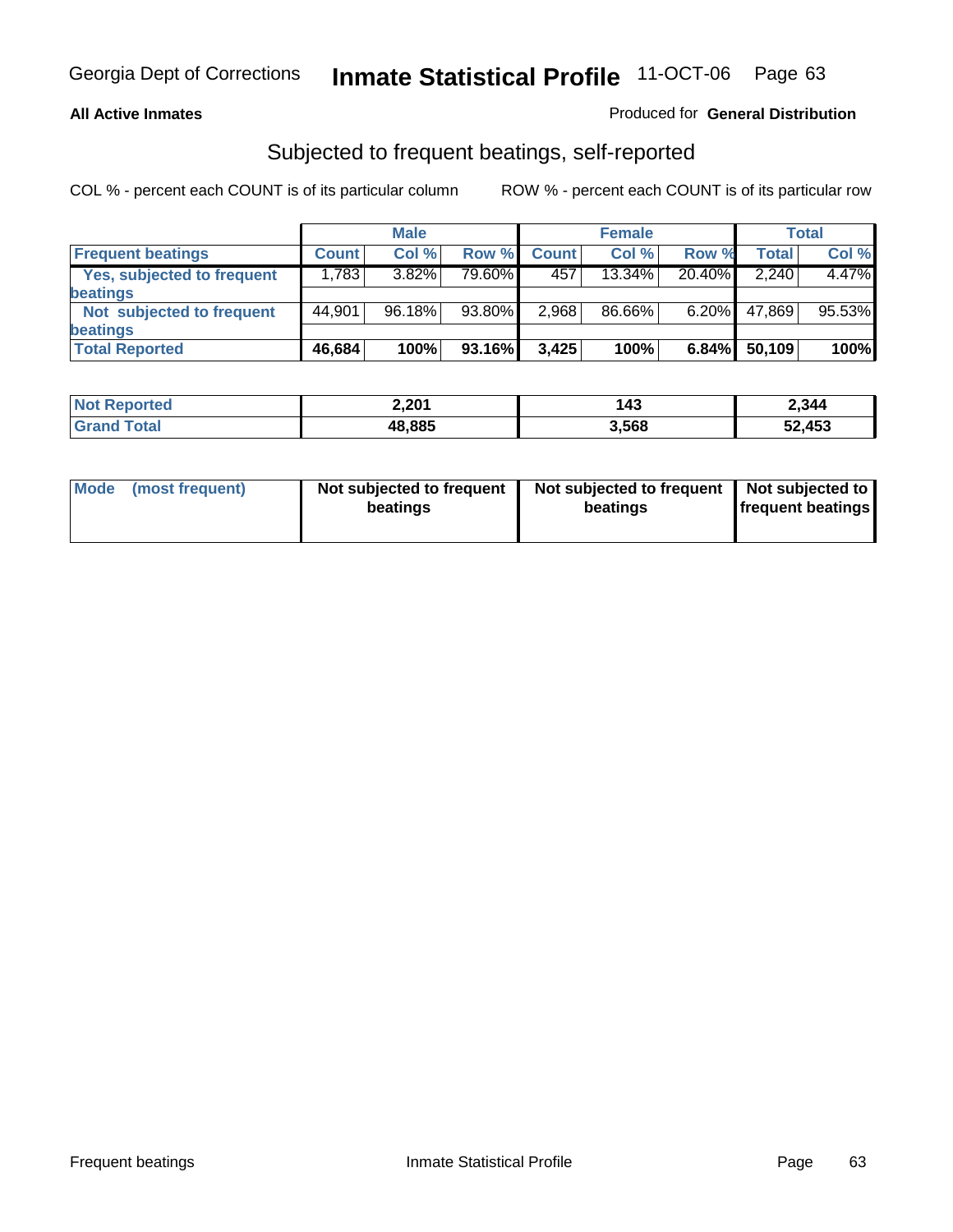## **All Active Inmates**

## Produced for **General Distribution**

## Father absent during inmate's childhood

|                           |              | <b>Male</b> |        |              | <b>Female</b> |       |                 | <b>Total</b> |
|---------------------------|--------------|-------------|--------|--------------|---------------|-------|-----------------|--------------|
| <b>Father Absent</b>      | <b>Count</b> | Col %       | Row %  | <b>Count</b> | Col %         | Row % | Total           | Col %        |
| Yes, father was absent    | 23,164       | 49.62%      | 94.70% | 1,296        | 37.84%        |       | $5.30\%$ 24,460 | 48.81%       |
| No, father was not absent | 23,520       | $50.38\%$   | 91.70% | 2,129        | 62.16%        |       | 8.30% 25,649    | 51.19%       |
| <b>Total Reported</b>     | 46,684       | 100%        | 93.16% | 3,425        | 100%          |       | 6.84% 50,109    | 100%         |

| <b>Not Reported</b> | 2,201  | 143   | 2,344  |
|---------------------|--------|-------|--------|
| <b>Grand Total</b>  | 48,885 | 3,568 | 52,453 |

| Mode (most frequent) |  | absent |
|----------------------|--|--------|
|                      |  |        |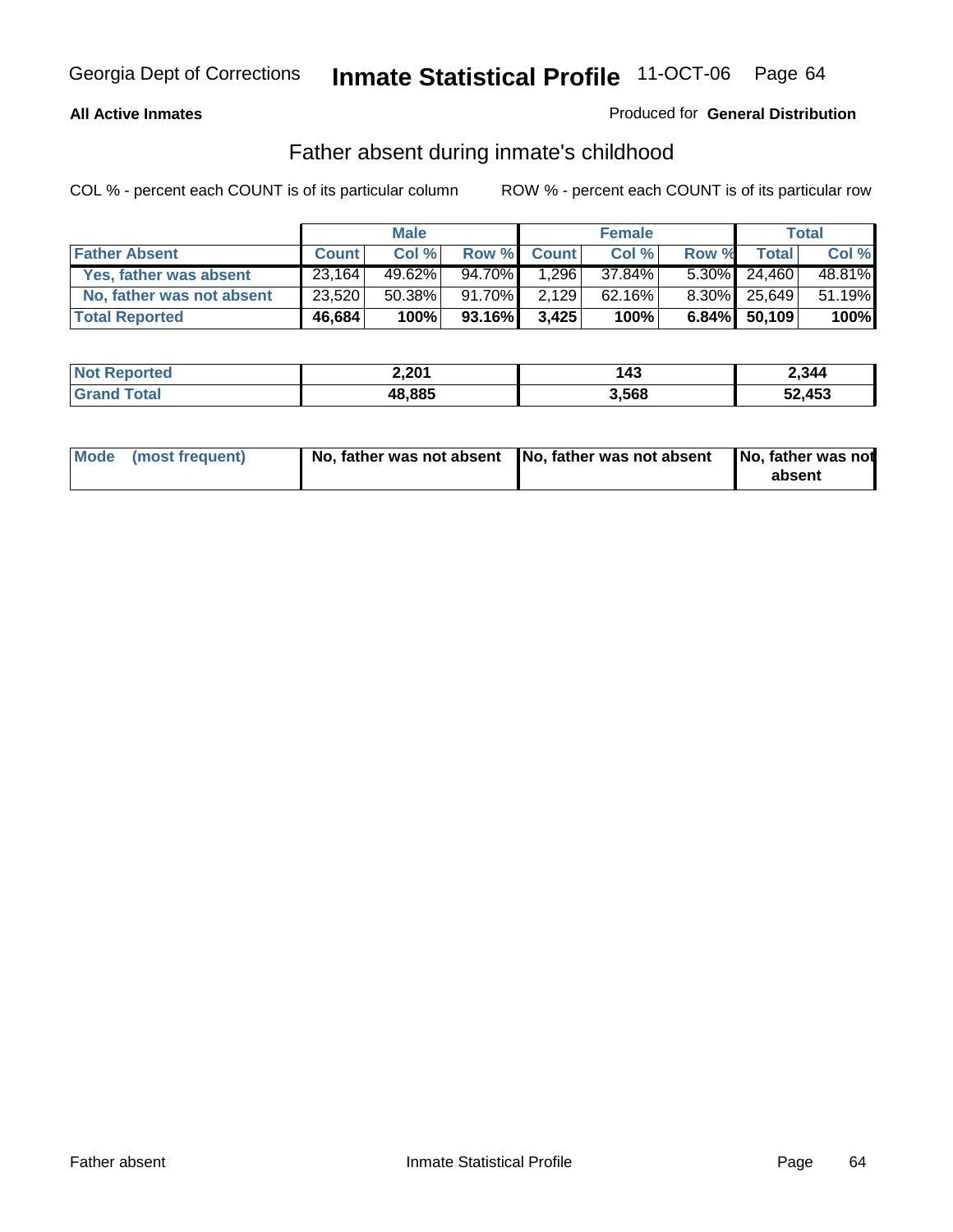## **All Active Inmates**

## Produced for **General Distribution**

## Mother absent during inmate's childhood

|                           | <b>Male</b>  |           |        | <b>Female</b> |        |          | Total           |        |
|---------------------------|--------------|-----------|--------|---------------|--------|----------|-----------------|--------|
| <b>Mother Absent</b>      | <b>Count</b> | Col %     | Row %  | <b>Count</b>  | Col %  | Row %    | <b>Total</b>    | Col %  |
| Yes, mother was absent    | 6.113        | $13.09\%$ | 93.29% | 440           | 12.85% | $6.71\%$ | 6,553           | 13.08% |
| No, mother was not absent | 40,571       | 86.91%    | 93.15% | 2,985         | 87.15% | 6.85%    | 43,556          | 86.92% |
| <b>Total Reported</b>     | 46,684       | 100%      | 93.16% | 3,425         | 100%   |          | $6.84\%$ 50,109 | 100%   |

| <b>Not Reported</b> | 2,201  | 143   | 2,344  |
|---------------------|--------|-------|--------|
| <b>Srand Total</b>  | 48,885 | 3,568 | 52,453 |

| Mode (most frequent) | No, mother was not absent   No, mother was not absent   No, mother was | not absent |
|----------------------|------------------------------------------------------------------------|------------|
|----------------------|------------------------------------------------------------------------|------------|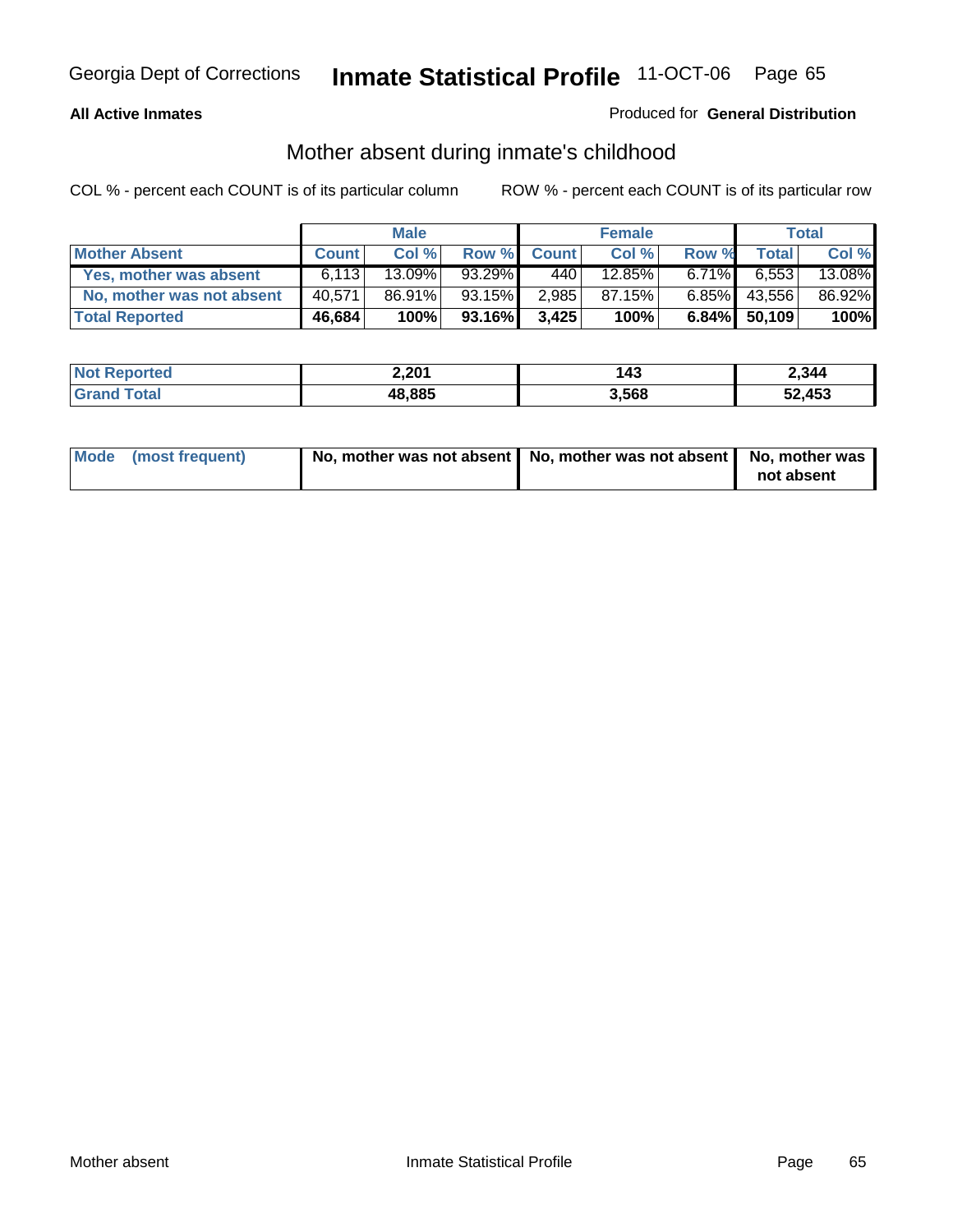## **All Active Inmates**

## Produced for **General Distribution**

## Inmate diagnosed as manipulative

|                       | <b>Male</b>  |        |        | <b>Female</b> |        |          | Total        |        |
|-----------------------|--------------|--------|--------|---------------|--------|----------|--------------|--------|
| <b>Manipulative</b>   | <b>Count</b> | Col %  | Row %  | <b>Count</b>  | Col %  | Row %    | <b>Total</b> | Col %  |
| Yes, manipulative     | 11,883       | 25.94% | 99.56% | 53            | l.55%  | $0.44\%$ | 11.936       | 24.24% |
| No, not manipulative  | 33,927       | 74.06% | 90.96% | 3,370         | 98.45% | $9.04\%$ | 37.297       | 75.76% |
| <b>Total Reported</b> | 45,810       | 100%   | 93.05% | 3,423         | 100%   | 6.95%    | 49,233       | 100%   |

| <b>Not Reported</b> | 3,075  | 145   | 3,220  |
|---------------------|--------|-------|--------|
| <b>Grand Total</b>  | 48,885 | 3,568 | 52,453 |

| <b>Mode</b><br>No, not manipulative<br>(most frequent) | No. not manipulative | No. not<br>I manipulative |
|--------------------------------------------------------|----------------------|---------------------------|
|--------------------------------------------------------|----------------------|---------------------------|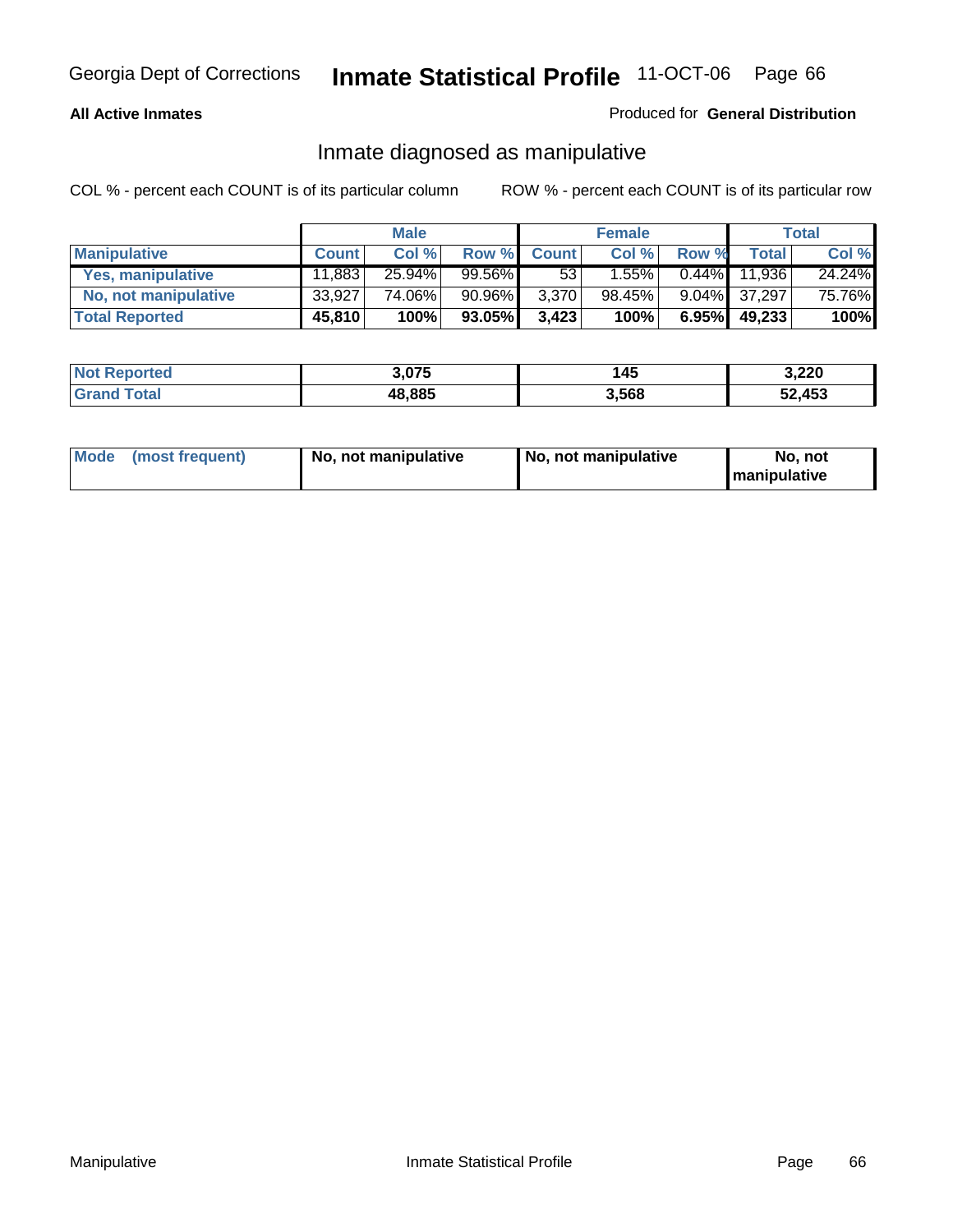#### **All Active Inmates**

#### Produced for **General Distribution**

## Inmate diagnosed as assaultive

|                       | <b>Male</b>  |        |        | <b>Female</b> |           |          | <b>Total</b> |        |
|-----------------------|--------------|--------|--------|---------------|-----------|----------|--------------|--------|
| <b>Assaultive</b>     | <b>Count</b> | Col %  | Row %  | <b>Count</b>  | Col %     | Row %    | Totall       | Col %  |
| Yes, assaultive       | 20.169       | 44.03% | 94.66% | 1,137         | $33.22\%$ |          | 5.34% 21,306 | 43.28% |
| No, not assaultive    | 25,641       | 55.97% | 91.81% | 2,286         | 66.78%    |          | 8.19% 27,927 | 56.72% |
| <b>Total Reported</b> | 45,810       | 100%   | 93.05% | 3,423         | 100%      | $6.95\%$ | 49,233       | 100%   |

| <b>Not Reported</b> | 3,075  | 145   | 3,220  |
|---------------------|--------|-------|--------|
| <b>Grand Total</b>  | 48,885 | 3,568 | 52,453 |

| Mode | ↑ (most frequent) | No, not assaultive | No, not assaultive | [No, not assaultive] |
|------|-------------------|--------------------|--------------------|----------------------|
|------|-------------------|--------------------|--------------------|----------------------|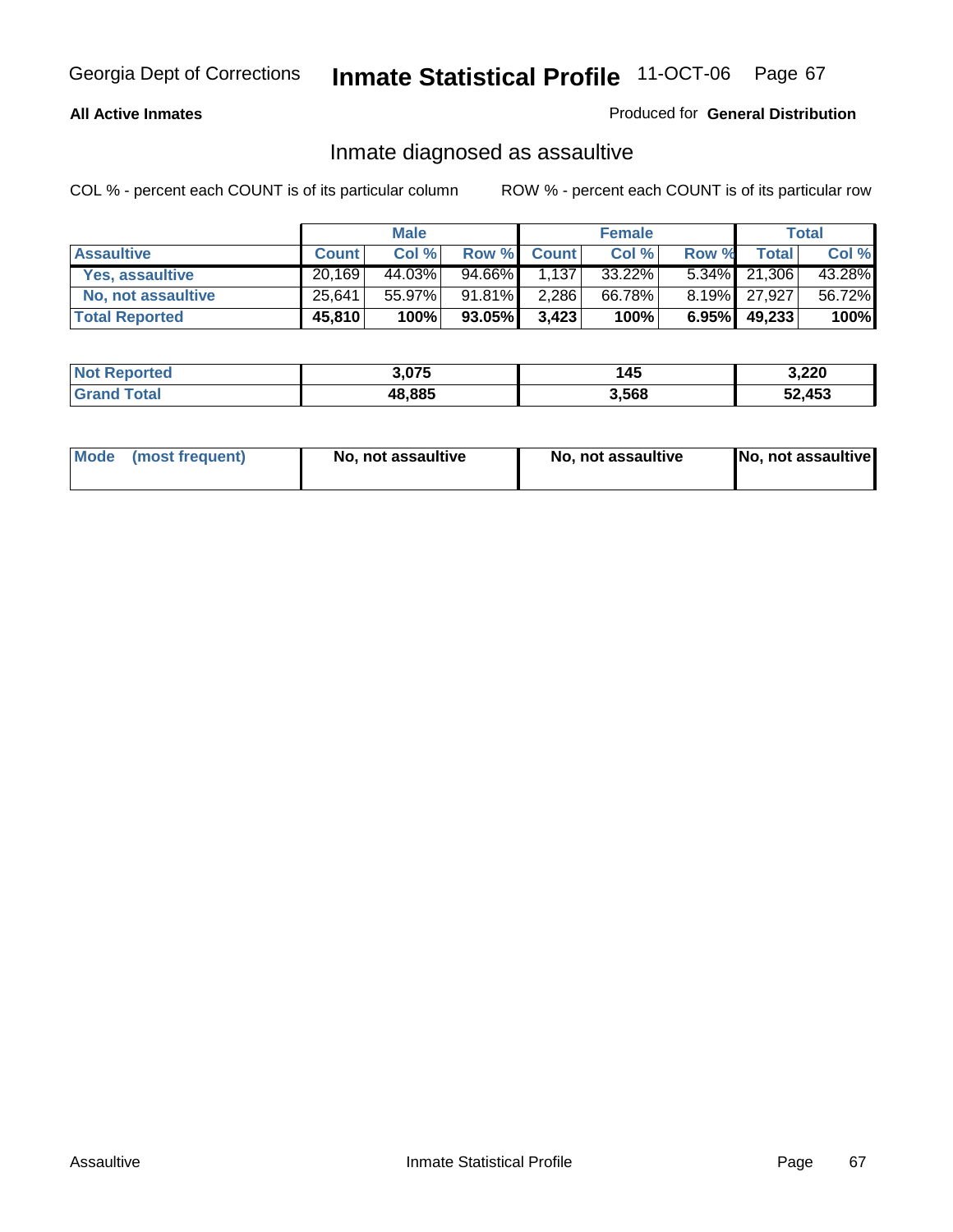#### **All Active Inmates**

#### Produced for **General Distribution**

## Number of prior Georgia incarcerations

|                                       |              | <b>Male</b> |                    |       | <b>Female</b> |       |        | <b>Total</b> |
|---------------------------------------|--------------|-------------|--------------------|-------|---------------|-------|--------|--------------|
| <b>Num of Prior GA Incarcerations</b> | <b>Count</b> | Col %       | <b>Row % Count</b> |       | Col %         | Row % | Total  | Col %        |
| $\bf{0}$                              | 27,887       | 57.05%      | 92.02%             | 2,419 | 67.80%        | 7.98% | 30,306 | 57.78%       |
|                                       | 8,656        | 17.71%      | 93.79%             | 573   | 16.06%        | 6.21% | 9,229  | 17.59%       |
|                                       | 4,954        | 10.13%      | 95.16%             | 252   | 7.06%         | 4.84% | 5,206  | 9.93%        |
| 3                                     | 3,034        | 6.21%       | 95.41%             | 146   | 4.09%         | 4.59% | 3,180  | 6.06%        |
|                                       | 1,921        | 3.93%       | 96.44%             | 71    | 1.99%         | 3.56% | 1,992  | $3.80\%$     |
| 5                                     | 1,070        | 2.19%       | 95.79%             | 47    | 1.32%         | 4.21% | 1,117  | 2.13%        |
| <b>More Than 5</b>                    | 1,363        | 2.79%       | 95.78%             | 60    | 1.68%         | 4.22% | 1,423  | 2.71%        |
| <b>Total Reported</b>                 | 48,885       | 100%        | 93.20%             | 3,568 | 100%          | 6.80% | 52,453 | 100%         |

| orted<br>NO.         |        |       |            |
|----------------------|--------|-------|------------|
| <b>c</b> otal<br>Gra | 18.885 | 3,568 | .453<br>-^ |

| Mean (average)       | l.O3 | .69 | 1.00 |
|----------------------|------|-----|------|
| Median (middle)      |      |     |      |
| Mode (most frequent) |      |     |      |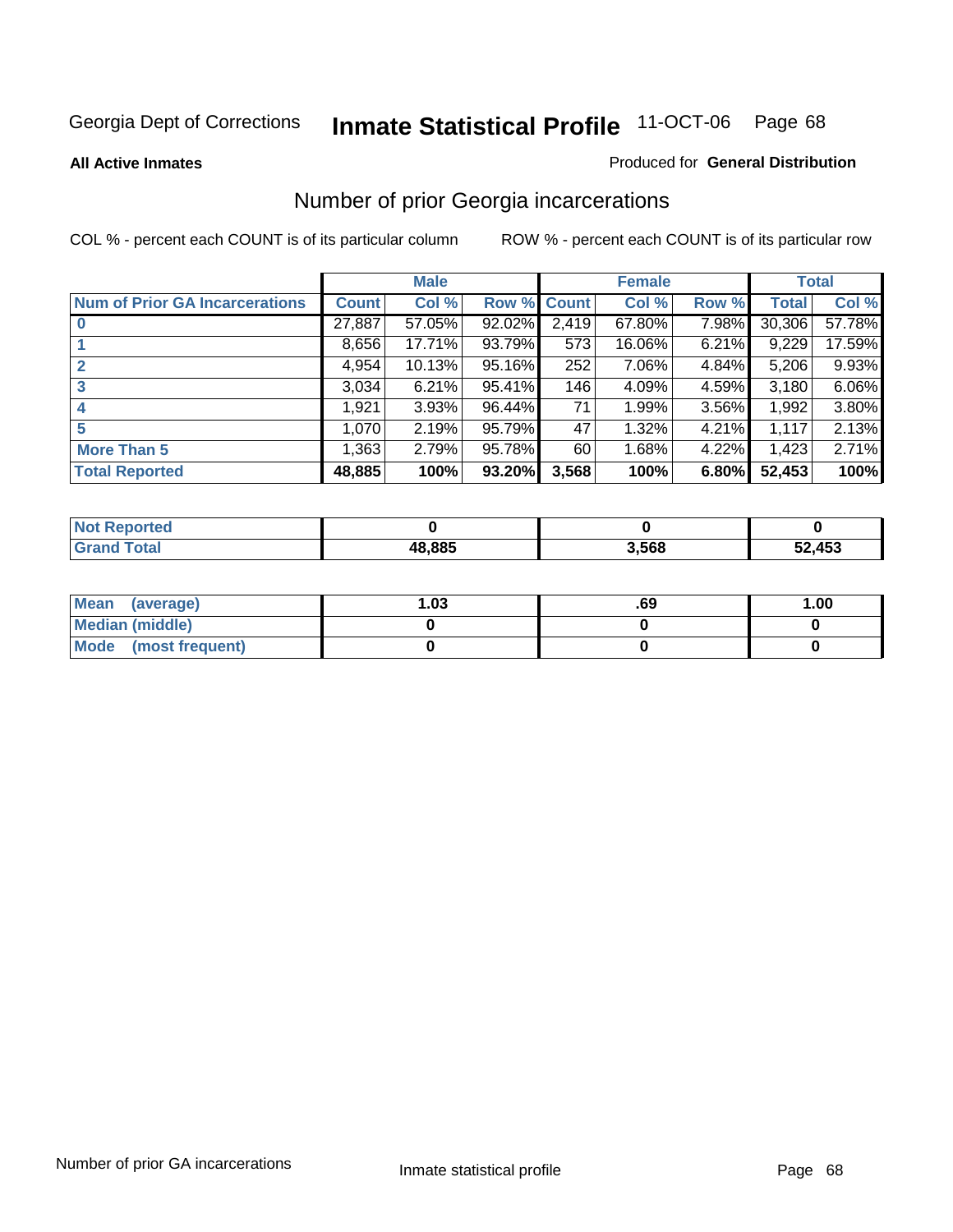#### **All Active Inmates**

#### Produced for **General Distribution**

## Prison sentence in years

COL % - percent each COUNT is of its particular column ROW % - percent each COUNT is of its particular row

|                                 | <b>Male</b>  |        |         | <b>Female</b> |        |        | <b>Total</b>       |        |
|---------------------------------|--------------|--------|---------|---------------|--------|--------|--------------------|--------|
| <b>Prison Sentence In Years</b> | <b>Count</b> | Col %  | Row %   | <b>Count</b>  | Col %  | Row %  | <b>Total</b>       | Col %  |
| $0 - 1$                         | 2,287        | 4.68%  | 89.37%  | 272           | 7.62%  | 10.63% | 2,559              | 4.88%  |
| $1.1 - 2$                       | 3,820        | 7.81%  | 88.08%  | 517           | 14.49% | 11.92% | 4,337              | 8.27%  |
| $2.1 - 3$                       | 3,868        | 7.91%  | 88.92%  | 482           | 13.51% | 11.08% | 4,350              | 8.29%  |
| $3.1 - 4$                       | 2,765        | 5.66%  | 90.45%  | 292           | 8.18%  | 9.55%  | $\overline{3,057}$ | 5.83%  |
| $4.1 - 5$                       | 4,913        | 10.05% | 91.47%  | 458           | 12.84% | 8.53%  | 5,371              | 10.24% |
| $5.1 - 6$                       | 2,035        | 4.16%  | 92.46%  | 166           | 4.65%  | 7.54%  | 2,201              | 4.20%  |
| $6.1 - 7$                       | 1,987        | 4.06%  | 93.77%  | 132           | 3.70%  | 6.23%  | 2,119              | 4.04%  |
| $7.1 - 8$                       | 1,813        | 3.71%  | 93.94%  | 117           | 3.28%  | 6.06%  | 1,930              | 3.68%  |
| $8.1 - 9$                       | 743          | 1.52%  | 93.34%  | 53            | 1.49%  | 6.66%  | 796                | 1.52%  |
| $9.1 - 10$                      | 6,126        | 12.53% | 94.82%  | 335           | 9.39%  | 5.18%  | 6,461              | 12.32% |
| $10.1 - 12$                     | 2,299        | 4.70%  | 95.20%  | 116           | 3.25%  | 4.80%  | 2,415              | 4.60%  |
| $12.1 - 15$                     | 3,445        | 7.05%  | 95.85%  | 149           | 4.18%  | 4.15%  | 3,594              | 6.85%  |
| $15.1 - 20$                     | 3,420        | 7.00%  | 96.53%  | 123           | 3.45%  | 3.47%  | $\overline{3,}543$ | 6.75%  |
| 20.1 - Over                     | 2,701        | 5.53%  | 97.58%  | 67            | 1.88%  | 2.42%  | 2,768              | 5.28%  |
| <b>Life</b>                     | 6,135        | 12.55% | 95.61%  | 282           | 7.90%  | 4.39%  | 6,417              | 12.23% |
| <b>Life Without Parole</b>      | 426          | 0.87%  | 98.61%  | 6             | 0.17%  | 1.39%  | 432                | 0.82%  |
| <b>Death</b>                    | 99           | 0.20%  | 99.00%  |               | 0.03%  | 1.00%  | 100                | 0.19%  |
| <b>Youthful Offenders</b>       | 3            | 0.01%  | 100.00% |               |        |        | 3                  | 0.01%  |
| <b>Total Reported</b>           | 48,885       | 100%   | 93.20%  | 3,568         | 100.0% | 6.80%  | 52,453             | 100%   |

| <b>Not Reported</b>   |       |       |        |
|-----------------------|-------|-------|--------|
| <b>otal</b><br>. Gror | 8.885 | 3,568 | 52,453 |

#### **Determinate (numeric) sentences only**

| Mean | "ane. | 9.20<br>$  -$ | . |  |
|------|-------|---------------|---|--|
|      |       |               |   |  |

**All sentences (including determinate), with life, life without parole, and death sentences figured at 45 years**

| 14.V.<br>J.ZU<br>-------<br>______<br>___<br>____ | $^{\dagger}$ Me: | $-$ | $\sim$ $\sim$ $\sim$ |
|---------------------------------------------------|------------------|-----|----------------------|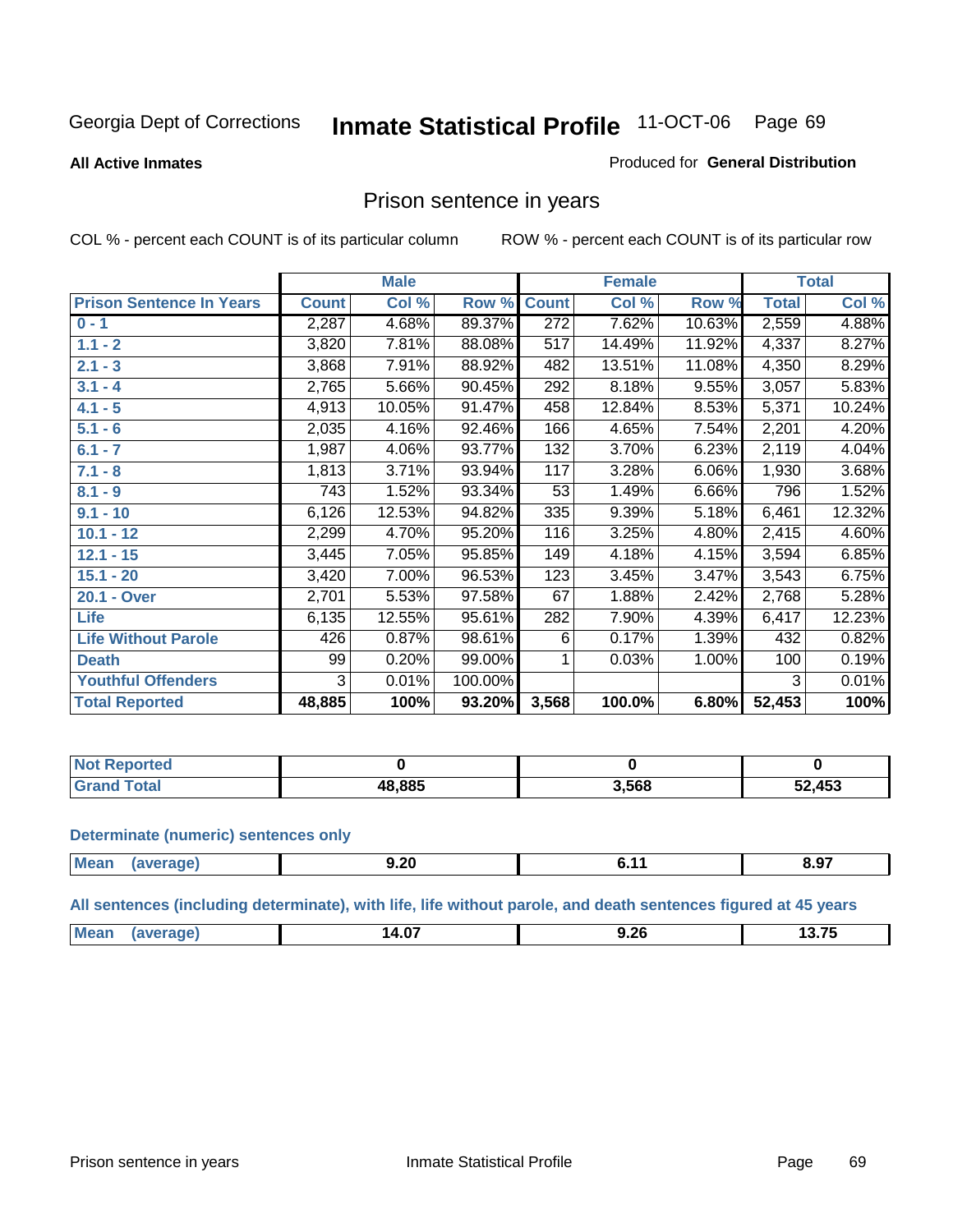#### **All Active Inmates**

#### Produced for **General Distribution**

# Primary offense, broken out into felonies vs misdemeanors

|                                  | <b>Male</b>  |           |                    | <b>Female</b> |         |          | Total        |        |
|----------------------------------|--------------|-----------|--------------------|---------------|---------|----------|--------------|--------|
| <b>Felonies and Misdemeanors</b> | <b>Count</b> | Col %     | <b>Row % Count</b> |               | Col%    | Row %    | <b>Total</b> | Col %  |
| <b>Felonies</b>                  | 47,787       | $99.96\%$ | 93.27%             | 3.446         | 100.00% | $6.73\%$ | 51,233       | 99.96% |
| <b>Misdemeanors</b>              | 19 l         | .04%      | 100.00%            |               |         |          | 19           | .04%   |
| <b>Total Reported</b>            | 47,806       | 100%      | 93.28%             | 3.446         | 100%    | 6.72%    | 51,252       | 100%   |

| N <sub>of</sub><br>ted <sup>-</sup><br>⋯ | 1079   | י ה<br>$\overline{1}$ | 1.201<br>I ZU I |
|------------------------------------------|--------|-----------------------|-----------------|
|                                          | IR RR5 | 17,928                | 2,453د          |

| Mode (most frequent) | elonies | elonies | onies<br>-е к |
|----------------------|---------|---------|---------------|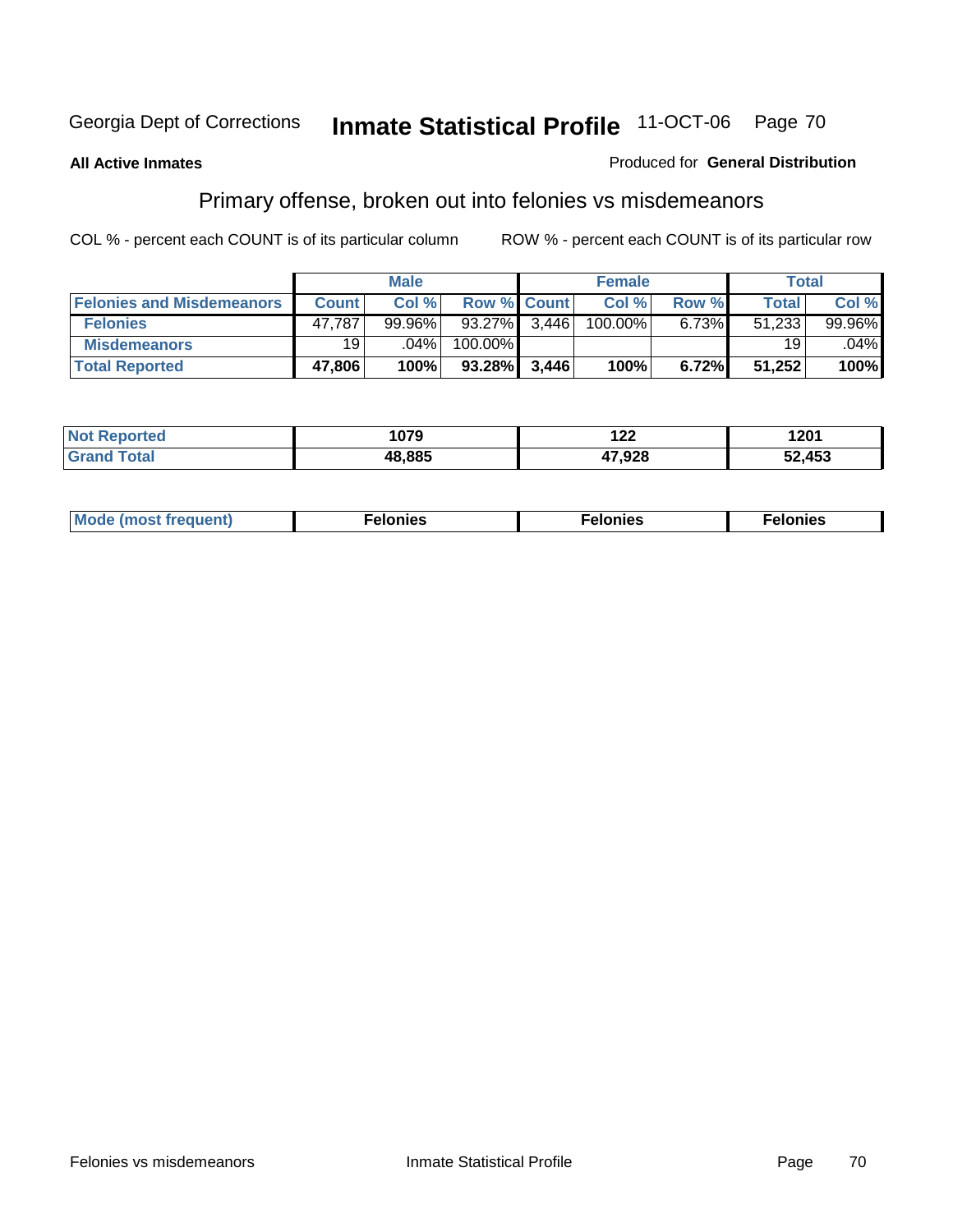#### **All Active Inmates**

#### Produced for **General Distribution**

## Primary offense, broken out into six broad crime categories

|                                  | <b>Male</b>  |         |             | <b>Female</b> |        |          | <b>Total</b> |        |
|----------------------------------|--------------|---------|-------------|---------------|--------|----------|--------------|--------|
| <b>Crime Categories</b>          | <b>Count</b> | Col %   | Row % Count |               | Col %  | Row %    | <b>Total</b> | Col %  |
| <b>Violent</b>                   | 21,230       | 44.41%  | 94.36%      | 1,269         | 36.83% | 5.64%    | 22,499       | 43.90% |
| <b>Sex Crime</b><br>$\mathbf{2}$ | 7,102        | 14.86%  | 98.67%      | 96            | 2.79%  | $1.33\%$ | 7,198        | 14.04% |
| $\mathbf{3}$<br><b>Property</b>  | 9,342        | 19.54%  | 89.23%      | 1,127         | 32.70% | 10.77%   | 10,469       | 20.43% |
| <b>Drug</b><br>4                 | 7,622        | 15.94%  | $90.25\%$   | 823           | 23.88% | $9.75\%$ | 8,445        | 16.48% |
| <b>Habit/DUI</b><br>5            | 169          | $.35\%$ | 97.69%      |               | .12%   | 2.31%    | 173          | .34%   |
| <b>Other</b><br>6                | 2,341        | 4.90%   | 94.85%      | 127           | 3.69%  | 5.15%    | 2,468        | 4.82%  |
| <b>Total Reported</b>            | 47,806       | 100%    | 93.28%      | 3,446         | 100%   | 6.72%    | 51,252       | 100%   |

| 1079   | 100<br>ॱ∠∠ | 1201<br>$\sim$ $\sim$ |
|--------|------------|-----------------------|
| 48.885 | 3,568      | 453<br>-0<br>JZ       |

| <b>Mou</b> | .<br>วient | วlent | ent |
|------------|------------|-------|-----|
|            |            |       |     |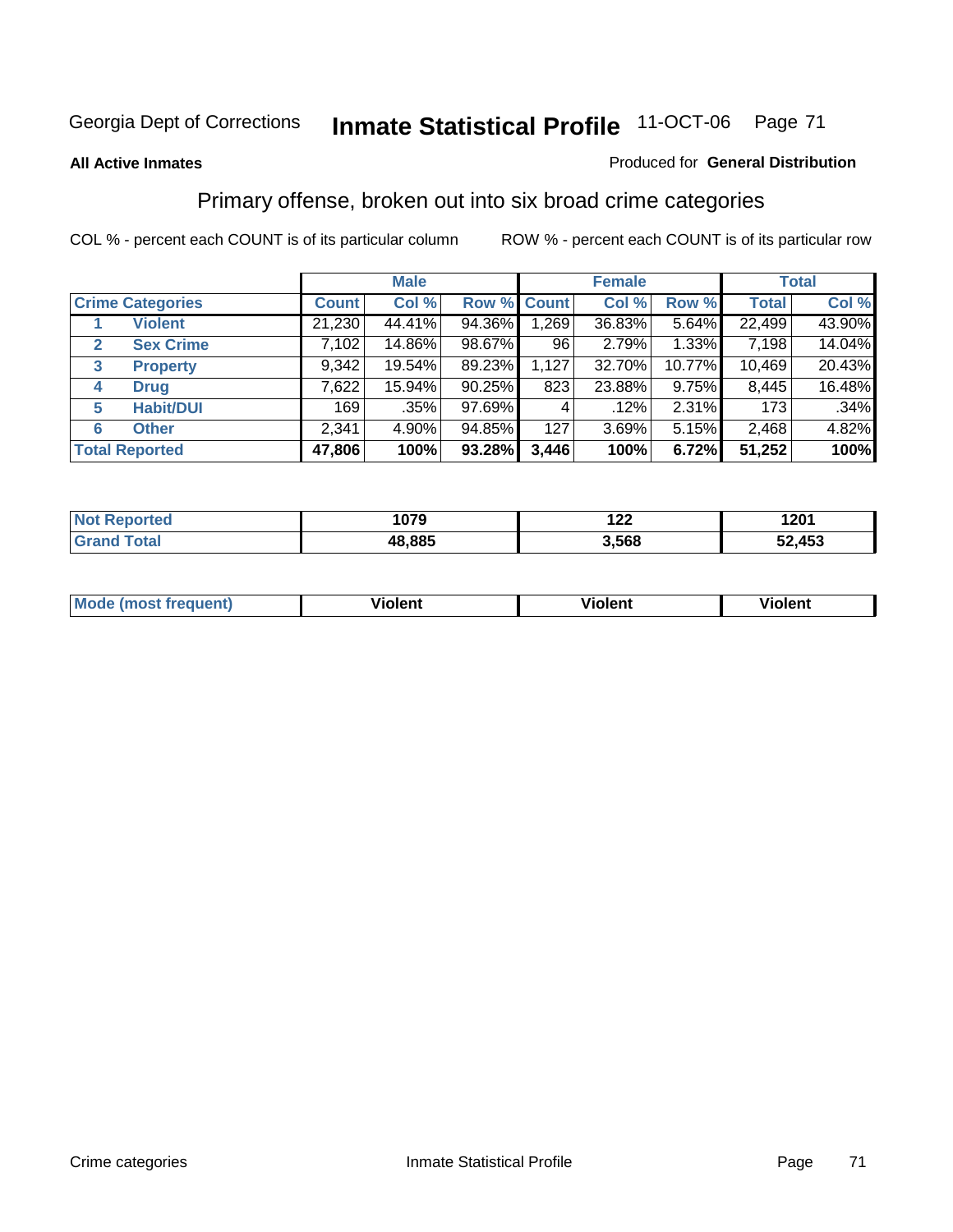#### **All Active Inmates**

## Produced for **General Distribution**

# Primary offense, detailed offense code

|                 |                                                    |                 | <b>Male</b> |         |                 | <b>Female</b> |        |                  | <b>Total</b> |
|-----------------|----------------------------------------------------|-----------------|-------------|---------|-----------------|---------------|--------|------------------|--------------|
|                 | <b>Primary Offense</b>                             | <b>Count</b>    | Col %       | Row %   | <b>Count</b>    | Col %         | Row %  | <b>Total</b>     | Col %        |
| 70              | <b>Poss Of Marijuana</b>                           | $\overline{6}$  | .01%        | 100.00% |                 |               |        | $\overline{6}$   | .01%         |
| 71              | <b>Viol Motor Veh Law</b>                          | 3               | .01%        | 100.00% |                 |               |        | $\overline{3}$   | .01%         |
| 72              | <b>Dui</b>                                         | $\overline{2}$  | .01%        | 100.00% |                 |               |        | $\overline{2}$   | .01%         |
| $\overline{73}$ | <b>Obstr Of Law Enf Officer</b>                    | $\overline{3}$  | .01%        | 100.00% |                 |               |        | $\overline{3}$   | .01%         |
| 93              | <b>Cpwl &amp; Concealed</b>                        | 1               | .01%        | 100.00% |                 |               |        | 1                | .01%         |
|                 | <b>Weapon</b>                                      |                 |             |         |                 |               |        |                  |              |
| 97              | <b>Deadly Weapons In</b>                           | 1               | .01%        | 100.00% |                 |               |        | 1                | .01%         |
|                 | <b>Public</b><br><b>Other Misdemeanor</b>          |                 | .01%        | 100.00% |                 |               |        |                  | .01%         |
| 99              |                                                    | 1               |             |         |                 |               |        | 1                |              |
| 500             | <b>Misc Misdemeanor</b>                            | $\overline{2}$  | .01%        | 100.00% |                 |               |        | $\overline{2}$   | .01%         |
| 1100            | <b>Misc Homicide Offense</b>                       | $\overline{16}$ | .03%        | 94.12%  | 1               | .03%          | 5.88%  | $\overline{17}$  | .03%         |
| 1101            | <b>Murder</b>                                      | 4,497           | 9.41%       | 94.40%  | 267             | 7.75%         | 5.60%  | 4,764            | $9.30\%$     |
| 1102            | <b>Voluntary Manslaughter</b>                      | 1,055           | 2.21%       | 88.14%  | 142             | 4.12%         | 11.86% | 1,197            | 2.34%        |
| 1103            | <b>Involuntary</b>                                 | 120             | .25%        | 86.33%  | 19              | .55%          | 13.67% | 139              | .27%         |
| 1120            | <b>Manslaughter</b><br><b>Reckless Abandonment</b> | 1               | .01%        | 50.00%  | 1               | .03%          | 50.00% | $\overline{2}$   | .01%         |
| 1121            | <b>Feticide</b>                                    | 3               | .01%        | 100.00% |                 |               |        | $\overline{3}$   | .01%         |
| 1123            | <b>Vehicular Homicide</b>                          | 337             | .70%        | 91.08%  | $\overline{33}$ | .96%          | 8.92%  | $\overline{370}$ | .72%         |
| 1125            | <b>Conceal Death Of</b>                            | $\overline{12}$ | .03%        | 92.31%  | $\mathbf 1$     | .03%          | 7.69%  | $\overline{13}$  | .03%         |
|                 | <b>Another</b>                                     |                 |             |         |                 |               |        |                  |              |
| 1190            | <b>Atmpt Murder</b>                                | 4               | .01%        | 66.67%  | $\overline{2}$  | .06%          | 33.33% | 6                | .01%         |
| 1191            | <b>Murder, Conspire To</b>                         | $\overline{2}$  | .01%        | 100.00% |                 |               |        | $\overline{2}$   | .01%         |
|                 | <b>Commit</b>                                      |                 |             |         |                 |               |        |                  |              |
| 1300            | <b>Misc Assault/Battery</b>                        | $\overline{43}$ | .09%        | 95.56%  | $\overline{2}$  | .06%          | 4.44%  | 45               | .09%         |
| 1301            | <b>Family Violence Battery</b>                     | $\overline{76}$ | .16%        | 98.70%  | $\mathbf{1}$    | .03%          | 1.30%  | $\overline{77}$  | .15%         |
| 1302            | <b>Aggrav Assault</b>                              | 4,369           | 9.14%       | 94.32%  | 263             | 7.63%         | 5.68%  | 4,632            | 9.04%        |
| 1303            | <b>Atmpt Aggrav Assault</b>                        | 5               | .01%        | 100.00% |                 |               |        | 5                | .01%         |
| 1305            | <b>Aggrav Battery</b>                              | 705             | 1.47%       | 93.50%  | 49              | 1.42%         | 6.50%  | 754              | 1.47%        |
| 1306            | <b>Misc Family Violence</b>                        | 1               | .01%        | 100.00% |                 |               |        | 1                | .01%         |
| 1307            | <b>Terrorist Threats &amp; Acts</b>                | 330             | .69%        | 95.93%  | 14              | .41%          | 4.07%  | $\overline{344}$ | .67%         |
| 1308            | <b>False Imprisonment</b>                          | 162             | .34%        | 96.43%  | 6               | .17%          | 3.57%  | 168              | .33%         |
| 1311            | <b>Kidnapping</b>                                  | 1,395           | 2.92%       | 97.21%  | 40              | 1.16%         | 2.79%  | 1,435            | 2.80%        |
| 1312            | <b>Interference With</b>                           | $\overline{2}$  | .01%        | 100.00% |                 |               |        | $\overline{2}$   | .01%         |
|                 | <b>Custody</b>                                     |                 |             |         |                 |               |        |                  |              |
| 1314            | <b>Aggrav Assault Peace</b>                        | 311             | .65%        | 97.19%  | 9               | .26%          | 2.81%  | 320              | .62%         |
|                 | <b>Ofcr</b>                                        |                 |             |         |                 |               |        |                  |              |
| 1315            | <b>Aggrav Battery Peace</b><br><b>Ofcr</b>         | $\overline{15}$ | .03%        | 100.00% |                 |               |        | 15               | .03%         |
| 1316            | <b>Simple Battery</b>                              | $\overline{5}$  | .01%        | 100.00% |                 |               |        | $\overline{5}$   | .01%         |
| 1317            | <b>Reck Cond Infected</b>                          | $\overline{7}$  | .01%        | 70.00%  | $\overline{3}$  | .09%          | 30.00% | 10               | .02%         |
|                 |                                                    |                 |             |         |                 |               |        |                  |              |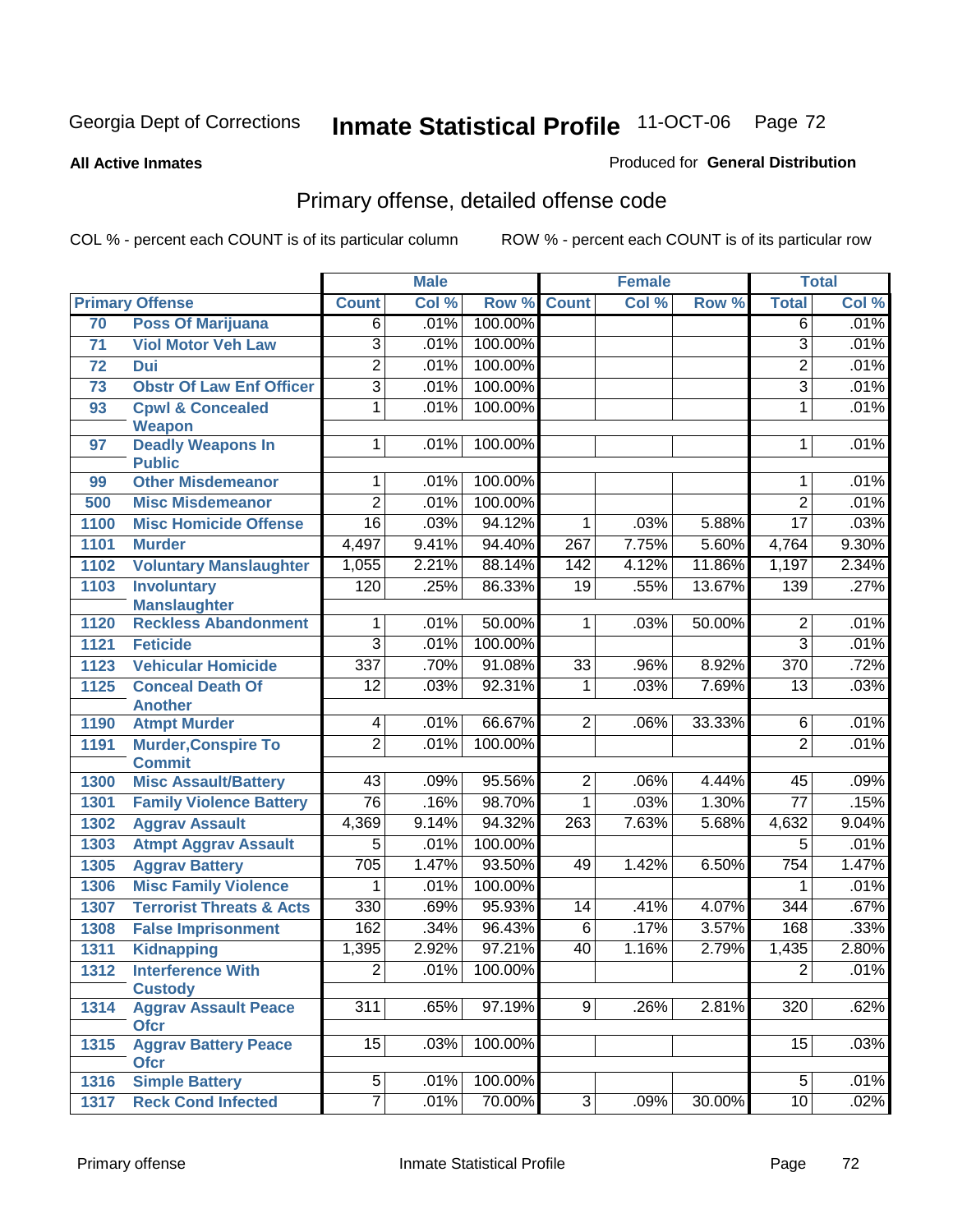#### **All Active Inmates**

#### Produced for **General Distribution**

# Primary offense, detailed offense code

|      |                                  |                  | <b>Male</b> |         |                 | <b>Female</b> |         |                 | <b>Total</b> |
|------|----------------------------------|------------------|-------------|---------|-----------------|---------------|---------|-----------------|--------------|
|      | <b>Primary Offense</b>           | <b>Count</b>     | Col %       | Row %   | <b>Count</b>    | Col %         | Row %   | <b>Total</b>    | Col %        |
|      | <b>Person</b>                    |                  |             |         |                 |               |         |                 |              |
| 1318 | <b>Injury By Vehicle</b>         | 70               | .15%        | 90.91%  | 7               | .20%          | 9.09%   | 77              | .15%         |
| 1320 | <b>Stalking</b>                  | $\overline{2}$   | .01%        | 100.00% |                 |               |         | $\overline{2}$  | .01%         |
| 1321 | <b>Aggrav Stalking</b>           | $\overline{277}$ | .58%        | 96.18%  | 11              | .32%          | 3.82%   | 288             | .56%         |
| 1390 | <b>Atmpt Kidnap</b>              | 4                | .01%        | 100.00% |                 |               |         | 4               | .01%         |
| 1400 | <b>Arson Misc</b>                | $\overline{2}$   | .01%        | 66.67%  | $\mathbf{1}$    | .03%          | 33.33%  | $\overline{3}$  | .01%         |
| 1401 | <b>Arson 1st Degree</b>          | $\overline{90}$  | .19%        | 85.71%  | 15              | .44%          | 14.29%  | 105             | .20%         |
| 1402 | <b>Arson 2nd Degree</b>          | $\overline{11}$  | .02%        | 100.00% |                 |               |         | $\overline{11}$ | .02%         |
| 1403 | <b>Arson 3rd Degree</b>          | $\overline{2}$   | .01%        | 100.00% |                 |               |         | $\overline{2}$  | .01%         |
| 1501 | <b>Crmnl Damage 1st</b>          | $\overline{28}$  | .06%        | 100.00% |                 |               |         | $\overline{28}$ | .05%         |
|      | <b>Degree</b>                    |                  |             |         |                 |               |         |                 |              |
| 1502 | <b>Crmnl Damage 2nd</b>          | 81               | .17%        | 95.29%  | $\overline{4}$  | .12%          | 4.71%   | 85              | .17%         |
| 1506 | <b>Degree</b><br><b>Alter Id</b> | $\overline{4}$   | .01%        | 100.00% |                 |               |         | 4               | .01%         |
| 1601 | <b>Burglary</b>                  | 4,951            | 10.36%      | 96.14%  | 199             | 5.77%         | 3.86%   | 5,150           | 10.05%       |
| 1602 | <b>Poss Burglar Tools</b>        | 41               | .09%        | 95.35%  | $\overline{2}$  | .06%          | 4.65%   | 43              | .08%         |
| 1690 | <b>Atmpt Burglary</b>            | $\overline{36}$  | .08%        | 100.00% |                 |               |         | 36              | .07%         |
| 1700 | <b>Misc Forgery</b>              | 4                | .01%        | 80.00%  | 1               | .03%          | 20.00%  | $\overline{5}$  | .01%         |
| 1701 | <b>Forgery 1st Degree</b>        | 1,130            | 2.36%       | 71.70%  | 446             | 12.94%        | 28.30%  | 1,576           | 3.08%        |
| 1702 | <b>Forgery 2nd Degree</b>        | 41               | .09%        | 73.21%  | 15              | .44%          | 26.79%  | $\overline{56}$ | .11%         |
| 1704 | <b>Bad Checks</b>                | 17               | .04%        | 89.47%  | $\overline{2}$  | .06%          | 10.53%  | 19              | .04%         |
| 1751 | <b>Theft Credit Card</b>         | $\overline{27}$  | .06%        | 87.10%  | $\overline{4}$  | .12%          | 12.90%  | $\overline{31}$ | .06%         |
| 1752 | <b>Forgery Credit Card</b>       |                  |             |         | 1               | .03%          | 100.00% | 1               | .01%         |
| 1753 | <b>Fraudulent Credit Card</b>    | 57               | .12%        | 73.08%  | $\overline{21}$ | .61%          | 26.92%  | 78              | .15%         |
| 1755 | <b>Recv Gds, Srvs Fraud</b>      | 1                | .01%        | 100.00% |                 |               |         | 1               | .01%         |
|      | <b>Obtnd</b>                     |                  |             |         |                 |               |         |                 |              |
| 1756 | <b>Financial Identity Fraud</b>  | $\overline{36}$  | .08%        | 64.29%  | $\overline{20}$ | .58%          | 35.71%  | $\overline{56}$ | .11%         |
| 1759 | <b>Telecommunications</b>        | $\overline{2}$   | .01%        | 100.00% |                 |               |         | $\overline{2}$  | .01%         |
|      | <b>Fraud</b>                     |                  |             |         |                 |               |         |                 |              |
| 1761 | <b>Computer Theft</b>            | $\overline{5}$   | .01%        | 55.56%  | $\overline{4}$  | .12%          | 44.44%  | $\overline{9}$  | .02%         |
| 1762 | <b>Computer Trespass</b>         | $\overline{3}$   | .01%        | 100.00% |                 |               |         | $\overline{3}$  | .01%         |
| 1790 | <b>Atmpt Forgery</b>             | 1                | .01%        | 100.00% |                 |               |         | $\mathbf{1}$    | .01%         |
| 1796 | <b>Fraudulent Access</b>         |                  |             |         | 1.              | .03%          | 100.00% | 1               | .01%         |
|      | <b>Compute</b>                   |                  |             |         |                 |               |         |                 |              |
| 1799 | <b>Misc Fraud</b>                | 16               | .03%        | 61.54%  | 10              | .29%          | 38.46%  | 26              | .05%         |
| 1802 | <b>Theft By Taking</b>           | 861              | 1.80%       | 88.40%  | 113             | 3.28%         | 11.60%  | 974             | 1.90%        |
| 1803 | <b>Theft By Deception</b>        | $\overline{42}$  | .09%        | 72.41%  | 16              | .46%          | 27.59%  | 58              | .11%         |
| 1805 | <b>Theft Of Lost Property</b>    | $\overline{2}$   | .01%        | 66.67%  | 1               | .03%          | 33.33%  | 3               | .01%         |
| 1806 | <b>Theft By Rec Stolen Prop</b>  | 936              | 1.96%       | 93.98%  | 60              | 1.74%         | 6.02%   | 996             | 1.94%        |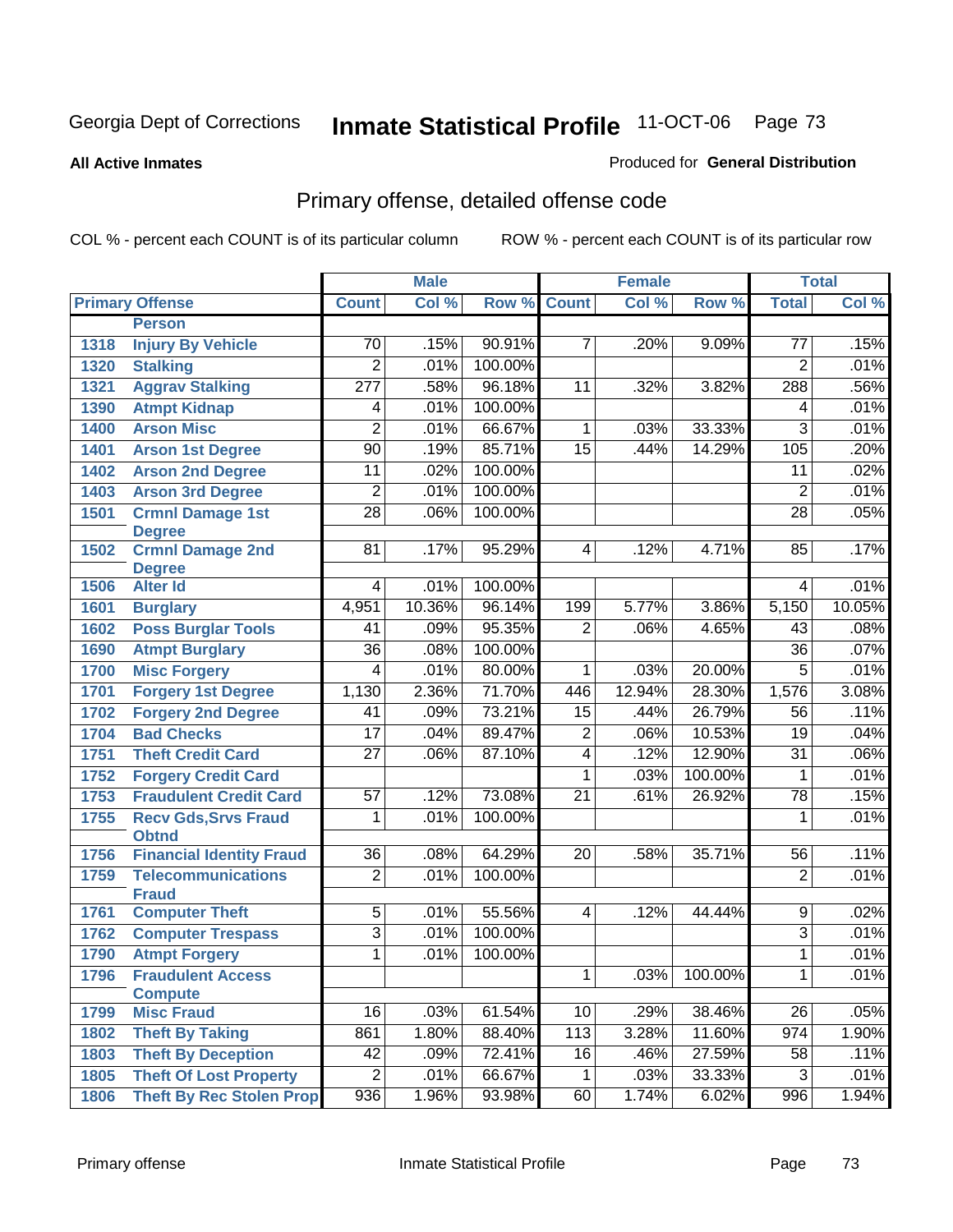#### **All Active Inmates**

#### Produced for **General Distribution**

# Primary offense, detailed offense code

|      |                                                  |                 | <b>Male</b> |         |                 | <b>Female</b> |        |                 | <b>Total</b> |
|------|--------------------------------------------------|-----------------|-------------|---------|-----------------|---------------|--------|-----------------|--------------|
|      | <b>Primary Offense</b>                           | <b>Count</b>    | Col %       | Row %   | <b>Count</b>    | Col %         | Row %  | <b>Total</b>    | Col %        |
| 1807 | <b>Theft Of Services</b>                         | $\overline{3}$  | .01%        | 100.00% |                 |               |        | $\overline{3}$  | .01%         |
| 1808 | <b>Theft By Conversion</b>                       | $\overline{34}$ | .07%        | 82.93%  | 7               | .20%          | 17.07% | $\overline{41}$ | .08%         |
| 1811 | <b>Convsn Paymnts Real</b>                       | 1               | .01%        | 100.00% |                 |               |        | 1               | .01%         |
|      | <b>Propy</b>                                     |                 |             |         |                 |               |        |                 |              |
| 1812 | <b>Atmpt Theft By Taking</b>                     | 12              | .03%        | 100.00% |                 |               |        | 12              | .02%         |
| 1813 | <b>Theft Motorveh Or Part</b>                    | 154             | .32%        | 93.33%  | 11              | .32%          | 6.67%  | 165             | .32%         |
| 1815 | <b>Theft Bring Prop In State</b>                 | 14              | .03%        | 100.00% |                 |               |        | 14              | .03%         |
| 1816 | <b>Theft Recv Prop Out</b>                       | 6               | .01%        | 100.00% |                 |               |        | 6               | .01%         |
| 1821 | <b>State</b>                                     | 447             | .94%        | 74.75%  | 151             | 4.38%         | 25.25% | 598             | 1.17%        |
| 1880 | <b>Theft By Shoplifting</b>                      | 171             | .36%        | 98.84%  | $\overline{2}$  | .06%          | 1.16%  | 173             | .34%         |
|      | <b>Entering Vehicle</b><br><b>Robbery</b>        | 1,870           | 3.91%       | 93.73%  | 125             | 3.63%         | 6.27%  |                 | 3.89%        |
| 1901 |                                                  | 4,637           |             | 97.27%  | 130             |               | 2.73%  | 1,995           | 9.30%        |
| 1902 | <b>Armed Robbery</b>                             |                 | 9.70%       |         |                 | 3.77%         |        | 4,767           |              |
| 1903 | <b>Robbery By Force</b>                          | 165             | .35%        | 92.70%  | 13              | .38%          | 7.30%  | 178             | .35%         |
| 1904 | <b>Robbery By Intimidation</b>                   | 232             | .49%        | 92.06%  | $\overline{20}$ | .58%          | 7.94%  | 252             | .49%         |
| 1905 | <b>Robbery By Sudden</b><br><b>Snatch</b>        | 117             | .24%        | 90.00%  | $\overline{13}$ | .38%          | 10.00% | 130             | .25%         |
| 1911 | <b>Hijacking Motor Vehicle</b>                   | $\overline{35}$ | .07%        | 97.22%  | 1               | .03%          | 2.78%  | 36              | .07%         |
| 1991 | <b>Atmpt Robbery</b>                             | $\overline{35}$ | .07%        | 92.11%  | $\overline{3}$  | .09%          | 7.89%  | $\overline{38}$ | .07%         |
| 1992 | <b>Atmpt Armed Robbery</b>                       | 61              | .13%        | 88.41%  | $\overline{8}$  | .23%          | 11.59% | 69              | .13%         |
| 2000 | <b>Misc Sexual Offense</b>                       | 60              | .13%        | 100.00% |                 |               |        | 60              | .12%         |
| 2001 | Rape                                             | 1,807           | 3.78%       | 99.72%  | 5               | .15%          | .28%   | 1,812           | 3.54%        |
| 2002 | <b>Sodomy</b>                                    | 16              | .03%        | 94.12%  | $\overline{1}$  | .03%          | 5.88%  | $\overline{17}$ | .03%         |
| 2003 | <b>Aggrav Sodomy</b>                             | 230             | .48%        | 99.14%  | $\overline{2}$  | .06%          | .86%   | 232             | .45%         |
| 2006 | <b>Incest</b>                                    | 154             | .32%        | 96.86%  | $\overline{5}$  | .15%          | 3.14%  | 159             | .31%         |
| 2009 | <b>Aggrav Sexual Battery</b>                     | 127             | .27%        | 98.45%  | $\overline{2}$  | .06%          | 1.55%  | 129             | .25%         |
| 2016 | <b>Pimping A Minor Under</b>                     | $\overline{4}$  | .01%        | 100.00% |                 |               |        | 4               | .01%         |
|      | 18                                               |                 |             |         |                 |               |        |                 |              |
| 2018 | <b>Statutory Rape</b>                            | 797             | 1.67%       | 98.52%  | $\overline{12}$ | .35%          | 1.48%  | 809             | 1.58%        |
| 2019 | <b>Child Molestation</b>                         | 2,283           | 4.78%       | 98.15%  | 43              | 1.25%         | 1.85%  | 2,326           | 4.54%        |
| 2020 | <b>Enticing Child-Indec</b>                      | 92              | .19%        | 95.83%  | $\overline{4}$  | .12%          | 4.17%  | 96              | .19%         |
|      | <b>Purp</b>                                      |                 |             |         |                 |               |        |                 |              |
| 2021 | <b>Aggrav Child Molestation</b>                  | 1,292           | 2.70%       | 98.40%  | 21              | .61%          | 1.60%  | 1,313           | 2.56%        |
| 2023 | Sexl/AssIt/Agn/Pers/Cstd                         | $\overline{2}$  | .01%        | 100.00% |                 |               |        | $\overline{2}$  | .01%         |
|      | У                                                |                 |             |         |                 |               |        |                 |              |
| 2025 | <b>Solicit Sodomy From</b>                       | $\overline{2}$  | .01%        | 100.00% |                 |               |        | $\overline{2}$  | .01%         |
| 2026 | <b>Minor</b><br><b>Sex Offender Fail Registr</b> | $\overline{76}$ | .16%        | 100.00% |                 |               |        | 76              | .15%         |
|      |                                                  | $\overline{21}$ | .04%        | 100.00% |                 |               |        | 21              | .04%         |
| 2091 | <b>Atmpt Rape</b>                                |                 |             | 100.00% |                 |               |        |                 | .01%         |
| 2093 | <b>Atmpt Aggrav Sodomy</b>                       | $\overline{3}$  | .01%        |         |                 |               |        | 3               |              |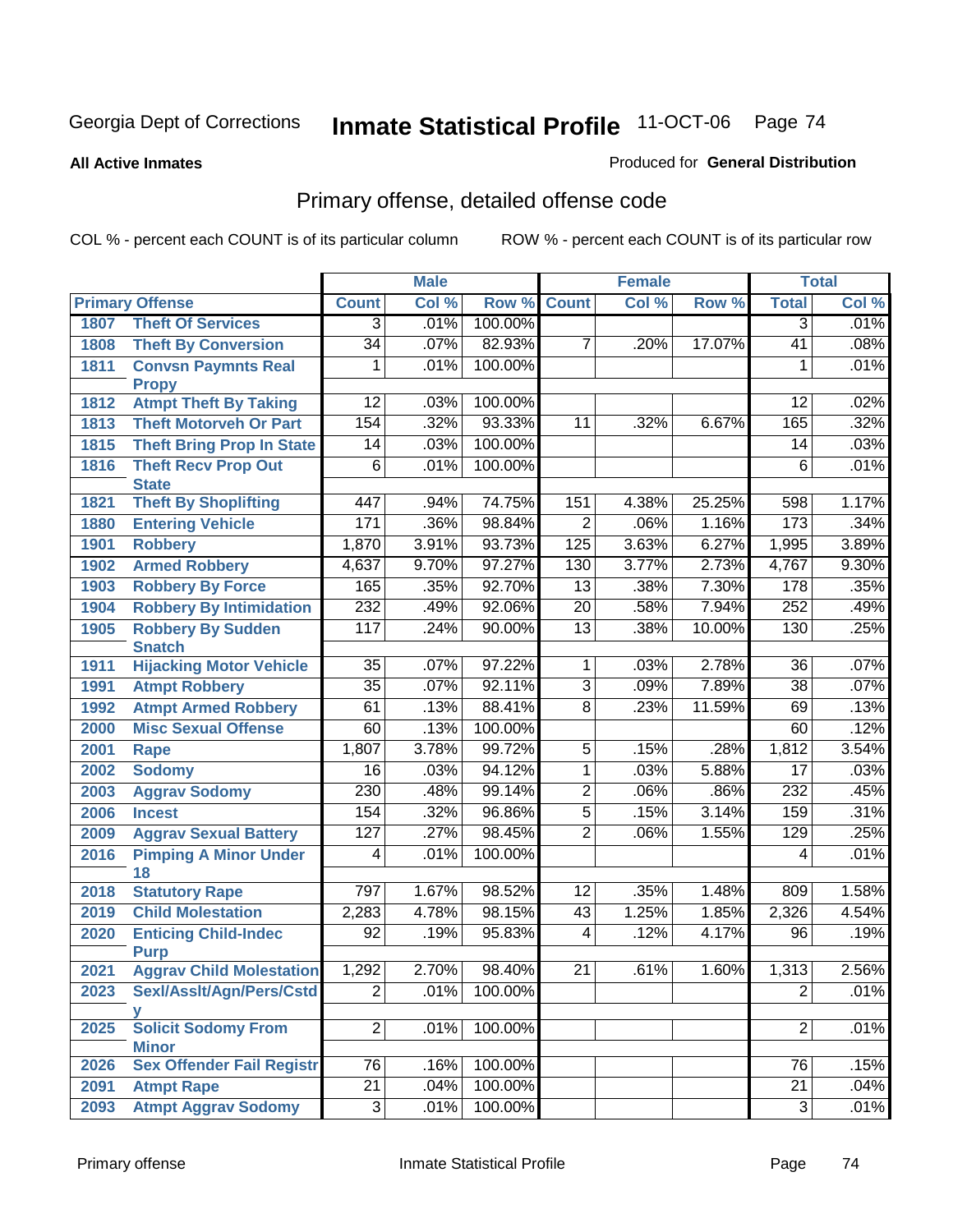**All Active Inmates**

#### Produced for **General Distribution**

# Primary offense, detailed offense code

|      |                                            |                 | <b>Male</b> |         |                 | <b>Female</b> |         |                  | <b>Total</b> |
|------|--------------------------------------------|-----------------|-------------|---------|-----------------|---------------|---------|------------------|--------------|
|      | <b>Primary Offense</b>                     | <b>Count</b>    | Col %       | Row %   | <b>Count</b>    | Col %         | Row %   | <b>Total</b>     | Col %        |
| 2094 | <b>Atmpt Child Molestation</b>             | $\overline{8}$  | .02%        | 100.00% |                 |               |         | $\overline{8}$   | .02%         |
| 2095 | <b>Agg Aslt W Intnt To Rape</b>            | 64              | .13%        | 100.00% |                 |               |         | 64               | .12%         |
| 2097 | <b>Statutory Rape, Atmpt</b>               | $\overline{2}$  | .01%        | 100.00% |                 |               |         | $\overline{2}$   | .01%         |
| 2099 | <b>Agg Sex Battery Atmpt</b>               | $\overline{2}$  | .01%        | 100.00% |                 |               |         | 2                | .01%         |
| 2100 | <b>Misc Obscenity</b>                      | $\overline{4}$  | .01%        | 100.00% |                 |               |         | 4                | .01%         |
| 2101 | <b>Distributing Obscene Mat</b>            | $\overline{1}$  | .01%        | 100.00% |                 |               |         | 1                | .01%         |
| 2205 | <b>False Swearng Writtn</b><br><b>Stmt</b> | $\overline{8}$  | .02%        | 88.89%  | $\mathbf{1}$    | .03%          | 11.11%  | $\overline{9}$   | .02%         |
| 2300 | <b>Abuse Of Govt Office</b>                | $\overline{3}$  | .01%        | 75.00%  | 1               | .03%          | 25.00%  | 4                | .01%         |
| 2301 | <b>Bribery Govt Officer</b>                | $\overline{2}$  | .01%        | 100.00% |                 |               |         | $\overline{2}$   | .01%         |
| 2313 | <b>Influencing Witness</b>                 |                 |             |         | 1               | .03%          | 100.00% | 1                | .01%         |
| 2314 | <b>Obstr Of Law Enf Officer</b>            | 685             | 1.43%       | 93.20%  | 50              | 1.45%         | 6.80%   | 735              | 1.43%        |
| 2315 | <b>Tampering With</b><br><b>Evidence</b>   | $\overline{5}$  | .01%        | 83.33%  | 1               | .03%          | 16.67%  | 6                | .01%         |
| 2316 | <b>Fleeing / Eluding Police</b>            | 104             | .22%        | 98.11%  | $\overline{2}$  | .06%          | 1.89%   | 106              | .21%         |
| 2400 | <b>Misc Judicial Proceeding</b>            | $\overline{2}$  | .01%        | 100.00% |                 |               |         | $\overline{2}$   | .01%         |
| 2401 | <b>Perjury</b>                             | $\overline{4}$  | .01%        | 80.00%  | 1               | .03%          | 20.00%  | $\overline{5}$   | .01%         |
| 2404 | <b>Impersonation</b>                       | $\overline{1}$  | .01%        | 100.00% |                 |               |         | 1                | .01%         |
| 2405 | <b>Impersonating Officer</b>               | $\overline{3}$  | .01%        | 100.00% |                 |               |         | $\overline{3}$   | .01%         |
| 2407 | <b>Embracery</b>                           | $\overline{2}$  | .01%        | 100.00% |                 |               |         | $\overline{2}$   | .01%         |
| 2408 | <b>False Statements Govt</b>               | $\overline{22}$ | .05%        | 95.65%  | 1               | .03%          | 4.35%   | $\overline{23}$  | .04%         |
| 2501 | <b>Escape</b>                              | 115             | .24%        | 89.84%  | $\overline{13}$ | .38%          | 10.16%  | 128              | .25%         |
| 2502 | <b>Aiding Escape</b>                       |                 |             |         | 1               | .03%          | 100.00% | 1                | .01%         |
| 2503 | <b>Hindering Appreh Or Pun</b>             | 4               | .01%        | 57.14%  | $\overline{3}$  | .09%          | 42.86%  | $\overline{7}$   | .01%         |
| 2507 | <b>Mutiny In Penal Inst</b>                | $\overline{3}$  | .01%        | 100.00% |                 |               |         | $\overline{3}$   | .01%         |
| 2511 | <b>Bail Jumping</b>                        | $\overline{7}$  | .01%        | 100.00% |                 |               |         | $\overline{7}$   | .01%         |
| 2590 | <b>Atmpt Escape</b>                        | $\overline{1}$  | .01%        | 100.00% |                 |               |         | 1                | .01%         |
| 2609 | <b>False Public Alarm</b>                  | $\overline{2}$  | .01%        | 100.00% |                 |               |         | $\overline{2}$   | .01%         |
| 2613 | <b>Crmnl Interfere Govt</b><br><b>Prop</b> | $\overline{47}$ | .10%        | 100.00% |                 |               |         | 47               | .09%         |
| 2730 | <b>Lottery Violation</b>                   | $\overline{3}$  | .01%        | 100.00% |                 |               |         | $\overline{3}$   | .01%         |
| 2761 | Removal Baggage, Cargo<br><b>Etc</b>       | $\overline{2}$  | .01%        | 100.00% |                 |               |         | $\overline{2}$   | .01%         |
| 2801 | <b>Cruelty To Children</b>                 | 235             | .49%        | 73.90%  | 83              | 2.41%         | 26.10%  | $\overline{318}$ | .62%         |
| 2802 | <b>Atmpt Cruelty To</b><br><b>Children</b> | 1               | .01%        | 50.00%  | $\overline{1}$  | .03%          | 50.00%  | $\overline{2}$   | .01%         |
| 2803 | <b>Manufact Meth Near</b><br><b>Child</b>  | $\overline{2}$  | .01%        | 66.67%  | 1 <sup>1</sup>  | .03%          | 33.33%  | $\overline{3}$   | .01%         |
| 2811 | <b>Cruelty To Elder Person</b>             | $\overline{6}$  | .01%        | 100.00% |                 |               |         | 6                | .01%         |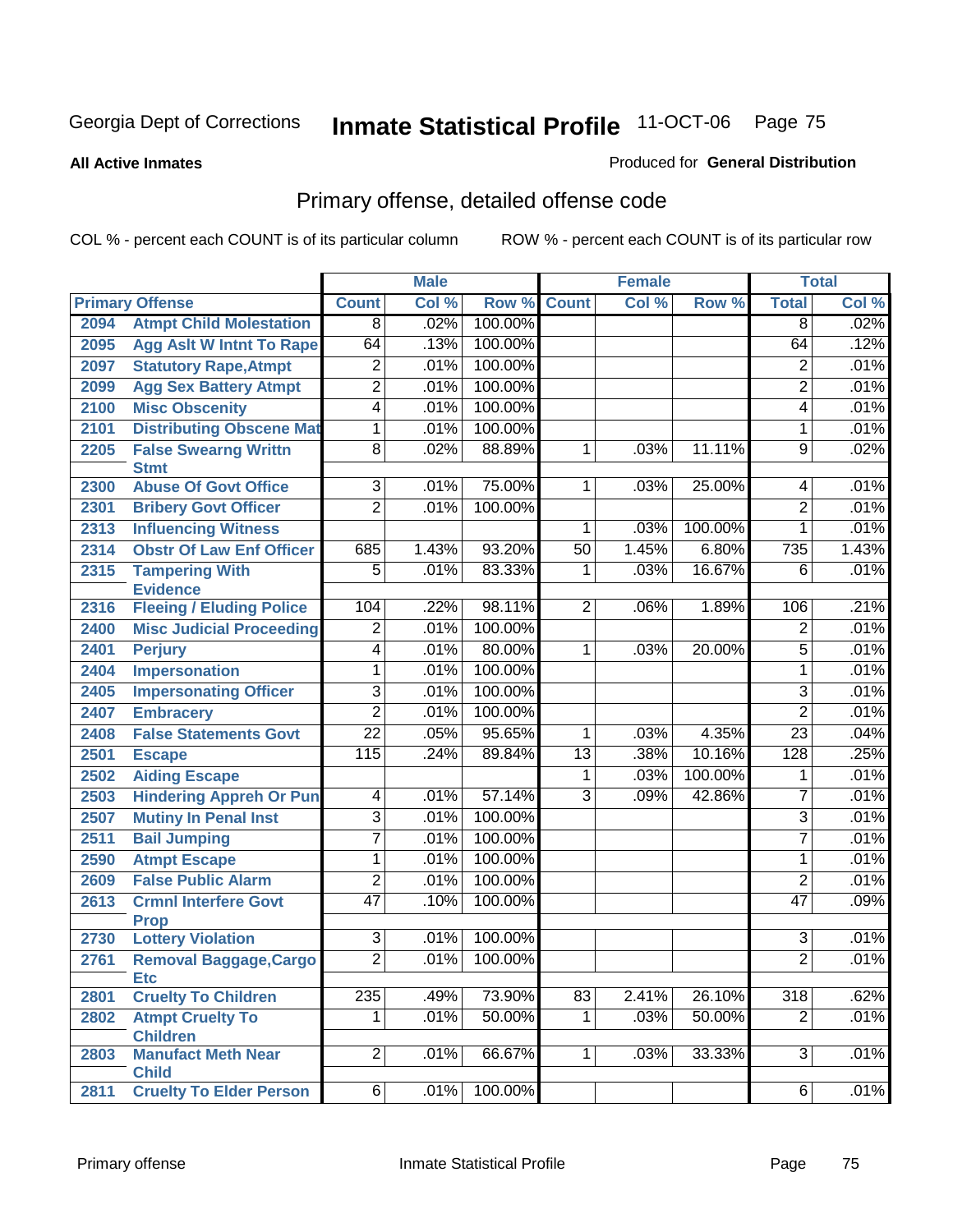**All Active Inmates**

#### Produced for **General Distribution**

# Primary offense, detailed offense code

|      |                                                              |                 | <b>Male</b> |                   |                 | Female       |         |                       | <b>Total</b> |
|------|--------------------------------------------------------------|-----------------|-------------|-------------------|-----------------|--------------|---------|-----------------------|--------------|
|      | <b>Primary Offense</b>                                       | <b>Count</b>    | Col %       | Row %             | <b>Count</b>    | Col %        | Row %   | <b>Total</b>          | Col %        |
| 2843 | <b>Sex Exploitation Child</b>                                | $\overline{31}$ | .06%        | 96.88%            | $\mathbf{1}$    | .03%         | 3.13%   | $\overline{32}$       | .06%         |
| 2852 | <b>Abandonment Of Child</b>                                  | 1               | .01%        | 50.00%            | 1               | .03%         | 50.00%  | $\overline{2}$        | .01%         |
| 2854 | <b>Cntrbtng Delingency</b>                                   |                 |             |                   | 1               | .03%         | 100.00% | 1                     | .01%         |
| 2900 | <b>Minor</b><br><b>Misc Weapon/Explosive</b>                 | 5               | .01%        | 100.00%           |                 |              |         | 5                     | .01%         |
|      | <b>Off</b>                                                   |                 |             |                   |                 |              |         |                       |              |
| 2901 | <b>Carry Concealed Weapon</b>                                | $\overline{3}$  | .01%        | 100.00%           |                 |              |         | 3                     | .01%         |
| 2910 | <b>Poss Of Firearm Dur</b>                                   | 268             | .56%        | 97.10%            | $\overline{8}$  | .23%         | 2.90%   | 276                   | .54%         |
|      | <b>Crime</b>                                                 |                 |             |                   |                 |              |         |                       |              |
| 2911 | <b>Poss Knife During Crime</b>                               | $\overline{3}$  | .01%        | 100.00%           |                 |              |         | $\overline{3}$        | .01%         |
| 2912 | <b>Poss Of Certain</b>                                       | 40              | .08%        | 97.56%            | 1               | .03%         | 2.44%   | 41                    | .08%         |
|      | <b>Weapons</b><br><b>Poss Firearm 1st</b>                    | $\overline{45}$ | .09%        | 88.24%            | $\overline{6}$  |              | 11.76%  | 51                    | .10%         |
| 2913 | <b>Offender</b>                                              |                 |             |                   |                 | .17%         |         |                       |              |
| 2914 | <b>Poss Firearm Convct</b>                                   | 819             | 1.71%       | 97.38%            | $\overline{22}$ | .64%         | 2.62%   | 841                   | 1.64%        |
|      | <b>Felon</b>                                                 |                 |             |                   |                 |              |         |                       |              |
| 2915 | <b>Carry Weapon At School</b>                                | $\overline{6}$  | .01%        | 100.00%           |                 |              |         | $\overline{6}$        | .01%         |
| 2963 | <b>Guard Line With Weapon</b>                                | $\overline{2}$  | .01%        | 66.67%            | $\mathbf{1}$    | .03%         | 33.33%  | $\overline{3}$        | .01%         |
| 2965 | <b>Poss Weapon By</b>                                        | $\overline{8}$  | .02%        | 100.00%           |                 |              |         | $\overline{8}$        | .02%         |
| 2967 | <b>Prisoner</b><br><b>Destroy/Injur Police Dog</b>           | 1               | .01%        | 100.00%           |                 |              |         | 1                     | .01%         |
| 2971 | <b>Cruelty To Animals</b>                                    | $\overline{5}$  | .01%        | 100.00%           |                 |              |         | 5                     | .01%         |
| 2972 | <b>Aggrav Cruelty To</b>                                     |                 |             |                   | 1               | .03%         | 100.00% | $\mathbf{1}$          | .01%         |
|      | <b>Animals</b>                                               |                 |             |                   |                 |              |         |                       |              |
| 3000 | <b>Misc Invasion Of Privacy</b>                              | 1               | .01%        | 100.00%           |                 |              |         | 1                     | .01%         |
| 3001 | <b>Eavesdrop &amp;</b>                                       | 1               | .01%        | 100.00%           |                 |              |         | 1                     | .01%         |
|      | <b>Surveillance</b>                                          |                 |             |                   |                 |              |         |                       |              |
| 3002 | <b>Peeping Tom</b>                                           | $\overline{24}$ | .05%        | 100.00%           |                 |              |         | $\overline{24}$       | .05%         |
| 3404 | <b>Racketeering</b>                                          | 63              | .13%        | 75.90%            | $\overline{20}$ | .58%         | 24.10%  | 83                    | .16%         |
| 4001 | <b>S/D Narcotics Opiates</b>                                 | $\overline{43}$ | .09%        | 87.76%            | $\overline{6}$  | .17%         | 12.24%  | 49                    | .10%         |
| 4002 | <b>S/D Dep Stim Cntrf Drugs</b>                              | $\overline{47}$ | .10%        | 81.03%            | $\overline{11}$ | .32%         | 18.97%  | 58                    | .11%         |
| 4003 | <b>S/D Of Lsd</b>                                            | $\mathbf{1}$    | .01%        | 100.00%           |                 |              |         | $\mathbf{1}$          | .01%         |
| 4004 | <b>S/D Of Marijuana</b>                                      | 282             | .59%        | 96.58%            | 10              | .29%         | 3.42%   | 292                   | .57%         |
| 4006 | <b>Poss Narcotics Opiates</b>                                | 101             | .21%        | 87.83%            | 14              | .41%         | 12.17%  | 115                   | .22%         |
| 4007 | <b>Poss Dep Stim Cntrf</b>                                   | $\overline{72}$ | .15%        | 80.00%            | 18              | .52%         | 20.00%  | 90                    | .18%         |
|      | <b>Drugs</b>                                                 | $\overline{8}$  |             |                   |                 |              |         |                       |              |
| 4008 | <b>Poss Of Lsd</b>                                           | 335             | .02%        | 100.00%<br>94.10% | $\overline{21}$ |              | 5.90%   | $\overline{8}$<br>356 | .02%         |
| 4009 | <b>Poss Of Marijuana</b><br><b>Illegal Attm To Obt Drugs</b> | $\overline{8}$  | .70%        | 42.11%            | 11              | .61%<br>.32% | 57.89%  | 19                    | .69%<br>.04% |
| 4011 |                                                              |                 | .02%        |                   |                 | .17%         |         |                       |              |
| 4012 | <b>Viol Ga Cntrl Sbst Act</b>                                | $\overline{29}$ | .06%        | 82.86%            | 6               |              | 17.14%  | 35                    | .07%         |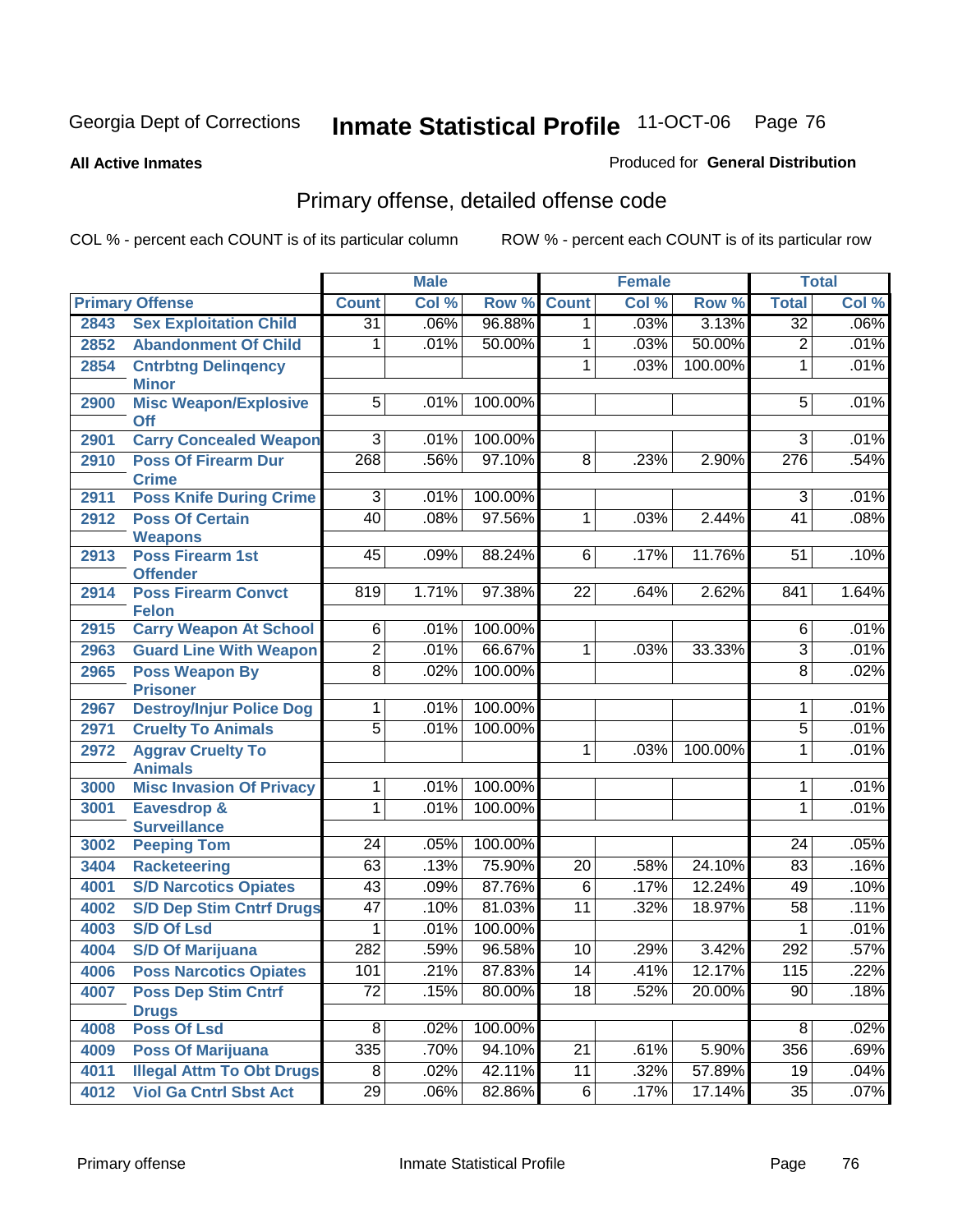**All Active Inmates**

#### Produced for **General Distribution**

# Primary offense, detailed offense code

|      |                                           | <b>Male</b>     |       |         | <b>Female</b>   |       | <b>Total</b> |                  |       |
|------|-------------------------------------------|-----------------|-------|---------|-----------------|-------|--------------|------------------|-------|
|      | <b>Primary Offense</b>                    | <b>Count</b>    | Col % | Row %   | <b>Count</b>    | Col % | Row %        | <b>Total</b>     | Col % |
| 4013 | <b>Viol Dngrous Drgs Act</b>              | 1               | .01%  | 100.00% |                 |       |              | 1                | .01%  |
| 4014 | <b>Uniwfl Mfg/Del/Dist N-C S</b>          | $\overline{33}$ | .07%  | 91.67%  | $\overline{3}$  | .09%  | 8.33%        | $\overline{36}$  | .07%  |
| 4016 | <b>Poss Drug Related Matri</b>            | 4               | .01%  | 80.00%  | $\overline{1}$  | .03%  | 20.00%       | 5                | .01%  |
| 4017 | <b>S/D Cont Sub Public</b>                | $\overline{95}$ | .20%  | 91.35%  | $\overline{9}$  | .26%  | 8.65%        | 104              | .20%  |
| 4018 | <b>S/D Cont Sub School</b>                | 59              | .12%  | 96.72%  | $\overline{2}$  | .06%  | 3.28%        | 61               | .12%  |
| 4021 | <b>S/D Cocaine</b>                        | 1,564           | 3.27% | 94.73%  | $\overline{87}$ | 2.52% | 5.27%        | 1,651            | 3.22% |
| 4022 | <b>Poss Of Cocaine</b>                    | 2,352           | 4.92% | 89.16%  | 286             | 8.30% | 10.84%       | 2,638            | 5.15% |
| 4030 | <b>Poss Ephedrine</b>                     | $\overline{18}$ | .04%  | 90.00%  | $\overline{2}$  | .06%  | 10.00%       | $\overline{20}$  | .04%  |
| 4031 | <b>Poss Methamphetamine</b>               | 950             | 1.99% | 83.77%  | 184             | 5.34% | 16.23%       | 1,134            | 2.21% |
| 4032 | <b>Sale Methamphetamine</b>               | 176             | .37%  | 84.62%  | 32              | .93%  | 15.38%       | 208              | .41%  |
| 4090 | <b>Atmpt Viol Substance Act</b>           | $\overline{27}$ | .06%  | 84.38%  | $\overline{5}$  | .15%  | 15.63%       | $\overline{32}$  | .06%  |
| 4100 | <b>Misc Drugs Trafficking</b>             | 139             | .29%  | 95.86%  | $\overline{6}$  | .17%  | 4.14%        | 145              | .28%  |
| 4101 | <b>Traf Cocaine Less 200</b>              | 485             | 1.01% | 95.10%  | $\overline{25}$ | .73%  | 4.90%        | 510              | 1.00% |
|      | Gm                                        |                 |       |         |                 |       |              |                  |       |
| 4102 | <b>Traf Cocaine 201-400 Gm</b>            | $\overline{80}$ | .17%  | 89.89%  | $\overline{9}$  | .26%  | 10.11%       | 89               | .17%  |
| 4103 | <b>Traf Cocaine 401+ Gm</b>               | 139             | .29%  | 95.21%  | $\overline{7}$  | .20%  | 4.79%        | 146              | .28%  |
| 4111 | <b>Traf Narcotic Less 14 Gm</b>           | 6               | .01%  | 100.00% |                 |       |              | 6                | .01%  |
| 4112 | <b>Traf Narcotic 15-28 Gm</b>             | $\overline{2}$  | .01%  | 100.00% |                 |       |              | 2                | .01%  |
| 4113 | <b>Traf Narcotic 29+ Gm</b>               | $\overline{3}$  | .01%  | 100.00% |                 |       |              | 3                | .01%  |
| 4121 | Traf Marijna 10-2000 Lb                   | $\overline{25}$ | .05%  | 86.21%  | 4               | .12%  | 13.79%       | 29               | .06%  |
| 4122 | Traf Marijna 2001-10k Lb                  | 3               | .01%  | 100.00% |                 |       |              | $\overline{3}$   | .01%  |
| 4126 | <b>Traf Amphtmine 28-199</b>              | $\overline{7}$  | .01%  | 100.00% |                 |       |              | $\overline{7}$   | .01%  |
|      | Gm                                        |                 |       |         |                 |       |              |                  |       |
| 4127 | <b>Traf Amphtmine 200-399</b><br>Gm       |                 |       |         | $\mathbf 1$     | .03%  | 100.00%      | 1                | .01%  |
| 4128 | Traf Amphtmine 400+ Gm                    | $\overline{3}$  | .01%  | 100.00% |                 |       |              | $\overline{3}$   | .01%  |
| 4130 | <b>Cnspire Traffic Cntrl Sub</b>          | $\overline{6}$  | .01%  | 100.00% |                 |       |              | $\overline{6}$   | .01%  |
| 4131 | <b>Transactions Drug</b>                  | $\overline{2}$  | .01%  | 100.00% |                 |       |              | $\overline{2}$   | .01%  |
|      | <b>Objects</b>                            |                 |       |         |                 |       |              |                  |       |
| 4132 | <b>Transactions Cntrft</b>                | $\overline{1}$  | .01%  | 100.00% |                 |       |              | 1                | .01%  |
|      | <b>Drugs</b>                              |                 |       |         |                 |       |              |                  |       |
| 4133 | <b>Use Comm Facity Vio C</b>              | $\overline{4}$  | .01%  | 57.14%  | $\overline{3}$  | .09%  | 42.86%       | $\overline{7}$   | .01%  |
|      | <b>Sub</b>                                |                 |       |         |                 |       |              |                  |       |
| 4134 | <b>Att/Consprcy Commt</b>                 | $\overline{25}$ | .05%  | 75.76%  | $\overline{8}$  | .23%  | 24.24%       | $\overline{33}$  | .06%  |
|      | C/S/Of<br><b>Unauth Dist Contrild Sub</b> | 1               | .01%  | 100.00% |                 |       |              | 1                | .01%  |
| 4135 |                                           |                 |       |         |                 |       |              |                  |       |
| 4140 | <b>Traf Methamph 28-199</b><br>Gm         | 256             | .54%  | 92.09%  | $\overline{22}$ | .64%  | 7.91%        | $\overline{278}$ | .54%  |
| 4141 | <b>Traf Methamph 200-399</b>              | 45              | .09%  | 90.00%  | 5 <sup>2</sup>  | .15%  | 10.00%       | 50               | .10%  |
|      | Gm                                        |                 |       |         |                 |       |              |                  |       |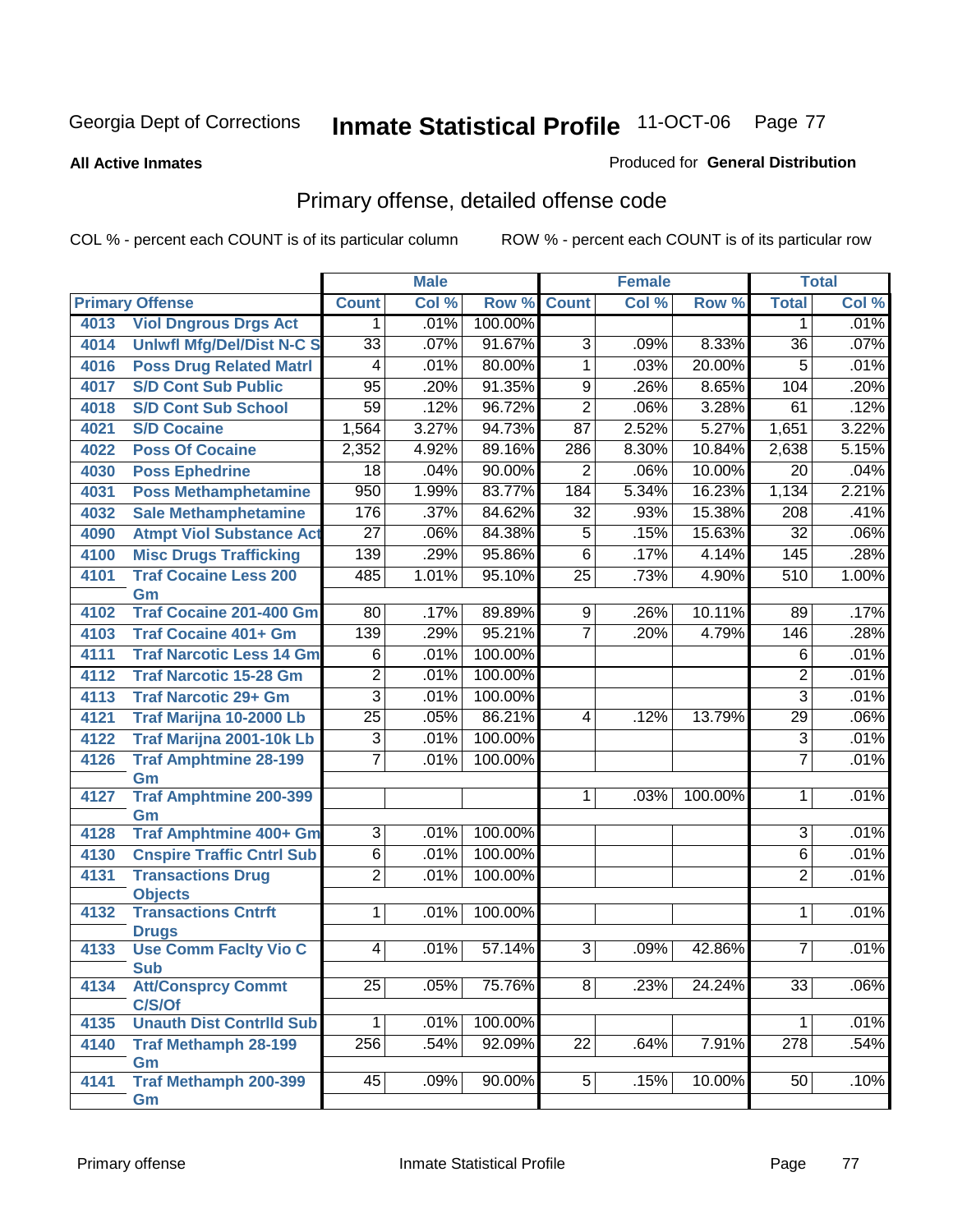**All Active Inmates**

#### Produced for **General Distribution**

# Primary offense, detailed offense code

|                      |                                  | <b>Male</b>     |       |         | <b>Female</b>  |       | <b>Total</b> |                 |       |
|----------------------|----------------------------------|-----------------|-------|---------|----------------|-------|--------------|-----------------|-------|
|                      | <b>Primary Offense</b>           | <b>Count</b>    | Col % | Row %   | <b>Count</b>   | Col % | Row %        | <b>Total</b>    | Col % |
| 4142                 | Traf Methamph 400+ Gm            | 67              | .14%  | 97.10%  | $\overline{2}$ | .06%  | 2.90%        | 69              | .13%  |
| 4143                 | <b>Manf Methamph 28-199</b>      | 36              | .08%  | 85.71%  | 6              | .17%  | 14.29%       | 42              | .08%  |
|                      | Gm                               |                 |       |         |                |       |              |                 |       |
| 4144                 | <b>Manf Methamph 200-399</b>     |                 | .01%  | 100.00% |                |       |              |                 | .01%  |
|                      | Gm                               |                 |       |         |                |       |              |                 |       |
| 4146                 | <b>Traf Methamph Unspec</b>      | 36              | .08%  | 76.60%  | 11             | .32%  | 23.40%       | 47              | .09%  |
|                      | Amt                              |                 |       |         |                |       |              |                 |       |
| 4147                 | <b>Manf Methamph Unspec</b>      | $\overline{37}$ | .08%  | 88.10%  | $\overline{5}$ | .15%  | 11.90%       | 42              | .08%  |
|                      | Amt                              |                 |       |         |                |       |              |                 |       |
| 5001                 | <b>Viol Motor Vehicle Laws</b>   | $\overline{32}$ | .07%  | 91.43%  | $\overline{3}$ | .09%  | 8.57%        | $\overline{35}$ | .07%  |
| 5003                 | <b>Chop Shop Violation</b>       | 4               | .01%  | 100.00% |                |       |              | 4               | .01%  |
| 5004                 | <b>Drvng Habtl Violator</b>      | 129             | .27%  | 99.23%  | 1              | .03%  | .77%         | 130             | .25%  |
| 5005                 | <b>Habit Traf Viol/Impaired</b>  | 6               | .01%  | 100.00% |                |       |              | 6               | .01%  |
| 6000                 | <b>Misc Mrals/Pblic H/Safty</b>  | $\overline{18}$ | .04%  | 94.74%  | 1              | .03%  | 5.26%        | $\overline{19}$ | .04%  |
| 6200                 | <b>Misc Correctionl Inst Off</b> | 18              | .04%  | 81.82%  | 4              | .12%  | 18.18%       | 22              | .04%  |
| 8001                 | <b>Violatn Othr States Law</b>   |                 |       |         | 1              | .03%  | 100.00%      | 1               | .01%  |
| 9901                 | <b>Conspiracy</b>                | 44              | .09%  | 89.80%  | 5              | .15%  | 10.20%       | 49              | .10%  |
| 9905                 | <b>Crmnl Atmpt</b>               | 19              | .04%  | 95.00%  | 1              | .03%  | 5.00%        | 20              | .04%  |
| 9907                 | <b>Unauth Dist Recrd</b>         |                 | .01%  | 100.00% |                |       |              |                 | .01%  |
|                      | <b>Devices</b>                   |                 |       |         |                |       |              |                 |       |
| 9910                 | <b>Crmnl Solicitation</b>        | 6               | .01%  | 100.00% |                |       |              | 6               | .01%  |
| 9911                 | <b>Party To A Crime</b>          |                 | .01%  | 100.00% |                |       |              |                 | .01%  |
| <b>Total Rported</b> |                                  | 47,806          | 100%  | 93.28%  | 3,446          | 100%  | 6.72%        | 51,252          | 100%  |

| . 070<br>. . U / J | 100<br>17 L | 201,   |
|--------------------|-------------|--------|
| 48,885             | 3,568       | 52,453 |

| Mode (most frequent) | 1601 Burglary | 1701 Forgery 1st Degree | 1601 Burglary |
|----------------------|---------------|-------------------------|---------------|
|----------------------|---------------|-------------------------|---------------|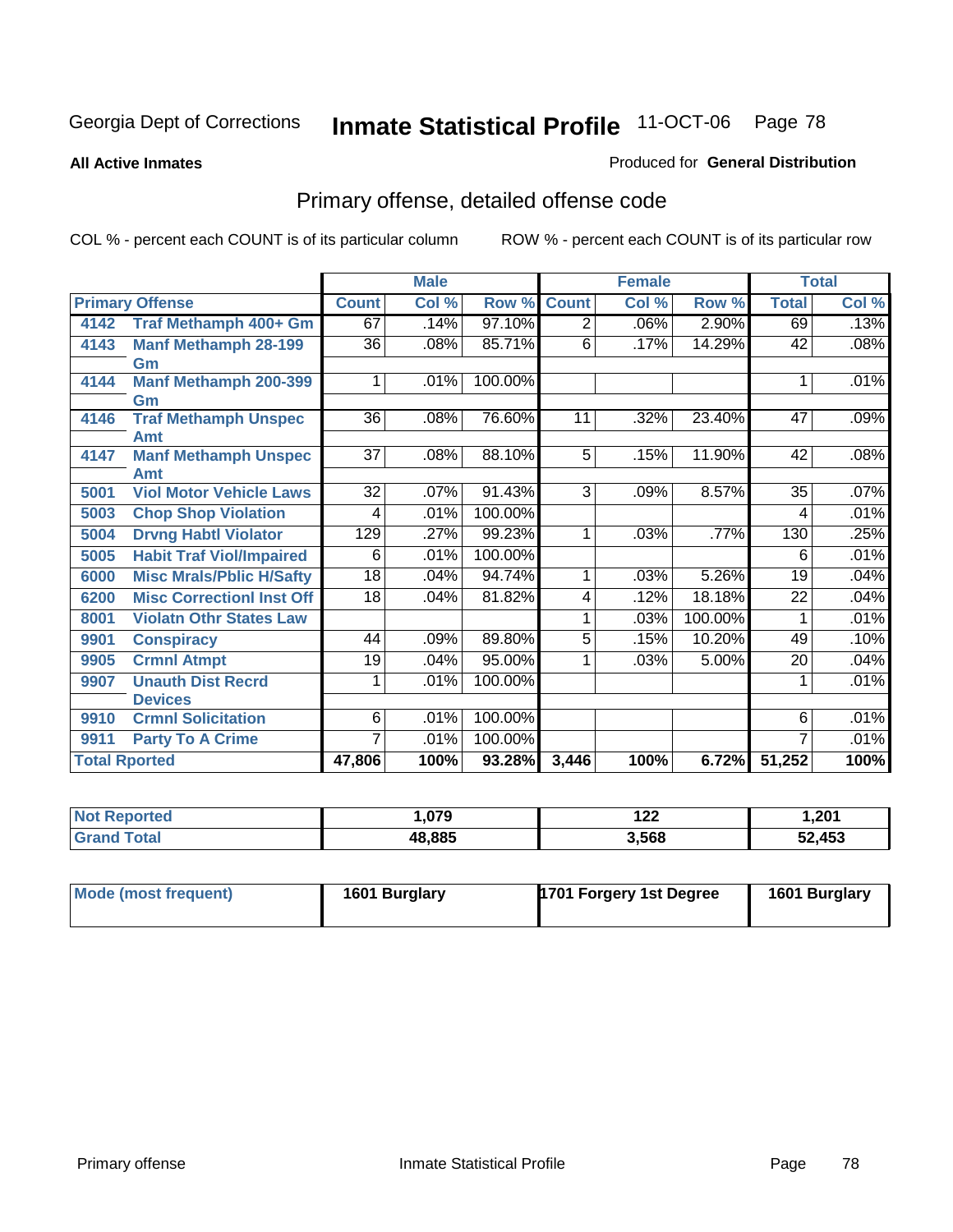#### **All Active Inmates**

#### Produced for **General Distribution**

# County of conviction of primary offense

|                         |                             |                  | <b>Male</b> |         |                  | <b>Female</b> |        |                  | <b>Total</b> |
|-------------------------|-----------------------------|------------------|-------------|---------|------------------|---------------|--------|------------------|--------------|
|                         | <b>County of Conviction</b> | <b>Count</b>     | Col %       | Row %   | <b>Count</b>     | Col %         | Row %  | <b>Total</b>     | Col %        |
| 1                       | <b>Appling</b>              | $\overline{93}$  | .19%        | 94.90%  | $\overline{5}$   | .15%          | 5.10%  | 98               | .19%         |
| $\overline{2}$          | <b>Atkinson</b>             | $\overline{37}$  | .08%        | 94.87%  | $\overline{2}$   | .06%          | 5.13%  | $\overline{39}$  | .08%         |
| $\overline{\mathbf{3}}$ | <b>Bacon</b>                | $\overline{55}$  | .12%        | 100.00% |                  |               |        | $\overline{55}$  | .11%         |
| 4                       | <b>Baker</b>                | $\overline{14}$  | .03%        | 93.33%  | 1                | .03%          | 6.67%  | $\overline{15}$  | .03%         |
| 5                       | <b>Baldwin</b>              | 354              | .74%        | 95.42%  | $\overline{17}$  | .49%          | 4.58%  | $\overline{371}$ | .72%         |
| 6                       | <b>Banks</b>                | $\overline{73}$  | .15%        | 91.25%  | $\overline{7}$   | .20%          | 8.75%  | 80               | .16%         |
| $\overline{\mathbf{7}}$ | <b>Barrow</b>               | 238              | .50%        | 95.20%  | $\overline{12}$  | .35%          | 4.80%  | $\overline{250}$ | .49%         |
| 8                       | <b>Bartow</b>               | $\overline{517}$ | 1.08%       | 87.78%  | $\overline{72}$  | 2.09%         | 12.22% | 589              | 1.15%        |
| 9                       | <b>Ben Hill</b>             | 233              | .49%        | 95.10%  | $\overline{12}$  | .35%          | 4.90%  | $\overline{245}$ | .48%         |
| 10                      | <b>Berrien</b>              | $\overline{77}$  | .16%        | 87.50%  | $\overline{11}$  | .32%          | 12.50% | $\overline{88}$  | .17%         |
| 11                      | <b>Bibb</b>                 | 1,008            | 2.11%       | 94.56%  | $\overline{58}$  | 1.68%         | 5.44%  | 1,066            | 2.08%        |
| 12                      | <b>Bleckley</b>             | $\overline{99}$  | .21%        | 91.67%  | $\overline{9}$   | .26%          | 8.33%  | 108              | .21%         |
| $\overline{13}$         | <b>Brantley</b>             | $\overline{53}$  | .11%        | 94.64%  | $\overline{3}$   | .09%          | 5.36%  | 56               | .11%         |
| $\overline{14}$         | <b>Brooks</b>               | 64               | .13%        | 100.00% |                  |               |        | 64               | .12%         |
| 15                      | <b>Bryan</b>                | 107              | .22%        | 90.68%  | $\overline{11}$  | .32%          | 9.32%  | 118              | .23%         |
| 16                      | <b>Bulloch</b>              | 457              | .96%        | 94.23%  | 28               | .81%          | 5.77%  | 485              | .95%         |
| $\overline{17}$         | <b>Burke</b>                | $\overline{205}$ | .43%        | 95.79%  | $\overline{9}$   | .26%          | 4.21%  | $\overline{214}$ | .42%         |
| 18                      | <b>Butts</b>                | 141              | .29%        | 95.92%  | $\overline{6}$   | .17%          | 4.08%  | $\overline{147}$ | .29%         |
| 19                      | <b>Calhoun</b>              | $\overline{35}$  | .07%        | 92.11%  | $\overline{3}$   | .09%          | 7.89%  | $\overline{38}$  | .07%         |
| 20                      | <b>Camden</b>               | $\overline{124}$ | .26%        | 94.66%  | $\overline{7}$   | .20%          | 5.34%  | $\overline{131}$ | .26%         |
| 21                      | <b>Candler</b>              | 83               | .17%        | 97.65%  | $\overline{2}$   | .06%          | 2.35%  | 85               | .17%         |
| $\overline{22}$         | <b>Carroll</b>              | 560              | 1.17%       | 91.06%  | $\overline{55}$  | 1.60%         | 8.94%  | 615              | 1.20%        |
| 23                      | <b>Catoosa</b>              | $\overline{251}$ | .53%        | 91.61%  | $\overline{23}$  | .67%          | 8.39%  | $\overline{274}$ | .53%         |
| 24                      | <b>Charlton</b>             | $\overline{57}$  | .12%        | 93.44%  | $\overline{4}$   | .12%          | 6.56%  | 61               | .12%         |
| 25                      | <b>Chatham</b>              | 2,338            | 4.89%       | 94.20%  | $\overline{144}$ | 4.18%         | 5.80%  | 2,482            | 4.84%        |
| 26                      | <b>Chattahoochee</b>        | $\overline{28}$  | .06%        | 96.55%  | 1                | .03%          | 3.45%  | $\overline{29}$  | .06%         |
| 27                      | <b>Chattooga</b>            | $\overline{211}$ | .44%        | 86.48%  | $\overline{33}$  | .96%          | 13.52% | $\overline{244}$ | .48%         |
| 28                      | <b>Cherokee</b>             | $\overline{541}$ | 1.13%       | 92.01%  | $\overline{47}$  | 1.36%         | 7.99%  | 588              | 1.15%        |
| 29                      | <b>Clarke</b>               | 486              | 1.02%       | 93.82%  | $\overline{32}$  | .93%          | 6.18%  | 518              | 1.01%        |
| 30                      | <b>Clay</b>                 | $\overline{25}$  | .05%        | 96.15%  | 1                | .03%          | 3.85%  | $\overline{26}$  | .05%         |
| $\overline{31}$         | <b>Clayton</b>              | 1,561            | 3.27%       | 92.48%  | 127              | 3.69%         | 7.52%  | 1,688            | 3.29%        |
| 32                      | <b>Clinch</b>               | 50               | .10%        | 92.59%  | 4                | .12%          | 7.41%  | 54               | .11%         |
| 33                      | <b>Cobb</b>                 | 2,576            | 5.39%       | 91.22%  | 248              | 7.20%         | 8.78%  | 2,824            | 5.51%        |
| 34                      | <b>Coffee</b>               | $\overline{218}$ | .46%        | 90.83%  | $\overline{22}$  | .64%          | 9.17%  | $\overline{240}$ | .47%         |
| 35                      | <b>Colquitt</b>             | 298              | .62%        | 97.07%  | 9                | .26%          | 2.93%  | $\overline{307}$ | .60%         |
| 36                      | <b>Columbia</b>             | $\overline{267}$ | .56%        | 92.39%  | $\overline{22}$  | .64%          | 7.61%  | 289              | .56%         |
| 37                      | <b>Cook</b>                 | 137              | .29%        | 94.48%  | 8                | .23%          | 5.52%  | 145              | .28%         |
| 38                      | <b>Coweta</b>               | $\overline{514}$ | 1.08%       | 94.31%  | $\overline{31}$  | $.90\%$       | 5.69%  | 545              | 1.06%        |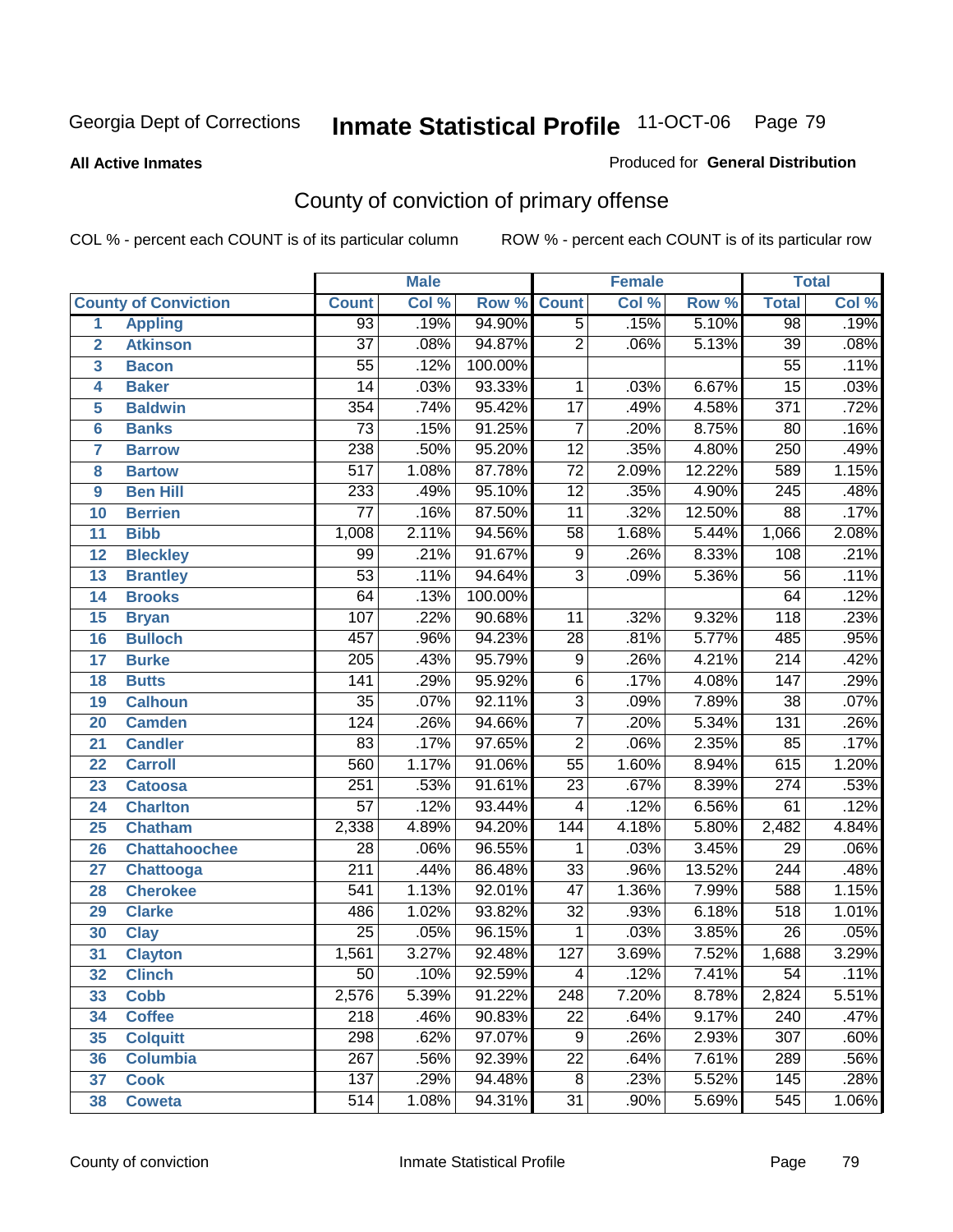#### **All Active Inmates**

#### Produced for **General Distribution**

# County of conviction of primary offense

|                 |                             |                  | <b>Male</b> |         | <b>Female</b>    |       |        |                  | <b>Total</b> |
|-----------------|-----------------------------|------------------|-------------|---------|------------------|-------|--------|------------------|--------------|
|                 | <b>County of Conviction</b> | <b>Count</b>     | Col %       | Row %   | <b>Count</b>     | Col % | Row %  | <b>Total</b>     | Col %        |
| 39              | <b>Crawford</b>             | $\overline{19}$  | .04%        | 86.36%  | $\overline{3}$   | .09%  | 13.64% | $\overline{22}$  | .04%         |
| 40              | <b>Crisp</b>                | 291              | .61%        | 90.37%  | $\overline{31}$  | .90%  | 9.63%  | $\overline{322}$ | .63%         |
| 41              | <b>Dade</b>                 | 125              | .26%        | 91.24%  | $\overline{12}$  | .35%  | 8.76%  | 137              | .27%         |
| 42              | <b>Dawson</b>               | $\overline{88}$  | .18%        | 91.67%  | $\overline{8}$   | .23%  | 8.33%  | $\overline{96}$  | .19%         |
| 43              | <b>Decatur</b>              | $\overline{265}$ | .55%        | 92.98%  | $\overline{20}$  | .58%  | 7.02%  | 285              | .56%         |
| 44              | <b>Dekalb</b>               | 3,054            | 6.39%       | 95.02%  | 160              | 4.64% | 4.98%  | 3,214            | 6.27%        |
| 45              | <b>Dodge</b>                | 163              | .34%        | 93.68%  | 11               | .32%  | 6.32%  | 174              | .34%         |
| 46              | <b>Dooly</b>                | 105              | .22%        | 95.45%  | $\overline{5}$   | .15%  | 4.55%  | 110              | .21%         |
| 47              | <b>Dougherty</b>            | $\overline{946}$ | 1.98%       | 93.85%  | 62               | 1.80% | 6.15%  | 1,008            | 1.97%        |
| 48              | <b>Douglas</b>              | 1,076            | 2.25%       | 89.97%  | 120              | 3.48% | 10.03% | 1,196            | 2.33%        |
| 49              | <b>Early</b>                | 76               | .16%        | 96.20%  | 3                | .09%  | 3.80%  | 79               | .15%         |
| 50              | <b>Echols</b>               | $\overline{12}$  | .03%        | 100.00% |                  |       |        | $\overline{12}$  | .02%         |
| $\overline{51}$ | <b>Effingham</b>            | 161              | .34%        | 89.44%  | 19               | .55%  | 10.56% | 180              | .35%         |
| 52              | <b>Elbert</b>               | 159              | .33%        | 92.98%  | $\overline{12}$  | .35%  | 7.02%  | 171              | .33%         |
| 53              | <b>Emanuel</b>              | 165              | .35%        | 96.49%  | $\overline{6}$   | .17%  | 3.51%  | 171              | .33%         |
| $\overline{54}$ | <b>Evans</b>                | $\overline{76}$  | .16%        | 91.57%  | $\overline{7}$   | .20%  | 8.43%  | 83               | .16%         |
| 55              | <b>Fannin</b>               | 105              | .22%        | 92.11%  | $\overline{9}$   | .26%  | 7.89%  | 114              | .22%         |
| 56              | <b>Fayette</b>              | $\overline{273}$ | .57%        | 91.61%  | $\overline{25}$  | .73%  | 8.39%  | 298              | .58%         |
| 57              | <b>Floyd</b>                | 798              | 1.67%       | 90.17%  | $\overline{87}$  | 2.52% | 9.83%  | 885              | 1.73%        |
| 58              | <b>Forsyth</b>              | $\overline{262}$ | .55%        | 90.34%  | $\overline{28}$  | .81%  | 9.66%  | $\overline{290}$ | .57%         |
| 59              | <b>Franklin</b>             | 131              | .27%        | 90.34%  | $\overline{14}$  | .41%  | 9.66%  | $\overline{145}$ | .28%         |
| 60              | <b>Fulton</b>               | 4,342            | 9.08%       | 96.40%  | $\overline{162}$ | 4.70% | 3.60%  | 4,504            | 8.79%        |
| 61              | Gilmer                      | $\overline{125}$ | .26%        | 88.03%  | $\overline{17}$  | .49%  | 11.97% | $\overline{142}$ | .28%         |
| 62              | <b>Glascock</b>             | $\overline{5}$   | .01%        | 83.33%  | $\mathbf{1}$     | .03%  | 16.67% | $\overline{6}$   | .01%         |
| 63              | <b>Glynn</b>                | 448              | .94%        | 96.14%  | $\overline{18}$  | .52%  | 3.86%  | 466              | .91%         |
| 64              | <b>Gordon</b>               | 288              | .60%        | 88.07%  | $\overline{39}$  | 1.13% | 11.93% | $\overline{327}$ | .64%         |
| 65              | <b>Grady</b>                | $\overline{218}$ | .46%        | 92.37%  | $\overline{18}$  | .52%  | 7.63%  | 236              | .46%         |
| 66              | <b>Greene</b>               | $\overline{97}$  | .20%        | 96.04%  | 4                | .12%  | 3.96%  | 101              | .20%         |
| 67              | <b>Gwinnett</b>             | 1,511            | 3.16%       | 92.64%  | 120              | 3.48% | 7.36%  | 1,631            | 3.18%        |
| 68              | <b>Habersham</b>            | 126              | .26%        | 88.73%  | 16               | .46%  | 11.27% | $\overline{142}$ | .28%         |
| 69              | <b>Hall</b>                 | 738              | 1.54%       | 92.37%  | 61               | 1.77% | 7.63%  | 799              | 1.56%        |
| 70              | <b>Hancock</b>              | 41               | .09%        | 95.35%  | 2                | .06%  | 4.65%  | 43               | .08%         |
| 71              | <b>Haralson</b>             | 83               | .17%        | 95.40%  | 4                | .12%  | 4.60%  | $\overline{87}$  | .17%         |
| 72              | <b>Harris</b>               | $\overline{95}$  | .20%        | 95.96%  | $\overline{4}$   | .12%  | 4.04%  | 99               | .19%         |
| 73              | <b>Hart</b>                 | 110              | .23%        | 95.65%  | $\overline{5}$   | .15%  | 4.35%  | 115              | .22%         |
| 74              | <b>Heard</b>                | $\overline{56}$  | .12%        | 88.89%  | $\overline{7}$   | .20%  | 11.11% | 63               | .12%         |
| 75              | <b>Henry</b>                | 487              | 1.02%       | 90.86%  | 49               | 1.42% | 9.14%  | 536              | 1.05%        |
| 76              | <b>Houston</b>              | 596              | 1.25%       | 92.83%  | 46               | 1.33% | 7.17%  | 642              | 1.25%        |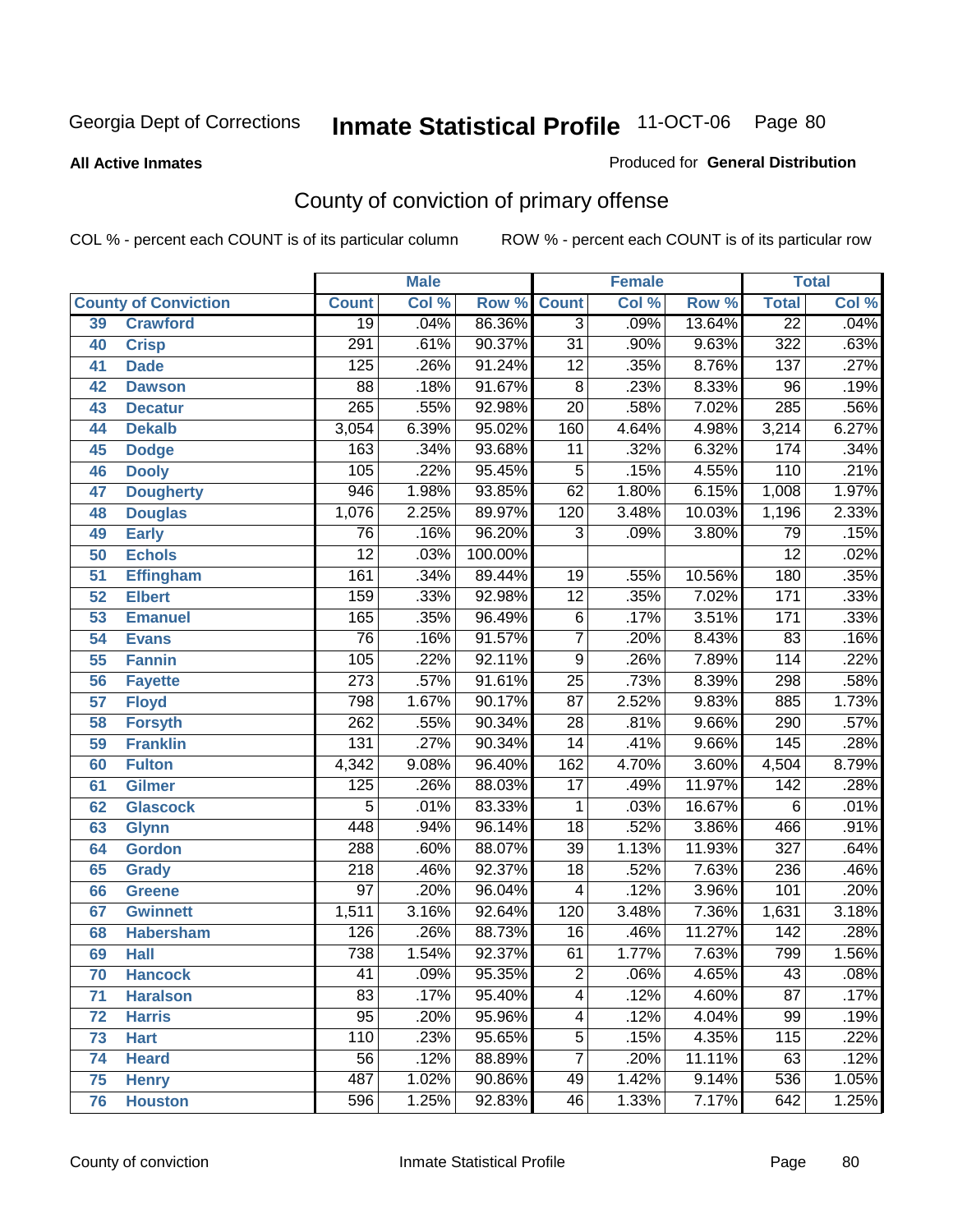#### **All Active Inmates**

#### Produced for **General Distribution**

# County of conviction of primary offense

|                 |                             |                  | <b>Male</b> |         |                  | <b>Female</b> |                  |                  | <b>Total</b>               |
|-----------------|-----------------------------|------------------|-------------|---------|------------------|---------------|------------------|------------------|----------------------------|
|                 | <b>County of Conviction</b> | <b>Count</b>     | Col %       | Row %   | <b>Count</b>     | Col %         | Row <sup>%</sup> | <b>Total</b>     | $\overline{\text{Col }\%}$ |
| $\overline{77}$ | <b>Irwin</b>                | 61               | .13%        | 96.83%  | $\overline{2}$   | .06%          | 3.17%            | 63               | .12%                       |
| 78              | <b>Jackson</b>              | $\overline{202}$ | .42%        | 92.24%  | $\overline{17}$  | .49%          | 7.76%            | $\overline{219}$ | .43%                       |
| 79              | <b>Jasper</b>               | 74               | .15%        | 96.10%  | $\overline{3}$   | .09%          | 3.90%            | $\overline{77}$  | .15%                       |
| 80              | <b>Jeff Davis</b>           | 64               | .13%        | 96.97%  | $\overline{2}$   | .06%          | 3.03%            | 66               | .13%                       |
| 81              | <b>Jefferson</b>            | 107              | .22%        | 98.17%  | $\overline{2}$   | .06%          | 1.83%            | 109              | .21%                       |
| 82              | <b>Jenkins</b>              | 69               | .14%        | 93.24%  | $\overline{5}$   | .15%          | 6.76%            | $\overline{74}$  | .14%                       |
| 83              | <b>Johnson</b>              | 67               | .14%        | 98.53%  | $\mathbf{1}$     | .03%          | 1.47%            | 68               | .13%                       |
| 84              | <b>Jones</b>                | $\overline{148}$ | .31%        | 90.80%  | $\overline{15}$  | .44%          | 9.20%            | 163              | .32%                       |
| 85              | <b>Lamar</b>                | 83               | .17%        | 93.26%  | $\overline{6}$   | .17%          | 6.74%            | 89               | .17%                       |
| 86              | <b>Lanier</b>               | $\overline{41}$  | .09%        | 91.11%  | $\overline{4}$   | .12%          | 8.89%            | $\overline{45}$  | .09%                       |
| 87              | <b>Laurens</b>              | 280              | .59%        | 92.41%  | $\overline{23}$  | .67%          | 7.59%            | $\overline{303}$ | .59%                       |
| 88              | Lee                         | $\overline{71}$  | .15%        | 95.95%  | $\overline{3}$   | .09%          | 4.05%            | $\overline{74}$  | .14%                       |
| 89              | <b>Liberty</b>              | 239              | .50%        | 95.22%  | $\overline{12}$  | .35%          | 4.78%            | $\overline{251}$ | .49%                       |
| 90              | <b>Lincoln</b>              | $\overline{44}$  | .09%        | 100.00% |                  |               |                  | 44               | .09%                       |
| 91              | Long                        | 89               | .19%        | 94.68%  | $\overline{5}$   | .15%          | 5.32%            | $\overline{94}$  | .18%                       |
| 92              | <b>Lowndes</b>              | $\overline{576}$ | 1.20%       | 95.05%  | $\overline{30}$  | .87%          | 4.95%            | 606              | 1.18%                      |
| 93              | <b>Lumpkin</b>              | $\overline{91}$  | .19%        | 91.92%  | $\overline{8}$   | .23%          | 8.08%            | 99               | .19%                       |
| 94              | <b>Macon</b>                | 64               | .13%        | 94.12%  | $\overline{4}$   | .12%          | 5.88%            | 68               | .13%                       |
| 95              | <b>Madison</b>              | 147              | .31%        | 93.63%  | 10               | .29%          | 6.37%            | 157              | .31%                       |
| 96              | <b>Marion</b>               | $\overline{52}$  | .11%        | 96.30%  | $\overline{2}$   | .06%          | 3.70%            | $\overline{54}$  | .11%                       |
| 97              | <b>Mcduffie</b>             | $\overline{211}$ | .44%        | 95.05%  | $\overline{11}$  | .32%          | 4.95%            | $\overline{222}$ | .43%                       |
| 98              | <b>Mcintosh</b>             | $\overline{71}$  | .15%        | 97.26%  | $\overline{2}$   | .06%          | 2.74%            | $\overline{73}$  | .14%                       |
| 99              | <b>Meriwether</b>           | 190              | .40%        | 94.53%  | $\overline{11}$  | .32%          | 5.47%            | $\overline{201}$ | .39%                       |
| 100             | <b>Miller</b>               | $\overline{32}$  | .07%        | 96.97%  | $\mathbf{1}$     | .03%          | 3.03%            | $\overline{33}$  | .06%                       |
| 101             | <b>Mitchell</b>             | 187              | .39%        | 92.57%  | $\overline{15}$  | .44%          | 7.43%            | $\overline{202}$ | .39%                       |
| 102             | <b>Monroe</b>               | 169              | .35%        | 89.42%  | $\overline{20}$  | .58%          | 10.58%           | 189              | .37%                       |
| 103             | <b>Montgomery</b>           | 48               | .10%        | 94.12%  | $\overline{3}$   | .09%          | 5.88%            | $\overline{51}$  | .10%                       |
| 104             | <b>Morgan</b>               | $\overline{88}$  | .18%        | 90.72%  | $\overline{9}$   | .26%          | 9.28%            | $\overline{97}$  | .19%                       |
| 105             | <b>Murray</b>               | 237              | .50%        | 92.94%  | $\overline{18}$  | .52%          | 7.06%            | 255              | .50%                       |
| 106             | <b>Muscogee</b>             | 1,717            | 3.59%       | 93.37%  | $\overline{122}$ | 3.54%         | 6.63%            | 1,839            | 3.59%                      |
| 107             | <b>Newton</b>               | 495              | 1.04%       | 91.50%  | 46               | 1.33%         | 8.50%            | 541              | 1.06%                      |
| 108             | <b>Oconee</b>               | 61               | .13%        | 95.31%  | 3                | .09%          | 4.69%            | 64               | .12%                       |
| 109             | <b>Oglethorpe</b>           | $\overline{59}$  | .12%        | 93.65%  | 4                | .12%          | 6.35%            | 63               | .12%                       |
| 110             | <b>Paulding</b>             | 194              | .41%        | 93.72%  | $\overline{13}$  | .38%          | 6.28%            | $\overline{207}$ | .40%                       |
| 111             | <b>Peach</b>                | 86               | .18%        | 98.85%  | 1                | .03%          | 1.15%            | 87               | .17%                       |
| 112             | <b>Pickens</b>              | 85               | .18%        | 94.44%  | $\overline{5}$   | .15%          | 5.56%            | 90               | .18%                       |
| 113             | <b>Pierce</b>               | $\overline{50}$  | .10%        | 96.15%  | $\overline{2}$   | .06%          | 3.85%            | $\overline{52}$  | .10%                       |
| 114             | <b>Pike</b>                 | $\overline{47}$  | .10%        | 92.16%  | $\overline{4}$   | .12%          | 7.84%            | $\overline{51}$  | .10%                       |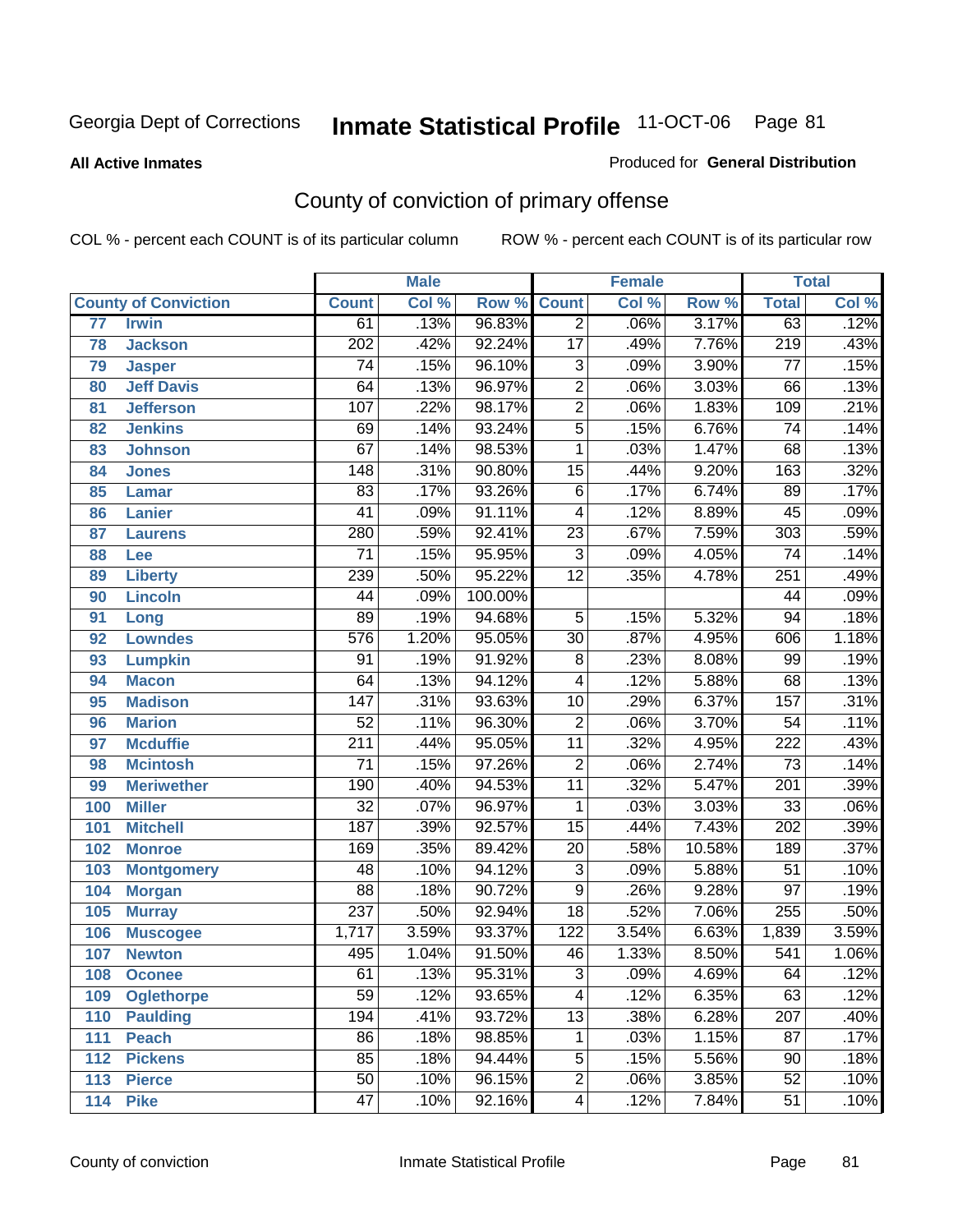#### **All Active Inmates**

#### Produced for **General Distribution**

# County of conviction of primary offense

|                             |                  | <b>Male</b> |         | <b>Female</b>            |       |        |                  | <b>Total</b> |
|-----------------------------|------------------|-------------|---------|--------------------------|-------|--------|------------------|--------------|
| <b>County of Conviction</b> | <b>Count</b>     | Col %       | Row %   | <b>Count</b>             | Col % | Row %  | <b>Total</b>     | Col %        |
| 115<br><b>Polk</b>          | 139              | .29%        | 95.21%  | $\overline{7}$           | .20%  | 4.79%  | 146              | .28%         |
| <b>Pulaski</b><br>116       | $\overline{84}$  | .18%        | 87.50%  | $\overline{12}$          | .35%  | 12.50% | $\overline{96}$  | .19%         |
| 117<br><b>Putnam</b>        | $\overline{119}$ | .25%        | 97.54%  | $\overline{3}$           | .09%  | 2.46%  | 122              | .24%         |
| 118<br>Quitman              | $\overline{16}$  | .03%        | 100.00% |                          |       |        | $\overline{16}$  | .03%         |
| 119<br><b>Rabun</b>         | $\overline{76}$  | .16%        | 91.57%  | $\overline{7}$           | .20%  | 8.43%  | 83               | .16%         |
| 120<br><b>Randolph</b>      | 65               | .14%        | 100.00% |                          |       |        | 65               | .13%         |
| <b>Richmond</b><br>121      | 1,892            | 3.96%       | 94.18%  | 117                      | 3.40% | 5.82%  | 2,009            | 3.92%        |
| 122<br><b>Rockdale</b>      | $\overline{413}$ | .86%        | 92.60%  | $\overline{33}$          | .96%  | 7.40%  | 446              | .87%         |
| 123<br><b>Schley</b>        | $\overline{19}$  | .04%        | 100.00% |                          |       |        | $\overline{19}$  | .04%         |
| 124<br><b>Screven</b>       | 137              | .29%        | 95.80%  | 6                        | .17%  | 4.20%  | $\overline{143}$ | .28%         |
| 125<br><b>Seminole</b>      | 65               | .14%        | 91.55%  | $\overline{6}$           | .17%  | 8.45%  | $\overline{71}$  | .14%         |
| <b>Spalding</b><br>126      | 604              | 1.26%       | 90.15%  | 66                       | 1.92% | 9.85%  | 670              | 1.31%        |
| 127<br><b>Stephens</b>      | $\overline{177}$ | .37%        | 92.19%  | $\overline{15}$          | .44%  | 7.81%  | 192              | .37%         |
| 128<br><b>Stewart</b>       | $\overline{37}$  | .08%        | 94.87%  | $\overline{2}$           | .06%  | 5.13%  | $\overline{39}$  | .08%         |
| 129<br><b>Sumter</b>        | 244              | .51%        | 95.31%  | $\overline{12}$          | .35%  | 4.69%  | 256              | .50%         |
| <b>Talbot</b><br>130        | 40               | .08%        | 90.91%  | $\overline{\mathbf{4}}$  | .12%  | 9.09%  | 44               | .09%         |
| 131<br><b>Taliaferro</b>    | $\overline{16}$  | .03%        | 88.89%  | $\overline{2}$           | .06%  | 11.11% | $\overline{18}$  | .04%         |
| 132<br><b>Tattnall</b>      | $\overline{182}$ | .38%        | 95.79%  | $\overline{8}$           | .23%  | 4.21%  | 190              | .37%         |
| 133<br><b>Taylor</b>        | $\overline{75}$  | .16%        | 96.15%  | $\overline{3}$           | .09%  | 3.85%  | $\overline{78}$  | .15%         |
| <b>Telfair</b><br>134       | $\overline{143}$ | .30%        | 88.27%  | $\overline{19}$          | .55%  | 11.73% | 162              | .32%         |
| 135<br><b>Terrell</b>       | $\overline{84}$  | .18%        | 97.67%  | $\overline{2}$           | .06%  | 2.33%  | $\overline{86}$  | .17%         |
| 136<br><b>Thomas</b>        | $\overline{320}$ | .67%        | 97.26%  | $\overline{9}$           | .26%  | 2.74%  | 329              | .64%         |
| 137<br><b>Tift</b>          | 330              | .69%        | 94.56%  | $\overline{19}$          | .55%  | 5.44%  | 349              | .68%         |
| <b>Toombs</b><br>138        | 258              | .54%        | 92.81%  | $\overline{20}$          | .58%  | 7.19%  | $\overline{278}$ | .54%         |
| 139<br><b>Towns</b>         | $\overline{25}$  | .05%        | 86.21%  | $\overline{\mathcal{A}}$ | .12%  | 13.79% | $\overline{29}$  | .06%         |
| 140<br><b>Treutlen</b>      | 64               | .13%        | 94.12%  | $\overline{\mathcal{A}}$ | .12%  | 5.88%  | 68               | .13%         |
| 141<br><b>Troup</b>         | 701              | 1.47%       | 91.87%  | 62                       | 1.80% | 8.13%  | 763              | 1.49%        |
| 142<br><b>Turner</b>        | $\overline{77}$  | .16%        | 95.06%  | $\overline{\mathcal{A}}$ | .12%  | 4.94%  | $\overline{81}$  | .16%         |
| 143<br><b>Twiggs</b>        | $\overline{42}$  | .09%        | 91.30%  | $\overline{\mathcal{A}}$ | .12%  | 8.70%  | 46               | .09%         |
| 144<br><b>Union</b>         | $\overline{45}$  | .09%        | 95.74%  | $\overline{2}$           | .06%  | 4.26%  | $\overline{47}$  | .09%         |
| 145<br><b>Upson</b>         | 249              | .52%        | 91.54%  | $\overline{23}$          | .67%  | 8.46%  | $\overline{272}$ | .53%         |
| 146<br><b>Walker</b>        | 384              | .80%        | 89.10%  | 47                       | 1.36% | 10.90% | 431              | .84%         |
| <b>Walton</b><br>147        | $\overline{321}$ | .67%        | 93.86%  | $\overline{21}$          | .61%  | 6.14%  | $\overline{342}$ | .67%         |
| <b>Ware</b><br>148          | 336              | .70%        | 94.12%  | $\overline{21}$          | .61%  | 5.88%  | 357              | .70%         |
| <b>Warren</b><br>149        | 45               | .09%        | 93.75%  | $\overline{3}$           | .09%  | 6.25%  | 48               | .09%         |
| <b>Washington</b><br>150    | $\overline{112}$ | .23%        | 95.73%  | $\overline{5}$           | .15%  | 4.27%  | 117              | .23%         |
| 151<br><b>Wayne</b>         | 163              | .34%        | 90.56%  | $\overline{17}$          | .49%  | 9.44%  | 180              | .35%         |
| 152<br><b>Webster</b>       | $\overline{12}$  | .03%        | 92.31%  | $\mathbf{1}$             | .03%  | 7.69%  | $\overline{13}$  | .03%         |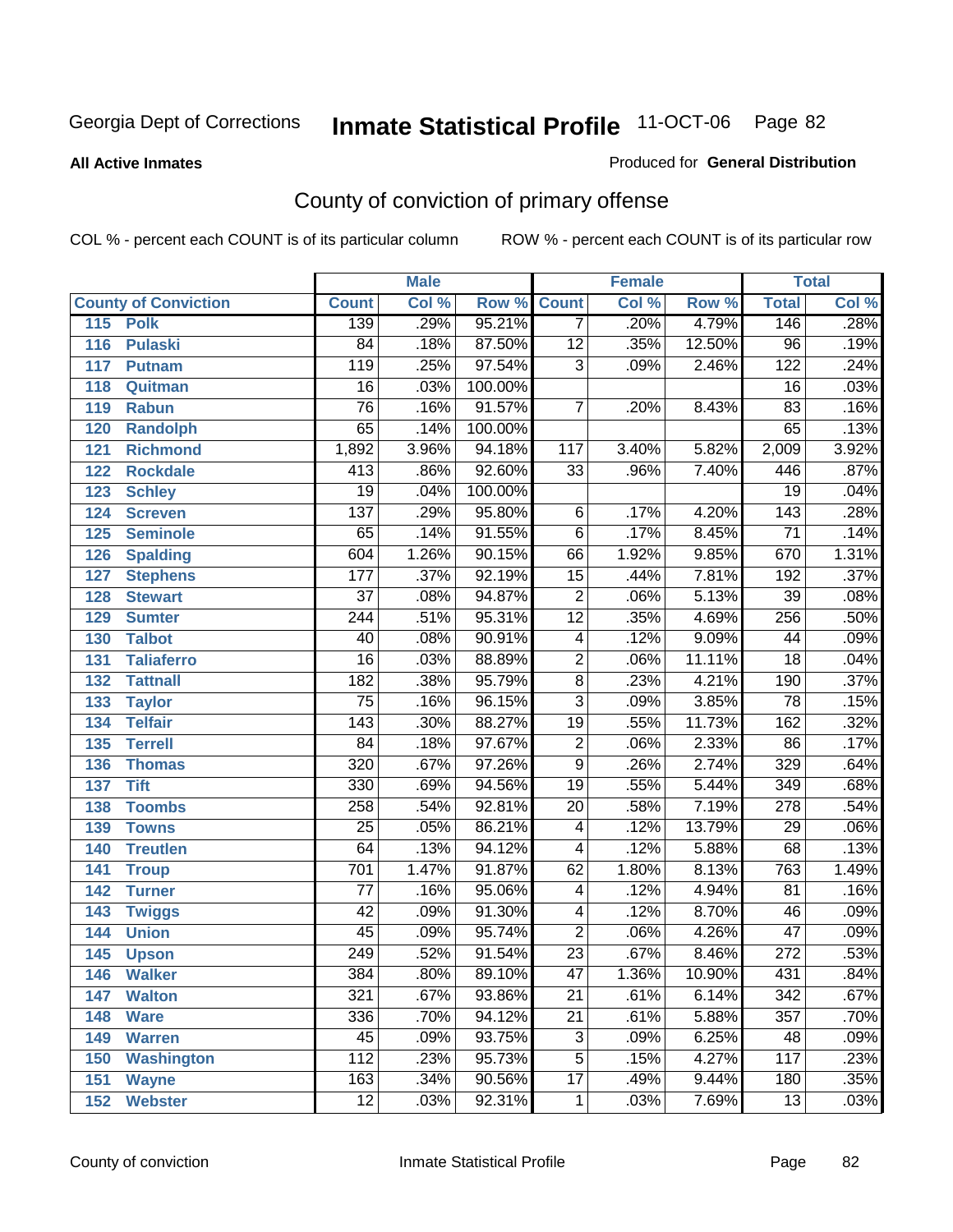**All Active Inmates**

#### Produced for **General Distribution**

# County of conviction of primary offense

|                             |              | <b>Male</b> |             |       | <b>Female</b> |          |              | <b>Total</b> |
|-----------------------------|--------------|-------------|-------------|-------|---------------|----------|--------------|--------------|
| <b>County of Conviction</b> | <b>Count</b> | Col %       | Row % Count |       | Col %         | Row %    | <b>Total</b> | Col %        |
| <b>Wheeler</b><br>153       | 29           | $.06\%$     | 93.55%      | 2     | .06%          | $6.45\%$ | 31           | $.06\%$      |
| <b>White</b><br>154         | 80           | .17%        | 91.95%      |       | .20%          | 8.05%    | 87           | .17%         |
| <b>Whitfield</b><br>155     | 729          | 1.52%       | 89.89%      | 82    | 2.38%         | 10.11%   | 811          | 1.58%        |
| <b>Wilcox</b><br>156        | 70           | .15%        | 95.89%      | 3     | $.09\%$       | 4.11%    | 73           | .14%         |
| <b>Wilkes</b><br>157        | 85           | .18%        | 92.39%      |       | .20%          | 7.61%    | 92           | .18%         |
| <b>Wilkinson</b><br>158     | 61           | .13%        | 95.31%      | 3     | .09%          | 4.69%    | 64           | $.12\%$      |
| <b>Worth</b><br>159         | 144          | $.30\%$     | 95.36%      |       | .20%          | 4.64%    | 151          | .29%         |
| <b>Total Rported</b>        | 47,806       | 100%        | 93.28%      | 3,446 | 100%          | 6.72%    | 51,252       | 100%         |

| тео | 070    | . הי  | .201   |
|-----|--------|-------|--------|
| NI. | .v/ 3  | 1 L L |        |
|     | 48.885 | 3.568 | 52.453 |

| <b>Mo</b><br>uenti<br>. | ∙ulton<br>____ | Cobb | <b>ultor</b> |
|-------------------------|----------------|------|--------------|
|                         |                |      |              |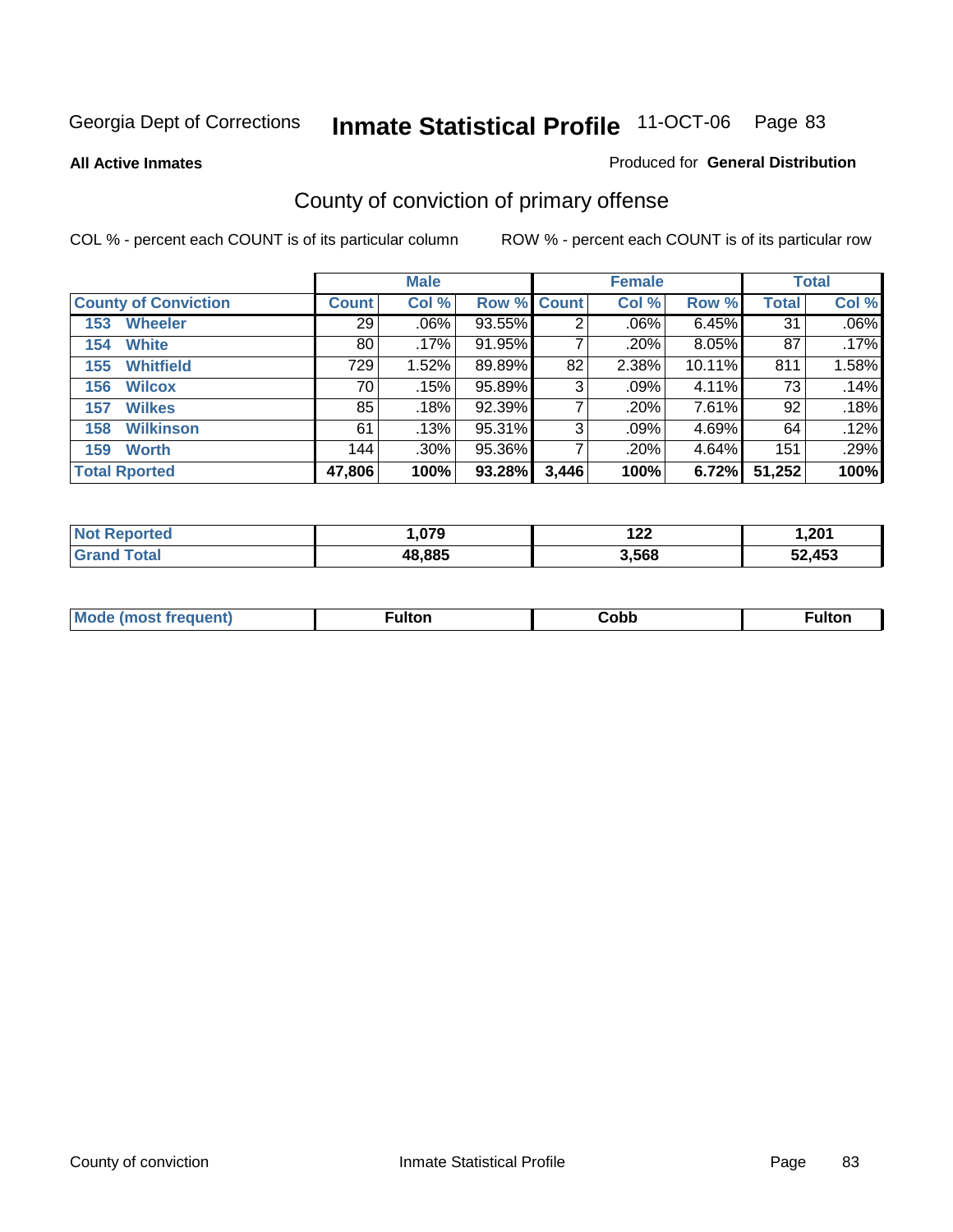**All Active Inmates**

#### Produced for **General Distribution**

# Circuit of conviction of primary offense

|                         |                                 |                  | <b>Male</b> |        |                  | <b>Female</b> |        |                  | <b>Total</b> |
|-------------------------|---------------------------------|------------------|-------------|--------|------------------|---------------|--------|------------------|--------------|
|                         | <b>Circuit of Conviction</b>    | <b>Count</b>     | Col %       | Row %  | <b>Count</b>     | Col %         | Row %  | <b>Total</b>     | Col %        |
| 1                       | <b>Alapaha Circuit</b>          | 342              | .72%        | 92.18% | $\overline{29}$  | .84%          | 7.82%  | 371              | .72%         |
| $\overline{2}$          | <b>Alcovy Circuit</b>           | 816              | 1.71%       | 92.41% | 67               | 1.94%         | 7.59%  | 883              | 1.72%        |
| $\overline{\mathbf{3}}$ | <b>Atlanta Circuit</b>          | 4,342            | 9.08%       | 96.40% | 162              | 4.70%         | 3.60%  | 4,504            | 8.79%        |
| 4                       | <b>Atlantic Circuit</b>         | 764              | 1.60%       | 94.44% | 45               | 1.31%         | 5.56%  | 809              | 1.58%        |
| 5                       | <b>Augusta Circuit</b>          | 2,364            | 4.94%       | 94.11% | $\overline{148}$ | 4.29%         | 5.89%  | 2,512            | 4.90%        |
| $6\phantom{a}$          | <b>Blue Ridge Circuit</b>       | 541              | 1.13%       | 92.01% | $\overline{47}$  | 1.36%         | 7.99%  | 588              | 1.15%        |
| $\overline{\mathbf{7}}$ | <b>Brunswick Circuit</b>        | 892              | 1.87%       | 94.79% | 49               | 1.42%         | 5.21%  | 941              | 1.84%        |
| 8                       | <b>Chattahoochee Circuit</b>    | 2,007            | 4.20%       | 93.65% | 136              | 3.95%         | 6.35%  | 2,143            | 4.18%        |
| 9                       | <b>Cherokee Circuit</b>         | 805              | 1.68%       | 87.88% | 111              | 3.22%         | 12.12% | $\overline{916}$ | 1.79%        |
| 10                      | <b>Clayton Circuit</b>          | 1,561            | 3.27%       | 92.48% | $\overline{127}$ | 3.69%         | 7.52%  | 1,688            | 3.29%        |
| 11                      | <b>Cobb Circuit</b>             | 2,576            | 5.39%       | 91.22% | 248              | 7.20%         | 8.78%  | 2,824            | 5.51%        |
| 12                      | <b>Conasauga Circuit</b>        | 966              | 2.02%       | 90.62% | 100              | 2.90%         | 9.38%  | 1,066            | 2.08%        |
| 13                      | <b>Cordele Circuit</b>          | 699              | 1.46%       | 93.20% | $\overline{51}$  | 1.48%         | 6.80%  | 750              | 1.46%        |
| 14                      | <b>Coweta Circuit</b>           | 2,021            | 4.23%       | 92.41% | 166              | 4.82%         | 7.59%  | 2,187            | 4.27%        |
| 15                      | <b>Dougherty Circuit</b>        | 946              | 1.98%       | 93.85% | 62               | 1.80%         | 6.15%  | 1,008            | 1.97%        |
| 16                      | <b>Dublin Circuit</b>           | 453              | .95%        | 93.40% | $\overline{32}$  | .93%          | 6.60%  | 485              | .95%         |
| 17                      | <b>Eastern Circuit</b>          | 2,338            | 4.89%       | 94.20% | 144              | 4.18%         | 5.80%  | 2,482            | 4.84%        |
| 18                      | <b>Flint Circuit</b>            | 487              | 1.02%       | 90.86% | 49               | 1.42%         | 9.14%  | 536              | 1.05%        |
| 19                      | <b>Griffin Circuit</b>          | 1,173            | 2.45%       | 90.86% | 118              | 3.42%         | 9.14%  | 1,291            | 2.52%        |
| 20                      | <b>Gwinnett Circuit</b>         | 1,511            | 3.16%       | 92.64% | 120              | 3.48%         | 7.36%  | 1,631            | 3.18%        |
| 21                      | <b>Houston Circuit</b>          | 596              | 1.25%       | 92.83% | $\overline{46}$  | 1.33%         | 7.17%  | 642              | 1.25%        |
| $\overline{22}$         | <b>Lookout Mountain Circuit</b> | $\overline{971}$ | 2.03%       | 89.41% | 115              | 3.34%         | 10.59% | 1,086            | 2.12%        |
| 23                      | <b>Macon Circuit</b>            | 1,113            | 2.33%       | 94.72% | 62               | 1.80%         | 5.28%  | 1,175            | 2.29%        |
| 24                      | <b>Middle Circuit</b>           | $\overline{725}$ | 1.52%       | 95.39% | $\overline{35}$  | 1.02%         | 4.61%  | 760              | 1.48%        |
| 25                      | <b>Mountain Circuit</b>         | $\overline{379}$ | .79%        | 90.89% | $\overline{38}$  | 1.10%         | 9.11%  | 417              | .81%         |
| 26                      | <b>Northeastern Circuit</b>     | 826              | 1.73%       | 92.29% | 69               | 2.00%         | 7.71%  | 895              | 1.75%        |
| 27                      | <b>Northern Circuit</b>         | 606              | 1.27%       | 93.09% | 45               | 1.31%         | 6.91%  | 651              | 1.27%        |
| 28                      | <b>Ocmulgee Circuit</b>         | 982              | 2.05%       | 94.61% | $\overline{56}$  | 1.63%         | 5.39%  | 1,038            | 2.03%        |
| 29                      | <b>Oconee Circuit</b>           | 566              | 1.18%       | 91.00% | $\overline{56}$  | 1.63%         | 9.00%  | 622              | 1.21%        |
| 30                      | <b>Ogeechee Circuit</b>         | 824              | 1.72%       | 93.42% | $\overline{58}$  | 1.68%         | 6.58%  | 882              | 1.72%        |
| $\overline{31}$         | <b>Pataula Circuit</b>          | 363              | .76%        | 96.54% | $\overline{13}$  | .38%          | 3.46%  | 376              | .73%         |
| 32                      | <b>Piedmont Circuit</b>         | 513              | 1.07%       | 93.44% | 36               | 1.04%         | 6.56%  | 549              | $1.07\%$     |
| 33                      | <b>Rome Circuit</b>             | 798              | 1.67%       | 90.17% | $\overline{87}$  | 2.52%         | 9.83%  | 885              | 1.73%        |
| 34                      | <b>South Georgia Circuit</b>    | $\overline{719}$ | 1.50%       | 92.65% | $\overline{57}$  | 1.65%         | 7.35%  | 776              | 1.51%        |
| 35                      | <b>Southern Circuit</b>         | 1,270            | 2.66%       | 96.36% | 48               | 1.39%         | 3.64%  | 1,318            | 2.57%        |
| 36                      | <b>Southwestern Circuit</b>     | 447              | .94%        | 95.31% | 22               | .64%          | 4.69%  | 469              | .92%         |
| 37                      | <b>Stone Mountain Circuit</b>   | 3,054            | 6.39%       | 95.02% | 160              | 4.64%         | 4.98%  | 3,214            | 6.27%        |
| 38                      | <b>Tallapoosa Circuit</b>       | $\overline{222}$ | .46%        | 95.28% | 11               | .32%          | 4.72%  | 233              | .45%         |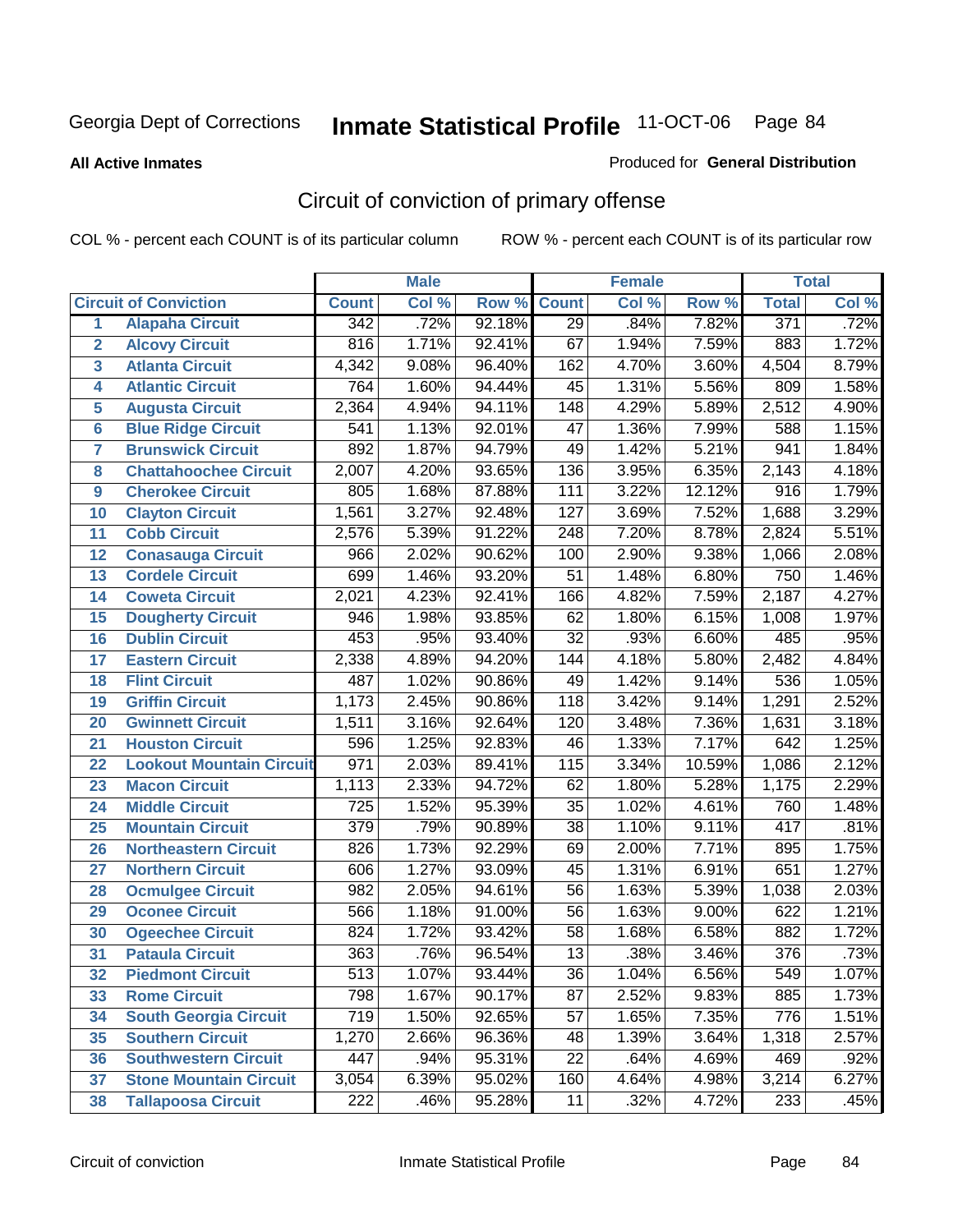**All Active Inmates**

#### Produced for **General Distribution**

# Circuit of conviction of primary offense

|    |                              |              | <b>Male</b> |        |              | <b>Female</b> |          |              | <b>Total</b> |
|----|------------------------------|--------------|-------------|--------|--------------|---------------|----------|--------------|--------------|
|    | <b>Circuit of Conviction</b> | <b>Count</b> | Col %       | Row %  | <b>Count</b> | Col %         | Row %    | <b>Total</b> | Col %        |
| 39 | <b>Tifton Circuit</b>        | 612          | 1.28%       | 95.03% | 32           | .93%          | 4.97%    | 644          | 1.26%        |
| 40 | <b>Toombs Circuit</b>        | 406          | .85%        | 94.42% | 24           | .70%          | 5.58%    | 430          | .84%         |
| 41 | <b>Waycross Circuit</b>      | 769          | 1.61%       | 93.67% | 52           | 1.51%         | 6.33%    | 821          | 1.60%        |
| 42 | <b>Western Circuit</b>       | 547          | 1.14%       | 93.99% | 35           | 1.02%         | 6.01%    | 582          | 1.14%        |
| 43 | <b>Rockdale Circuit</b>      | 413          | .86%        | 92.60% | 33           | .96%          | 7.40%    | 446          | .87%         |
| 44 | <b>Douglas Circuit</b>       | 1,076        | 2.25%       | 89.97% | 120          | 3.48%         | 10.03%   | 1,196        | 2.33%        |
| 45 | <b>Appalachian Circuit</b>   | 315          | $.66\%$     | 91.04% | 31           | .90%          | $8.96\%$ | 346          | .68%         |
| 46 | <b>Enotah Circuit</b>        | 241          | .50%        | 91.98% | 21           | .61%          | 8.02%    | 262          | .51%         |
| 47 | <b>Bell-Forsyth Circuit</b>  | 262          | .55%        | 90.34% | 28           | .81%          | $9.66\%$ | 290          | .57%         |
| 48 | <b>Towaliga Circuit</b>      | 393          | .82%        | 92.47% | 32           | .93%          | 7.53%    | 425          | .83%         |
| 49 | <b>Paulding Circuit</b>      | 194          | .41%        | 93.72% | 13           | .38%          | 6.28%    | 207          | .40%         |
|    | <b>Total Rported</b>         | 47,806       | 100%        | 93.28% | 3,446        | 100%          | 6.72%    | 51,252       | 100%         |

| тео | 070<br>.u / 9 | י הו<br>175 | ,201   |
|-----|---------------|-------------|--------|
|     | 48.885        | 3,568       | 52.453 |

| M, | $+1 - - + -$<br>annu -<br>uu | ∶obb<br>- - - - - | .<br>чна<br>- --------- |
|----|------------------------------|-------------------|-------------------------|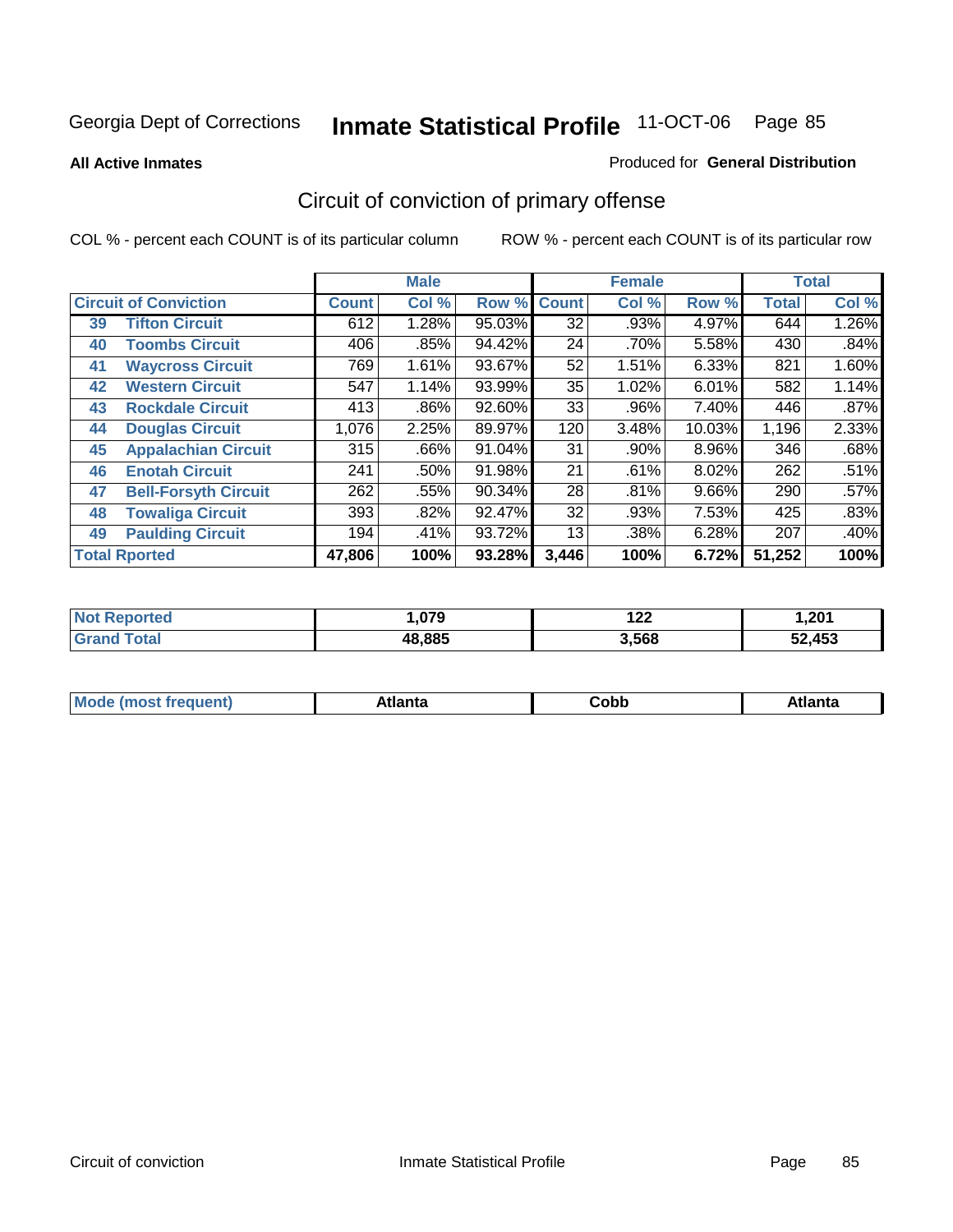#### **All Active Inmates**

#### Produced for **General Distribution**

### Years served (jail + prison) in this incarceration

|                              |                  | <b>Male</b> |         |                         | <b>Female</b> |                  |                  | <b>Total</b> |
|------------------------------|------------------|-------------|---------|-------------------------|---------------|------------------|------------------|--------------|
| <b>Years Served</b>          | <b>Count</b>     | Col %       | Row %   | <b>Count</b>            | Col %         | Row <sub>%</sub> | <b>Total</b>     | Col %        |
| Less than one year           | 8,781            | 18.56%      | 88.80%  | 1,108                   | 32.32%        | 11.20%           | 9,889            | 19.49%       |
| 1 to 1.99 years              | 9,862            | 20.84%      | 91.00%  | $\overline{975}$        | 28.44%        | 9.00%            | 10,837           | 21.36%       |
| 2 to 2.99 years              | 5,839            | 12.34%      | 93.89%  | 380                     | 11.09%        | 6.11%            | 6,219            | 12.26%       |
| 3 to 3.99 years              | 3,907            | 8.26%       | 94.72%  | $\overline{218}$        | 6.36%         | 5.28%            | 4,125            | 8.13%        |
| 4 to 4.99 years              | 2,957            | 6.25%       | 95.17%  | 150                     | 4.38%         | 4.83%            | 3,107            | 6.12%        |
| $\overline{5}$ to 5.99 years | 2,350            | 4.97%       | 95.61%  | 108                     | 3.15%         | 4.39%            | 2,458            | 4.84%        |
| 6 to 6.99 years              | 1,936            | 4.09%       | 95.98%  | $\overline{81}$         | 2.36%         | 4.02%            | 2,017            | 3.98%        |
| 7 to 7.99 years              | 1,806            | 3.82%       | 95.61%  | 83                      | 2.42%         | 4.39%            | 1,889            | 3.72%        |
| 8 to 8.99 years              | 1,690            | 3.57%       | 96.30%  | 65                      | 1.90%         | 3.70%            | 1,755            | 3.46%        |
| 9 to 9.99 years              | 1,645            | 3.48%       | 96.59%  | 58                      | 1.69%         | 3.41%            | 1,703            | 3.36%        |
| 10 to 10.99 years            | 986              | 2.08%       | 97.24%  | $\overline{28}$         | 0.82%         | 2.76%            | 1,014            | 2.00%        |
| 11 to 11.99 years            | 890              | 1.88%       | 96.53%  | 32                      | 0.93%         | 3.47%            | $\overline{922}$ | 1.82%        |
| 12 to 12.99 years            | $\overline{747}$ | 1.58%       | 95.77%  | $\overline{33}$         | 0.96%         | 4.23%            | 780              | 1.54%        |
| 13 to 13.99 years            | 694              | 1.47%       | 97.06%  | $\overline{21}$         | 0.61%         | 2.94%            | $\overline{715}$ | 1.41%        |
| 14 to 14.99 years            | 549              | 1.16%       | 97.17%  | 16                      | 0.47%         | 2.83%            | 565              | 1.11%        |
| 15 to 15.99 years            | 483              | 1.02%       | 96.99%  | $\overline{15}$         | 0.44%         | 3.01%            | 498              | 0.98%        |
| 16 to 16.99 years            | $\overline{376}$ | 0.79%       | 95.92%  | 16                      | 0.47%         | 4.08%            | 392              | 0.77%        |
| 17 to 17.99 years            | $\overline{310}$ | 0.66%       | 98.10%  | $\overline{6}$          | 0.18%         | 1.90%            | 316              | 0.62%        |
| 18 to 18.99 years            | $\overline{278}$ | 0.59%       | 96.19%  | $\overline{11}$         | 0.32%         | 3.81%            | 289              | 0.57%        |
| 19 to 19.99 years            | $\overline{222}$ | 0.47%       | 97.80%  | $\overline{5}$          | 0.15%         | 2.20%            | $\overline{227}$ | 0.45%        |
| 20 to 20.99 years            | 182              | 0.38%       | 97.85%  | $\overline{4}$          | 0.12%         | 2.15%            | 186              | 0.37%        |
| 21 to 21.99 years            | 150              | 0.32%       | 97.40%  | 4                       | 0.12%         | 2.60%            | 154              | 0.30%        |
| 22 to 22.99 years            | 120              | 0.25%       | 96.77%  | $\overline{\mathbf{4}}$ | 0.12%         | 3.23%            | 124              | 0.24%        |
| 23 to 23.99 years            | 89               | 0.19%       | 98.89%  | 1                       | 0.03%         | 1.11%            | 90               | 0.18%        |
| 24 to 24.99 years            | $\overline{88}$  | 0.19%       | 97.78%  | $\overline{2}$          | 0.06%         | 2.22%            | 90               | 0.18%        |
| 25 to 25.99 years            | 86               | 0.18%       | 100.00% |                         |               |                  | 86               | 0.17%        |
| 26 to 26.99 years            | 64               | 0.14%       | 98.46%  | $\mathbf{1}$            | 0.03%         | 1.54%            | 65               | 0.13%        |
| 27 to 27.99 years            | 44               | 0.09%       | 97.78%  | 1                       | 0.03%         | 2.22%            | 45               | 0.09%        |
| 28 to 28.99 years            | $\overline{41}$  | 0.09%       | 100.00% |                         |               |                  | $\overline{41}$  | 0.08%        |
| 29 to 29.99 years            | $\overline{38}$  | 0.08%       | 100.00% |                         |               |                  | $\overline{38}$  | 0.07%        |
| Thirty + years               | 102              | 0.22%       | 98.08%  | $\overline{2}$          | 0.06%         | 1.92%            | 104              | 0.20%        |
| <b>Total Reported</b>        | 47,312           | 100%        | 93.24%  | 3,428                   | 100%          | 6.76%            | 50,740           | 100%         |

| <b>Not Reported</b> | 1,573  | 140           | 1,713        |
|---------------------|--------|---------------|--------------|
| <b>Grand Total</b>  | 48,885 | 3,568         | 52,453       |
| $\sim$ $\sim$       | $\sim$ | $\sim$ $\sim$ | $\mathbf{A}$ |

| l Mean<br>(average)  | 4.86               | 2.97               | 4.73          |
|----------------------|--------------------|--------------------|---------------|
| Median (middle)      | 2.82               |                    | 2.69          |
| Mode (most frequent) | Less than one year | Less than one year | Less than one |
|                      |                    |                    | vear          |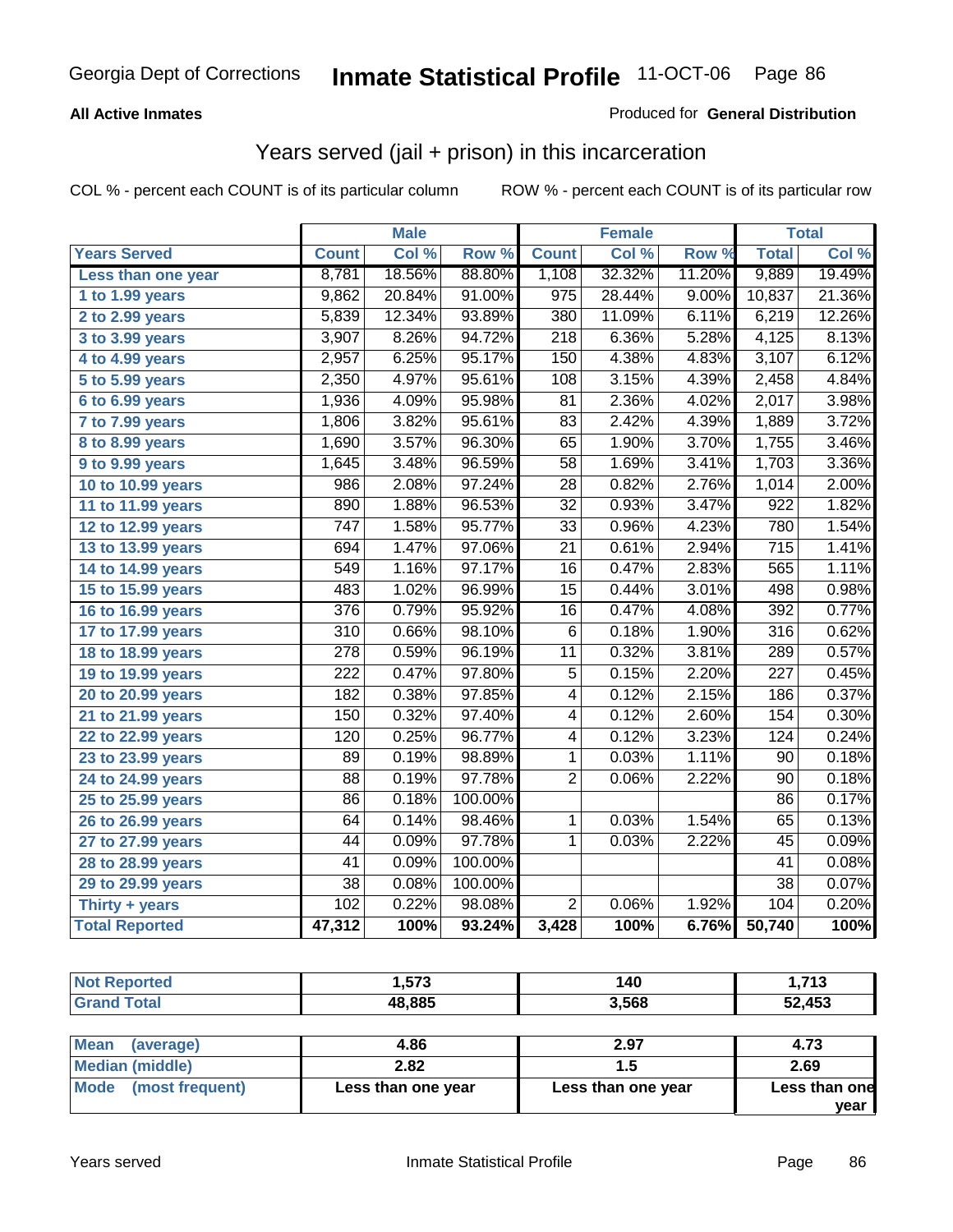#### **All Active Inmates**

Produced for **General Distribution**

### Results of most recent HIV tests

|                         |              | <b>Male</b> |         |              | <b>Female</b> |          |              | <b>Total</b> |
|-------------------------|--------------|-------------|---------|--------------|---------------|----------|--------------|--------------|
| <b>HIV Test Results</b> | <b>Count</b> | Col %       | Row %   | <b>Count</b> | Col %         | Row %    | <b>Total</b> | Col %        |
| <b>Positive</b>         | 871          | 1.82%       | 92.07%  | 75           | 2.15%         | 7.93%    | 946          | 1.84%        |
| <b>Negative</b>         | 46,949       | 98.16%      | 93.23%  | 3,407        | 97.85%        | $6.77\%$ | 50,356       | 98.14%       |
| Indeterminate           | 9            | 0.02%       | 100.00% |              |               |          |              | 0.02%        |
| <b>Refused</b>          |              | 0.01%       | 100.00% |              |               |          |              | 0.01%        |
| <b>Total Reported</b>   | 47,830       | 100%        | 93.21%  | 3,482        | 100%          | 6.79%    | 51,312       | 100.0%       |

| <b>Not Reported</b>    | ,055   | 86    | .141   |
|------------------------|--------|-------|--------|
| <b>∣Grand</b><br>Total | 48.885 | 3,568 | 52,453 |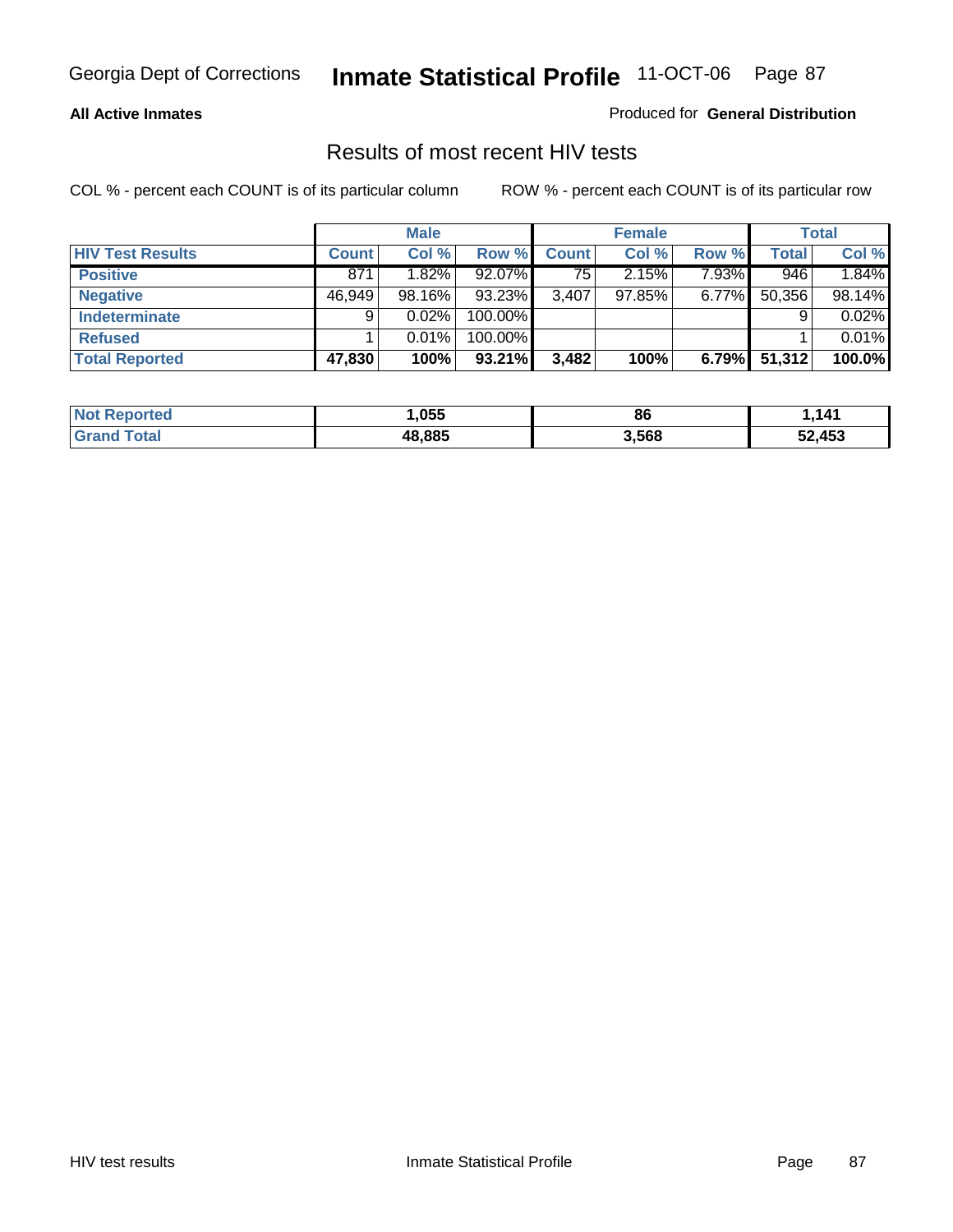#### **All Active Inmates**

#### Produced for **General Distribution**

### Results of most recent tuberculosis test

|                                  |              | <b>Male</b> |         |              | <b>Female</b> |          |              | <b>Total</b> |
|----------------------------------|--------------|-------------|---------|--------------|---------------|----------|--------------|--------------|
| <b>Tuberculosis Test Results</b> | <b>Count</b> | Col %       | Row %   | <b>Count</b> | Col %         | Row %    | <b>Total</b> | Col %        |
| <b>Positive on current test</b>  | 3,217        | 6.73%       | 97.43%  | 85           | 2.44%         | 2.57%    | 3,302        | 6.44%        |
| <b>Positive on previous test</b> | 5.513        | $11.54\%$   | 96.20%  | 218          | 6.25%         | $3.80\%$ | 5,731        | 11.18%       |
| <b>Negative</b>                  | 39,029       | 81.70%      | 92.46%  | 3,184        | $91.31\%$     | 7.54%    | 42,213       | 82.35%       |
| <b>Refused</b>                   | 14           | 0.03%       | 100.00% |              |               |          | 14           | 0.03%        |
| <b>Total Reported</b>            | 47,773       | 100%        | 93.20%  | 3,487        | 100%          | $6.80\%$ | 51,260       | 100%         |

| <b>Not Reported</b> | 112<br>. . ∠ | $^{\circ}$<br>οı | .193.، |
|---------------------|--------------|------------------|--------|
| <b>Grand Total</b>  | 48.885       | 3,568            | 52,453 |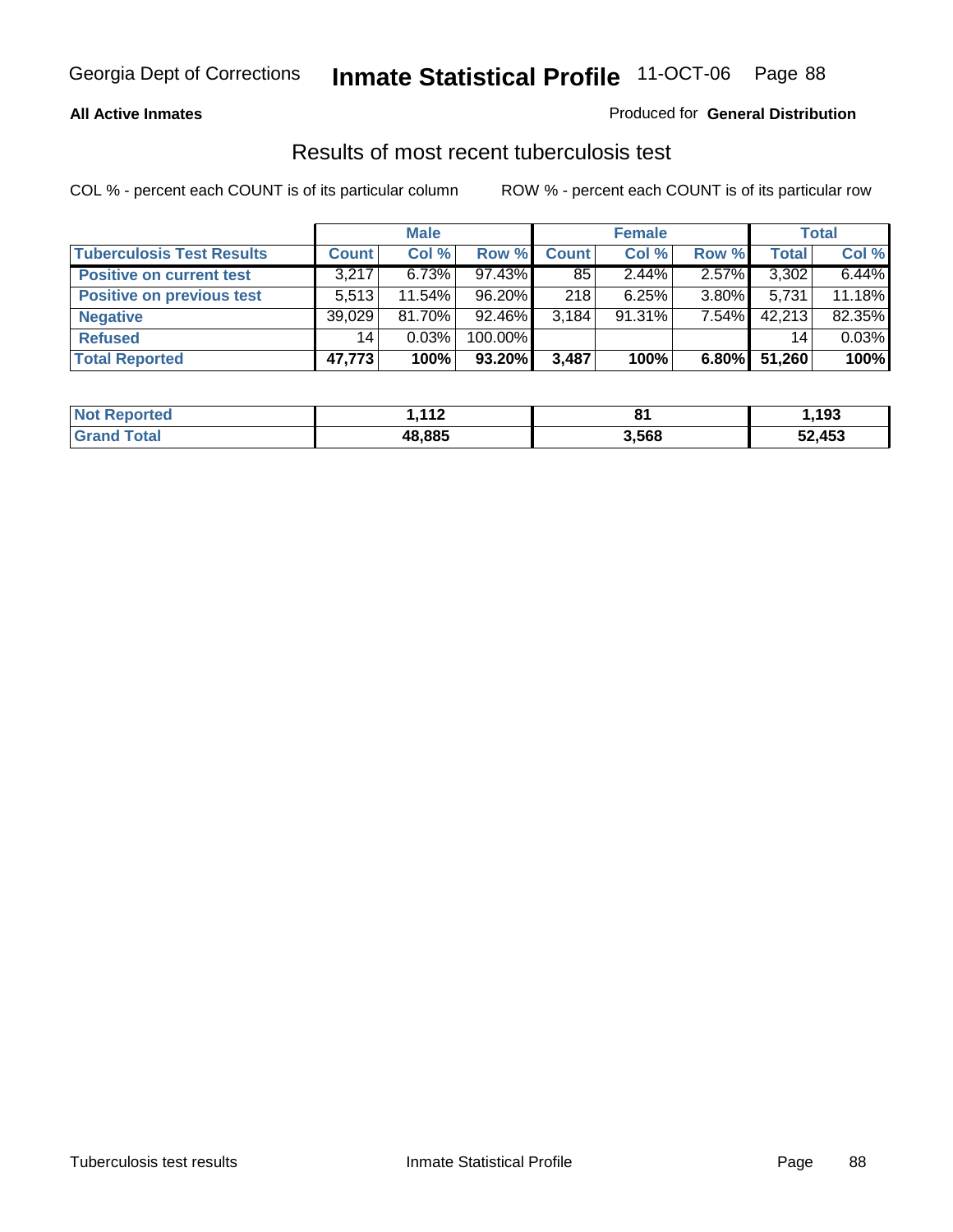#### **All Active Inmates**

Produced for **General Distribution**

### Results of most recent syphilis test

|                                 |              | <b>Male</b> |        |              | <b>Female</b> |           |        | Total  |
|---------------------------------|--------------|-------------|--------|--------------|---------------|-----------|--------|--------|
| <b>Syphilis Test Results</b>    | <b>Count</b> | Col %       | Row %  | <b>Count</b> | Col %         | Row %     | Total  | Col %  |
| <b>Positive on current test</b> | 881          | $1.87\%$    | 85.20% | 153          | $4.41\%$      | $14.80\%$ | 1.034  | 2.05%  |
| <b>Negative</b>                 | 46,185       | 98.13%      | 93.30% | 3,317        | 95.59%        | $6.70\%$  | 49,502 | 97.95% |
| <b>Total Reported</b>           | 47,066       | 100%        | 93.13% | 3,470        | 100%          | $6.87\%$  | 50,536 | 100%   |

| <b>Not Reported</b> | 819، ا | 98    | 1,917  |
|---------------------|--------|-------|--------|
| <b>Grand Total</b>  | 48,885 | 3,568 | 52,453 |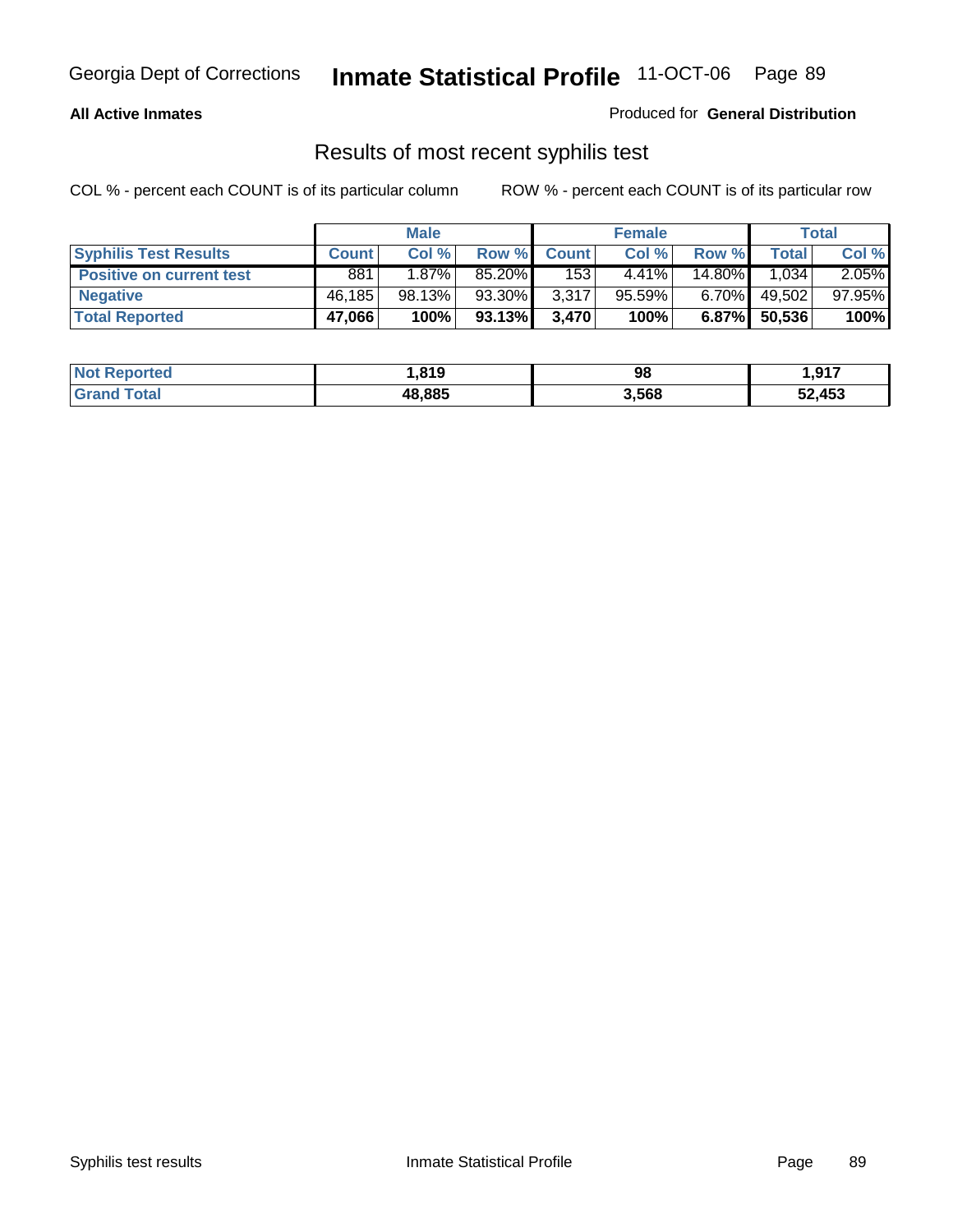#### **All Active Inmates**

#### Produced for **General Distribution**

### Results of most recent Hepatitis-C test

|                                 |              | <b>Male</b> |         |              | <b>Female</b> |          |                  | Total  |
|---------------------------------|--------------|-------------|---------|--------------|---------------|----------|------------------|--------|
| <b>Hepatitis-C Test Results</b> | <b>Count</b> | Col %       | Row %I  | <b>Count</b> | Col %         | Row %    | Total .          | Col %  |
| <b>Positive on current test</b> | 164          | 48.66%      | 98.20%  |              | $60.00\%$     | $1.80\%$ | 167              | 48.83% |
| <b>Negative</b>                 | 171          | $50.74\%$   | 98.84%  |              | 40.00%        | 1.16%    | 173 <sub>1</sub> | 50.58% |
| <b>Indeterminate</b>            |              | 0.59%       | 100.00% |              |               |          |                  | 0.58%  |
| <b>Total Reported</b>           | 337          | 100%        | 98.54%  |              | 100%          | 1.46%    | 342              | 100%   |

| <b>Not Reported</b> | 48,548 | 3,563 | 52,111 |
|---------------------|--------|-------|--------|
| <b>Total</b>        | 48,885 | 3,568 | 52,453 |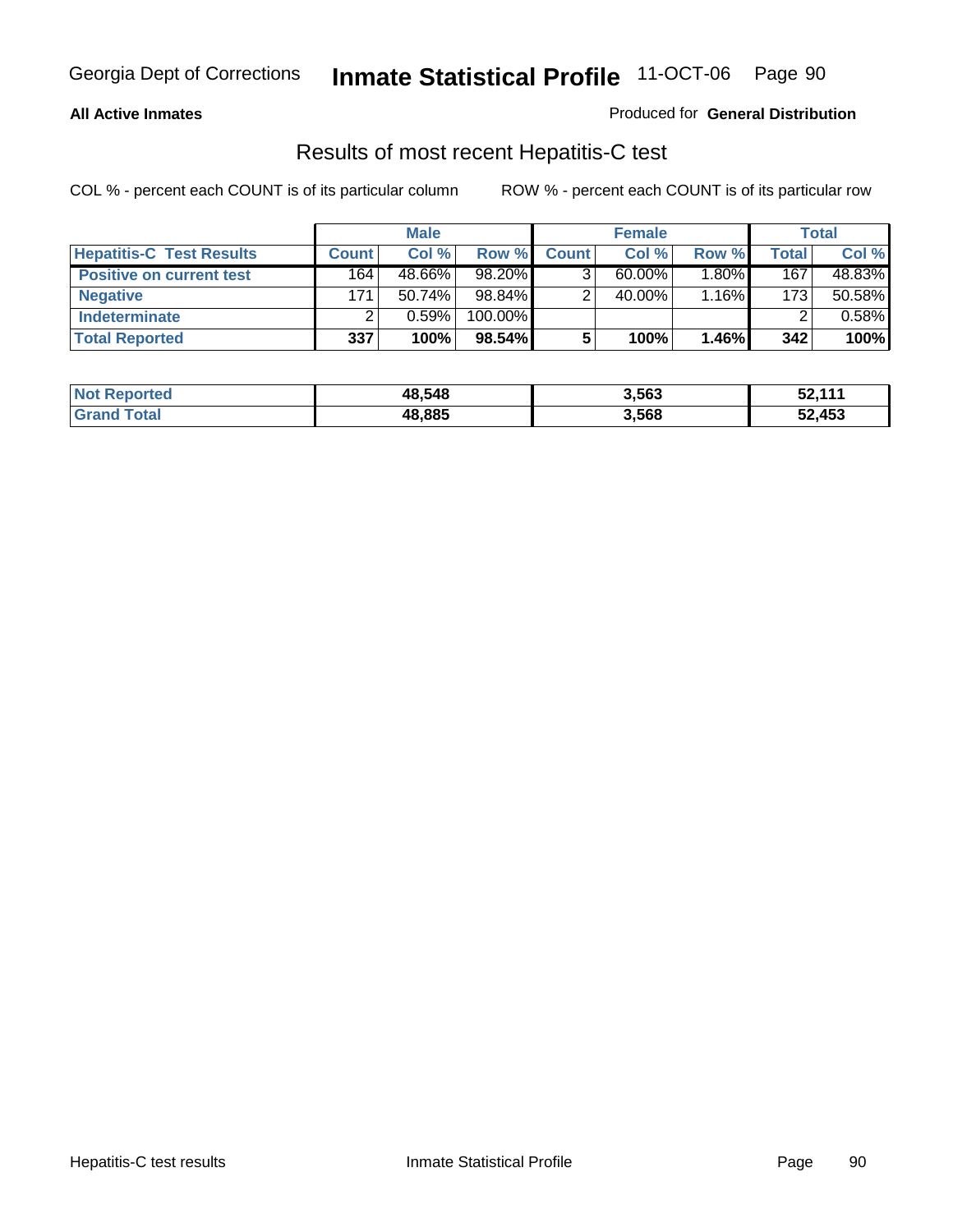#### **All Active Inmates**

#### Produced for **General Distribution**

### Results of most recent pregnancy test

|                                 | <b>Male</b>  |         | <b>Female</b> |              |           | <b>Total</b> |       |        |
|---------------------------------|--------------|---------|---------------|--------------|-----------|--------------|-------|--------|
| <b>Pregnancy Test Results</b>   | <b>Count</b> | Col %   | Row %         | <b>Count</b> | Col %     | Row %        | Total | Col %  |
| <b>Positive on current test</b> |              |         |               | 65           | 1.95%     | 100.00%      | 65    | 1.95%  |
| <b>Negative</b>                 |              | 100.00% | $0.03\%$      | 3,267        | $98.05\%$ | 99.97%       | 3,268 | 98.05% |
| <b>Total Reported</b>           |              | 100%    | 0.03%         | 3,332        | 100%      | 99.97%       | 3,333 | 100%   |

| <b>Not Reported</b> | 48.884 | 236   | 49,120 |
|---------------------|--------|-------|--------|
| <b>Grand Total</b>  | 48,885 | 3,568 | 52,453 |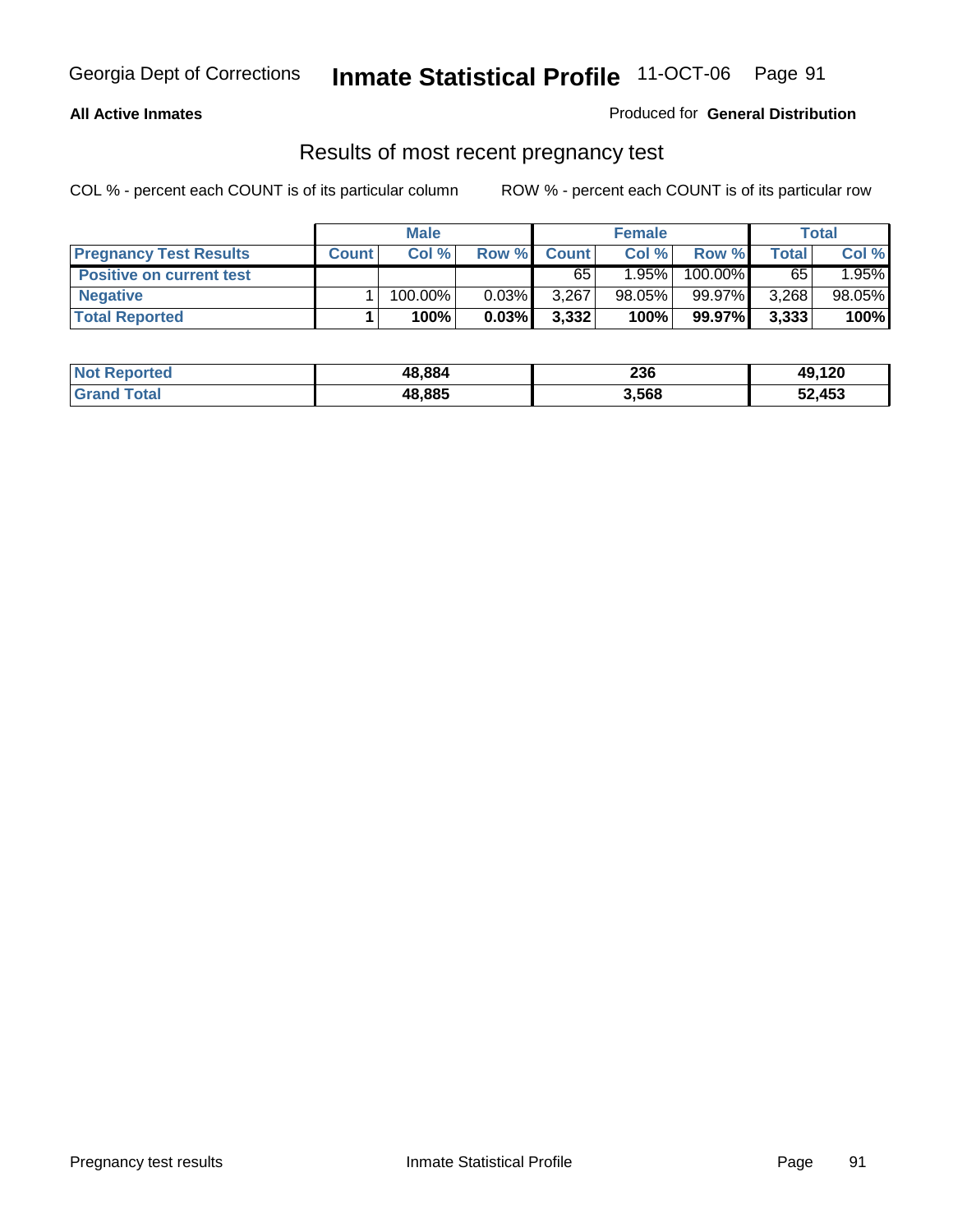#### **All Active Inmates**

#### Produced for **General Distribution**

### Results of most recent diabetes test

|                                 |              | <b>Male</b> |         |              | <b>Female</b> |        |              | <b>Total</b> |
|---------------------------------|--------------|-------------|---------|--------------|---------------|--------|--------------|--------------|
| <b>Diabetes Test Results</b>    | <b>Count</b> | Col %       | Row %   | <b>Count</b> | Col %         | Row %I | <b>Total</b> | Col %        |
| <b>Positive on current test</b> | 88           | $100.00\%$  | 100.00% |              |               |        | 88           | 100.00%      |
| <b>Total Reported</b>           | 88           | $100\%$     | 100.00% |              | %             | 0.00%  | 88           | 100%         |

| <b>Not Reported</b> | 48.797 | 3,568 | 52,365 |
|---------------------|--------|-------|--------|
| Γotal<br>Grand      | 48.885 | 3,568 | 52,453 |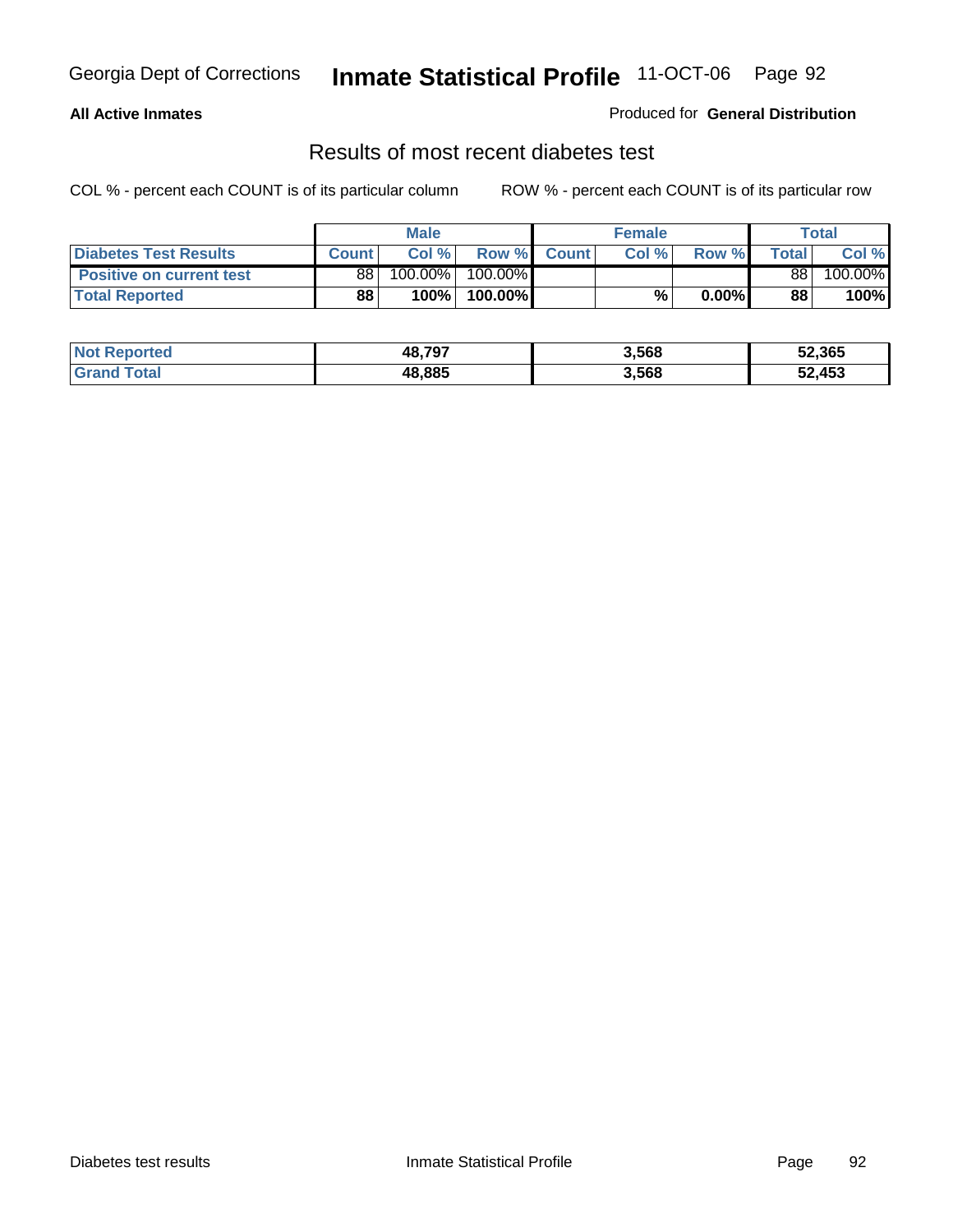#### **All Active Inmates**

#### Produced for **General Distribution**

### Results of most recent hypertension test

|                                  |              | <b>Male</b> |         |              | <b>Female</b> |          |       | Total  |
|----------------------------------|--------------|-------------|---------|--------------|---------------|----------|-------|--------|
| <b>Hypertension Test Results</b> | <b>Count</b> | Col%        | Row %   | <b>Count</b> | Col%          | Row %    | Total | Col %  |
| <b>Positive on current test</b>  | 387          | 98.22%      | 98.98%  |              | 100.00%       | $1.02\%$ | 391   | 98.24% |
| <b>Negative</b>                  |              | 1.78%       | 100.00% |              |               |          |       | .76%   |
| <b>Total Reported</b>            | 394          | 100%        | 98.99%  |              | 100%          | $1.01\%$ | 398   | 100%   |

| <b>Not Reported</b> | 48.491 | 3,564 | 52,055 |
|---------------------|--------|-------|--------|
| <b>Grand Total</b>  | 48,885 | 3,568 | 52,453 |